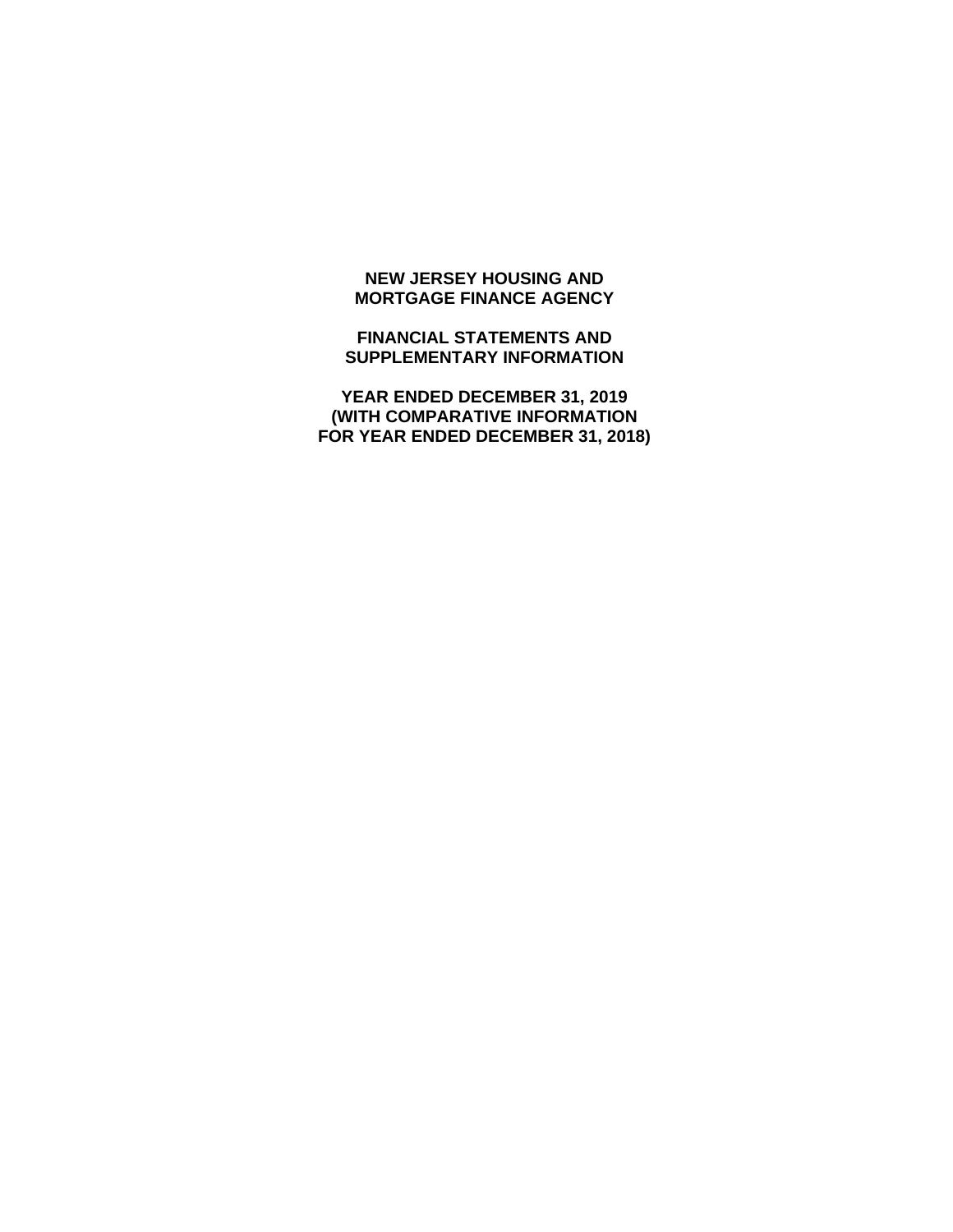### **NEW JERSEY HOUSING AND MORTGAGE FINANCE AGENCY TABLE OF CONTENTS YEAR ENDED DECEMBER 31, 2019 (WITH COMPARATIVE INFORMATION FOR YEAR ENDED DECEMBER 31, 2018)**

| <b>INDEPENDENT AUDITORS' REPORT</b>                                                                        | $\mathbf 1$             |
|------------------------------------------------------------------------------------------------------------|-------------------------|
| <b>MANAGEMENT'S DISCUSSION AND ANALYSIS</b>                                                                | $\overline{\mathbf{4}}$ |
| <b>FINANCIAL STATEMENTS</b>                                                                                |                         |
| <b>STATEMENT OF NET POSITION</b>                                                                           | 14                      |
| STATEMENT OF REVENUES, EXPENSES, AND CHANGES IN NET<br><b>POSITION</b>                                     | 16                      |
| <b>STATEMENT OF CASH FLOWS</b>                                                                             | 17                      |
| STATEMENT OF FIDUCIARY NET POSITION - OPEB TRUST                                                           | 19                      |
| STATEMENT OF CHANGES IN FIDUCIARY NET POSITION - OPEB TRUST                                                | 20                      |
| <b>NOTES TO FINANCIAL STATEMENTS</b>                                                                       | 21                      |
| SCHEDULE OF AGENCY'S PROPORTIONATE SHARE OF NET PENSION<br><b>LIABILITY</b>                                | 62                      |
| <b>SCHEDULE OF AGENCY'S PENSION CONTRIBUTIONS</b>                                                          | 63                      |
| SCHEDULE OF CHANGES IN THE AGENCY'S NET OPEB LIABILITY AND<br><b>RELATED RATIOS</b>                        | 64                      |
| <b>SCHEDULE OF AGENCY'S OPEB CONTRIBUTIONS</b>                                                             | 65                      |
| SCHEDULE OF NET POSITION - SINGLE-FAMILY HOUSING PROGRAM                                                   | 66                      |
| SCHEDULE OF REVENUES, EXPENSES, AND CHANGES IN FUND NET<br><b>POSITION - SINGLE-FAMILY HOUSING PROGRAM</b> | 67                      |
| SCHEDULE OF NET POSITION - MULTI-FAMILY HOUSING PROGRAM                                                    | 68                      |
| SCHEDULE OF REVENUE, EXPENSES, AND CHANGES IN FUND NET<br><b>POSITION - MULTI-FAMILY HOUSING PROGRAM</b>   | 69                      |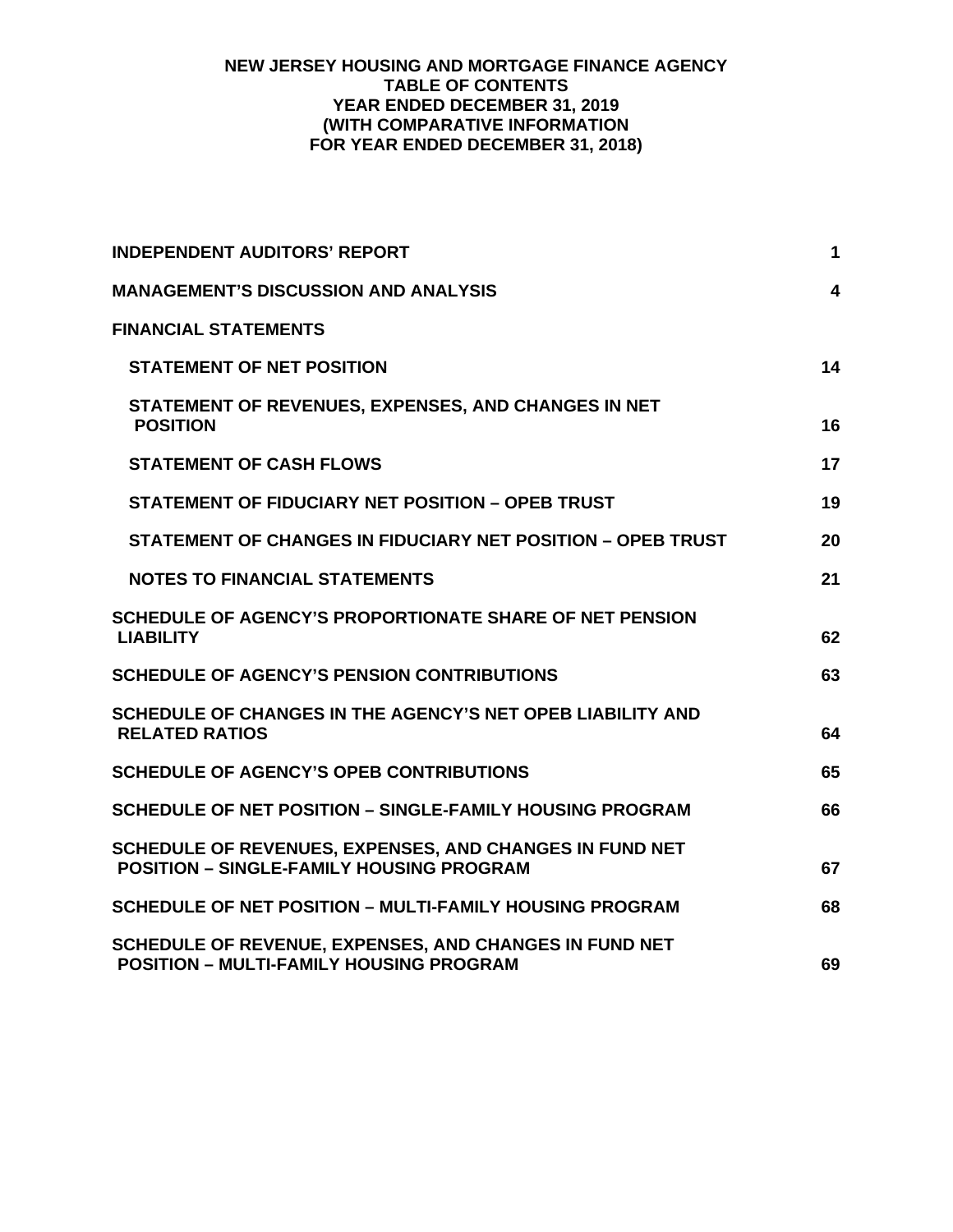

CliftonLarsonAllen LLP CLAconnect.com

# **INDEPENDENT AUDITORS' REPORT**

Board of Directors New Jersey Housing and Mortgage Finance Agency Trenton, New Jersey

# **Report on the Financial Statements**

We have audited the accompanying financial statements of the business-type activities, each major fund, and the fiduciary fund of the New Jersey Housing and Mortgage Finance Agency (the Agency), as of and for the year ended December 31, 2019, and the related notes to the financial statements, which collectively comprise the Agency's basic financial statements as listed in the table of contents.

# *Management's Responsibility for the Financial Statements*

Management is responsible for the preparation and fair presentation of these financial statements in accordance with accounting principles generally accepted in the United States of America; this includes the design, implementation, and maintenance of internal control relevant to the preparation and fair presentation of financial statements that are free from material misstatement, whether due to fraud or error.

# *Auditors' Responsibility*

Our responsibility is to express opinions on these financial statements based on our audit. We conducted our audit in accordance with auditing standards generally accepted in the United States of America and the standards applicable to financial audits contained in *Government Auditing Standards*, issued by the Comptroller General of the United States. Those standards require that we plan and perform the audit to obtain reasonable assurance about whether the financial statements are free from material misstatement.

An audit involves performing procedures to obtain audit evidence about the amounts and disclosures in the financial statements. The procedures selected depend on the auditors' judgment, including the assessment of the risks of material misstatement of the financial statements, whether due to fraud or error. In making those risk assessments, the auditor considers internal control relevant to the entity's preparation and fair presentation of the financial statements in order to design audit procedures that are appropriate in the circumstances, but not for the purpose of expressing an opinion on the effectiveness of the entity's internal control. Accordingly, we express no such opinion. An audit also includes evaluating the appropriateness of accounting policies used and the reasonableness of significant accounting estimates made by management, as well as evaluating the overall presentation of the financial statements.

We believe that the audit evidence we have obtained is sufficient and appropriate to provide a basis for our audit opinions.

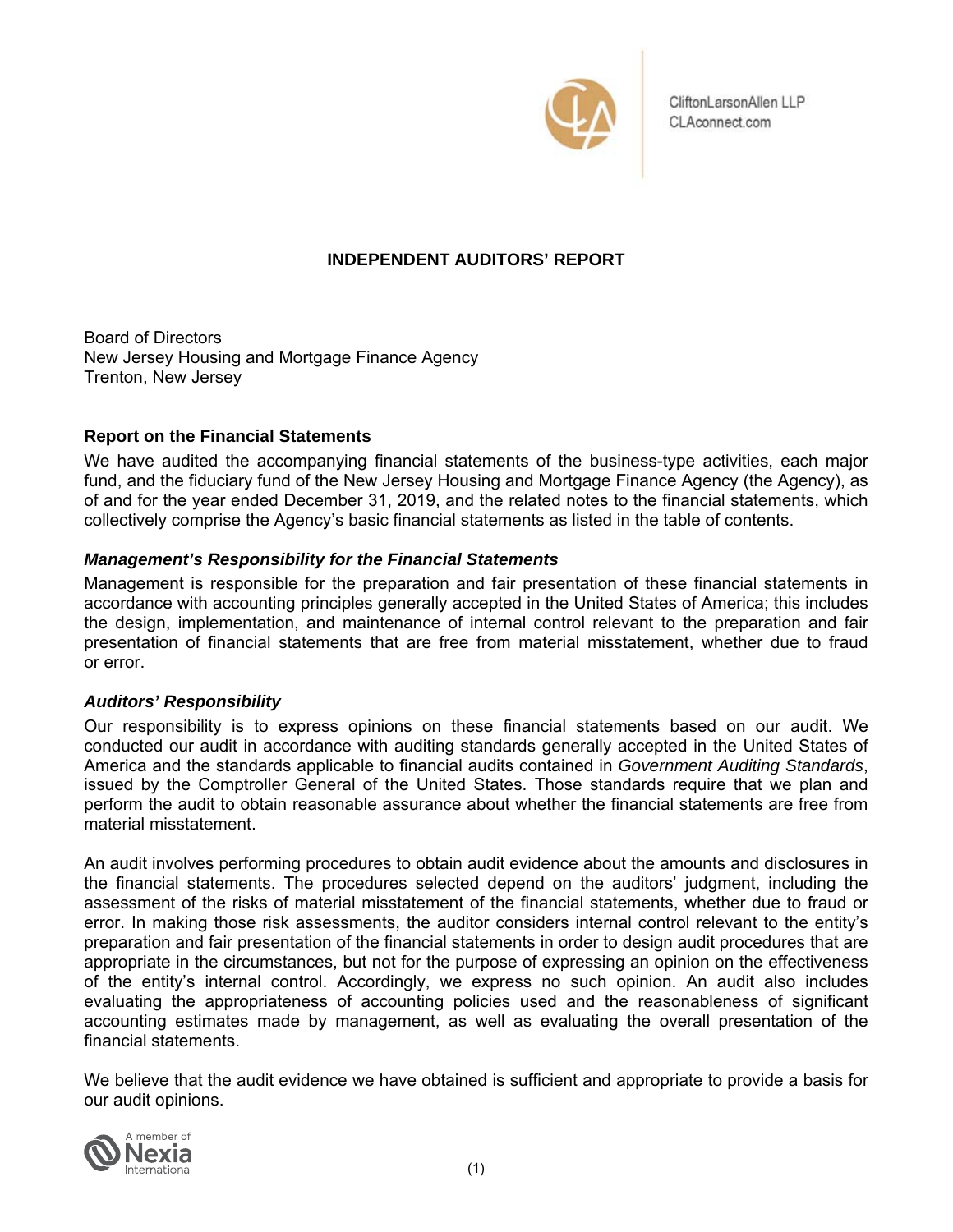# *Opinions*

In our opinion, the financial statements referred to above present fairly, in all material respects, the respective financial position of the business-type activities, each major fund and the fiduciary fund of the Agency as of December 31, 2019, and the respective changes in financial position and cash flows thereof for the year then ended in accordance with accounting principles generally accepted in the United States of America.

# *Other Matters*

### *Required Supplementary Information*

Accounting principles generally accepted in the United States of America require that the Management's Discussion and Analysis on pages 4-13, the Schedule of Agency's Proportionate Share of Net Pension Liability, Schedule of Agency's Pension Contributions, Schedule of Changes in the Agency's Net OPEB Liability and Related Ratios, and the Schedule of Agency's OPEB contributions on pages 62-65 be presented to supplement the basic financial statements. Such information, although not a part of the basic financial statements, is required by the Governmental Accounting Standards Board who considers it to be an essential part of financial reporting for placing the basic financial statements in an appropriate operational, economic, or historical context. We have applied certain limited procedures to the required supplementary information in accordance with auditing standards generally accepted in the United States of America, which consisted of inquiries of management about the methods of preparing the information and comparing the information for consistency with management's responses to our inquiries, the basic financial statements, and other knowledge we obtained during our audit of the basic financial statements. We do not express an opinion or provide any assurance on the information because the limited procedures do not provide us with sufficient evidence to express an opinion or provide any assurance.

# *Other Information*

Our audit was conducted for the purpose of forming an opinion on the financial statements that collectively comprise the Agency's basic financial statements. The Schedules of Net Position and Revenues, Expenses, and Changes in Fund Net Position for the Single Family and Multi-Family Housing Programs (the Schedules) on pages 66-69 are presented for purposes of additional analysis and are not a required part of the basic financial statements.

The Schedules are the responsibility of management and were derived from and relate directly to the underlying accounting and other records used to prepare the basic financial statements. Such information has been subjected to the auditing procedures applied in the audit of the basic financial statements and certain additional procedures, including comparing and reconciling such information directly to the underlying accounting and other records used to prepare the basic financial statements or to the basic financial statements themselves, and other additional procedures in accordance with auditing standards generally accepted in the United States of America. In our opinion, the Schedules are fairly stated, in all material respects, in relation to the basic financial statements as a whole.

# *Report on Summarized Comparative Information*

We have previously audited the Agency's 2018 basic financial statements, and we expressed unmodified audit opinions on those audited financial statements in our report dated May 30, 2019. In our opinion, the summarized comparative information presented herein as of and for the year ended December 31, 2018 is consistent in all material respects, with the audited financial statements from which it has been derived.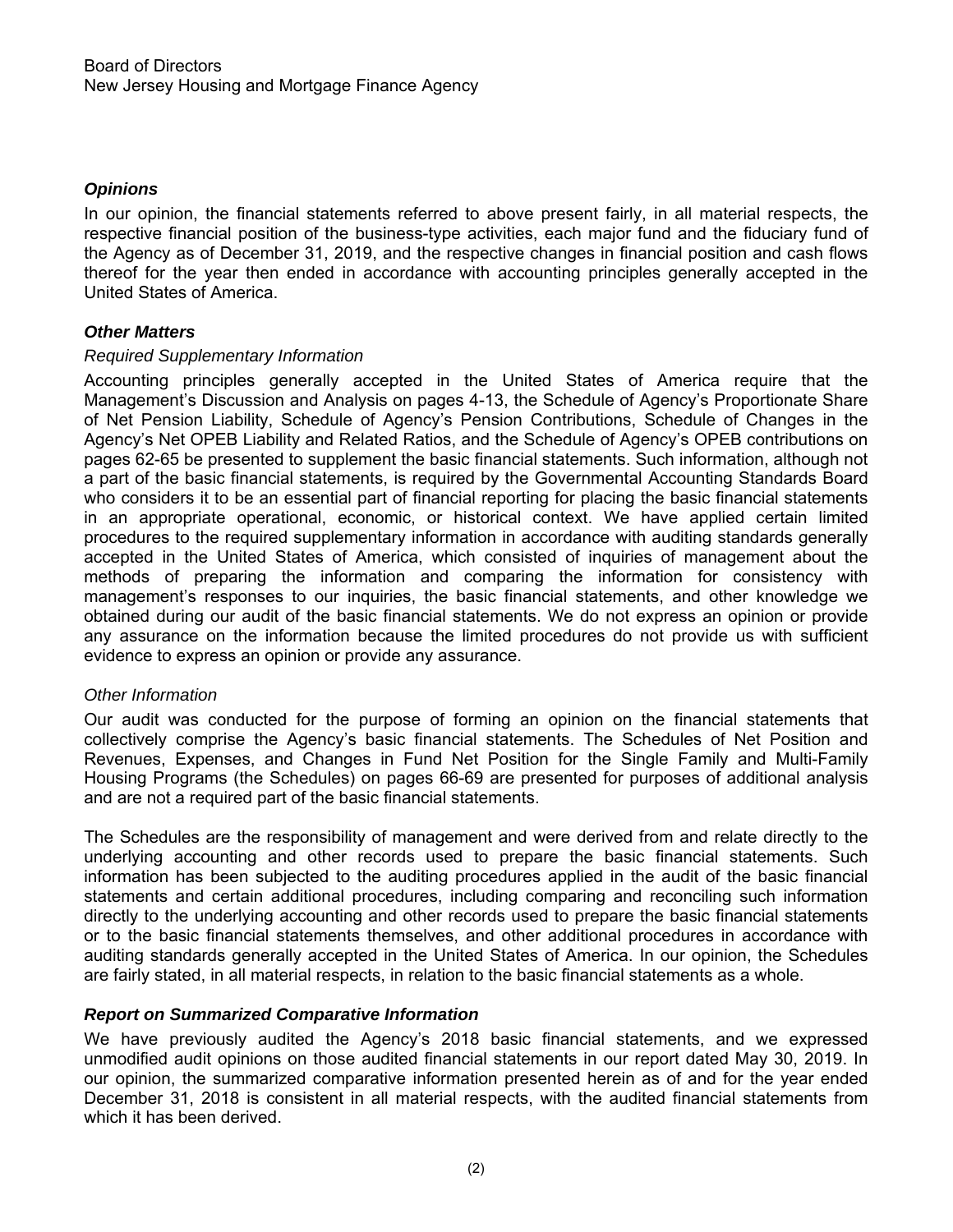# **Other Reporting Required by** *Government Auditing Standards*

In accordance with *Government Auditing Standards*, we have also issued our report dated June 23, 2020 on our consideration of the Agency's internal control over financial reporting and on our tests of its compliance with certain provisions of laws, regulations, contracts and grant agreements and other matters. The purpose of that report is solely to describe the scope of our testing of internal control over financial reporting and compliance and the results of that testing, and not to provide an opinion on the effectiveness of the Agency's internal control over financial reporting or on compliance. That report is an integral part of an audit performed in accordance with *Government Auditing Standards* in considering the Agency's internal control over financial reporting and compliance.

Vifton Larson Allen LLP

**CliftonLarsonAllen LLP** 

Baltimore, Maryland June 23, 2020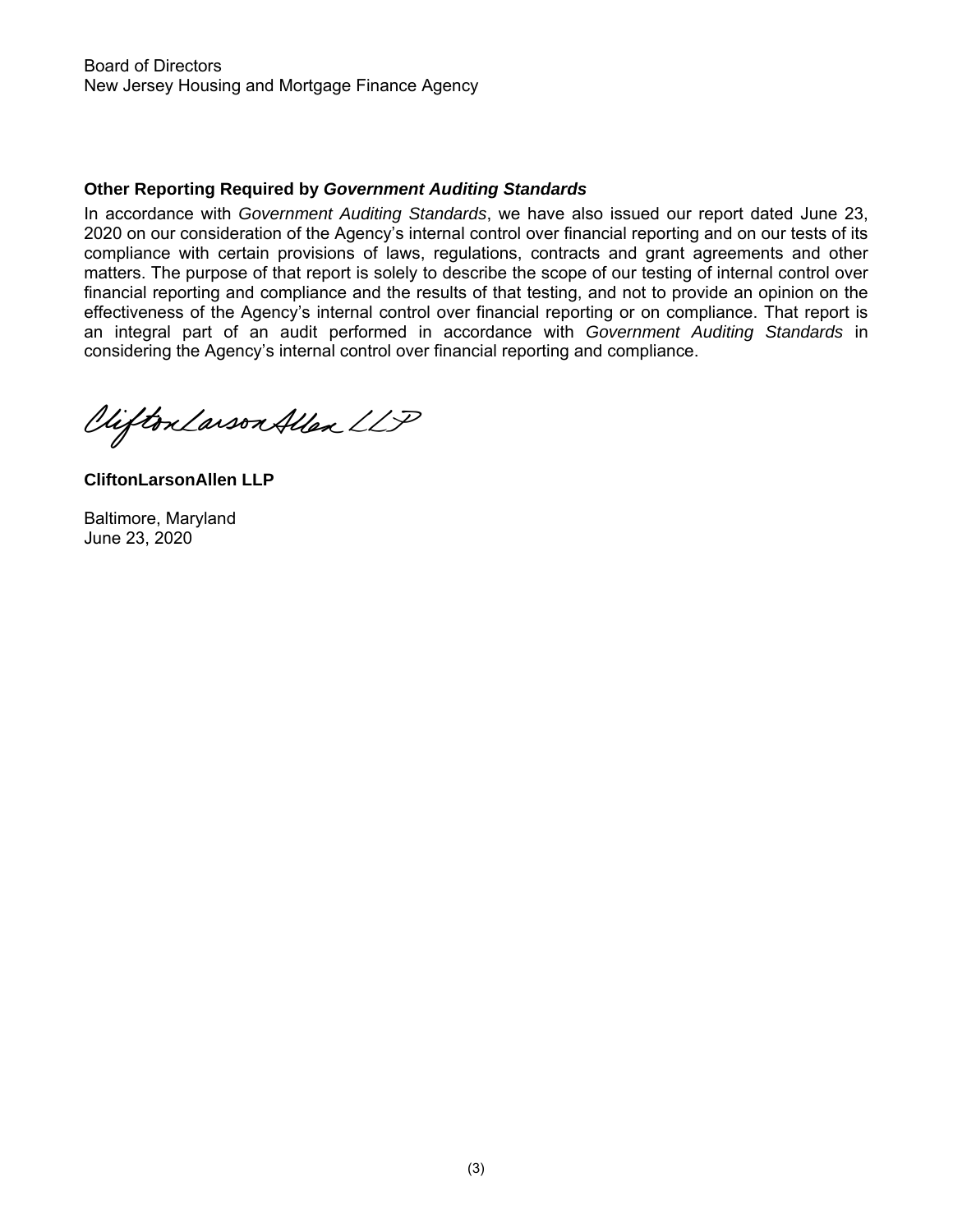### **Introduction to the Financial Report**

This financial report consists of five parts: Management's Discussion and Analysis, Financial Statements, Notes to the Financial Statements, Required Supplementary Information, and Supplementary Information. The accompanying basic financial statements include the proprietary fund of the New Jersey Housing and Mortgage Finance Agency (the Agency) and the fiduciary fund.

#### **Basic Financial Statements**

The Agency's proprietary fund engages only in business-type activities and as a result, the Agency's basic financial statements include the statement of net position, the statement of revenue, expenses and changes in net position, the statement of cash flows, and the notes to the financial statements. These basic financial statements are designed to provide readers with a broad overview of the Agency's finances, in a manner similar to a private-sector business.

The Statement of Net Position which provides information about the Agency's investments in resources (assets), deferred outflows of resources, obligations to Agency creditors (liabilities), deferred inflows of resources and net position. Over time, increases or decreases in the Agency's net position may serve as an indicator of whether the financial position of the Agency is improving or deteriorating. Other factors, both internal and external to the Agency, should be considered when evaluating the Agency's financial position.

The Statement of Revenues, Expenses and Changes in Net Position which accounts for all of the current year's revenue and expenses, measures the success of the Agency's operations over the past year and can be used to determine how the Agency has funded its costs.

The Statement of Cash Flows which provides information about the Agency's cash receipts, cash payments, and net changes in cash resulting from operations, investing, and financing activities.

A fiduciary fund is used to account for resources held for the benefit of parties outside the Agency. A fiduciary fund is not reflected with the proprietary fund financial statements because the resources of the fund are not available to support the proprietary fund programs. The Agency's fiduciary fund is the New Jersey Housing and Mortgage Finance Agency OPEB 115 Trust Fund (the Trust).

The Trust is a separate legal entity created pursuant to a trust agreement initiated by the Agency. The Trust is a private-purpose trust established for the sole purpose of providing health and welfare benefits for retirees and their eligible spouses and dependents as provided by the New Jersey State Health Benefits Program (the Program). All resources of the Trust, including income on investments and other revenues, are held in trust to meet obligations to provide the health and welfare benefit payments to retirees and their eligible spouses and dependents. Resources of the Trust may also be used to pay reasonable expenses of administering the Trust and the Program. Trust receipts consist of contributions made by the Agency. The Trust administers its affairs through its trustee, records its assets in segregated accounts, and maintains financial records separate from the Agency.

### **Notes to the Financial Statements**

The notes to the financial statements provide information that is essential to understanding the basic financial statements, such as the Agency's accounting methods and policies, details of contractual obligations, future commitments and contingencies of the Agency, and information about any other events or developing situations that could materially affect the Agency's financial position.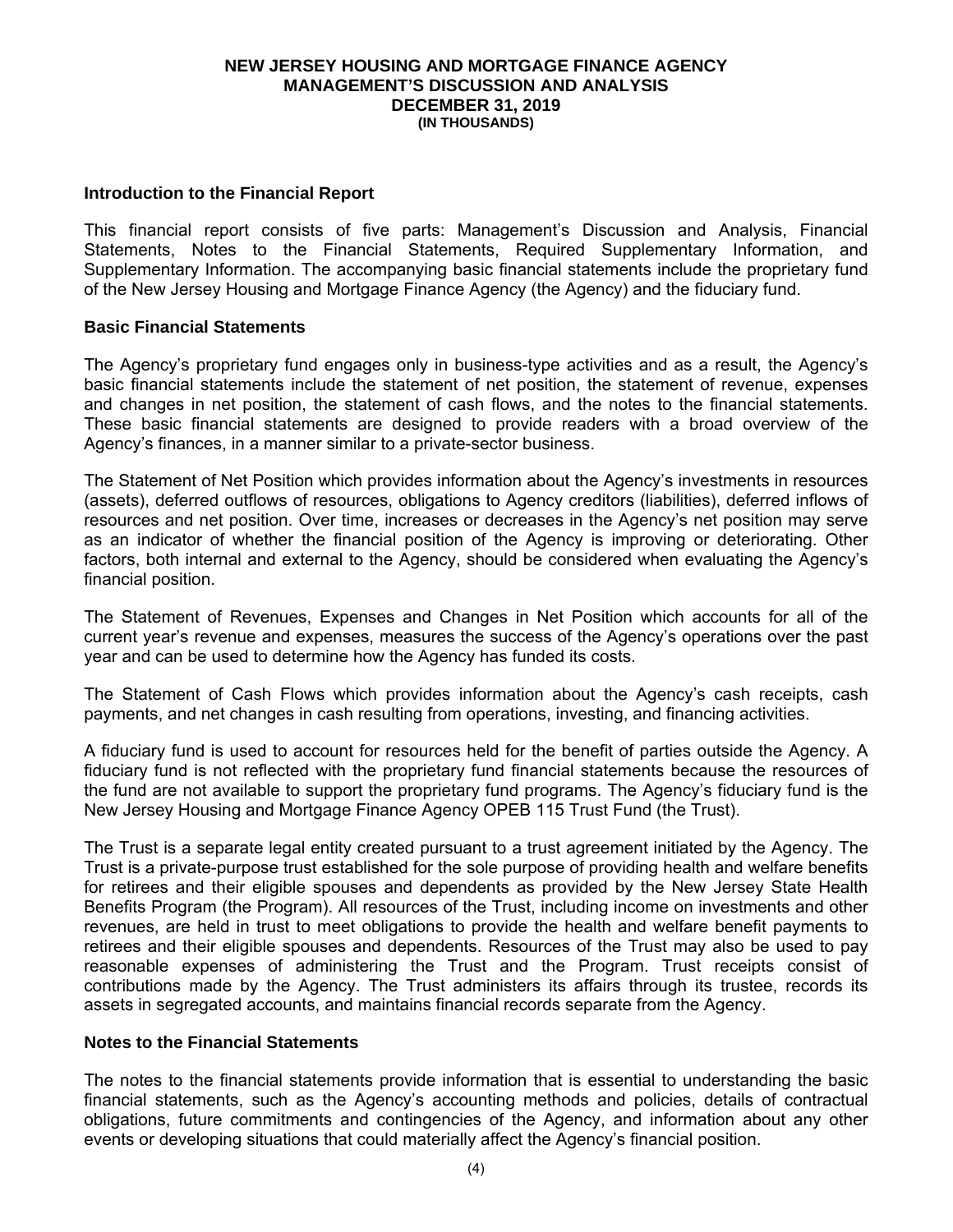## **Required Supplementary Information**

This presents the information regarding the Agency's progress in funding its obligation to provide pension benefits and postemployment benefits other than pensions to its employees.

### **Supplementary Information**

This provides presentations of the Agency's financial information in accordance with the requirements of the various Bond Resolutions.

### **Management's Discussion and Analysis**

This section of NJHMFA's financial statements presents the Management's Discussion and Analysis (MD&A), of the Agency's financial performance as of December 31, 2019 and 2018 and for the years then ended. It provides an assessment of how the Agency's position has improved or deteriorated and identifies the factors that, in management's view, significantly affected the Agency's overall financial position.

#### **The Agency's Business**

The Agency was created to provide a strong unified advocate for housing production, financing, and improvement. The Agency is established under, but is not a part of, the Department of Community Affairs, and is constituted as a body politic and corporate and an instrumentality of the State exercising public and essential governmental functions. Included in the Agency's powers is the ability, inter alia, to provide to housing sponsors, through eligible loans or otherwise, financing, refinancing or financial assistance for fully completed, as well as partially completed projects; to provide funds to purchase loans made to borrowers throughout the State for single family residences in accordance with the requirements of the State and Federal law and the applicable general resolution; to issue negotiable bonds and to secure the payment thereof; and to make and enter into and enforce all contracts and agreements necessary, convenient or desirable to the performance of its duties and the execution of its powers.

### **Overview of the Financial Statements**

The Agency is a self-supporting entity and follows enterprise fund reporting except for the fiduciary fund. An enterprise fund reports activity that is financed with debt that is secured solely by a pledge of the net revenue from that activity as well as activity that is not supported by taxes or similar revenues. The Agency's financial statements are presented using the economic resources measurement focus and the accrual basis of accounting. The accrual basis of accounting matches revenues and expenses to the time period in which they are earned or attributable, respectively, which may differ from the period in which the associated cash is received or expended.

Enterprise fund statements offer short-term and long-term financial information about the Agency's activities. While detailed sub-fund information is not presented in the Agency's financial statements, separate accounts are maintained for each bond issue and component unit, as well as the Agency's general operating fund, known as the General Fund. These sub-funds permit the Agency to control and manage money for particular purposes and to determine that the Agency is properly using specific resources.

The fiduciary fund is included as the Agency has fiduciary responsibility for it, but it does not follow enterprise fund reporting. The fiduciary fund accounts for resources held for the benefit of parties outside the Agency, and these resources are therefore not available to support the Agency.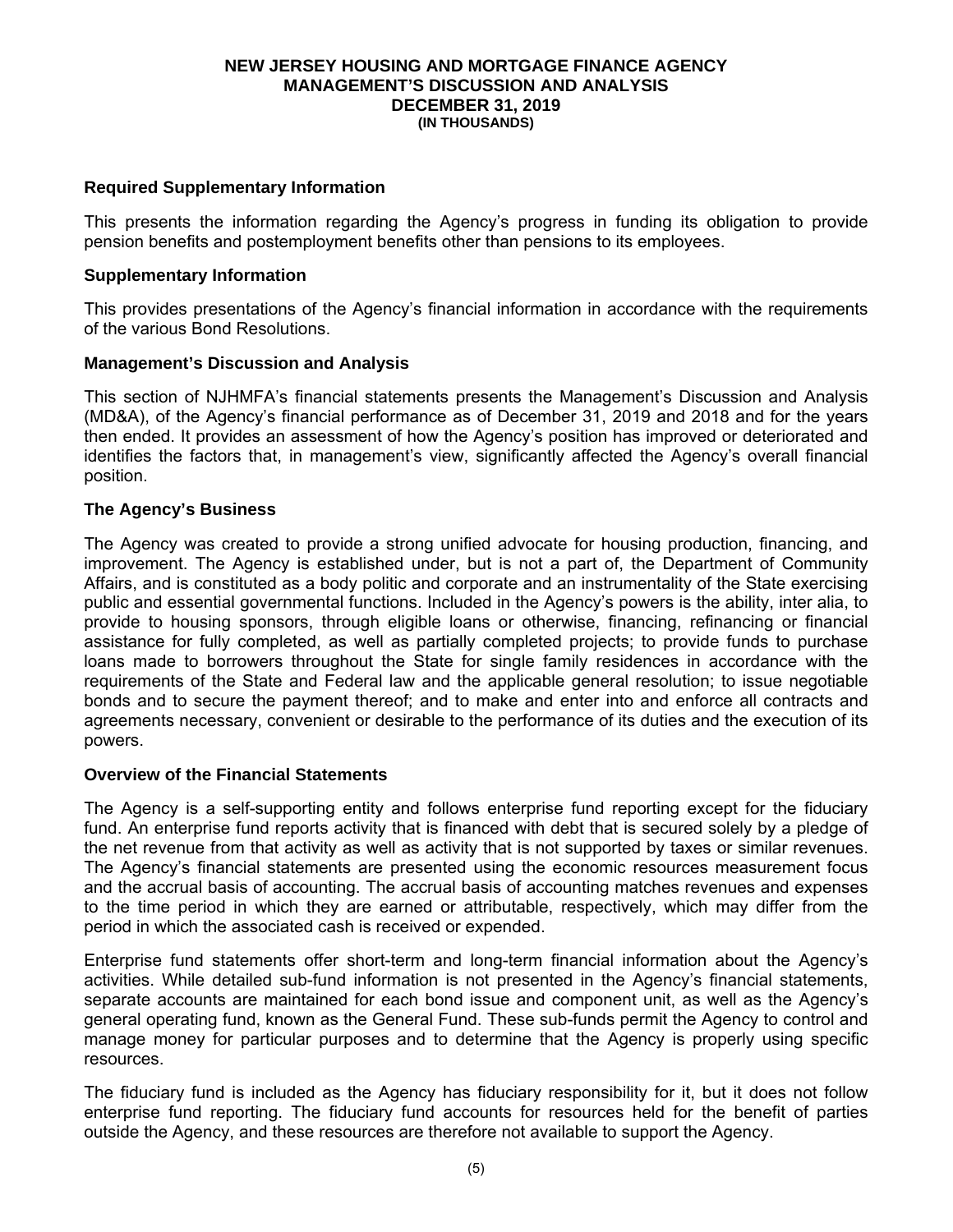### **Overall Financial Highlights – Year Ended December 31, 2019**

The Agency's overall net position increased by 9.0% from 2018 to 2019. The multifamily portfolio continued to perform well and the single-family portfolio added significant loans resulting from the favorable bond market. The General Fund also performed well with recoveries of bad debt, the sale of Pilgrim Baptist I and II, conduit fee income, the increase in single family loan production through the mortgage backed securities Ginnie Mae platform, and the decrease in Other Post-Employment Benefits (OPEB) liability and the Pension liability.

The Agency solicited offers to purchase Pilgrim Baptist I and Pilgrim Baptist II pursuant to a Request for Offer to Purchase (RFOTP) and acquired title via a deed in lieu of foreclosure. The properties sold for \$52,000, and after paying off the first mortgages in the MFHRB Resolution and the supplemental mortgages in the General Fund, the Agency recognized other income of \$37,738.

In March 2019, the Agency issued \$256,925 of Single Family Housing Revenue Bonds, 2019 Series C and D. The net proceeds of the bonds were used, among other purposes, to provide funds to purchase eligible residential mortgage loans and/or establish debt reserve accounts. This bond issue included both new money (\$156,300) and refunding (\$100,625) components. The refunding component, which refunded various outstanding Housing Revenue Bonds Resolution series, is expected to generate approximately \$8,800 in economic gains (8.8 % of the refunded bonds) to the Resolution.

In December 2019, the Agency issued \$87,930 of Multi-Family Revenue Bonds, 2019 Series A-C. \$57,180 of this amount represents publicly offered tax-exempt and taxable Multi-Family Revenue Bonds to finance 10 new money rental housing developments containing a total of 716 multifamily units. \$30,750 of this amount represents a taxable refunding component which refunded \$30,750 of fixed rate bonds. The refunding is expected to generate approximately \$4,900 in economic gains (16.0% of the refunded bonds) to the MFRB Resolution. The MFRB Resolution received \$1,139 from the Agency to pay cost of issuance fees on the 2019 bond issuance.

As a result of the favorable bond market the Single Family bond fund loan production increased as 951 loans were funded from the Single Family Housing Revenue Bond Resolution in 2019 compared to 314 loans in 2018. In addition, the Agency continued to participate in the mortgage backed securities (MBS) platform as an approved Government National Mortgage Association (Ginnie Mae) issuer of Ginnie Mae I and II single family MBS. In 2019, the Agency securitized 285 loans for \$50,650 with Ginnie Mae II MBS.

Under the Superstorm Sandy Community Development Block Grant-Disaster Recovery (CDBG-DR) Action Plan, the Agency received a total allocation of \$749,520 in CDBG-DR funds as a sub-recipient to implement three (3) affordable housing programs designed to support the needs of renters and prospective homeowners in the nine counties hardest hit by the storm. The Fund for Restoration of Multifamily Housing (FRM) was allocated \$664,520. The Sandy Special Needs Housing Fund (SSNHF) was allocated \$60,000, and the Sandy Homebuyer Assistance Program (SHAP) was allocated \$25,000. In 2019, the NJHMFA committed \$35,882 in FRM funds to create 1,391 rental opportunities.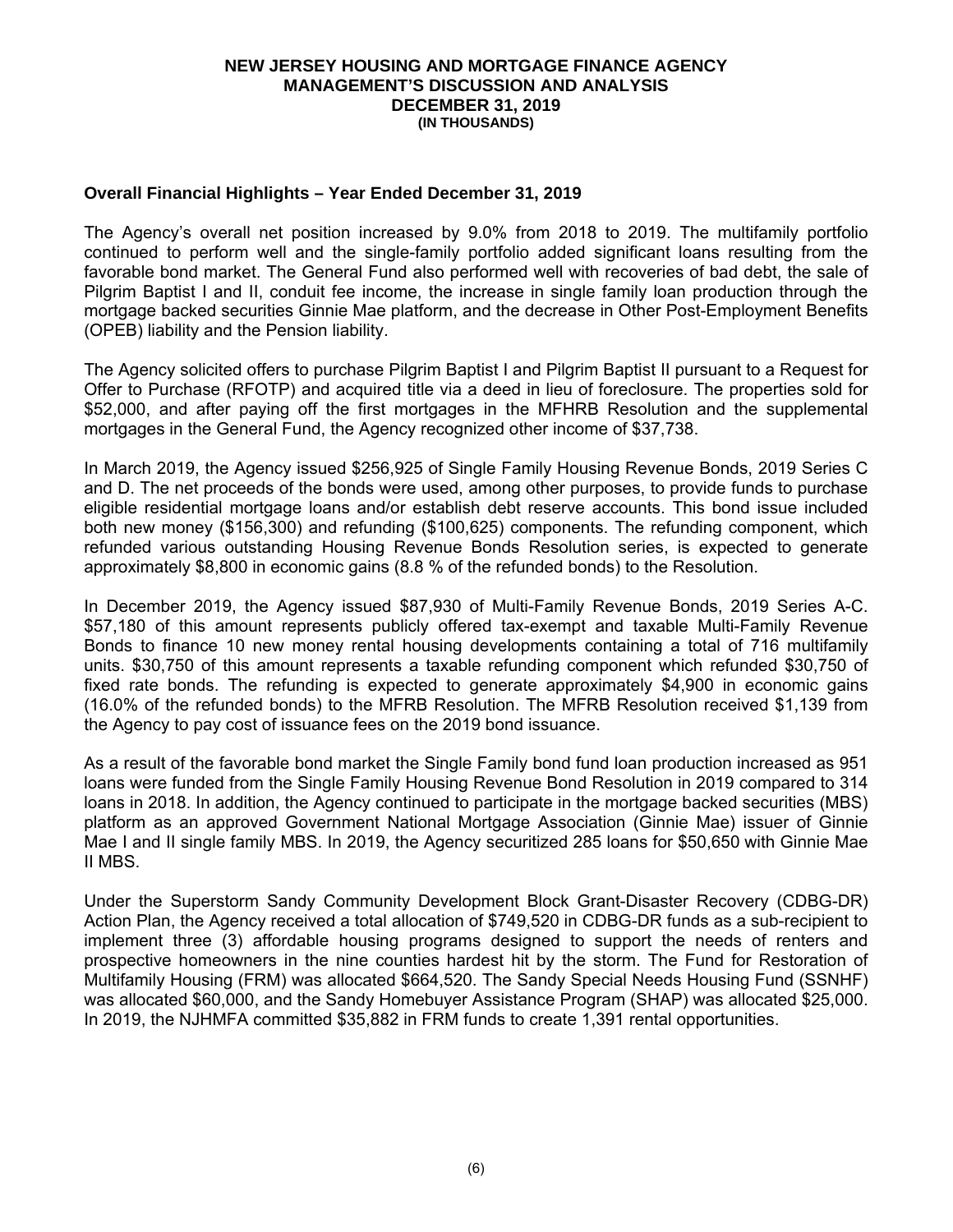In 2019, the Agency funded 86 HomeSaver homeowner assistance loans under the U.S. Department of Treasury Hardest Hit Funds program. Additionally, the Agency closed 1,016 HomeSeeker Down Payment Assistance loans, each as a second loan behind an Agency first mortgage loan. These are recorded as program income and program expense in the Agency's General Fund.

The Agency's Other Post-Employment Benefits (OPEB) net OPEB obligation decreased by approximately \$34,793. This is primarily the result of the Agency establishing and partially funding an Other Post-Employment Benefits (OPEB) 115 Trust. Since an ongoing funding plan is anticipated, a 5.5% discount rate could be used in actuarial calculations.

The Agency closed 15 conduit bond issues totaling \$292,371 in 2019. In addition, the program has a pipeline in excess of \$400,000.

The Agency has liquidity facilities in place with providers in order to provide liquidity support for payment of its variable rate bonds in the event they cannot be remarketed. As of January 1, 2019, the Agency had total variable rate bonds outstanding in the amount of \$115,000 (excluding bond maturities scheduled to occur in 2019) whose related liquidity facilities were scheduled to expire in 2019. The Agency successfully resolved its entire 2019 liquidity expiration exposure of \$115,000 by taking the following actions:

 February 2019 – Extended a MF liquidity facility totaling \$115,000 with the current provider (Citibank, N.A.).

The following ratings actions occurred in 2019:

- January 2019 Moody's Investors Service (Moody's) maintained its Aa3 rating (positive outlook) on the Agency's Single Family Housing Revenue Bonds (HRB) Resolution.
- February 2019 Standard & Poor's Global Ratings (S&P) affirmed its AA rating (stable outlook) on the Agency's Single Family Housing Revenue Bonds (HRB) Resolution.
- March 2019 S&P affirmed its A+ rating (stable outlook) on the Agency's MF 1991-1 (Presidential Plaza at Newport) bonds and removed the rating from CreditWatch.
- April 2019 S&P affirmed its AA rating (stable outlook) on the Agency's issuer credit rating (ICR).
- September 2019 S&P affirmed its AA- rating (stable outlook) on the Agency's Multi-Family Revenue Bonds (MF 2005) Resolution.
- September 2019 S&P affirmed its AA rating (stable outlook) on the Agency's Multi-Family Housing Revenue Bonds (MF 1995) Resolution.
- November 2019 S&P affirmed its AA- rating (stable outlook) on the Agency's Multi-Family Revenue Bonds (MF 2005) Resolution.
- November 2019 S&P affirmed its AA rating (stable outlook) on the Agency's issuer credit rating (ICR).
- In 2019, there were no ratings actions on the Agency's Single Family Home Mortgage Bonds (HMB) Resolution. Moody's rating on the Agency's Single Family Home Mortgage Bonds (HMB) Resolution remains at Aa2 (stable outlook).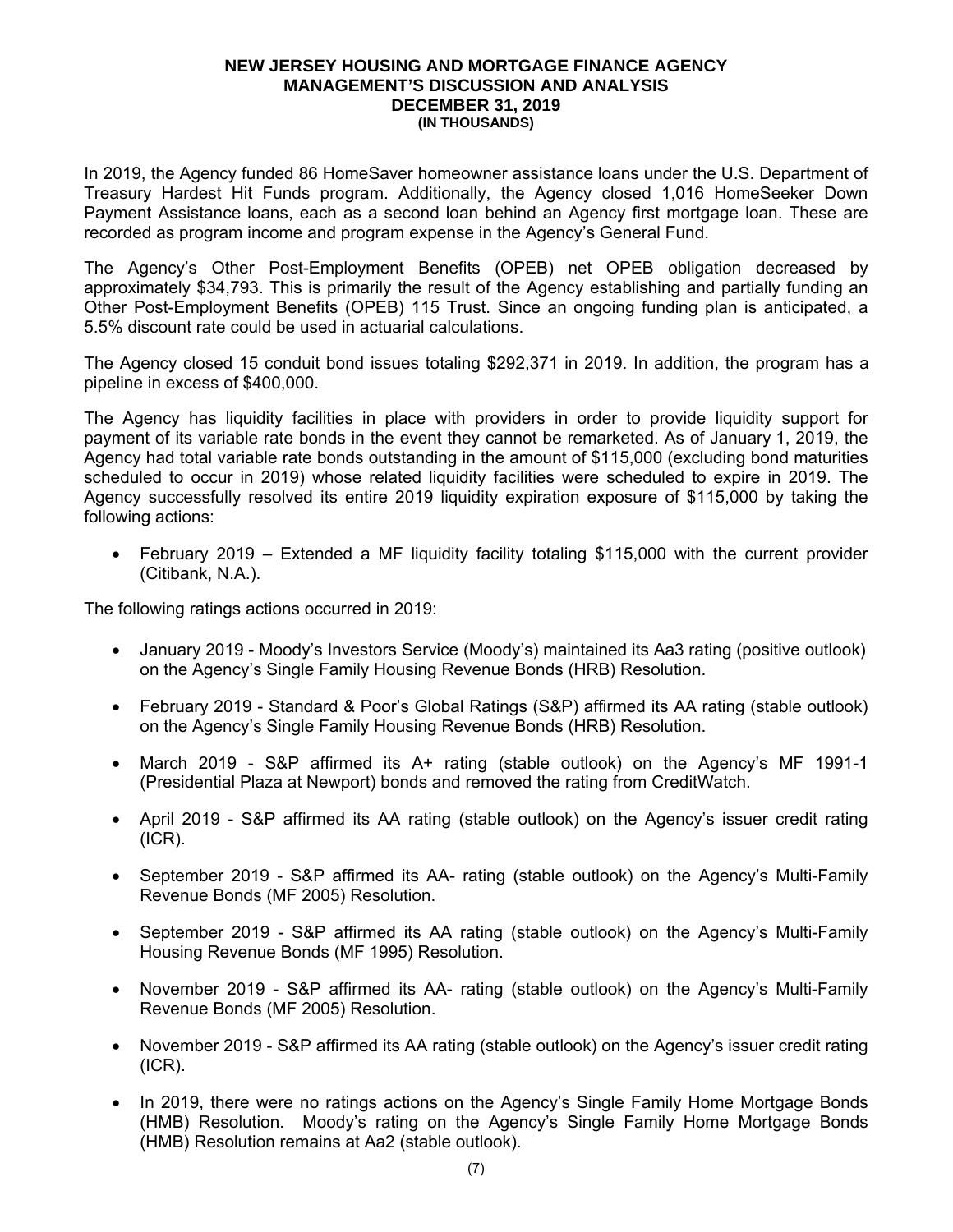# **Financial Analysis**

The following sections will discuss the Agency's financial results for 2019 compared to 2018. Additionally, an examination of major economic factors that have contributed to the Agency's operations is provided. It should be noted that for purposes of this MD&A, summaries of the financial statements and the various exhibits presented are in conformity with the Agency's financial statements, which are presented in accordance with accounting principles generally accepted in the United States of America. All dollar amounts are in thousands.

# **Agency's Condensed Statement of Net Position**

The Statement of Net Position presents the Agency's assets, deferred outflows of resources, liabilities, deferred inflows of resources and net position as of December 31, 2019. The following table represents the comparison of net position as of December 31, 2019 and 2018. The change between December 31, 2019 and December 31, 2018 should be read in conjunction with the financial statements. The amounts in the table below and in the explanation of changes in certain financial categories are expressed in thousands to provide easier comparison to the Statement of Net Position on pages 14-15.

# **Condensed Statement of Net Position**

|                                  |                  |                             | % Change    |
|----------------------------------|------------------|-----------------------------|-------------|
|                                  | 2019             | 2018                        | 2019 / 2018 |
| <b>Current and Other Assets</b>  | 1,449,846<br>\$. | $\mathfrak{S}$<br>1,338,958 | 8.3%        |
| <b>Other Noncurrent Assets</b>   | 2,315,270        | 2,312,229                   | 0.1         |
| <b>Capital Assets</b>            | 5,192            | 6,070                       | (14.5)      |
| <b>Total Assets</b>              | 3,770,308        | 3,657,257                   | 3.1         |
| Deferred Outflows of Resources   | 51,560           | 43,591                      | 18.3        |
| <b>Current Liabilities</b>       | 401,270          | 431,708                     | (7.1)       |
| Long-Term Liabilities            | 2,256,739        | 2,223,899                   | $1.5\,$     |
| <b>Total Liabilities</b>         | 2,658,009        | 2,655,607                   | 0.1         |
| Deferred Inflows of Resources    | 49,497           | 21,809                      | 127.0       |
| Net Position:                    |                  |                             |             |
| Net Investment in Capital Assets | 5,192            | 6,070                       | (14.5)      |
| Restricted                       | 503,490          | 498,867                     | 0.9         |
| Unrestricted                     | 605,680          | 518,495                     | 16.8        |
| <b>Total Net Position</b>        | 1,114,362<br>\$  | \$<br>1,023,432             | 8.9         |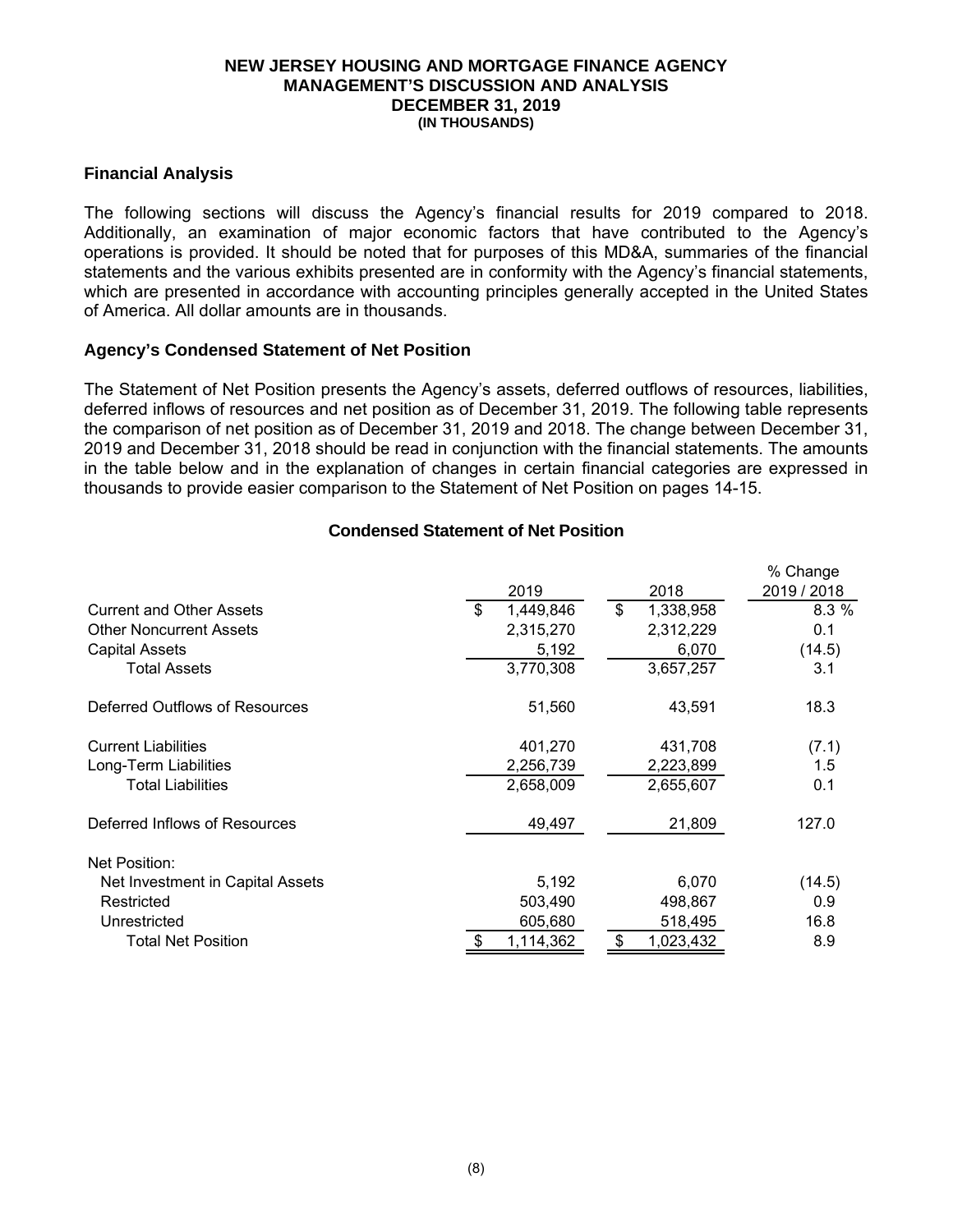The Agency's total assets increased by 3.1% between 2018 and 2019 resulting from the following factors:

- Cash, cash equivalents, and investments increased by \$194,369 primarily due to unexpended bond proceeds from the SFHRB Resolution and the MFRB Resolution along with the cash received from the Pilgrim Baptist I and II sale.
- Mortgage loans receivable, supplemental loans receivable and accrued mortgage interest receivable decreased by \$68,567, primarily due to the repayment of short term multifamily loans along with normal mortgage amortization.
- Other current assets decreased by \$7,687 due to the decrease in single family foreclosure claims receivable as the volume of foreclosures has decreased as claims are processed faster.
- The accumulated decrease in fair value of hedging derivatives increased by \$12,788 due to the changes in SIFMA and Libor rates as noted below.

The Agency's total liabilities remained relatively flat between 2018 and 2019 although some larger changes occurred within various categories resulted from the following factors:

- Unearned revenue increased by \$25,891 primarily due to an increase in cash held under the Hardest Hit Fund of \$25,805 which is recorded as unearned revenue until disbursed.
- Pension liability decreased by \$3,005 due to changes in actuarial assumptions used to determine the net pension liability.
- OPEB liability decreased by \$34,793 due to a new actuarial valuation being completed and additional funding of the OPEB Trust by the Agency.
- Derivative instruments (hedging derivative value + off market loan balances) increased by \$12,788 due to a multitude of factors. Individual swaps are affected by changes in Libor and/or SIFMA rates. In 2019, Libor rates were generally stable in the first half of the year before trending downward throughout the second half. SIFMA rates experienced volatility throughout 2019. The remaining life of a swap also impacts the value as it must accrete to \$-0- by the maturity date. In addition to these factors which affect the directional change in a swap's value, the magnitude of the change is affected by other factors including the size, remaining life and the maturity date. Each swap is analyzed individually with any changes in fair value reported. See the notes to the financial statements for further analysis about specific derivative instruments held by the MFHRB and MFRB Resolutions.

# **Agency's Condensed Statements of Revenues, Expenses, and Changes in Net Position**

The Statements of Revenues, Expenses, and Changes in Net Position reports revenues recognized and expenses incurred for the years ended December 31, 2019 and 2018. The table below summarizes the Agency's revenues and expenses for the years ended December 31, 2019 and 2018. It should be read in conjunction with the financial statements. The amounts in the two tables below and in the explanation of changes in certain financial categories are expressed in thousands to provide easier comparison to the Statement of Revenues, Expenses and Changes in Net Position on page 16.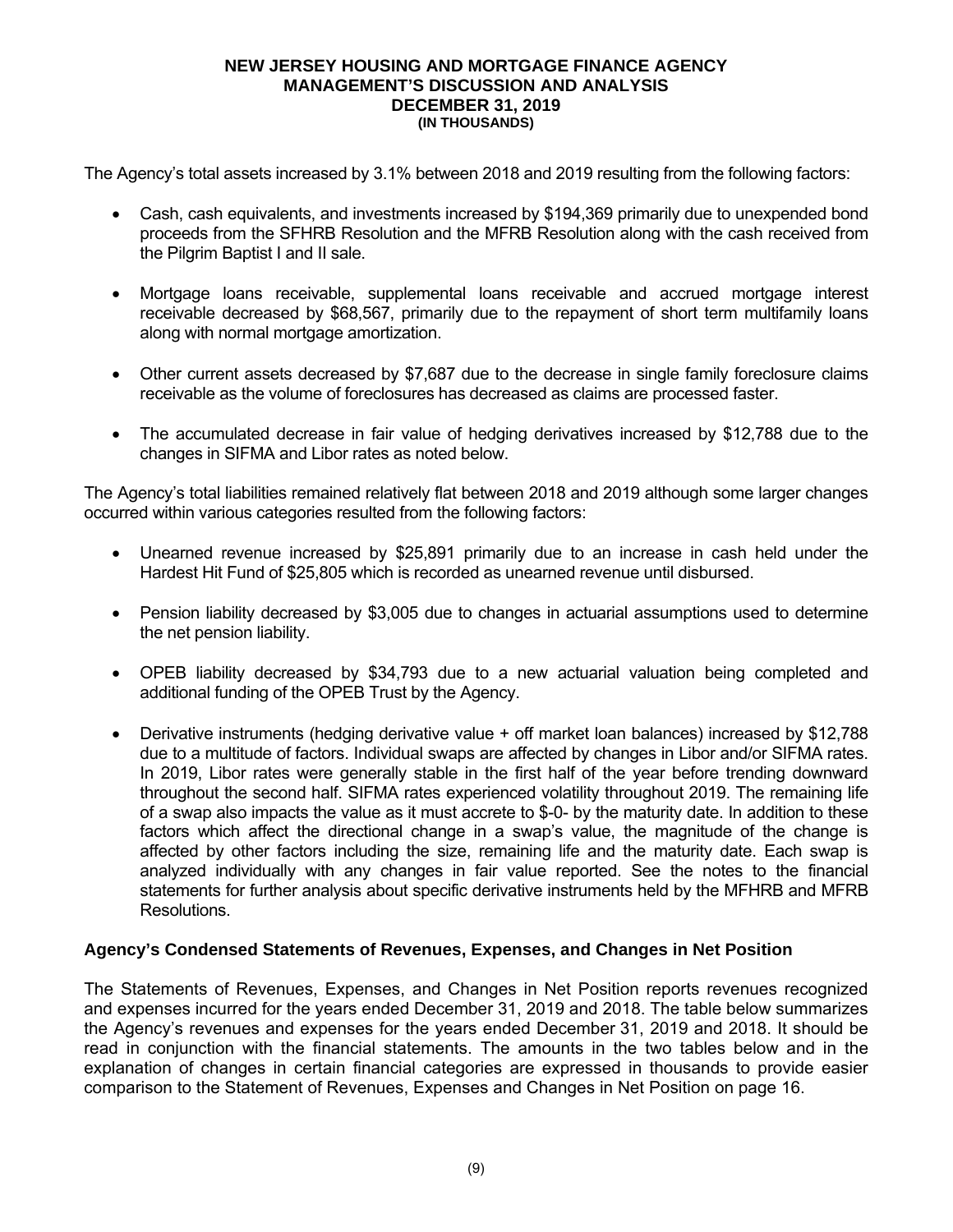## **Condensed Statements of Revenues, Expenses, and Changes in Net Position Years Ended December 31, 2019 and 2018**

|                                                 |     | 2019      | 2018            | % Change<br>2019 / 2018 |
|-------------------------------------------------|-----|-----------|-----------------|-------------------------|
| <b>Operating Revenues:</b>                      |     |           |                 |                         |
| Interest Income on Mortgage Loans               | \$  | 98,964    | \$<br>97,595    | $1.4\%$                 |
| Fees and Charges                                |     | 45,556    | 57,632          | (21.0)                  |
| Program Income                                  |     | 13,763    | 49,828          | (72.4)                  |
| Grant Income                                    |     | 138,871   | 171,000         | (18.8)                  |
| Recovery of Bad Debt and Mortgage Modifications |     | 13,761    | 37,684          | (63.5)                  |
| Other                                           |     | 47,544    | 10,370          | 358.5                   |
| <b>Total Operating Revenues</b>                 |     | 358,459   | 424,109         | (15.5)                  |
| <b>Operating Expenses</b>                       |     | 298,822   | 376,037         | (20.5)                  |
| Operating Income                                |     | 59,637    | 48,072          | 24.1                    |
| Nonoperating Revenues                           |     | 31,293    | 15,892          | 96.9                    |
| Increase in Net Position                        |     | 90,930    | 63,964          | 42.2                    |
| Net Position - Beginning of Year                |     | 1,023,432 | 959,468         | 6.7                     |
| Net Position - End of Year                      | -\$ | 1,114,362 | \$<br>1,023,432 | 8.9                     |

The 15.5% decrease in operating revenue is due to the following factors:

- Fees and charges decreased by \$12,076 due to a repayment of \$7,187 in escrow shortages posted to fees and charges on single family loans in 2018 and a decrease in MBS production in 2019 along with a decrease in mortgages outstanding which resulted in a reduction of fees collected.
- Program income decreased by \$36,065 due to the winding down of the U.S. Treasury Hardest Hit Fund HomeKeeper and HomeSaver programs.
- Grant income decreased by \$32,129 due to the decreased volume of Community Development Block Grants for Disaster recovery from Superstorm Sandy.
- Recovery on bad debt and mortgage modifications decreased by \$23,923 due to the decreased volume of delinquent single family loans in need of modification.
- Other income increased by \$37,174 due to the sale of the Pilgrim Baptist I and II multifamily developments.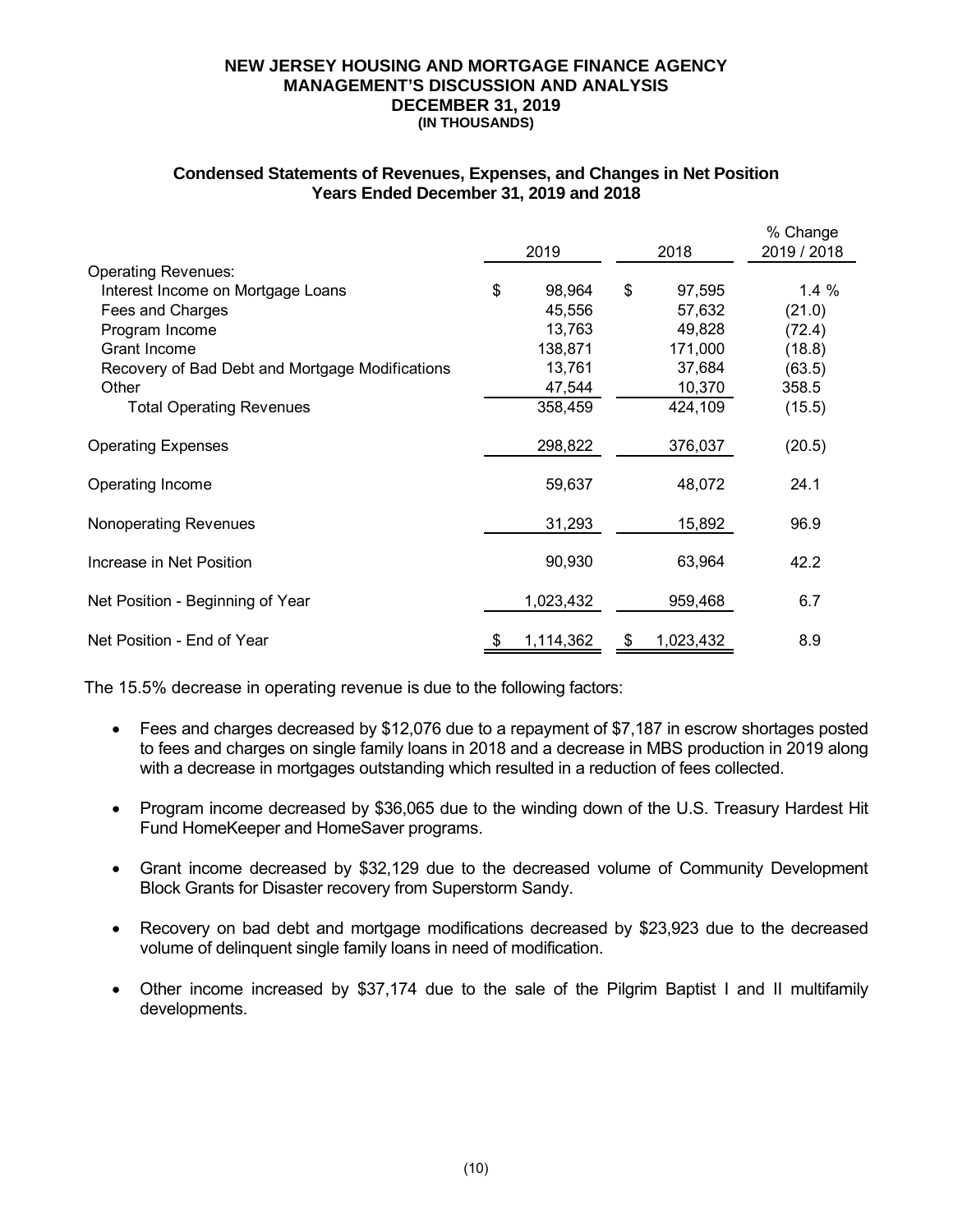### **Summary of Operating Expenses Years Ended December 31, 2019 and 2018**

|                                                  |              |         |               | % Change |
|--------------------------------------------------|--------------|---------|---------------|----------|
|                                                  | 2019<br>2018 |         | 2019 / 2018   |          |
| Operating Expenses:                              |              |         |               |          |
| Interest and Amortization                        | \$           | 75.702  | \$<br>73,734  | 2.7%     |
| <b>Insurance Costs</b>                           |              | 1,020   | 855           | 19.3     |
| Servicing Fees and Other                         |              | 5,812   | 7,889         | (26.3)   |
| <b>Salaries and Related Benefits</b>             |              | 25,661  | 30,673        | (16.3)   |
| <b>Professional Services and Financing Costs</b> |              | 11,267  | 13,688        | (17.7)   |
| <b>General and Administrative Expenses</b>       |              | 5.834   | 7,202         | (19.0)   |
| <b>Grant Expense</b>                             |              | 139,147 | 171,675       | (18.9)   |
| Program Expense                                  |              | 11,717  | 45,517        | (74.3)   |
| Pension Expense                                  |              | 3.674   | 1.185         | 210.0    |
| Loss on Sale of Real Estate Owned                |              | 5,418   | 2,559         | 111.7    |
| <b>Provision for Loan Losses</b>                 |              | 13,570  | 21,060        | (35.6)   |
| <b>Total Operating Expenses</b>                  | \$           | 298,822 | \$<br>376,037 | (20.5)   |

Total operating expenses decreased by 20.5%. The following significant fluctuations occurred within operating expenses:

- Salaries and related benefits decreased by \$5,012 primarily from a decrease in OPEB Trust funding of \$13,795 in 2018 to \$6,899 in 2019.
- Grant expense decreased by \$32,528 primarily due to the decreased volume of Community Development Block Grants for Disaster recovery form SuperStorm Sandy.
- Program expense decreased by \$33,800 due to the winding down of the U.S. Treasury Hardest Hit Fund HomeKeeper and HomeSaver programs.
- Pension expense increased by \$2,489 due to the change in actuarial and economic assumptions used to calculate the pension liability.
- Provision for loan losses decreased by \$7,490 due to a decrease in delinguent single family and multifamily loans.

# **Debt Administration**

At December 31, 2019, the Agency had \$1,883,563 of bond principal outstanding, net of deferral on refunding, discount, and premium which represents an increase of 0.4% over the prior year. The following table summarizes the Agency's bonds payable outstanding at December 31, 2019 and 2018, and the changes in bonds payable. Dollars are expressed in thousands to provide easier comparison to the Statement of Net Position on pages 14-15.

|                    |           |           | % Change    |
|--------------------|-----------|-----------|-------------|
|                    | 2019      | 2018      | 2019 / 2018 |
| Bonds Payable, Net | 1,883,563 | 1,876,089 | 0.4%        |

Additional information about the Agency's debt is presented in the notes to the financial statements.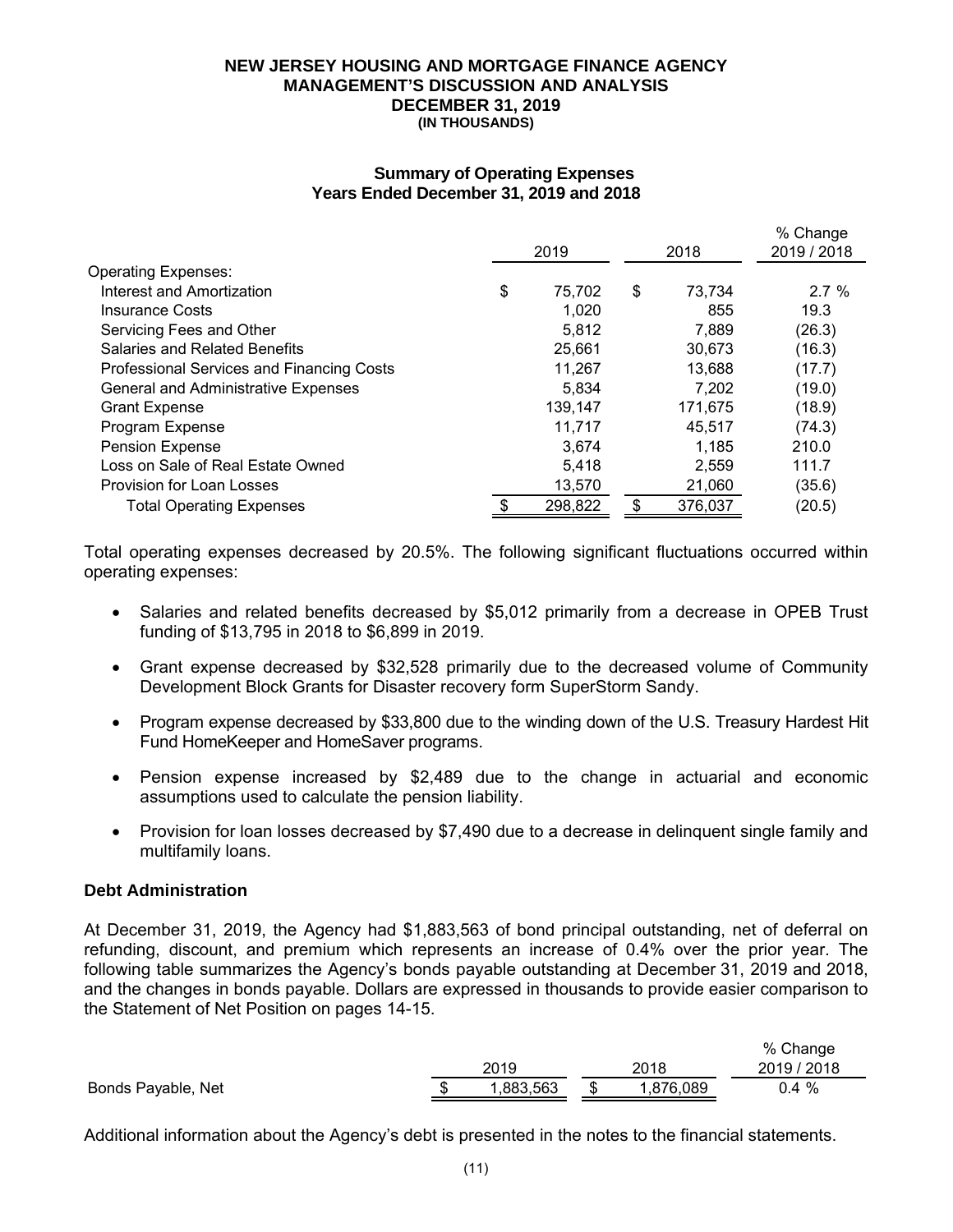### **Single Family Programs**

The Agency provides a variety of residential mortgage financing programs that primarily serve low to moderate and middle-income first time homebuyers and homebuyers purchasing in certain designated urban areas. Traditionally, the programs were funded with Mortgage Revenue Bond proceeds. In 2019, the Agency continued funding loans via the mortgage backed securities platform (MBS) in addition to the issuance of the \$256,925 2019 Series C & D bonds described on page 6.

### **Multi-Family Programs**

The Agency provides bond proceeds as loans to finance the construction and acquisition of multi-family housing projects designed to serve low-to-moderate income individuals and families. The Agency continued funding these loans in 2019 with the issuance of the \$87,930 Multi-Family Revenue Bonds 2019 Series A-C as described on page 6.

### **Economic Factors**

The Agency is a self-supporting entity and is not funded by the general taxing authority of the State of New Jersey. As the State's leader in affordable housing, certain market/economic factors can have an impact on the Agency's operations.

- **Trends in single-family mortgage and bond rates** Over the last two years, the interest rate environment has allowed the Agency to re-enter the mortgage revenue bond (MRB) market, its traditional loan financing mechanism, which has increased the Agency's ability to lend profitably at competitive loan interest rates. The Agency continues to operate its mortgage backed security (MBS) funding program, which allows the Agency to sell whole loans for securitization into Ginnie Mae mortgage backed securities.
- **Trends in foreclosure processing** New Jersey is a judicial state and as such all foreclosures must be processed through the court system. The backlog of foreclosure cases that existed for several years has now been cleared. The foreclosure process can take between 18-24 months to complete. The shortened timeframe is beneficial to the Agency in managing the REO portfolio. The average length of time to sell Agency REO properties also decreased by 4.65% in 2019 versus 2018.
- **Trends in home prices**  New Jersey has seen the number of home sales rise in 2019 by 0.1% versus 2018 volumes. Average home sales prices increased in 2019 by 3.3% over 2018.
- **Continued Effect of Superstorm Sandy**  The recovery from Superstorm Sandy continues to influence our multifamily production. CDBG-DR funds provided a much needed subsidy for the development of multifamily housing in the hardest hit counties served by the Agency.
- **Trends in the Agency's credit ratings**  The cost of capital available to the Agency changes as credit ratings change. In 2019, S&P affirmed its A+ rating (stable outlook) on the Agency's MF 1991-1 (Presidential Plaza at Newport) bonds and removed the rating from CreditWatch. All other ratings by Moody's and S&P were either maintained, affirmed or no action was taken on all current ratings on the Agency and its other bond resolutions.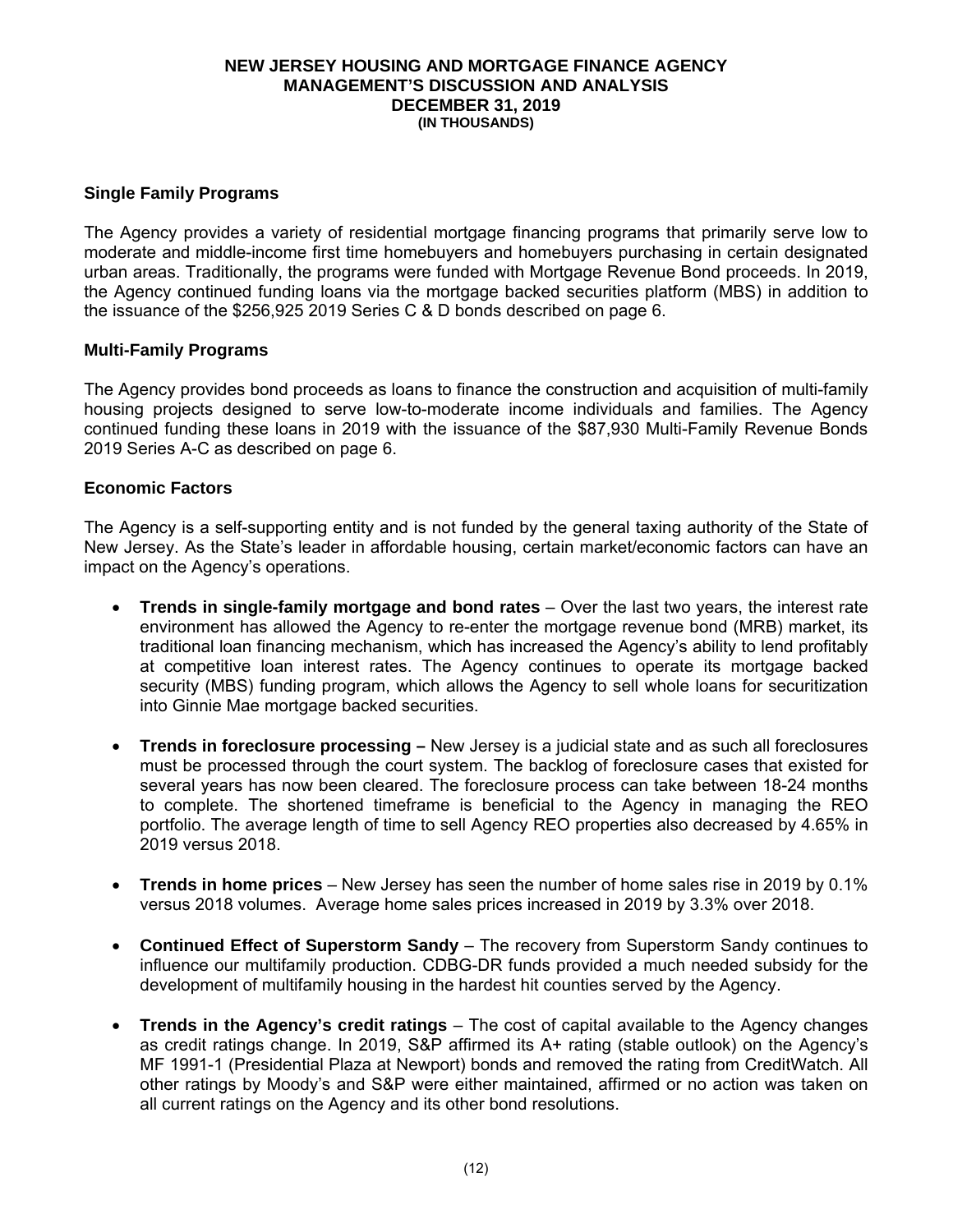**COVID-19 –** The COVID-19 pandemic is having significant effect on global markets, supply chains, businesses and communities. Specific to the Agency, COVID-19 may impact various parts of its 2020 operations and financial results including ,but not limited to, an increase in nonperforming loans, an increase in loans in forbearance and a decrease in loan production, all of which would likely reduce revenues and increase expenses. Management is taking appropriate actions to mitigate potential negative impacts, but the full impact of COVID-19 is unknown and will continued to evolve as the pandemic develops during 2020.

# **Contacting the Agency's Financial Management**

This financial report is designed to provide a general overview of the Agency's business, financial position, and fiscal accountability for the funds it generates and receives. If you have questions about any information in this report, contact the Finance Division of the New Jersey Housing and Mortgage Finance Agency.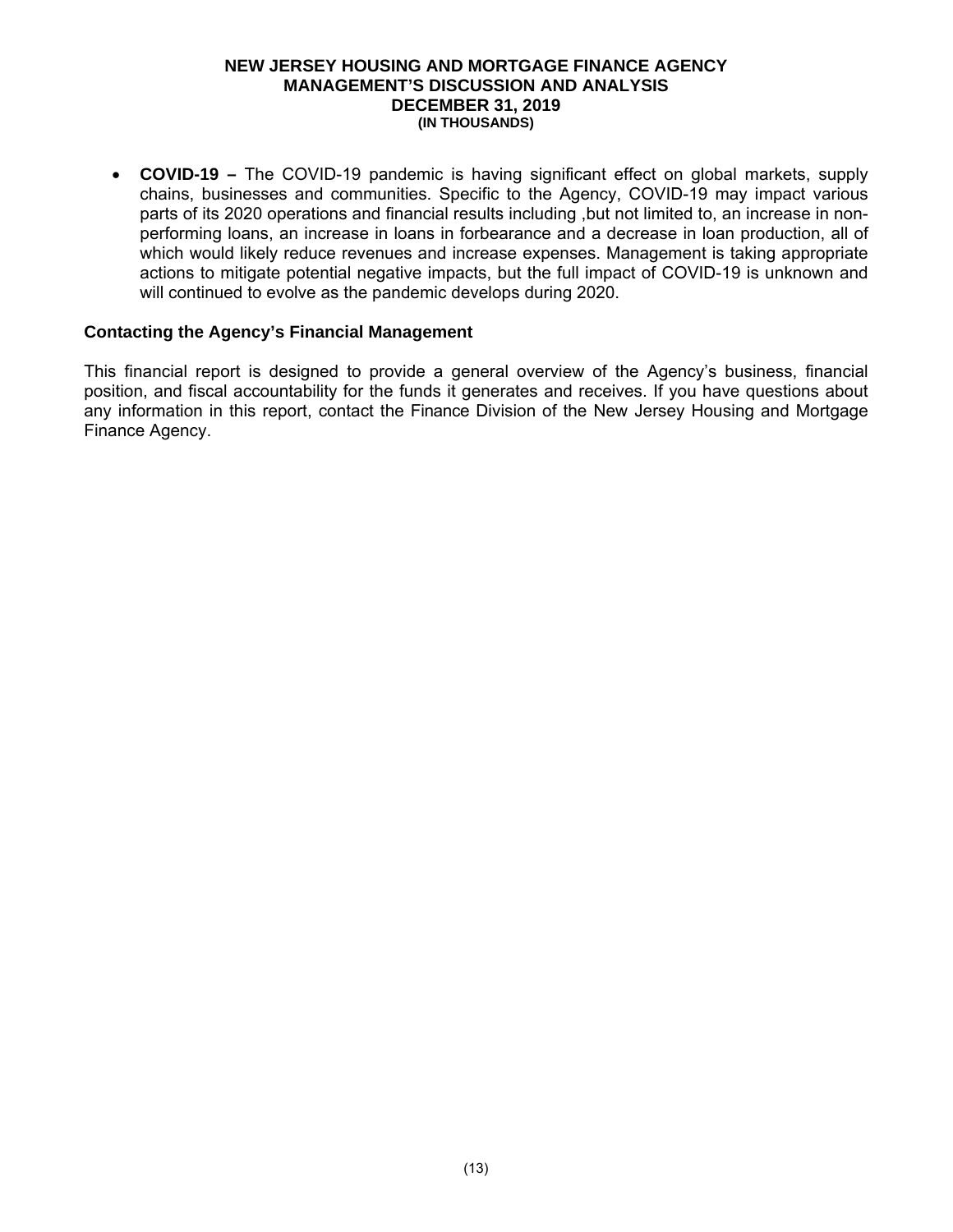#### **NEW JERSEY HOUSING AND MORTGAGE FINANCE AGENCY STATEMENT OF NET POSITION DECEMBER 31, 2019 (WITH COMPARATIVE SUMMARIZED FINANCIAL INFORMATION AS OF DECEMBER 31, 2018) (IN THOUSANDS)**

|                                                    |               |                                   |               | <b>Primary Government</b> |                        |               |                                 |
|----------------------------------------------------|---------------|-----------------------------------|---------------|---------------------------|------------------------|---------------|---------------------------------|
|                                                    |               | <b>Bonds and Obligation Funds</b> |               |                           |                        |               |                                 |
|                                                    | Single-Family | Multi-Family                      |               |                           |                        |               | <b>Business-Type Activities</b> |
|                                                    | Mortgage      | Housing                           | General       |                           | Interfund              |               |                                 |
|                                                    | Component     | Component                         | Fund          | Subtotal                  | Eliminations           | 2019          | 2018                            |
| <b>CURRENT ASSETS</b>                              |               |                                   |               |                           |                        |               |                                 |
| Cash and Cash Equivalents                          | \$            | S                                 | 181,850<br>\$ | \$<br>181,850             | - \$<br>$\overline{a}$ | \$<br>181,850 | 122,072<br>\$                   |
| Restricted Cash and Cash Equivalents               | 228,596       | 444,682                           | 455,530       | 1,128,808                 |                        | 1,128,808     | 970,255                         |
| Investments                                        |               |                                   | 12,398        | 12,398                    |                        | 12,398        | 20,062                          |
| <b>Restricted Investments</b>                      |               |                                   | 450           | 450                       |                        | 450           | 31,526                          |
| Accrued Interest Receivable on Investments         | 154           | 315                               | 1,266         | 1,735                     |                        | 1,735         | 1,614                           |
| Mortgage Loans Receivable, Net                     | 25,218        | 46,920                            | 16,408        | 88,546                    |                        | 88,546        | 148,396                         |
| Supplemental Mortgages and Other Loans, Net        |               | 46                                | 3,213         | 3,259                     |                        | 3,259         | 2,988                           |
| Fees and Other Charges Receivable                  |               |                                   | 2,726         | 2,726                     |                        | 2,726         | 3,381                           |
| Accrued Interest Receivable on Mortgages           | 4,432         | 4,036                             | 3,092         | 11,560                    |                        | 11,560        | 13,901                          |
| Due from Loan Servicers                            | 3,330         |                                   | 581           | 3,911                     |                        | 3,911         | 2,473                           |
| Due from Other Funds                               |               |                                   | 2,959         | 2,959                     | (2,959)                |               |                                 |
| <b>Other Current Assets</b>                        | 8,938         | 99                                | 5,566         | 14,603                    |                        | 14,603        | 22,290                          |
| <b>Total Current Assets</b>                        | 270,668       | 496,098                           | 686,039       | 1,452,805                 | (2,959)                | 1,449,846     | 1,338,958                       |
| <b>NONCURRENT ASSETS</b>                           |               |                                   |               |                           |                        |               |                                 |
| Investments                                        |               |                                   | 245,287       | 245,287                   |                        | 245,287       | 224,169                         |
| <b>Restricted Investments</b>                      | 3,696         | 37,937                            | 15,385        | 57,018                    |                        | 57,018        | 63,358                          |
| Mortgage Loans Receivable, Net                     | 749.843       | 792,140                           | 148,670       | 1,690,653                 |                        | 1,690,653     | 1,702,414                       |
| Supplemental Mortgages and Other Loans, Net        | 90            | 35,250                            | 276,357       | 311,697                   |                        | 311,697       | 306,583                         |
| Real Estate Owned                                  | 7,447         |                                   | 478           | 7,925                     |                        | 7,925         | 12,159                          |
| Capital Assets, Net                                |               |                                   | 5,192         | 5,192                     |                        | 5,192         | 6,070                           |
| <b>Other Noncurrent Assets</b>                     |               |                                   | 2,690         | 2,690                     |                        | 2,690         | 3,546                           |
| <b>Total Noncurrent Assets</b>                     | 761,076       | 865,327                           | 694,059       | 2,320,462                 | $\overline{a}$         | 2,320,462     | 2,318,299                       |
| <b>Total Assets</b>                                | 1,031,744     | 1,361,425                         | 1,380,098     | 3,773,267                 | (2,959)                | 3,770,308     | 3,657,257                       |
| DEFERRED OUTFLOWS OF RESOURCES                     |               |                                   |               |                           |                        |               |                                 |
| Pension                                            |               |                                   | 9,128         | 9,128                     |                        | 9,128         | 13,079                          |
| OPEB                                               |               |                                   |               |                           |                        |               | 868                             |
| Acc. Decrease in Fair Value of Hedging Derivatives |               | 42,432                            |               | 42,432                    |                        | 42,432        | 29,644                          |
| <b>Total Deferred Outflows of Resources</b>        |               | 42,432                            | 9.128         | 51.560                    |                        | 51,560        | 43,591                          |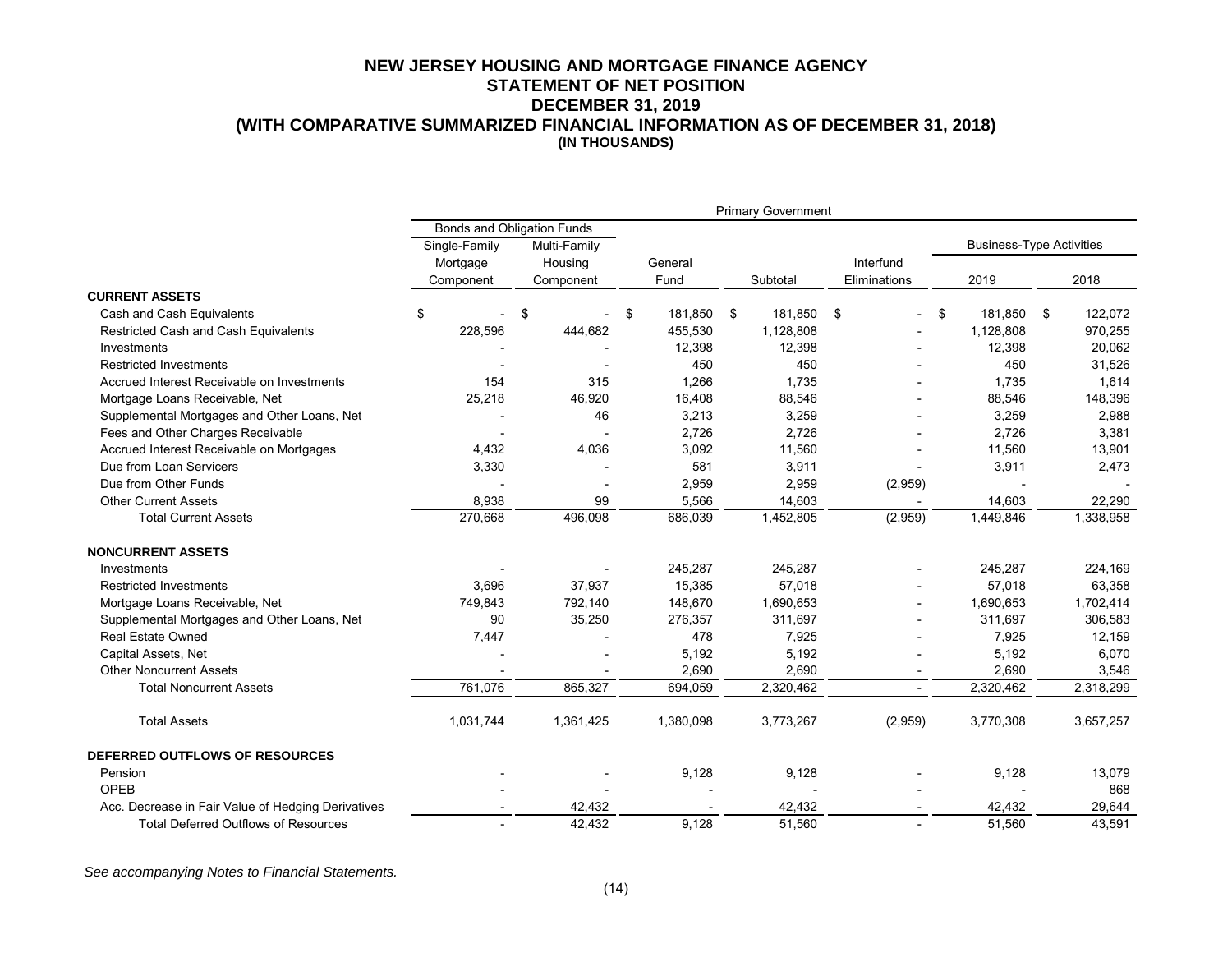#### **NEW JERSEY HOUSING AND MORTGAGE FINANCE AGENCY STATEMENT OF NET POSITION (CONTINUED) DECEMBER 31, 2019 (WITH COMPARATIVE SUMMARIZED FINANCIAL INFORMATION AS OF DECEMBER 31, 2018) (IN THOUSANDS)**

|                                                   |               |                                   |               | <b>Primary Government</b> |                                |                 |                                 |
|---------------------------------------------------|---------------|-----------------------------------|---------------|---------------------------|--------------------------------|-----------------|---------------------------------|
|                                                   |               | <b>Bonds and Obligation Funds</b> |               |                           |                                |                 |                                 |
|                                                   | Single-Family | Multi-Family                      |               |                           |                                |                 | <b>Business-Type Activities</b> |
|                                                   | Mortgage      | Housing                           | General       |                           | Interfund                      |                 |                                 |
|                                                   | Component     | Component                         | Fund          | Subtotal                  | Eliminations                   | 2019            | 2018                            |
| <b>CURRENT LIABILITIES</b>                        |               |                                   |               |                           |                                |                 |                                 |
| Bonds and Obligations, Net                        | \$<br>28,100  | \$<br>93,790 \$                   |               | \$<br>121,890             | \$<br>$\overline{\phantom{0}}$ | \$<br>121,890   | \$<br>156,266                   |
| Accrued Interest Payable on Bonds and Obligations | 7,920         | 6,583                             |               | 14,503                    |                                | 14,503          | 13,811                          |
| Subsidy Payments Received in Advance              |               |                                   | 974           | 974                       |                                | 974             | 2,287                           |
| Advances from State of NJ for Bond/Hsng Assist    |               |                                   | 10,834        | 10,834                    |                                | 10,834          | 11,021                          |
| <b>Other Current Liabilities</b>                  | 616           | 45                                | 8,894         | 9,555                     |                                | 9,555           | 9,992                           |
| <b>Interfund Allocation</b>                       |               | 2,959                             |               | 2,959                     | (2,959)                        |                 |                                 |
| Mortgagor Escrow Deposits                         |               |                                   | 243,514       | 243,514                   |                                | 243,514         | 238,331                         |
| <b>Total Current Liabilities</b>                  | 36,636        | 103,377                           | 264,216       | 404,229                   | (2,959)                        | 401,270         | 431,708                         |
| <b>NONCURRENT LIABILITIES</b>                     |               |                                   |               |                           |                                |                 |                                 |
| Bonds and Obligations, Net                        | 832,130       | 929,543                           |               | 1,761,673                 |                                | 1,761,673       | 1,719,823                       |
| Minimum Escrow Requirement                        |               | 6,308                             | 646           | 6,954                     |                                | 6,954           | 7,171                           |
| Funds Held in Trust for Mortgagors                |               | 3,091                             | 310,570       | 313,661                   |                                | 313,661         | 321,628                         |
| <b>Other Noncurrent Liabilities</b>               |               | 557                               | 5,027         | 5,584                     |                                | 5,584           | 7,291                           |
| <b>OPEB Liability</b>                             |               |                                   | 14,021        | 14,021                    |                                | 14,021          | 48,814                          |
| Net Pension Liability                             |               |                                   | 50,549        | 50,549                    |                                | 50,549          | 53,554                          |
| Derivative Instrument                             |               | 42,432                            |               | 42,432                    |                                | 42,432          | 29,644                          |
| <b>Unearned Revenue</b>                           |               |                                   | 61,865        | 61,865                    |                                | 61,865          | 35,974                          |
| <b>Total Noncurrent Liabilities</b>               | 832,130       | 981,931                           | 442,678       | 2,256,739                 |                                | 2,256,739       | 2,223,899                       |
| <b>Total Liabilities</b>                          | 868,766       | 1,085,308                         | 706,894       | 2,660,968                 | (2,959)                        | 2,658,009       | 2,655,607                       |
| DEFERRED INFLOWS OF RESOURCES                     |               |                                   |               |                           |                                |                 |                                 |
| Pension                                           |               |                                   | 21,393        | 21,393                    |                                | 21,393          | 21,643                          |
| OPEB                                              |               |                                   | 28,104        | 28,104                    |                                | 28,104          | 123                             |
| <b>Commitment Fees</b>                            |               |                                   |               |                           |                                |                 | 43                              |
| <b>Total Deferred Inflows of Resources</b>        |               |                                   | 49,497        | 49,497                    |                                | 49,497          | 21,809                          |
| <b>NET POSITION</b>                               |               |                                   |               |                           |                                |                 |                                 |
| Net Investment in Capital Assets                  |               |                                   | 5,192         | 5,192                     |                                | 5,192           | 6,070                           |
| Restricted Under Bond and Obligation Resolutions  | 162,978       | 318,549                           |               | 481,527                   |                                | 481,527         | 474,808                         |
| Restricted for Special Needs Housing              |               |                                   | 21,963        | 21,963                    |                                | 21,963          | 24,059                          |
| Unrestricted                                      |               |                                   | 605,680       | 605,680                   |                                | 605,680         | 518,495                         |
| <b>Total Net Position</b>                         | 162,978<br>\$ | \$<br>318,549                     | \$<br>632,835 | \$<br>1,114,362           | \$<br>$\overline{\phantom{a}}$ | \$<br>1,114,362 | 1,023,432<br>\$                 |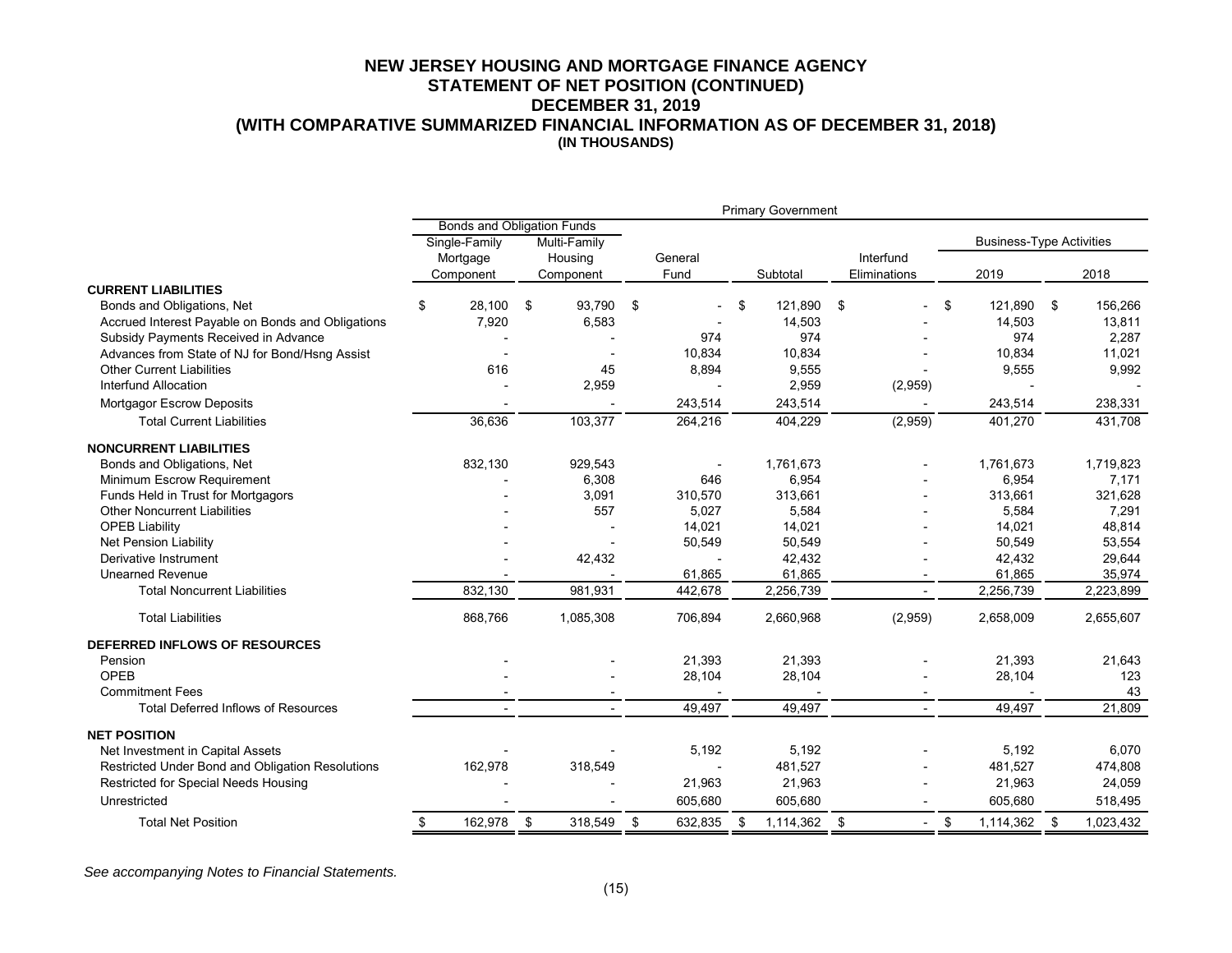#### **NEW JERSEY HOUSING AND MORTGAGE FINANCE AGENCY STATEMENT OF REVENUES, EXPENSES, AND CHANGES IN NET POSITION YEAR ENDED DECEMBER 31, 2019 (WITH COMPARATIVE SUMMARIZED FINANCIAL INFORMATION FOR YEAR ENDED DECEMBER 31, 2018) (IN THOUSANDS)**

|                                                         |                            |                       |                      |         |    | <b>Primary Government</b> |    |                                 |    |           |  |      |
|---------------------------------------------------------|----------------------------|-----------------------|----------------------|---------|----|---------------------------|----|---------------------------------|----|-----------|--|------|
|                                                         | Bonds and Obligation Funds |                       |                      |         |    |                           |    |                                 |    |           |  |      |
|                                                         | Single-Family              |                       | Multi-Family         |         |    |                           |    | <b>Business-Type Activities</b> |    |           |  |      |
|                                                         |                            | Mortgage<br>Component | Housing<br>Component |         |    | General<br>Fund           |    |                                 |    | 2019      |  | 2018 |
| <b>OPERATING REVENUES</b>                               |                            |                       |                      |         |    |                           |    |                                 |    |           |  |      |
| Interest Income on Mortgage Loans                       | \$                         | 35,912                | \$                   | 50,238  | \$ | 12,814                    | \$ | 98,964                          | \$ | 97,595    |  |      |
| Fees and Charges                                        |                            |                       |                      | 135     |    | 45,421                    |    | 45,556                          |    | 57,632    |  |      |
| Program Income                                          |                            |                       |                      |         |    | 13,763                    |    | 13,763                          |    | 49,828    |  |      |
| Grant Income                                            |                            |                       |                      |         |    | 138,871                   |    | 138,871                         |    | 171,000   |  |      |
| Recovery on Mortgage Modifications                      |                            | 2,378                 |                      |         |    | 284                       |    | 2,662                           |    | 2,352     |  |      |
| Recovery of Bad Debt                                    |                            | 2,547                 |                      | 87      |    | 8,465                     |    | 11,099                          |    | 35,332    |  |      |
| Other Income - Net                                      |                            |                       |                      | 2,327   |    | 45,217                    |    | 47,544                          |    | 10,370    |  |      |
| <b>Total Operating Revenues</b>                         |                            | 40,837                |                      | 52,787  |    | 264,835                   |    | 358,459                         |    | 424,109   |  |      |
| <b>OPERATING EXPENSES</b>                               |                            |                       |                      |         |    |                           |    |                                 |    |           |  |      |
| Interest and Amortization of Bond Premium and Discounts |                            | 30,343                |                      | 45,010  |    | 349                       |    | 75,702                          |    | 73,734    |  |      |
| <b>Insurance Costs</b>                                  |                            |                       |                      | 49      |    | 971                       |    | 1,020                           |    | 855       |  |      |
| Servicing Fees and Other                                |                            | 2,840                 |                      | 270     |    | 2,702                     |    | 5,812                           |    | 7,889     |  |      |
| Salaries and Related Benefits                           |                            |                       |                      |         |    | 25,661                    |    | 25.661                          |    | 30,673    |  |      |
| Professional Services and Financing Costs               |                            | 5,571                 |                      | 731     |    | 4,965                     |    | 11,267                          |    | 13,688    |  |      |
| General and Administrative Expenses                     |                            |                       |                      |         |    | 5,834                     |    | 5,834                           |    | 7,202     |  |      |
| <b>Grant Expense</b>                                    |                            |                       |                      |         |    | 139,147                   |    | 139,147                         |    | 171,675   |  |      |
| Program Expense                                         |                            |                       |                      |         |    | 11,717                    |    | 11,717                          |    | 45,517    |  |      |
| Pension Expense                                         |                            |                       |                      |         |    | 3,674                     |    | 3,674                           |    | 1,185     |  |      |
| Loss on Sale of Real Estate Owned                       |                            | 5,029                 |                      |         |    | 389                       |    | 5,418                           |    | 2,559     |  |      |
| Provision for Loan Losses                               |                            | 8,507                 |                      | 3,036   |    | 2,027                     |    | 13,570                          |    | 21,060    |  |      |
| <b>Total Operating Expenses</b>                         |                            | 52,290                |                      | 49,096  |    | 197,436                   |    | 298,822                         |    | 376,037   |  |      |
| <b>OPERATING INCOME (LOSS)</b>                          |                            | (11, 453)             |                      | 3,691   |    | 67,399                    |    | 59,637                          |    | 48,072    |  |      |
| <b>NONOPERATING REVENUES</b>                            |                            |                       |                      |         |    |                           |    |                                 |    |           |  |      |
| Investment Income                                       |                            | 6,119                 |                      | 7,911   |    | 17,263                    |    | 31,293                          |    | 15,892    |  |      |
| <b>INCOME (LOSS) BEFORE TRANSFERS</b>                   |                            | (5, 334)              |                      | 11,602  |    | 84,662                    |    | 90,930                          |    | 63,964    |  |      |
| <b>TRANSFERS</b>                                        |                            | (688)                 |                      | 1,139   |    | (451)                     |    |                                 |    |           |  |      |
| <b>INCREASE (DECREASE) IN NET POSITION</b>              |                            | (6,022)               |                      | 12,741  |    | 84,211                    |    | 90,930                          |    | 63,964    |  |      |
| Net Position - Beginning of Year                        |                            | 169,000               |                      | 305,808 |    | 548,624                   |    | 1,023,432                       |    | 959,468   |  |      |
| <b>NET POSITION - END OF YEAR</b>                       | S.                         | 162,978               | - \$                 | 318,549 | \$ | 632,835                   |    | 1,114,362                       | \$ | 1,023,432 |  |      |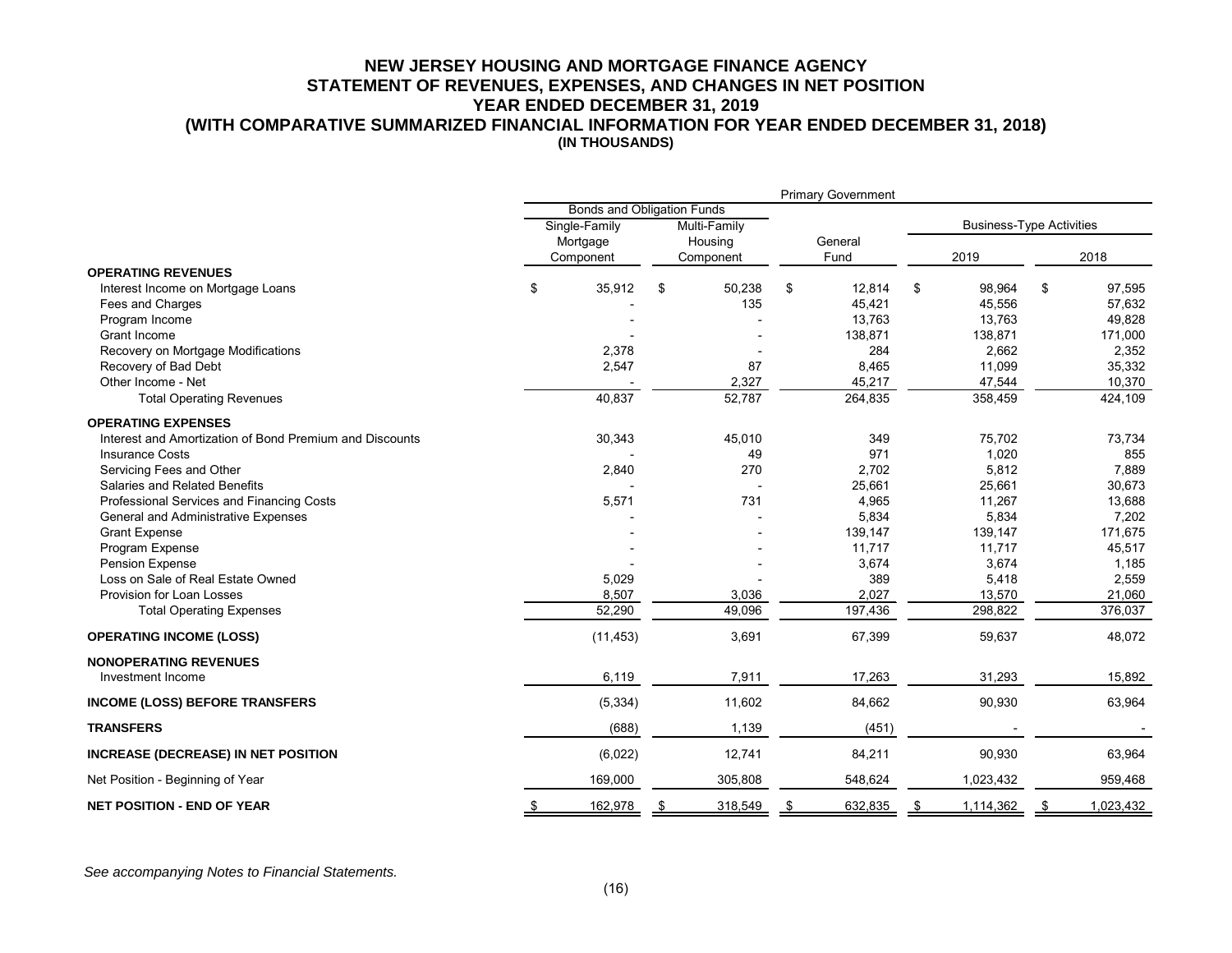#### **NEW JERSEY HOUSING AND MORTGAGE FINANCE AGENCY STATEMENT OF CASH FLOWS YEAR ENDED DECEMBER 31, 2019 (WITH COMPARATIVE SUMMARIZED FINANCIAL INFORMATION FOR YEAR ENDED DECEMBER 31, 2018) (IN THOUSANDS)**

|                                                             | <b>Primary Government</b>         |               |    |              |      |            |      |                                 |     |            |
|-------------------------------------------------------------|-----------------------------------|---------------|----|--------------|------|------------|------|---------------------------------|-----|------------|
|                                                             | <b>Bonds and Obligation Funds</b> |               |    |              |      |            |      |                                 |     |            |
|                                                             |                                   | Single-Family |    | Multi-Family |      |            |      | <b>Business-Type Activities</b> |     |            |
|                                                             |                                   | Mortgage      |    | Housing      |      | General    |      |                                 |     |            |
|                                                             |                                   | Component     |    | Component    |      | Fund       |      | 2019                            |     | 2018       |
| <b>CASH FLOWS FROM OPERATING ACTIVITIES</b>                 |                                   |               |    |              |      |            |      |                                 |     |            |
| Receipts from Interest on Mortgages and Loans               | \$                                | 40,337        | \$ | 50,004       | \$   | 12,814     | \$   | 103,155                         | \$  | 105,965    |
| Receipts from Fees, Charges and Other                       |                                   |               |    | 2,462        |      | 273,023    |      | 275,485                         |     | 247,836    |
| Receipts from Principal Payments on Mortgage Receivables    |                                   | 88,931        |    | 595,637      |      | 17,829     |      | 702,397                         |     | 366,274    |
| Receipts (Payments) for Funds Held in Trust                 |                                   |               |    |              |      | (2,807)    |      | (2,807)                         |     | 9,320      |
| Payments to Employees                                       |                                   |               |    |              |      | (39, 402)  |      | (39, 402)                       |     | (50, 413)  |
| Payments to Vendors                                         |                                   | (8, 127)      |    | (1, 112)     |      | (163, 583) |      | (172, 822)                      |     | (248, 150) |
| Payments to Mortgage Purchases and Advances                 |                                   | (152,030)     |    | (455,600)    |      | (18, 923)  |      | (626, 553)                      |     | (319, 121) |
| Payments for Interest and Amortization                      |                                   | (31, 150)     |    | (46, 821)    |      | (349)      |      | (78, 320)                       |     | (74, 219)  |
| (Payments) Receipts for Other                               |                                   | (6,656)       |    | (291)        |      |            |      | (6, 947)                        |     | (10, 145)  |
| Net Cash Provided (Used) by Operating Activities            |                                   | (68, 695)     |    | 144,279      |      | 78,602     |      | 154,186                         |     | 27,347     |
| <b>CASH FLOWS FROM NONCAPITAL FINANCING ACTIVITIES</b>      |                                   |               |    |              |      |            |      |                                 |     |            |
| <b>Bond Premium</b>                                         |                                   | 11,352        |    |              |      |            |      | 11,352                          |     |            |
| Receipts from Proceeds of Sale of Bonds and Obligations     |                                   | 256,925       |    | 87,930       |      |            |      | 344,855                         |     | 639,439    |
| Payments for Retirement of Bonds                            |                                   | (184, 016)    |    | (163, 011)   |      |            |      | (347, 027)                      |     | (573, 934) |
| <b>Transfers and Other</b>                                  |                                   | (688)         |    | 1,139        |      | (451)      |      |                                 |     | (9,955)    |
| Net Cash Provided (Used) by Noncapital Financing Activities |                                   | 83,573        |    | (73, 942)    |      | (451)      |      | 9,180                           |     | 55,550     |
| <b>CASH FLOWS FROM CAPITAL FINANCING ACTIVITIES</b>         |                                   |               |    |              |      |            |      |                                 |     |            |
| <b>Acquisition of Capital Assets</b>                        |                                   |               |    |              |      | (170)      |      | (170)                           |     | (129)      |
| <b>CASH FLOWS FROM INVESTING ACTIVITIES</b>                 |                                   |               |    |              |      |            |      |                                 |     |            |
| Purchases of Investments                                    |                                   |               |    | (10, 373)    |      | (26, 043)  |      | (36, 416)                       |     | (153, 349) |
| Sales/Maturities of Investments                             |                                   | 33,159        |    | 13,457       |      | 14,032     |      | 60,648                          |     | 139,409    |
| Earnings on Investments                                     |                                   | 5,793         |    | 7,909        |      | 17,200     |      | 30,902                          |     | 16,573     |
| Net Cash Provided by Investing Activities                   |                                   | 38.952        |    | 10.993       |      | 5,189      |      | 55,134                          |     | 2.633      |
| <b>INCREASE IN CASH AND CASH EQUIVALENTS</b>                |                                   | 53,830        |    | 81,330       |      | 83,170     |      | 218,330                         |     | 85,401     |
| Cash and Cash Equivalents - Beginning of Year               |                                   | 174,766       |    | 363,352      |      | 554,210    |      | 1,092,328                       |     | 1,006,926  |
| CASH AND CASH EQUIVALENTS - END OF YEAR                     |                                   | 228,596       | -5 | 444,682      | - \$ | 637,380    | - \$ | 1,310,658                       | - 5 | 1,092,327  |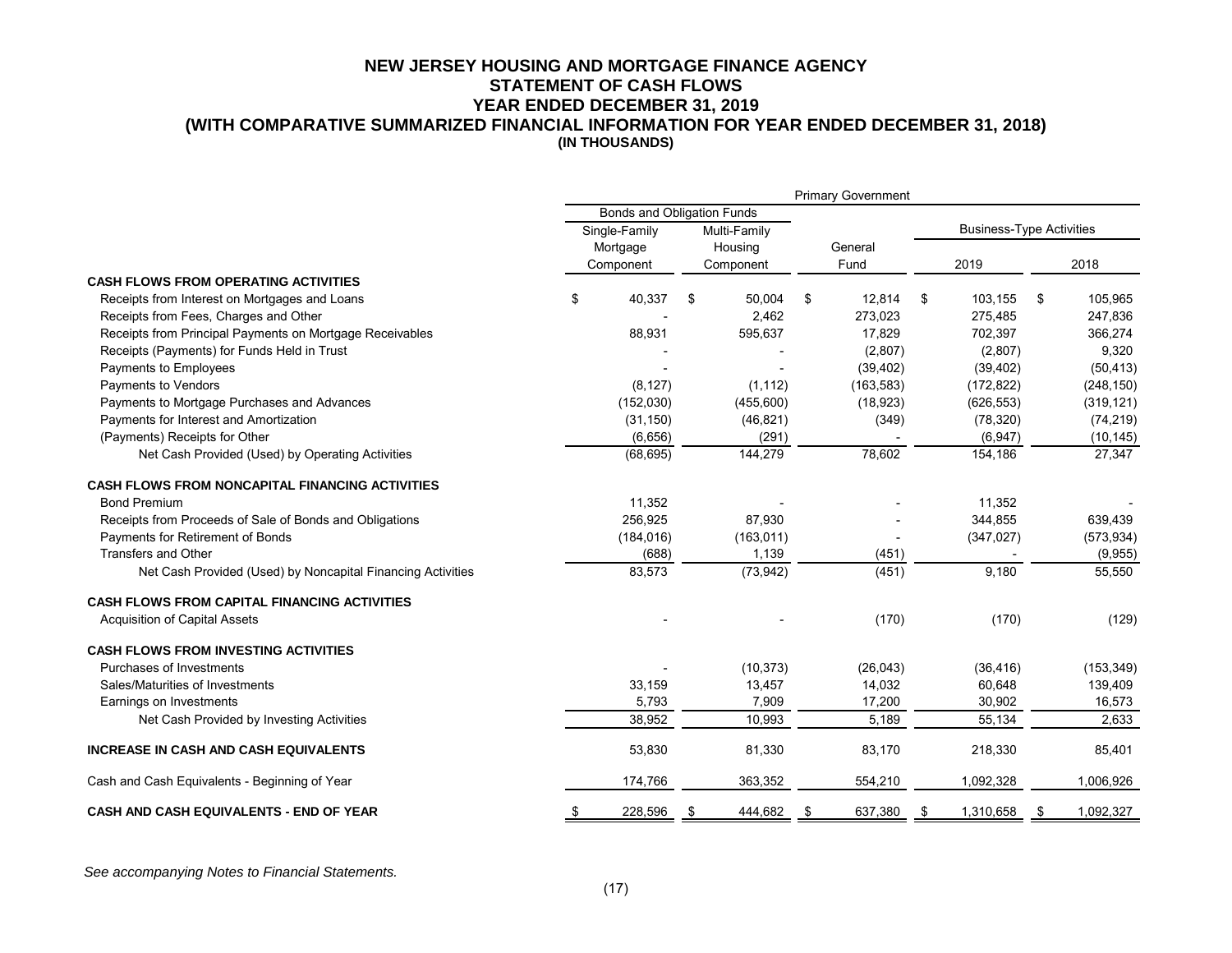### **NEW JERSEY HOUSING AND MORTGAGE FINANCE AGENCY STATEMENT OF CASH FLOWS (CONTINUED) YEAR ENDED DECEMBER 31, 2019 (WITH COMPARATIVE SUMMARIZED FINANCIAL INFORMATION FOR THE YEAR ENDED DECEMBER 31, 2018**  *(IN THOUSANDS)*

| <b>Bonds and Obligation Funds</b>                                                    |                                   |               |                                 |
|--------------------------------------------------------------------------------------|-----------------------------------|---------------|---------------------------------|
|                                                                                      |                                   |               |                                 |
| Single-Family<br>Multi-Family                                                        |                                   |               | <b>Business-Type Activities</b> |
| Mortgage<br>Housing                                                                  | General                           |               |                                 |
| Component<br>Component                                                               | Fund                              | 2019          | 2018                            |
| <b>RECONCILIATION OF OPERATING INCOME TO NET CASH</b>                                |                                   |               |                                 |
| PROVIDED (USED) BY OPERATING ACTIVITIES                                              |                                   |               |                                 |
| \$<br>(11, 453)<br>3,691<br>$\mathbf{\$}$<br>Operating Income (Loss)                 | 67,399<br>\$                      | \$<br>59,637  | \$<br>48,072                    |
| Adjustments to Reconcile Operating Income (Loss) to Net Cash                         |                                   |               |                                 |
| Provided (Used) by Operating Activities:                                             |                                   |               |                                 |
| <b>Depreciation Expense</b>                                                          | 1,048                             | 1,048         | 1,057                           |
| Gain on Real Estate Owned<br>5,029                                                   | 389                               | 5,418         | 2,559                           |
| 8,507<br>Provision for Loan Losses                                                   | 3,036<br>2,027                    | 13,570        | 21,060                          |
| Amortization of Premium and Discounts<br>(1,718)                                     | 11                                | (1,707)       | (181)                           |
| Effects of Changes in Operating Assets, Liabilities                                  |                                   |               |                                 |
| and Deferred Outflows/Inflows of Resources:                                          |                                   |               |                                 |
| Mortgage Loans Receivable, Net<br>(76, 299)<br>139,950                               | (9, 101)                          | 54,550        | (35, 198)                       |
| Fees and Other Charges Receivable                                                    | 540                               | 540           | (1, 191)                        |
| Mortgage Interest Receivable<br>1,796                                                | 597                               | 2,393         | 357                             |
| Due from Loan Servicers and Insurers<br>(941)                                        | (497)                             | (1, 438)      | (557)                           |
| <b>Other Assets</b><br>6,171                                                         | 36<br>505                         | 6,712         | 1,572                           |
| <b>Real Estate Owned</b><br>(939)                                                    | (245)                             | (1, 184)      | 37,707                          |
| <b>Interfund Allocation</b>                                                          | (192)<br>192                      |               |                                 |
| Deferred Outflow of Resources - Pension                                              | 4,821                             | 4,821         | 7,110                           |
| Deferred Outflow of Resources - OPEB                                                 |                                   |               | (868)                           |
| Accrued Interest Payable on Bonds<br>954                                             | (262)                             | 692           | 12                              |
| Advance from the State of New Jersey                                                 | (187)<br>$\overline{\phantom{a}}$ | (187)         | (214)                           |
| Funds Held in Trust for Mortgagor                                                    | (7, 967)                          | (7, 967)      | 10,803                          |
| Minimum Escrow Requirement                                                           | (194)<br>(23)                     | (217)         | 92                              |
| <b>Mortgagor Escrow Deposits</b>                                                     | 5,183<br>$\overline{a}$           | 5,183         | (1, 371)                        |
| Subsidy Payments Received in Advance                                                 | (1, 313)                          | (1, 313)      | (1,768)                         |
| <b>Unearned Revenue</b>                                                              | 25,890                            | 25,890        | (45, 553)                       |
| Net Pension Liability                                                                | (3,005)                           | (3,005)       | (12, 578)                       |
| <b>OPEB Liability</b>                                                                | (34, 793)                         | (34, 793)     | (8, 419)                        |
| Deferred Inflow of Resources - Commitment Fees<br>(43)                               |                                   | (43)          | (510)                           |
| Deferred Inflow of Resources - Pension                                               | (373)                             | (373)         | 3,809                           |
| Deferred Inflow of Resources - OPEB                                                  | 28,104                            | 28,104        | 123                             |
| <b>Other Liabilities</b><br>241<br>(2, 394)                                          |                                   | 9<br>(2, 144) | 1,422                           |
| (68, 695)<br>144,279<br>\$<br>\$<br>Net Cash Provided (Used) by Operating Activities | \$<br>78,603                      | \$<br>154,187 | \$<br>27,347                    |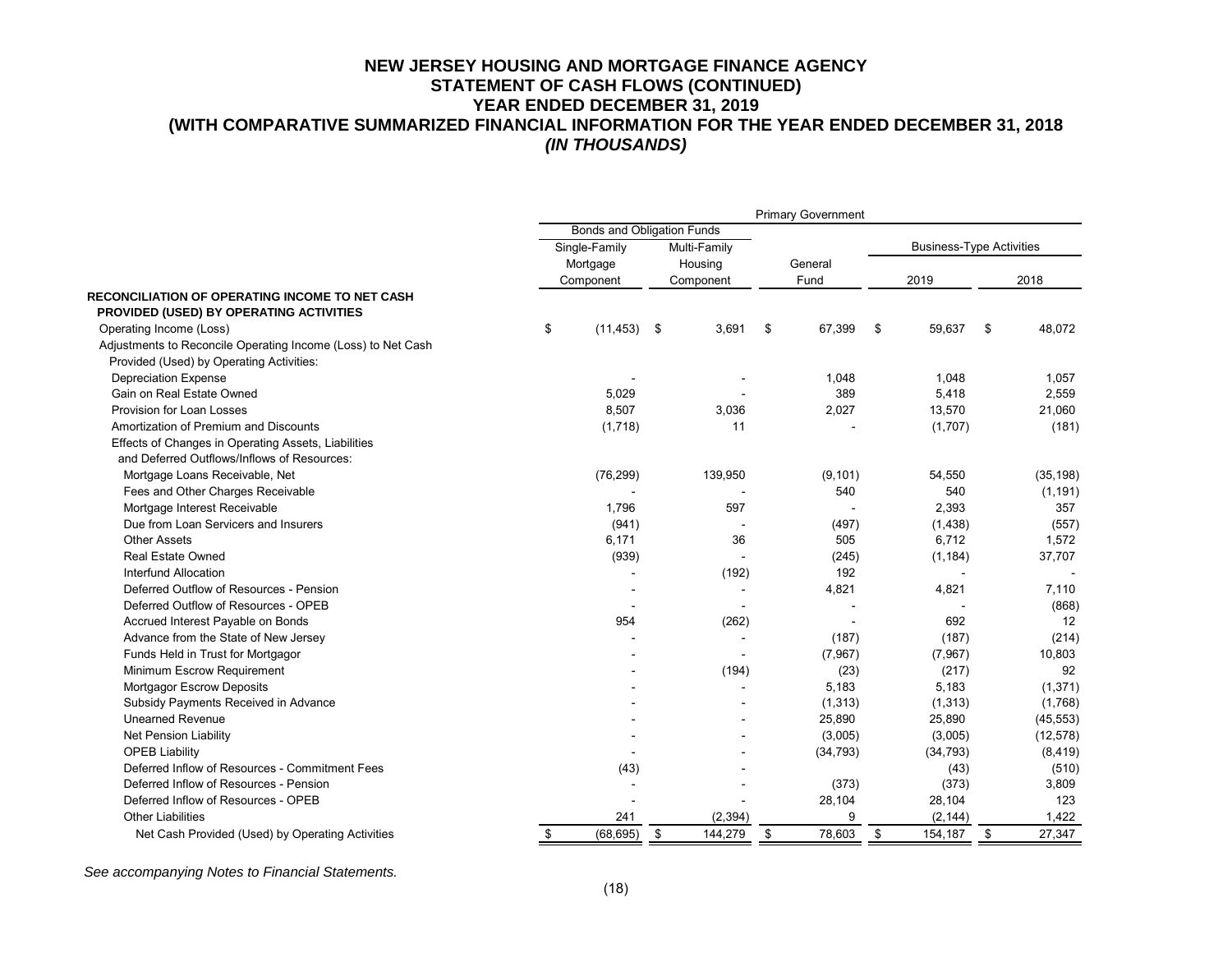### **NEW JERSEY HOUSING AND MORTGAGE FINANCE AGENCY STATEMENT OF FIDUCIARY NET POSITION – OPEB TRUST DECEMBER 31, 2019 (IN THOUSANDS)**

| <b>ASSETS</b><br>Cash and Cash Equivalents<br>Investment Income Receivable<br>Investments | \$<br>585<br>18,881 |
|-------------------------------------------------------------------------------------------|---------------------|
| <b>Total Assets</b>                                                                       | 19,467              |
| <b>LIABILITIES</b><br>Accrued Expenses and Benefits Payable                               | \$<br>57            |
| <b>NET POSITION, RESTRICTED FOR OPEB</b>                                                  | 19,410              |
| <b>Total Liabilities and Net Position</b>                                                 | \$<br>19,467        |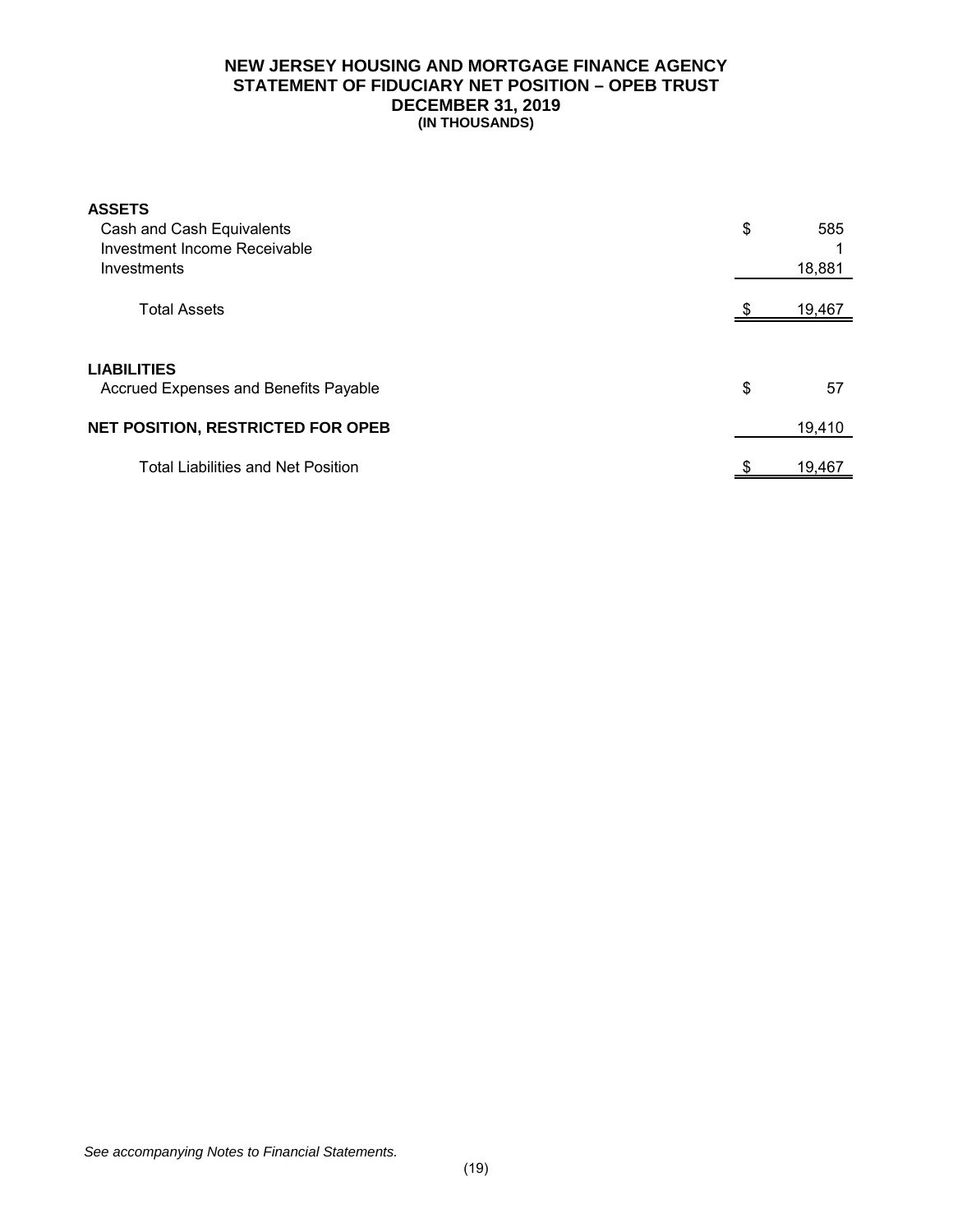### **NEW JERSEY HOUSING AND MORTGAGE FINANCE AGENCY STATEMENT OF CHANGES IN FIDUCIARY NET POSITION – OPEB TRUST YEAR ENDED DECEMBER 31, 2019 (IN THOUSANDS)**

| <b>ADDITIONS</b>                                     |              |
|------------------------------------------------------|--------------|
| <b>Employer Trust Contributions</b>                  | \$<br>6,899  |
| Investment Income (Loss):                            |              |
| Interest                                             | 9            |
| <b>Dividends</b>                                     | 307          |
|                                                      |              |
| Other Income                                         | 5            |
| Net Increase in Fair Value of Investments            | 1,922        |
| Less Direct Investment Expenses                      | (58)         |
| Net Investment Income                                | 2,185        |
|                                                      |              |
| <b>Total Additions</b>                               | 9,084        |
| <b>DEDUCTIONS</b>                                    |              |
| <b>Benefit Payments</b>                              | 1,155        |
|                                                      |              |
|                                                      |              |
| <b>NET INCREASE IN NET POSITION</b>                  | 7,929        |
| Net Position Restricted for OPEB - Beginning of Year | 11,481       |
|                                                      |              |
| NET POSITION RESTRICTED FOR OPEB - END OF YEAR       | \$<br>19,410 |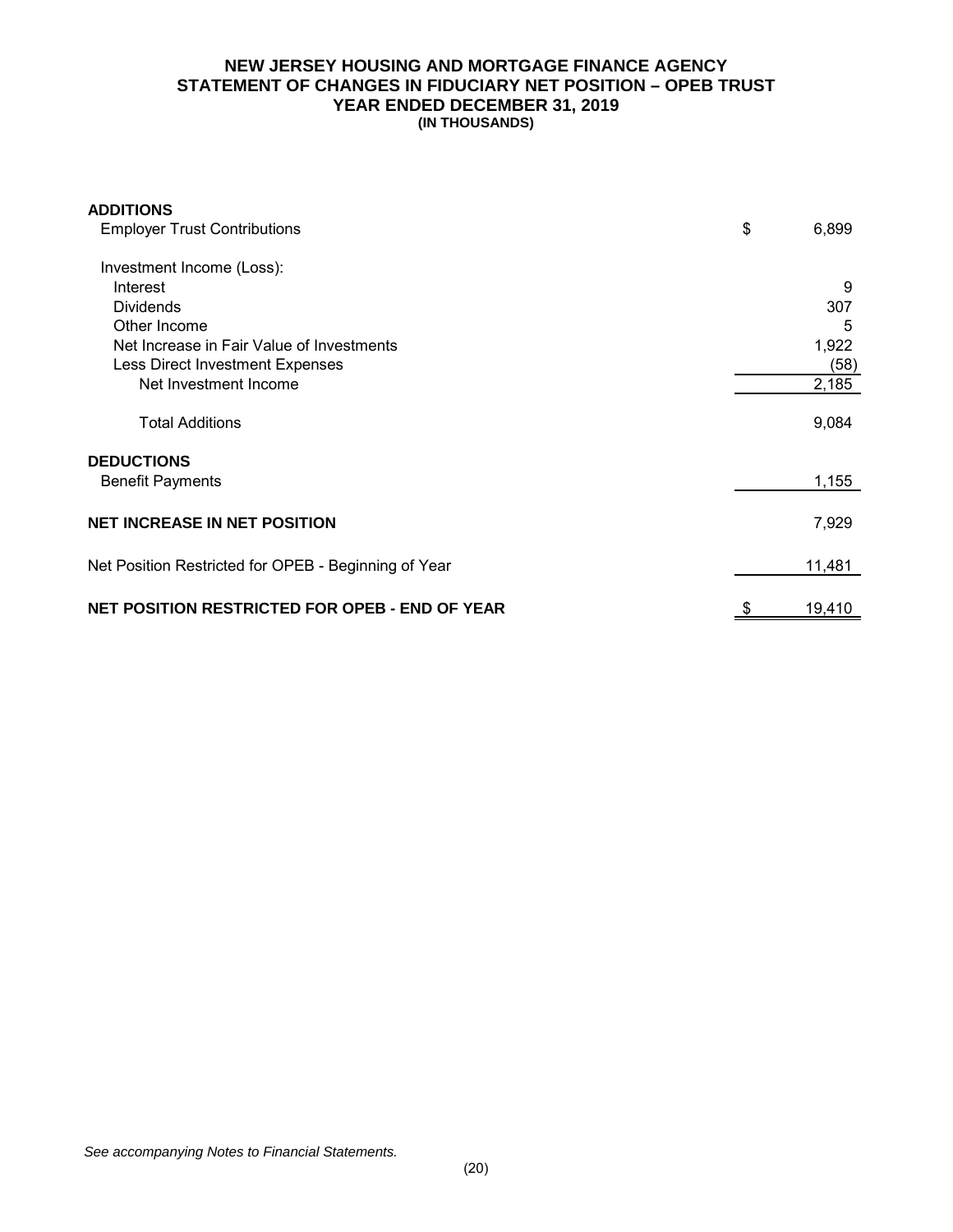### **NOTE 1 SUMMARY OF SIGNIFICANT ACCOUNTING POLICIES**

### **Description of the Agency**

*Authorizing Legislation and Organization* – The New Jersey Housing and Mortgage Finance Agency (the Agency), which is established in, but not part of, the Department of Community Affairs, is a body, corporate and politic, created by the New Jersey Housing and Mortgage Finance Agency Law of 1983, constituting Chapter 530, Laws of New Jersey, 1983 (the Act), which combined the New Jersey Housing Finance Agency and the New Jersey Mortgage Finance Agency into a single agency.

The initial legislation and subsequent amendment grant the Agency the power to issue debt to finance the construction and rehabilitation of housing projects for families of low and moderate income by providing mortgage loans to qualified housing sponsors or to increase the funds available for residential mortgage and rehabilitation or improvement loans. In addition, the Agency is authorized to make loans to boarding home operators for life safety improvements.

The Agency is governed by nine members: the Commissioner of the Department of Community Affairs who serves as Chair, the State Treasurer, the Attorney General, the Commissioner of Banking and Insurance, and the Commissioner of the Department of Human Services who are members of the New Jersey Housing and Mortgage Finance Agency ex officio, and four persons appointed by the Governor with the advice and consent of the State Senate for terms of three years.

Certain bonds and other obligations issued under the provisions of the Act are general obligations of the Agency to which its full faith and credit are pledged. Certain mortgages issued from the proceeds of Multi-Family Housing Revenue Bonds are insured by the Federal Housing Administration. The Agency has no taxing power; however, certain bonds issued are separately secured, special, and limited obligations of the Agency. See Note 7 to the financial statements for a more detailed discussion of the Agency's bonds, notes, and obligations.

*Federal Subsidy Programs* – Many of the Agency-financed Multi-Family Housing projects (the projects) have entered into subsidy contracts with the U.S. Department of Housing and Urban Development (HUD) under Section 236 of the National Housing Act, as amended, or under Section 8 of the United States Housing Act of 1937, as amended (Section 8). The subsidies, paid to the Agency for the account of the respective projects, have been pledged, under the terms of the bond resolutions, for the security of the bondholders.

The Section 8 program provides for payment of housing assistance payments to or for the account of the owners of projects assisted under such program. The housing assistance payments represent the difference between the total contract rents (an average of 141% of fair market rents as determined by HUD) for such developments and the eligible tenants' rental payments, which are up to 30% of each such tenant's adjusted income. The housing assistance payments, as adjusted from time to time by HUD to reflect changing economic conditions and subject to the limitations of the Section 8 program, together with the tenants' rental payments, are used to pay all operating costs of the project and debt service on the project's mortgage.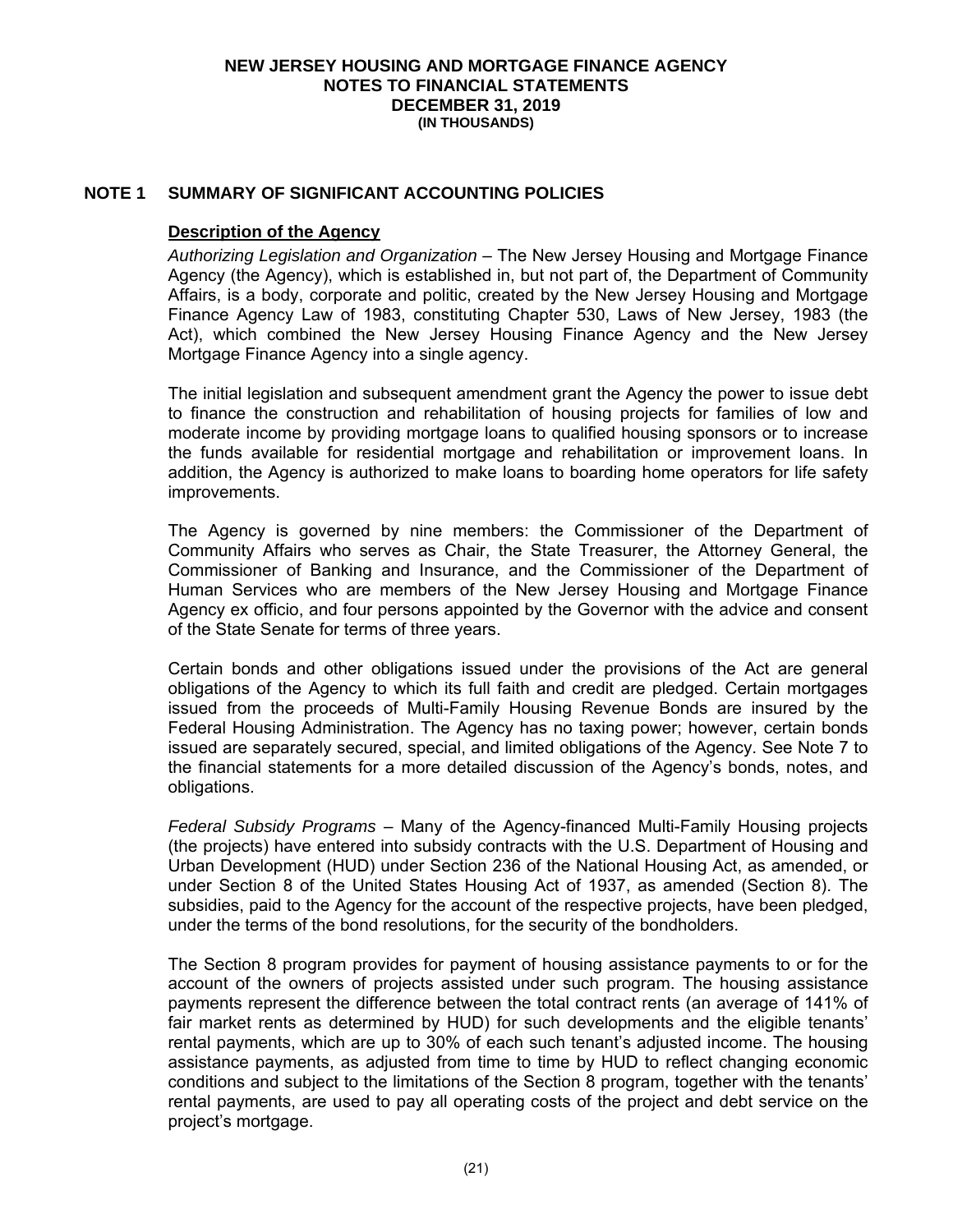### **NOTE 1 SUMMARY OF SIGNIFICANT ACCOUNTING POLICIES (CONTINUED)**

### **Description of the Agency (Continued)**

The Section 8 Housing Assistance Payments (HAP) received by the Projects amounted to approximately \$63,600 for the year ended December 31, 2019.

The Section 236 program provides for interest reductions on mortgages of projects assisted under the program. HUD subsidizes the difference between the actual amortization schedule on the mortgages and an amortization schedule based upon a 1% interest rate. Several Section 236 projects also receive additional rental assistance for eligible tenants. The payments represent the difference between contract rent (as defined above) and the tenants' eligible rental payments.

The Section 236 Interest Reduction Payments (IRP) received by the Agency amounted to approximately \$8,889 for the year ended December 31, 2019.

A fiduciary fund is used to account for resources held for the benefit of parties outside the Agency. The Agency's fiduciary fund is the New Jersey Housing and Mortgage Finance Agency OPEB 115 Trust Fund (the Trust). The Trust is a separate legal entity created pursuant to a trust agreement initiated by the Agency established for the sole purpose of providing health and welfare benefits for retirees and their eligible spouses and dependents as provided by the New Jersey State Health Benefits Program (the Program). All resources of the Trust, including income on investments and other revenues, are held in trust to meet obligations to provide the health and welfare benefit payments to retirees and their eligible spouses and dependents. Resources of the Trust may also be used to pay reasonable expenses of administering the Trust and the Program. Trust receipts consist of contributions made by the Agency. The Trust administers its affairs through its trustee, records its assets in segregated accounts, and maintains financial records separate from the Agency.

### **Reporting Entity**

In evaluating the inclusion of other separate and distinct legal entities as component units within its financial reporting structure and determining whether the Agency itself is a component unit, the Agency applies the criteria prescribed by Governmental Accounting Standards Board (GASB) Statement No. 14, as amended by GASB Statement Nos. 39, 61 and 80. Through the application of these GASB criteria, management of the Agency determined that the Agency is a component unit of the state of New Jersey. The Agency's financial statements are discretely presented as part of the State's financial statements.

In addition, management of the Agency determined that A Better Camden Corporation is a component unit of the Agency due to control and financial accountability as further described below.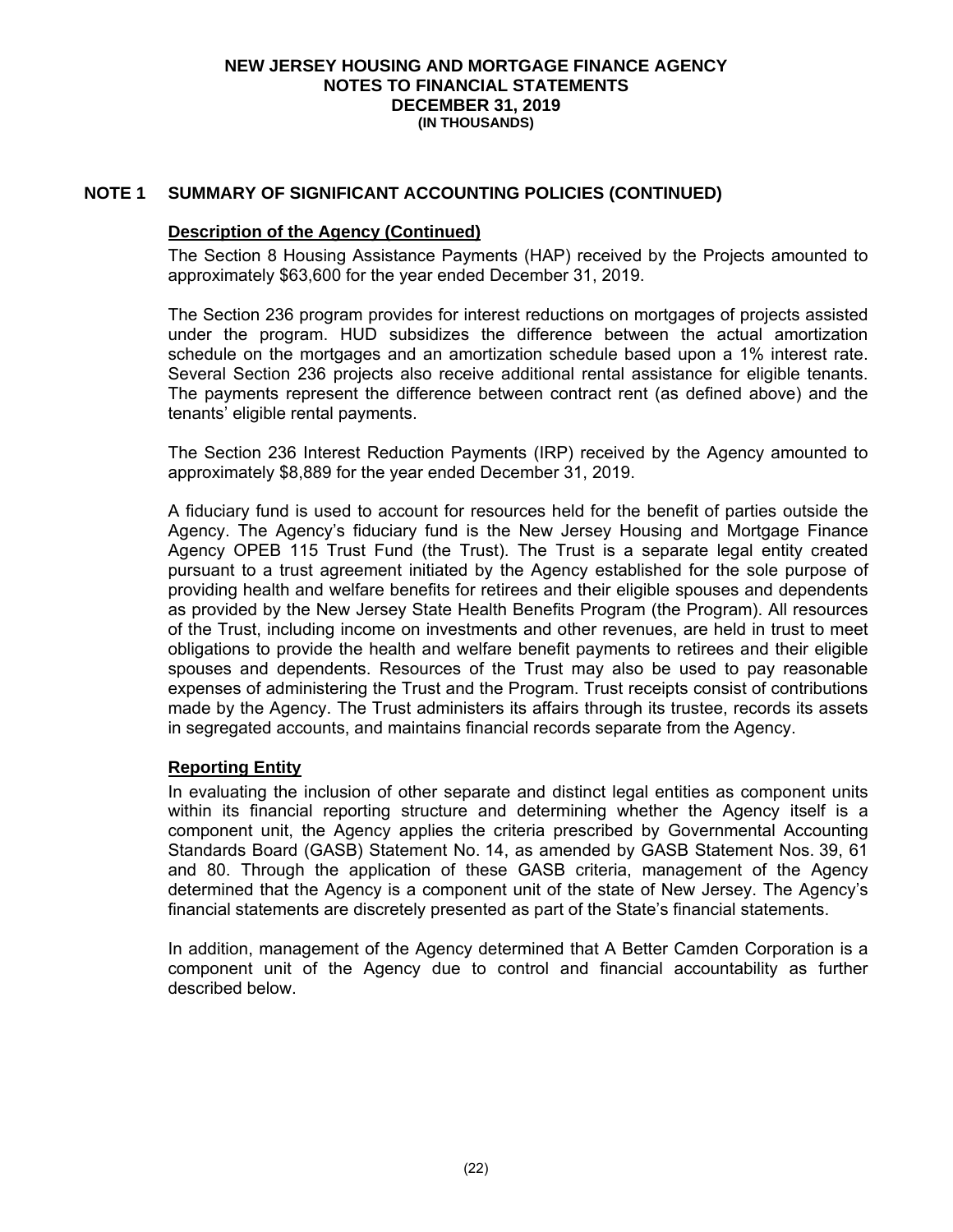### **NOTE 1 SUMMARY OF SIGNIFICANT ACCOUNTING POLICIES (CONTINUED)**

### **Reporting Entity (Continued)**

### A Better Camden Corporation

On April 17, 1997, the Board Members of the Agency approved the formation of a wholly owned subsidiary corporation, A Better Camden Corporation (ABC). The Board consists of four State Directors and three Camden Directors as follows: The Commissioner of the New Jersey Department of Community Affairs, ex officio, or his or her designee; the Executive Director of the Agency, ex officio, or his or her designee; two employees of the Agency appointed by, and serving at the pleasure of the Executive Director of the Agency; the Mayor of the City of Camden, ex officio, or his or her designee; the Executive Director of the Camden Redevelopment Agency, ex officio, or his or her designee; and one resident of Camden appointed by a majority of the other directors to serve for a term of two years. ABC was formed to stimulate and encourage the construction, rehabilitation, and improvement of adequate and affordable housing in Camden, particularly for persons of low and moderate income.

The activity and balances of ABC are immaterial to the Agency as a whole and therefore, the Agency has chosen not to include ABC in their financial statements as a blended component unit. Separate financial statements are issued for ABC and can be obtained by contacting the New Jersey Housing and Mortgage Finance Agency, 637 South Clinton Avenue, P.O. Box 18550, Trenton, New Jersey 08650-2085.

### **Basis of Presentation, Measurement Focus, and Accounting**

The Agency engages only in business-type activities. The financial statements of the Agency are presented as an enterprise fund and accounted for on the flow of economic resources measurement focus using the accrual basis of accounting. Revenues are recorded when earned, regardless of when the cash flow takes place. Operating costs and expenses are charged to expense as incurred. The Agency is required to follow all statements of the GASB and the accompanying financial statements have been prepared in conformance with accounting principles generally accepted in the United States of America (GAAP).

The Trust engages only in fiduciary activities. Separate financial statements are presented for the Trust since fiduciary activity is excluded from presentation in enterprise fund financial statements. The Trust uses the economic resources measurement focus and the accrual basis of accounting. Revenues are recorded when earned, regardless of when the cash flow takes place. Operating costs and expenses are charged to expense as incurred. The Trust is required to follow all statements of the GASB and the accompanying financial statements have been prepared in conformance with GAAP.

### **Use of Estimates**

The preparation of financial statements in conformity with GAAP requires management to make estimates and assumptions that affect the reported amounts of assets and liabilities, and disclosures of contingent assets and liabilities at the date of the financial statements and the reported amount of revenues and expenses during the reporting period. Actual results could differ significantly from these estimates.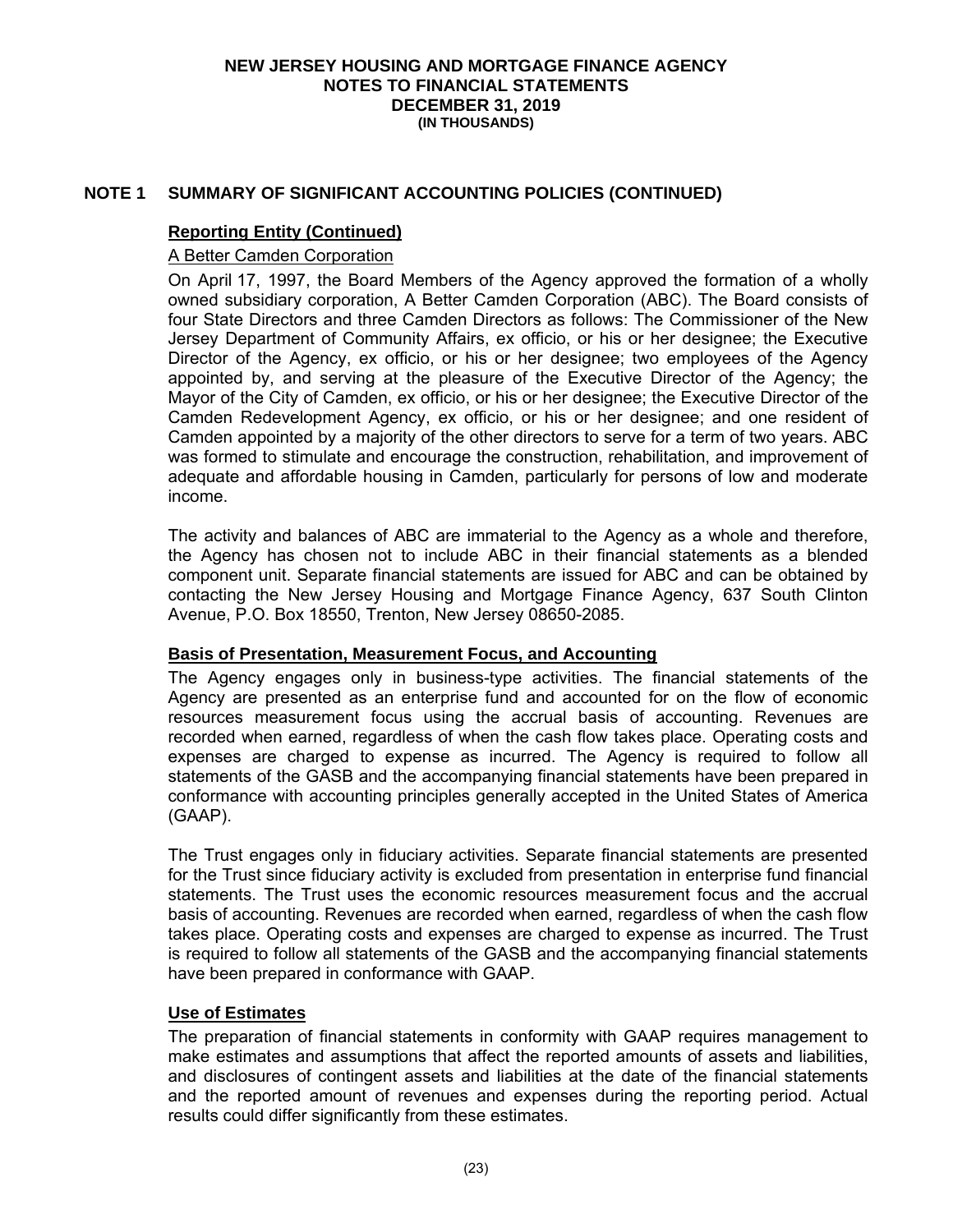### **NOTE 1 SUMMARY OF SIGNIFICANT ACCOUNTING POLICIES (CONTINUED)**

### **Prior Year Comparative Financial Information**

The basic financial statements include certain prior year summarized comparative information that is not at the level of detail required for a presentation in conformity with GAAP. Accordingly, such information should be read in conjunction with the Agency's financial statements for the year ended December 31, 2018, from which the summarized information was derived. Certain reclassifications have been made to prior year summarized balances in order to conform to current year presentation. The reclassifications did not affect net position or changes therein.

### **Descriptions of Funds**

The accounts of the Agency are organized on the basis of separate enterprise funds, each of which is considered to be a separate accounting entity with a separate set of selfbalancing accounts that comprise its assets, deferred outflows, liabilities, deferred inflows, net position, and revenues and expenses. Within each fund there are accounts required by the respective bond resolutions.

The Agency reports the following as major funds:

*General Fund* – The General Fund is utilized to record transactions which are not directly related to a specific bond resolution. All Agency expenses are recorded in this fund except provisions for potential loan losses, and specific program expenses which are charged to the loan-related funds.

*Multifamily Program* – The Multifamily Program transactions relate to the construction, rehabilitation, and permanent financing of multifamily rental housing developments generally designed entirely or with a percentage of persons and families of low and moderate income or for senior citizens. Assets under the bond resolutions are restricted and are not available for any other purpose other than as stated.

*Single Family Program* – The Single Family Program transactions relate to the purchase of mortgage loans for owner-occupied single-family residences for persons and families of low and moderate income. Assets under the bond resolution are restricted and are not available for any other purpose other than as provided.

The Agency reports the following as a fiduciary fund:

### New Jersey Housing Mortgage and Finance Agency OPEB 115 Trust Fund

The Trust is a separate legal entity created pursuant to a trust agreement initiated by the Agency on December 22, 2017. The Trust is a private-purpose trust established for the sole purpose of providing health and welfare benefits for retirees and their eligible spouses and dependents as provided by the New Jersey State Health Benefits Program (the Program). All resources of the Trust, including income on investments and other revenues, are held in trust to meet obligations to provide the health and welfare benefit payments to retirees and their eligible spouses and dependents. Resources of the Trust may also be used to pay reasonable expenses of administering the Trust and the Program. Trust receipts consist of contributions made by the Agency. The Trust administers its affairs through its trustee, records its assets in segregated accounts, and maintains financial records separate from the Agency. The Trust is presented in the accompanying fiduciary fund financial statements.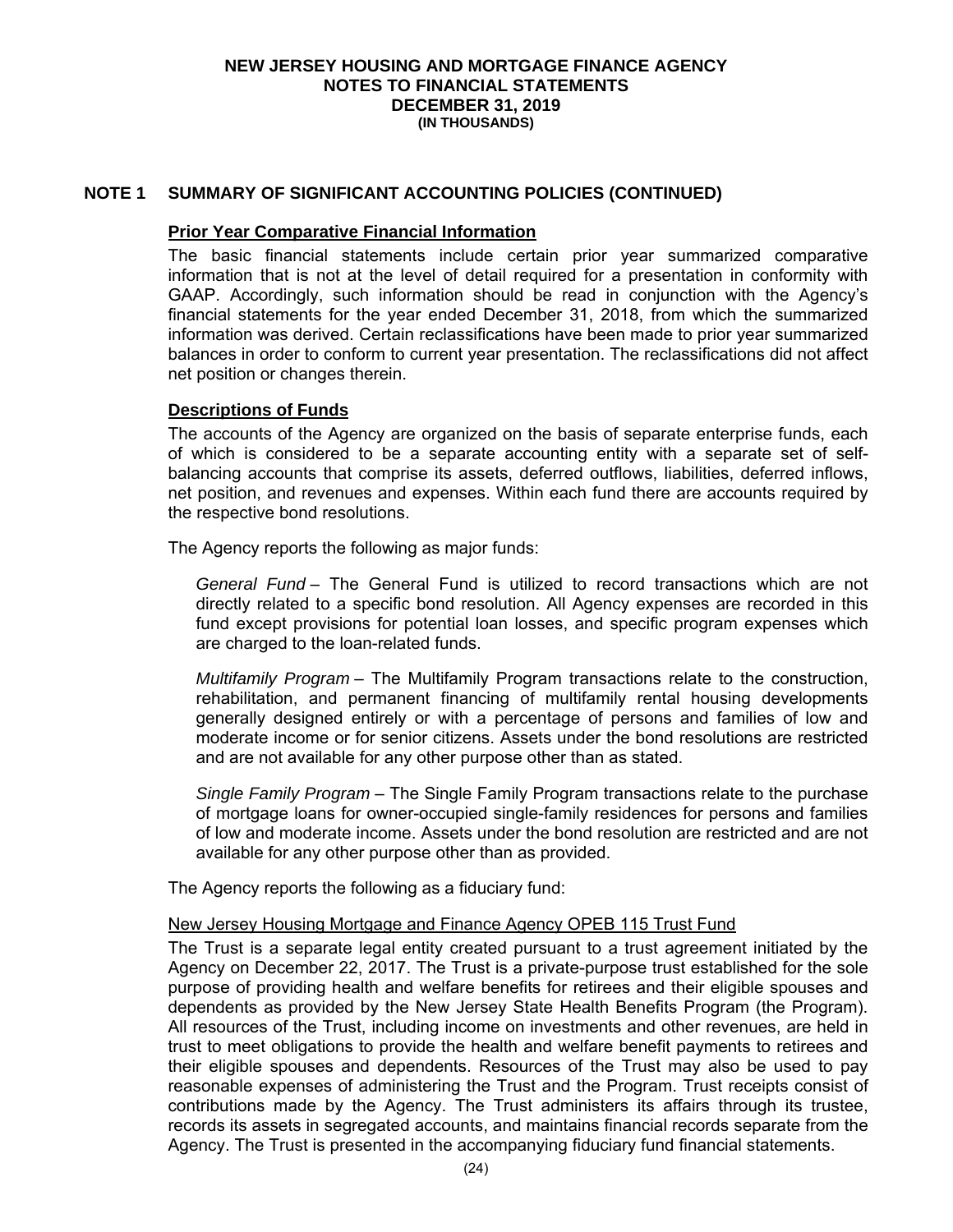### **NOTE 1 SUMMARY OF SIGNIFICANT ACCOUNTING POLICIES (CONTINUED)**

### **Cash and Cash Equivalents**

Cash equivalents include highly liquid investments with a maturity of three months or less when purchased, short-term highly liquid money market funds, overnight repurchase agreements and amounts held in a tax-free cash management fund, all of which are readily convertible to known amounts of cash.

#### **Investments**

Investments in United States Government and Agency securities, asset backed securities, corporate notes and commercial paper are reported at fair value. The Agency's investment agreements are reported at an amount equal to principal and accrued interest.

Investments of the Trust fiduciary fund are stated at fair value. The fair value is generally based on quoted market prices at December 31, 2019.

### **Capital Assets and Related Depreciation**

The Agency capitalizes all capital assets with an acquisition value greater than \$1,000 at cost. Depreciation and amortization are provided using the straight-line method over the estimated useful lives of the assets as follows:

| Asset Class                                | Useful Lives |
|--------------------------------------------|--------------|
| <b>Buildings and Building Improvements</b> | 25           |
| Motor Vehicles                             |              |
| Machinery and Equipment                    | $4 - 10$     |
| <b>Furniture and Fixtures</b>              | 5            |

Expenses for maintenance and repairs are charged to operating expenses. Renewals and betterments are capitalized. At the time properties are retired or otherwise disposed of, their cost and related accumulated depreciation are eliminated from the accounts and the gains or losses from such disposals are credited or charged to operations.

### **Real Estate Owned**

Real estate owned represents real estate acquired through foreclosure and in-substance foreclosures. Real estate owned is recorded at the lower of the investment in the loan or the estimated net realizable value.

### **Funds and Deposits Held for Projects**

Certain funds and deposits are held by the Agency's General Fund for projects in interestbearing accounts. Such interest accrues to the benefit of the projects and is not recorded as Agency revenue.

### **Debt Issuance Costs, Bond Discount, and Other Bond Related Costs**

Debt issuance costs except prepaid insurance costs are expensed in the period incurred. Discount and premium on bonds are unearned and amortized to interest expense using a method approximating the effective interest method.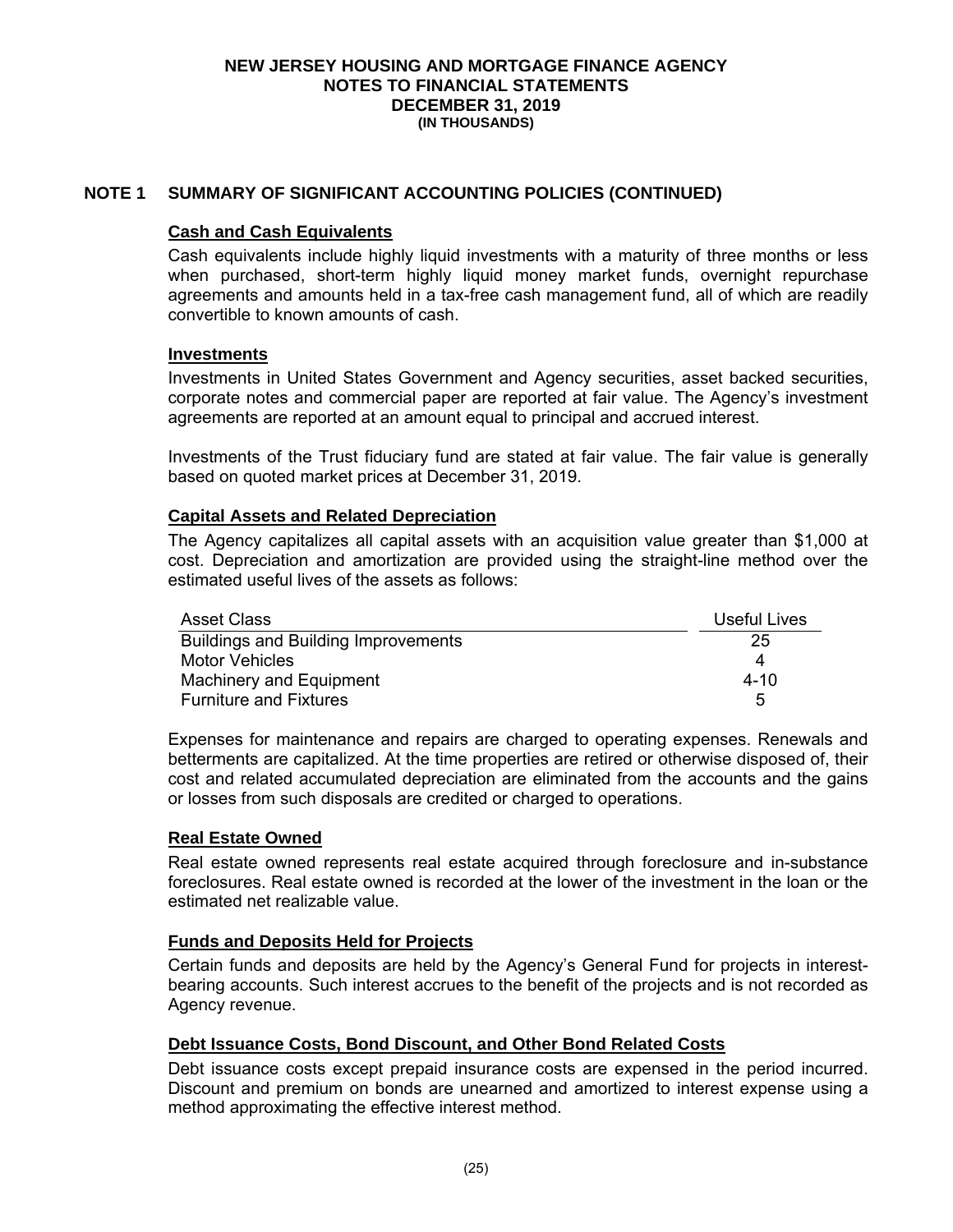### **NOTE 1 SUMMARY OF SIGNIFICANT ACCOUNTING POLICIES (CONTINUED)**

### **Mortgage Loans**

Mortgage loans are stated at principal amounts outstanding, net of unearned discount. Interest income on first mortgage loans is accrued and credited to interest income as earned. The Agency is involved in foreclosure proceedings relating to both single and multifamily mortgages. For single-family mortgages, the Agency allows its outside servicers to represent them in Agency-approved foreclosure proceedings. The Agency enacts foreclosure proceedings against Multi-Family loans at the direction of its executive director with the approval of the Agency's Board. The Agency is the first lien holder for all supplemental mortgages. Interest income on supplemental mortgages is not accrued, but is credited to income as collected.

### **Mortgage Servicing Rights**

Certain mortgage loans are sold with mortgaged servicing rights retained by the Agency. The value of mortgage loans sold with servicing rights retained is reduced by the cost allocated to the associated mortgage servicing rights. Gain or losses on sales of mortgage loans are recognized based on the difference between the selling price and the carrying value of the related mortgage loans sold. The Agency estimates fair value for servicing rights based on the present value of future expected cash flows, using management's best estimate of the key assumptions—credit losses, prepayment speeds, servicing costs, earnings rate, and discount rates commensurate with the risks involved.

Capitalized servicing rights are reported at fair value and changes in fair value are reported in net income for the period the change occurs.

### **Allowance for Loan Losses**

Certain projects have not generated sufficient cash flow to meet both operating expenses and debt service payments as a result of delays in attaining full occupancy levels, rising operating costs, or a combination thereof. The Agency has developed programs designed to provide adequate cash flow for these projects by obtaining additional rental assistance subsidies from HUD, rent increases, additional contributions by limited-dividend sponsors, the State of New Jersey Bond and Housing Assistance Funds and the Agency's General Fund. In addition, the Single Family homeowners may face similar cash flow issues causing loans to become uncollectible. The Agency has provided allowances for loan losses of \$256,998 as of December 31, 2019 against mortgage loans receivable, debt service arrears receivable, supplemental mortgages, other loans, and fees and charges including provision for negative cash flows and cost overruns for these projects. The allowance is an amount that management believes will be adequate to absorb possible losses on existing loans that may become uncollectible, based on evaluations of the collectability of the loans. The evaluations take into consideration such factors as changes in the nature and volume of the loan portfolio, overall portfolio quality, review of specific problem loans and current economic conditions that may affect the borrowers' ability to pay. Economic conditions may result in the necessity to change the allowance quickly in order to react to deteriorating financial conditions of the Agency's borrowers. As a result, additional provisions on existing loans may be required in the future if borrowers' financial conditions deteriorate or if real estate values decline.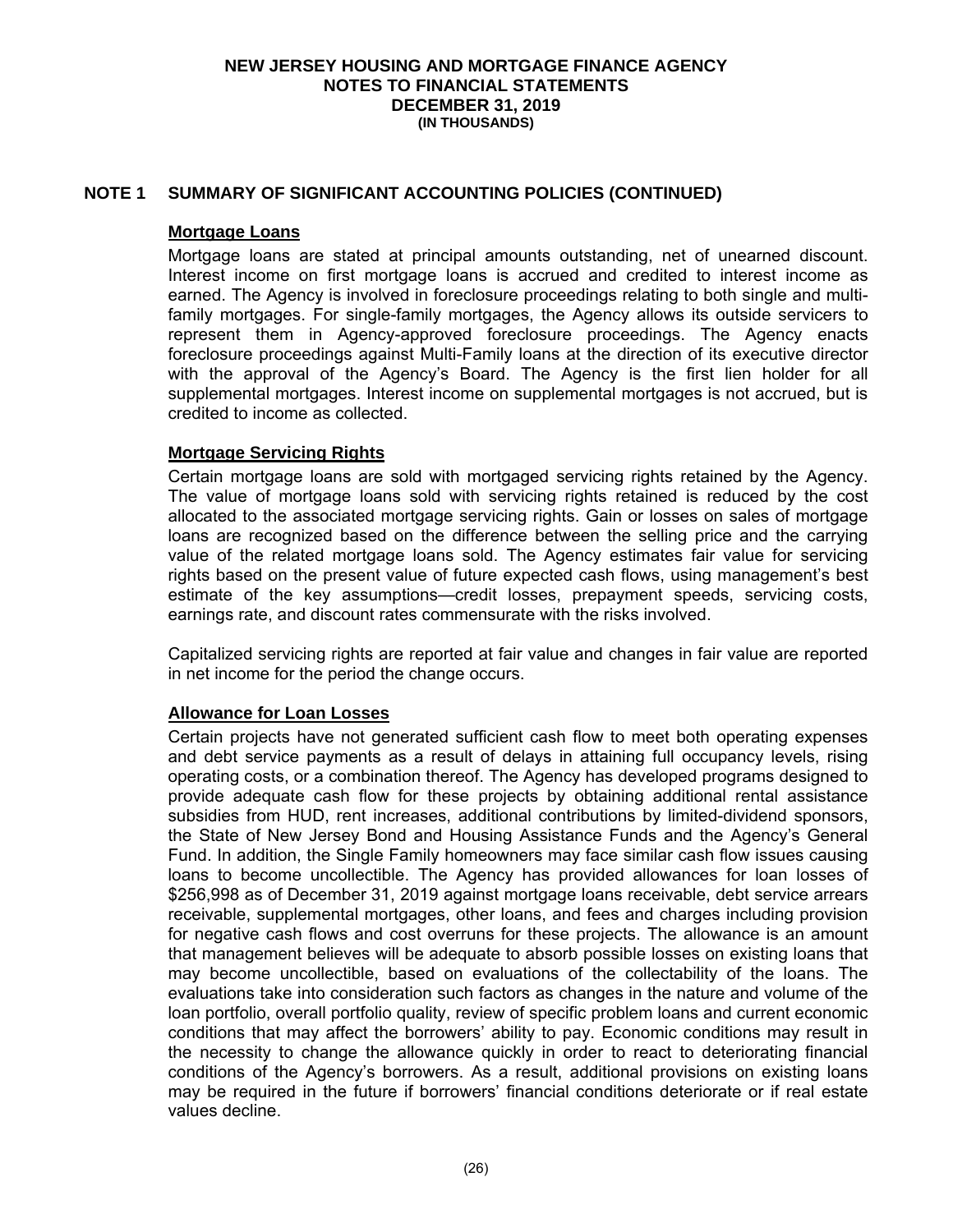## **NOTE 1 SUMMARY OF SIGNIFICANT ACCOUNTING POLICIES (CONTINUED)**

### **Advances from the State of New Jersey for Bond and Housing Assistance**

Pursuant to the provisions of agreements with the State of New Jersey Department of Community Affairs, the Agency has received funds from the 1968 and 1976 State of New Jersey General Obligation Bond Assistance Funds. These funds have been pledged as security for the bonds of certain bond resolutions and to provide supplemental financing to certain housing projects (see Note 8).

### **Advances from the State of New Jersey for Affordable Housing**

Pursuant to the provisions of an agreement with the State of New Jersey Department of Community Affairs, the Agency has received funds to facilitate the building of low-income projects. The amount available for the program is \$1,194 as of December 31, 2019 which is included in restricted cash and cash equivalents.

### **Minimum Escrow Requirement**

In accordance with the bond resolutions and/or deed and regulatory agreements, substantially all permanently financed projects are required to deposit with the Agency one month's principal and interest on their mortgage loans as security against the late payment of subsequent remittances.

### **Unearned Revenue**

Unearned revenues arise when potential revenue has not been earned in the current period. Unearned revenues also arise when resources are received by the Agency before it has a legal claim to them, as when grant monies are received prior to meeting all eligibility requirements and/or the occurrence of qualifying expenditures. In subsequent periods, when both the revenue recognition criteria are met or when the Agency has a legal claim to the resources, the liability for the unearned revenue is removed from the statement of net position, and revenue is recognized.

### **Deferred Inflows/Outflows of Resources**

Deferred inflows of resources, reported after total liabilities, is defined by GASB as an acquisition of net position that applies to future periods. The revenue is recognized in the applicable future period(s). The Agency has two items that are required to be reported in this category: (1) the deferred inflows from pension and (2) the deferred inflows from OPEB. These amounts are deferred and recognized as an inflow of resources in the period that the amounts become available.

Deferred outflows of resources represent a consumption of net position that applies to a future period and so will not be recognized as an outflow of resources (expenditure) until the future period. The Agency has two items that are required to be reported in this category: (1) differences between expected and actual experience, changes in assumptions and employer proportionate share of the net pension liability that are being amortized over future periods, and (2) the accumulated decrease in fair value of hedging derivatives.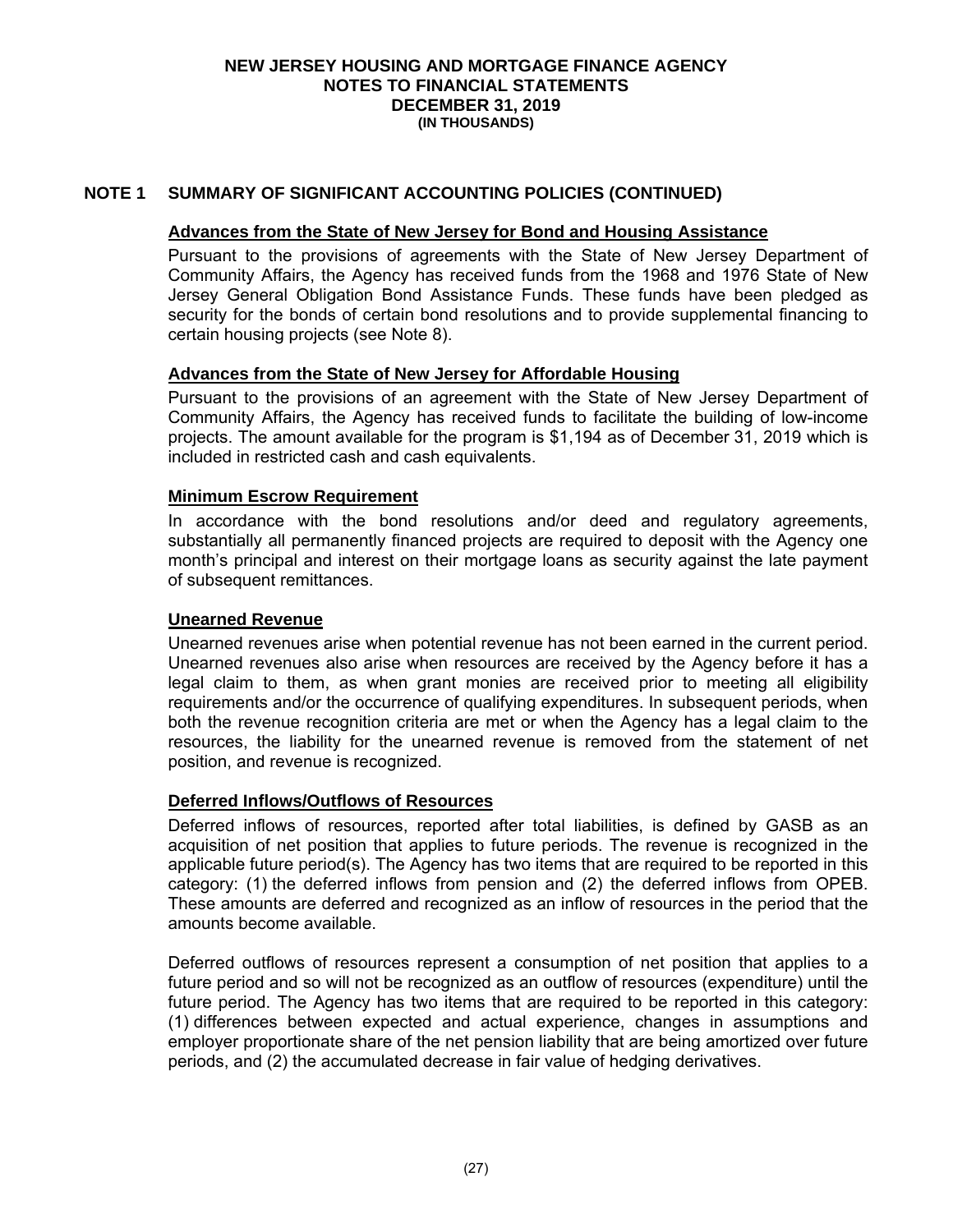## **NOTE 1 SUMMARY OF SIGNIFICANT ACCOUNTING POLICIES (CONTINUED)**

### **Pensions**

For purposes of measuring the net pension liability, deferred outflows of resources and deferred inflows of resources related to pensions, and pension expense, information about the fiduciary net position of the pension plan and additions to/deductions from its fiduciary net position have been determined on the same basis as they are reported by the pension system. For this purpose, benefit payments (including refunds of employee contributions) are recognized when due and payable in accordance with the benefit terms. The pension system reports investments at fair value.

### **Other Postemployment Benefits (OPEB)**

For purposes of measuring the net OPEB liability, deferred outflows of resources and deferred inflows of resources related to OPEB, and OPEB expense, information about the fiduciary net position of the Trust and additions to/deductions from the Trust's fiduciary net position have been determined on the same basis as they are reported by the State of New Jersey State Health Benefits Plan (the Plan). For this purpose, the Trust recognizes benefit payments when due and payable in accordance with the benefit terms. Investments are reported at fair value, except money market investments and participating interest-earning investment contracts with a maturity at time of purchase of one year or less, which are reported at cost.

### **Net Position**

Net position comprises the excess of revenues over expenses from operating income, nonoperating revenues, expenses, and capital contributions. Net position is classified in the following three components:

*Net Investment in Capital Assets* – This component of net position consists of capital assets, net of accumulated depreciation and reduced by the outstanding balances of any bonds, mortgages, notes, or other borrowings that are attributable to the acquisition, construction, or improvement of those assets, if any.

*Restricted* – Net position is reported as restricted when constraints placed on net position use either: (1) externally imposed by creditors, grantors, contributors, or laws or regulations of other governments, or (2) imposed by law through constitutional provisions or enabling legislation.

*Unrestricted* – This component of net position consists of assets that do not meet the definition of restricted or net investment in capital assets. This component includes assets that may be designated for specific purposes by the Board.

When both restricted and unrestricted resources are available for use, it is the Agency's policy to use restricted resources first and unrestricted resources as needed.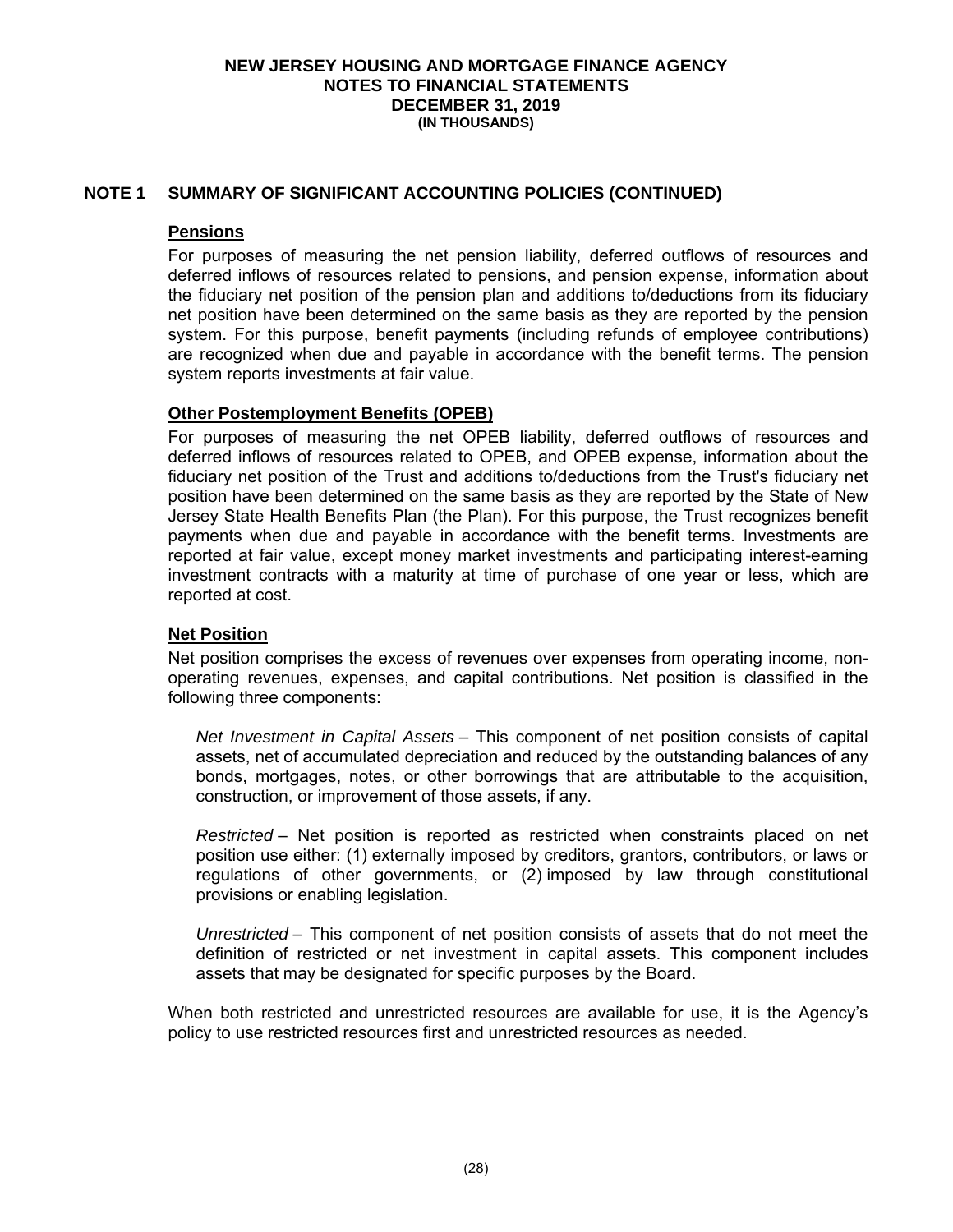## **NOTE 1 SUMMARY OF SIGNIFICANT ACCOUNTING POLICIES (CONTINUED)**

### **Operating and Nonoperating Revenues and Expenses**

Operating revenues consist primarily of all revenues derived from interest income on mortgage loans, fees, and charges on mortgages and loans issued and gains on the sale of real estate owned. Investment income, which consists of interest income earned on various interest-bearing accounts and on investments in debt securities is reported as nonoperating revenues.

Operating expenses include general and administrative expenses of the Agency; salaries and benefits; costs and expenses incurred in connection with the issuance and sale of certain bonds and notes; fees and expenses of trustees and depository and paying agents; and other costs associated with the Agency's various loan programs.

#### **Derivative Instruments**

The Agency enters into various interest rate swaps in order to manage risks associated with interest on its bond portfolio.

### **Tax Status**

The Agency is exempt from federal income taxes under the Internal Revenue Code Section 115 and from state income taxes under N.J.S.A. 27-25-16. Accordingly, no provision is recorded for federal and state income taxes.

### **New Accounting Pronouncements**

In fiscal year 2019, the Agency implemented the following GASB Statement 88 – *Certain Disclosures related to Debt, Including Direct Borrowings and Direct Placements*. This statement requires additional disclosures in the financial statements related to any unused lines of credit, assets pledged as collateral for debt and other information related to debt that may have financial impacts. The implementation of this standard did not have any financial impact on the Agency.

# **NOTE 2 EARLY EXTINGUISHMENT OF DEBT**

During the year ended December 31, 2019, as a result of the prepayment and refinancing of certain mortgages, the Agency repurchased or redeemed, prior to their scheduled maturity, the principal amount of certain of its bonds, totaling approximately \$193,270.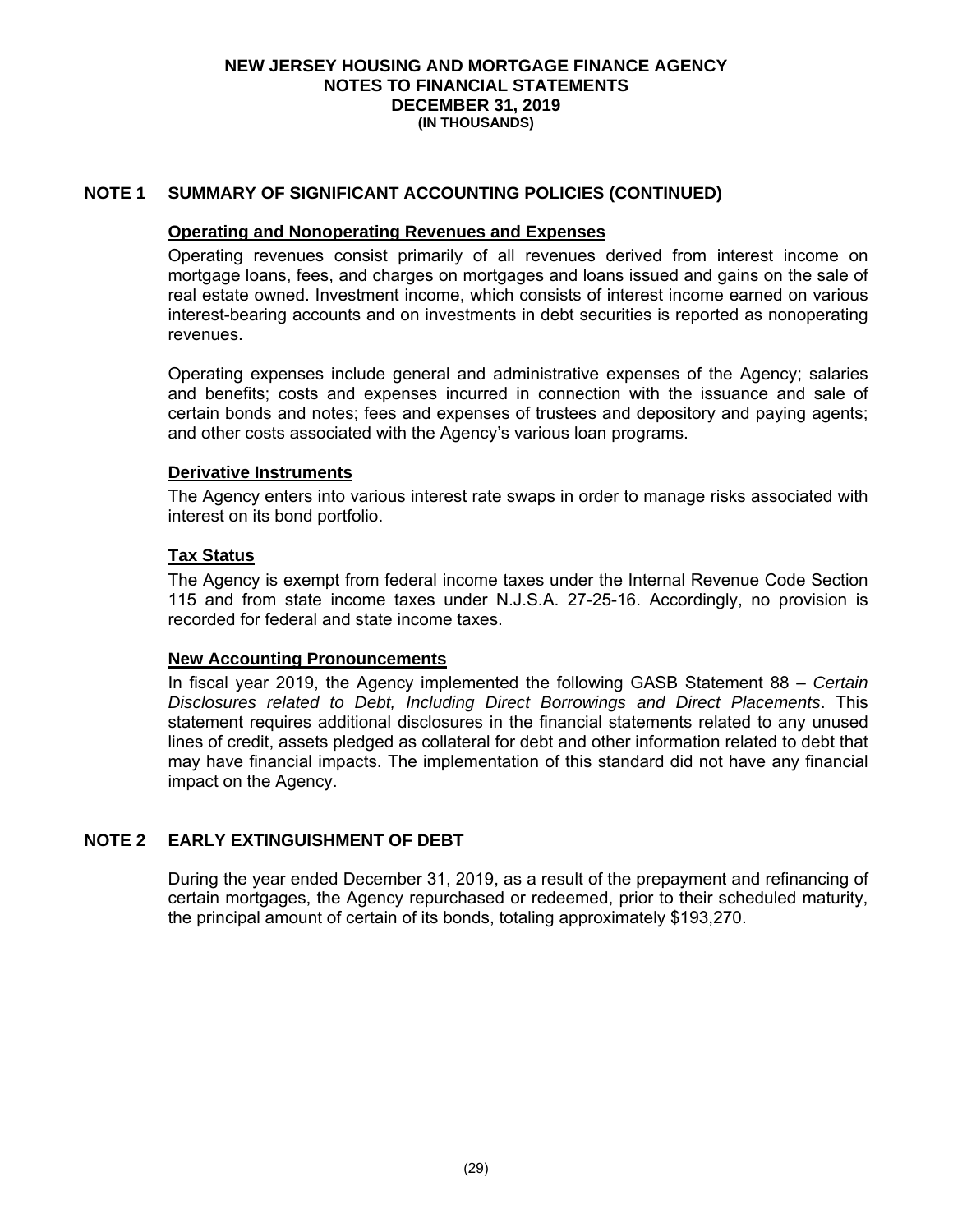### **NOTE 3 INVESTMENTS AND DEPOSITS**

### **Custodial Credit Risk**

Custodial credit risk is the risk that, in the event of a bank failure, the Agency's or Trust's deposits may not be returned to it. The Agency has no formal policy as to custodial credit risk related to cash and equivalents held outside of its Bond Resolutions. Certain Bond Resolutions have varying provisions which relate to custodial credit risk including requirements that certain monies and certain deposits of funds held under Resolutions be insured by federal deposit insurance or collateralized or secured by the U.S. government, or U.S. government agency obligations. In some cases, the Trustee or paying agent is excluded from these requirements related to funds held by them in trust. In some cases certain Bond Resolutions require that the holders (banks and other entities) of certain deposits have certain minimum long-term or short-term credit rating levels. All funds are deposited in public depositories protected from loss under the provisions of the Governmental Unit Deposit Protection Act (GUDPA). As of December 31, 2019, the Agency's bank balance amounted to \$65,367, all of which was insured or collateralized.

### **Investment Policy – Agency General Fund**

The Agency has established an investment policy, which pertains to assets of the Agency such as the General Fund assets, which are held outside of the Agency's Bond Resolutions. The primary investment objectives of the Agency's investment activities are to preserve principal, meet liquidity needs, further purposes of the Agency, and provide a suitable return in relationship to current market conditions and the established investment policy. The Agency's investment policy includes guidelines as to liquidity and duration, eligible investments, concentration limits, credit quality and currency. The Agency's General Fund investments are managed by BlackRock pursuant to an agreement between the Agency and BlackRock. BlackRock has been instructed to follow the Agency's aforementioned investment policy.

The investment policy permits investments in obligations issued by U.S. Treasury or guaranteed by the U.S. government as well as obligations issued by or guaranteed by U.S. federal agencies, commercial paper, repurchase agreements having maximum maturities of seven days or less that are fully collateralized by U.S. government and/or agency securities, money market mutual funds and commercial bank obligations including time deposits, bank notes and bankers' acceptances, certain AA rated asset backed and AA+ rated mortgage backed securities, highly rated corporate bonds and bond obligations of the Agency.

### **Investment Types**

The Agency holds various investments, outside of the Bond Resolutions, within the Agency's General Fund. As discussed, these investments are currently managed by BlackRock. In addition to the eligible investments permitted by the Agency's Investment Policy discussed above, the aforementioned Investment Policy also permits corporate bonds, notes, and medium term notes.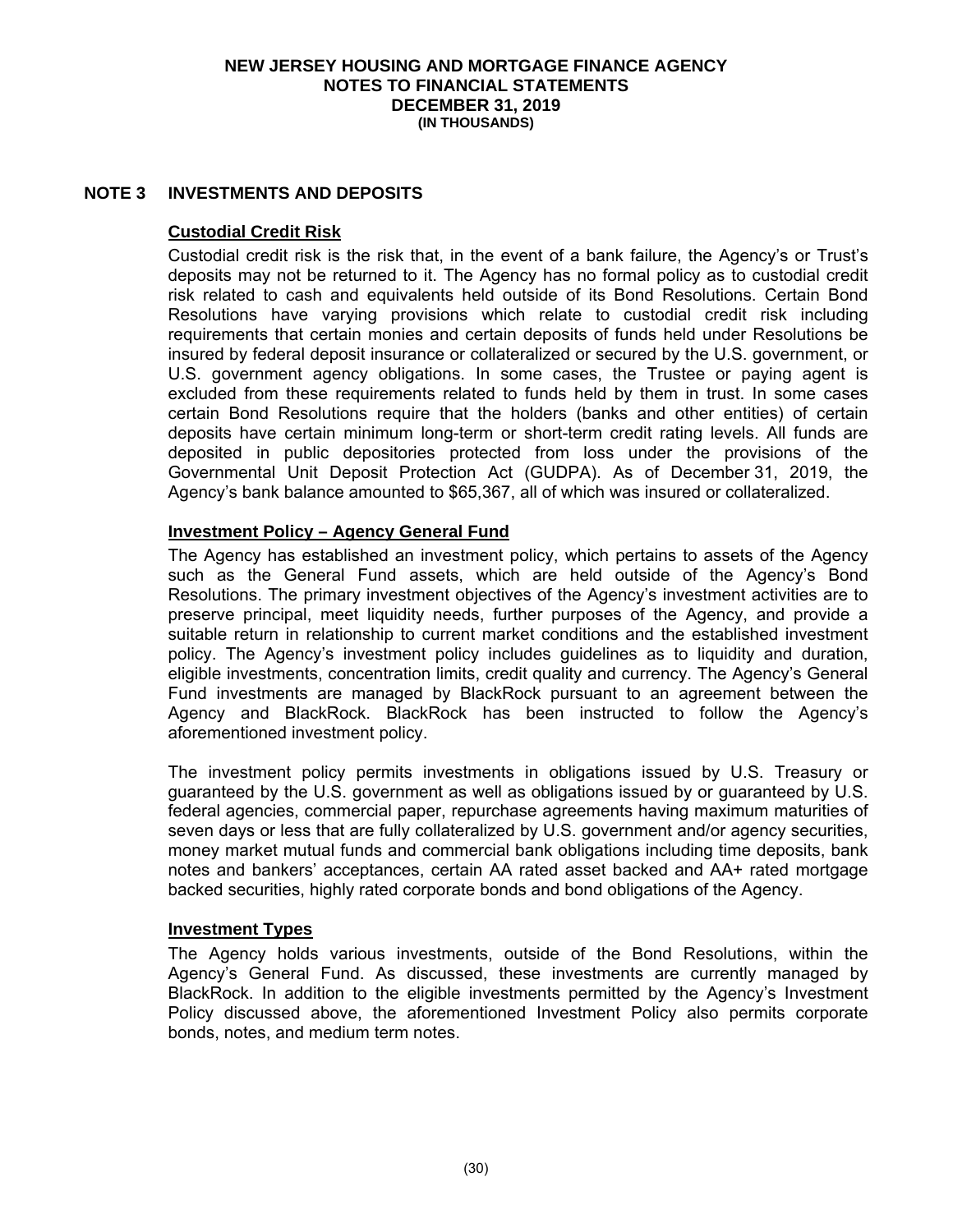### **NOTE 3 INVESTMENTS AND DEPOSITS (CONTINUED)**

### **Investment Types (Continued)**

Also permitted are asset backed securities, mortgage backed securities and collateralized mortgage obligations, however, these securities must be rated AA or higher by at least one of the national rating agencies. Equity investments in project-specific housing and housingrelated developments which further the purposes of the Agency are also permitted with approval from the Agency Board. Further, excluding the aforementioned equity investments, the Agency's Investment Policy indicates the maximum effective duration of any individual security is not to exceed 10.5 years.

In addition to those investments discussed above, certain Bond Resolutions also permit guaranteed investment contracts or investment agreements, obligations or notes of certain U.S. government agencies which are not backed by the U.S. government, certain short-term and long-term debt providing the issuers fall within permissible rating categories, direct and general obligations of the state of New Jersey guaranteed by the State, obligations of states and municipalities which are fully secured by contributions contracts with the U.S. government, certain stripped U.S. Treasury securities, shares of open-end, diversified investment companies having certain minimum credit ratings and Federal Housing Administration debentures.

### **Investment Policy – Bond Resolutions**

The Agency's Bond Resolutions govern the investment of assets and funds held under the Resolutions and, as such, establish permitted investments in which funds held under the Resolutions may be invested. Generally, the Bond Resolutions permit the deposit of funds with commercial banks and the investment of funds in time deposits and certificates of deposits, U.S. government obligations, obligations of certain U.S. Government Agencies or obligations that are guaranteed by the U.S. Government. Additionally, certain Bond Resolutions also permit the investment in money market funds with stipulated rating and maturity levels, as well as repurchase agreements, certain federal funds, commercial paper, bankers acceptances and funds of which the New Jersey treasurer is custodian.

### **New Jersey and Bank of America Cash Management Funds**

During the year, the Agency invested monies in the New Jersey Cash Management Fund. The Fund is governed by regulations of the State Investment Council, which prescribes standards designed to insure the quality of investments in order to minimize risk to the Fund's participants. Deposits with the New Jersey Cash Management Fund are not subject to custodial credit risk as defined above. The Fund does not have a credit rating. The Agency also utilizes Bank of America Cash Management Funds for certain project escrow accounts. These funds are invested in government securities and New Jersey municipal securities.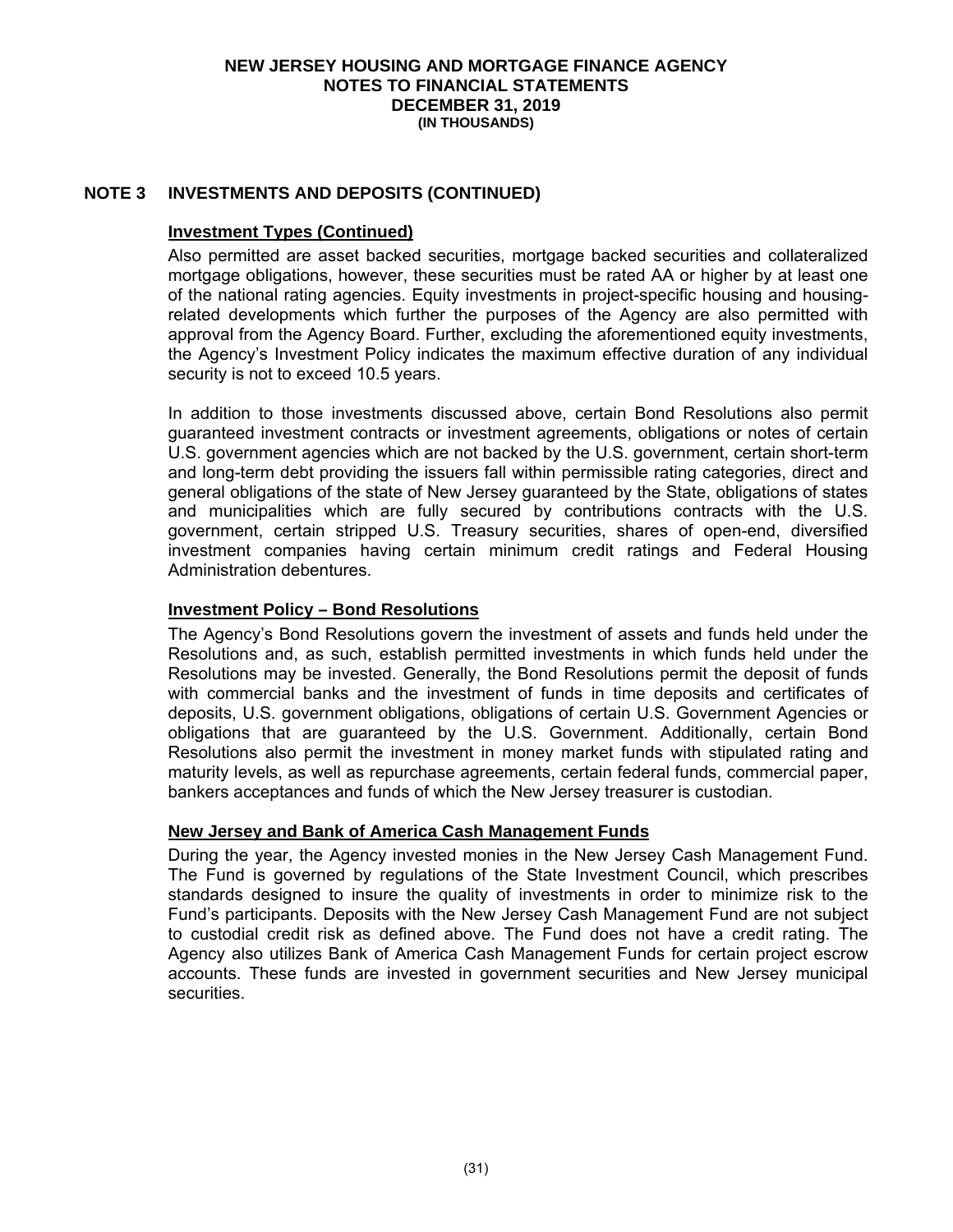### **NOTE 3 INVESTMENTS AND DEPOSITS (CONTINUED)**

The following assets held by the Agency as of December 31, 2019 are evaluated in accordance with GASB accounting guidance for interest rate risk, credit risk, concentration of credit risk, and custodial credit risk.

| Cash and Cash Equivalents:           |   |           |
|--------------------------------------|---|-----------|
| Cash                                 | S | 63.489    |
| Money Market Funds                   |   | 636.944   |
| NJ Cash Management Fund              |   | 327,578   |
| Bank of America Cash Management Fund |   | 282,647   |
| Investments                          |   | 315,153   |
| Total                                |   | 1.625.811 |

The following assets held by the Fiduciary Fund of the Agency as of December 31, 2019 are evaluated in accordance with GASB accounting guidance for interest rate risk, credit risk, concentration of credit risk, and custodial credit risk.

| Cash and Cash Equivalents: | 585    |
|----------------------------|--------|
| Investments                | 18.881 |
| Total                      | 19.466 |

### **Interest Rate Risk**

Interest rate risk is the risk that changes in interest rates will adversely affect the fair value of an investment. The Agency's investment policy as to monies held outside the bond resolutions impose concentration limits on certain types of investments which may limit the Agency's exposure to market interest rate risk. Certain investment types may have varying sensitivity to changes in interest rates. Corporate bonds and notes and medium term notes may not exceed 50% of the aggregate market value of the portfolio. Asset backed securities may not exceed 30% of the aggregate market value of the portfolio and mortgage backed securities and collateralized mortgage obligations may not exceed 20% of the aggregate market value of the portfolio.

The maximum effective duration of the General Fund investment portfolio is not to exceed 10.5 years.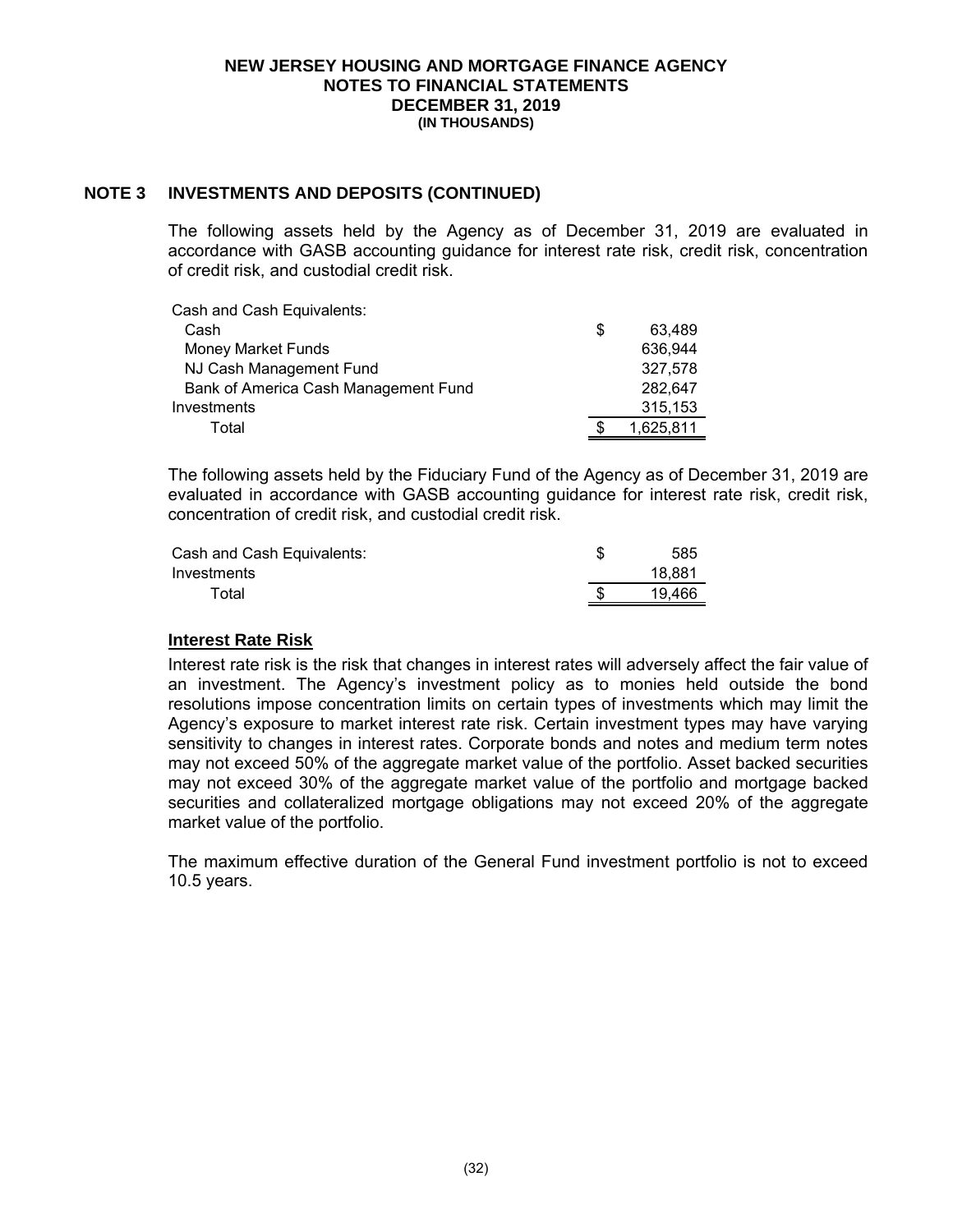### **NOTE 3 INVESTMENTS AND DEPOSITS (CONTINUED)**

## **Interest Rate Risk (Continued)**

As of December 31, 2019, the value and maturities for the assets related to the General Fund were as follows:

|                                            | Maturities (in Years) |         |    |           |     |         |    |          |    |           |         |
|--------------------------------------------|-----------------------|---------|----|-----------|-----|---------|----|----------|----|-----------|---------|
|                                            |                       |         |    | Less      |     |         |    |          |    |           | More    |
| Assets                                     |                       | Value   |    | Than 1    |     | 1-5     |    | $6 - 10$ |    | $11 - 15$ | Than 15 |
| Cash and Cash Equivalents:                 |                       |         |    |           |     |         |    |          |    |           |         |
| Cash and Cash Equivalents                  | \$                    | 60.576  | \$ | 60,576    | \$  | Ξ.      | \$ |          | \$ |           | \$      |
| <b>Money Market Funds</b>                  |                       | 91,399  |    | 91,399    |     |         |    |          |    |           |         |
| NJ Cash Mgmt Fund                          |                       | 202,758 |    | 202,758   |     | ٠       |    |          |    |           |         |
| Bank of America Cash Mgmt Fund             |                       | 282,647 |    | 282,647   |     |         |    |          |    |           |         |
| Investment Type:                           |                       |         |    |           |     |         |    |          |    |           |         |
| Money Market Funds                         |                       | 3.795   |    | 3,795     |     |         |    |          |    |           |         |
| U.S. Govt and Agency Obligations           |                       | 88.758  |    |           |     | 29,207  |    | 42,619   |    | 3,934     | 12,998  |
| Comm. Mortgage-Backed Securities           |                       | 12,486  |    | 582       |     | 693     |    | 3,058    |    |           | 8,153   |
| <b>Collateralized Mortgage Obligations</b> |                       | 2,517   |    |           |     |         |    |          |    |           | 2,517   |
| <b>Asset Backed Securities</b>             |                       | 55,780  |    |           |     | 48,915  |    | 3,994    |    | 1,053     | 1,818   |
| <b>Municipal Bonds</b>                     |                       | 15,835  |    | 450       |     |         |    |          |    |           | 15,385  |
| <b>Corporate Notes</b>                     |                       | 94,349  |    | 8,021     |     | 63,804  |    | 22,524   |    |           |         |
| Total                                      |                       | 910,900 |    | \$650,228 | \$. | 142,619 |    | \$72,195 | \$ | 4,987     | 40,871  |

As of December 31, 2019, the value and maturities for the assets related to the Fiduciary Fund were as follows:

|                           |        |                | Maturities (in Years) |   |
|---------------------------|--------|----------------|-----------------------|---|
| Assets                    |        | Less<br>Than 1 | 1-5                   |   |
|                           | Value  |                |                       |   |
| Cash and Cash Equivalents | 585    | S              | 585                   |   |
| <b>Mutual Funds</b>       | 18,881 |                | 18,881                | - |
| Total                     | 19,466 |                | 19.466                | - |

As of December 31, 2019, the value and maturities for the assets related to the Bond Resolutions were as follows:

|                                        |       |         | Maturities (in Years) |         |         |        |    |              |  |
|----------------------------------------|-------|---------|-----------------------|---------|---------|--------|----|--------------|--|
| Assets                                 | Value |         | Less Than 1           |         | $10-15$ |        |    | More Than 15 |  |
| Cash and Cash Equivalents:             |       |         |                       |         |         |        |    |              |  |
| Cash and Cash Equivalents              | \$    | 2.913   | S                     | 2.913   | \$      | ۰      | \$ |              |  |
| Money Market Funds                     |       | 545.545 |                       | 545.545 |         |        |    |              |  |
| NJ Cash Management Fund                |       | 124.820 |                       | 124.820 |         |        |    |              |  |
| Investments:                           |       |         |                       |         |         |        |    |              |  |
| <b>Guaranteed Investment Contracts</b> |       | 37.937  |                       |         |         | 7.733  |    | 30.204       |  |
| Federal Home Loan Mortgage Corp        |       | 3,696   |                       |         |         | 3,696  |    |              |  |
| Total                                  |       | 714,911 |                       | 673,278 | \$.     | 11,429 | \$ | 30,204       |  |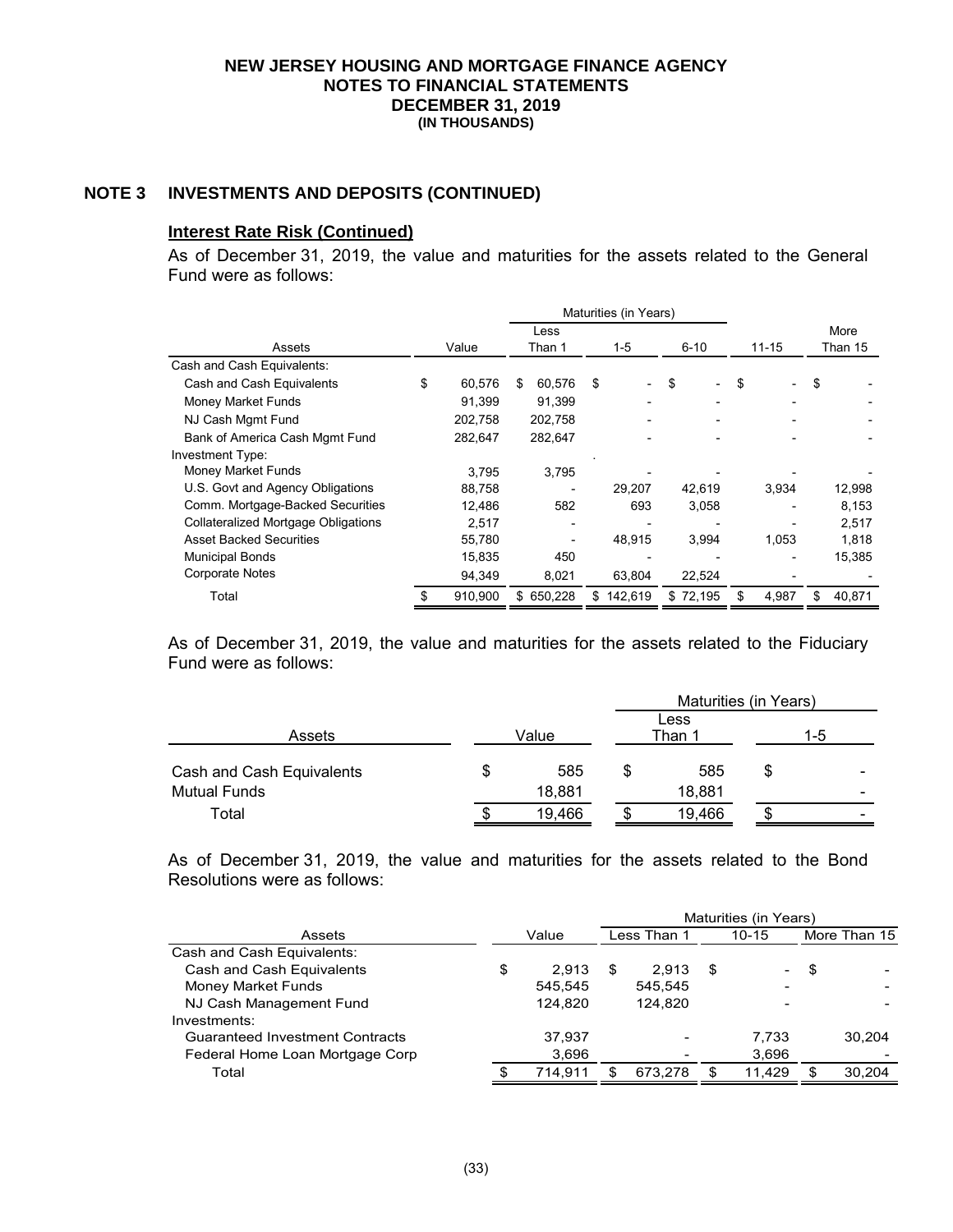### **NOTE 3 INVESTMENTS AND DEPOSITS (CONTINUED)**

### **Credit Risk**

Credit risk is the risk that an issuer or counterparty to an investment will not fulfill its obligations. The Agency's investment policy specifies minimum rating levels for certain types of eligible investments. Asset backed securities must have a minimum rating of AA, while mortgage backed securities and collateralized mortgage obligations must have a minimum rating of AA+. Further, the minimum short-term debt rating of money market instruments or other instruments with maturities of less than one year is Aaa-mf/AAAm while the minimum long-term debt rating for all other instruments, excluding the permitted equity investments, is BBB.

The Agency's Bond Resolutions establish varying minimum rating levels for different types of investments. Generally, commercial paper must be rated in the highest rating category or A-1 / P-1 and money market funds must be rated in the highest rating category or in some cases must be rated at least equal to the unenhanced rating on the bonds. Also, certain resolutions require that certain deposits or various short-term investments or cash equivalents may only be held by providers in either the highest or two highest rating categories. In some cases, certain debt obligations and state obligations must be rated in either the highest or the two highest rating categories. The Agency's guaranteed investment contracts which are permitted by certain of the Agency's Bond Resolutions are not rated, however, the Bond Resolutions which allow guaranteed investment contracts require either that the provider of such contracts have a long-term rating of double A or in some cases A-1 if the agreement term is less than one year or be rated within the two highest credit rating categories by two national credit rating agencies, must not affect the rating of the bonds or must be rated at least equal to the unenhanced rating on the bonds.

As of December 31, 2019, the General Fund had the following investments, maturities, and credit quality:

|                                            |              | Weighted         |            |                       |
|--------------------------------------------|--------------|------------------|------------|-----------------------|
|                                            |              | Average          |            | <b>Credit Ratings</b> |
|                                            | Value        | Maturity (Years) | S&P        | Moody's               |
| Investment Type:                           |              |                  |            |                       |
| Money Market Funds                         | \$<br>95.194 | 0.45             | AAA        | Aaa                   |
| U.S. Govt and Agency Obligations           | 88.758       | 9.16             | AA+        | Aaa                   |
| Comm. Mortgage-Backed Securities           | 12.486       | 20.42            | AAA to AA+ | Aaa                   |
| <b>Collateralized Mortgage Obligations</b> | 2.517        | 27.67            | AAA        | Aaa                   |
| <b>Asset Backed Securities</b>             | 55.780       | 4.61             | AAA        | Aaa                   |
| <b>Municipal Bonds</b>                     | 15.835       | 28.35            | AA-        | Unrated               |
| <b>Corporate Notes</b>                     | 94,349       | 3.57             | AAA to BBB | Aaa to Baa2           |
| <b>Total investments</b>                   | 364.919      |                  |            |                       |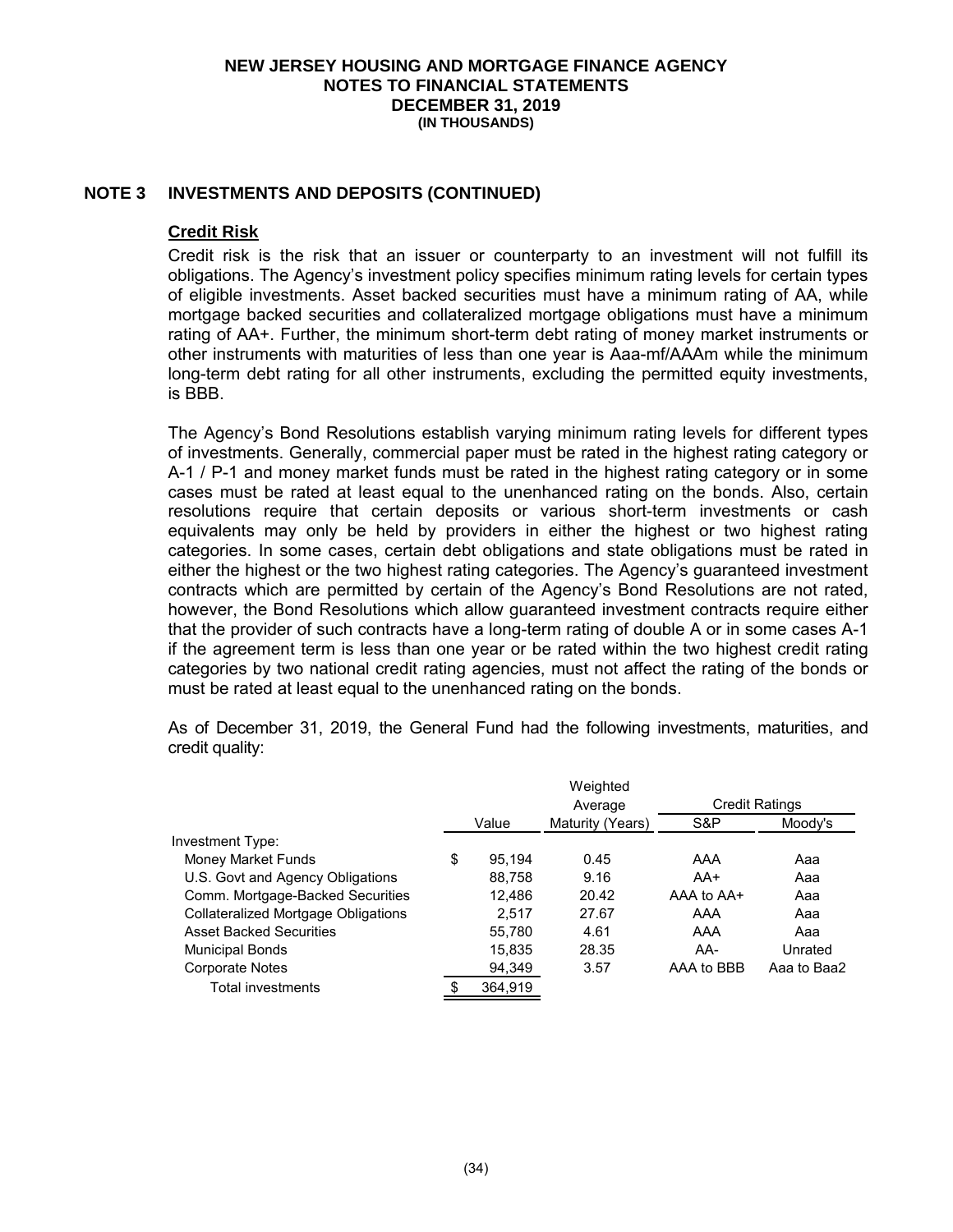### **NOTE 3 INVESTMENTS AND DEPOSITS (CONTINUED)**

### **Credit Risk (Continued)**

As of December 31, 2019, the Bond Resolution had the following investments, maturities, and credit quality:

|                                        |        | Weighted<br>Average | <b>Credit Ratings</b> |         |  |  |
|----------------------------------------|--------|---------------------|-----------------------|---------|--|--|
|                                        | Value  | Maturity (Years)    | S&P                   | Moody's |  |  |
| Investment type:                       |        |                     |                       |         |  |  |
| <b>Guaranteed Investment Contracts</b> | 37.937 | 17.03               | Unrated               | Unrated |  |  |
| Federal Home Loan Mortgage Corp        | 3.696  | 12.55               | AA+                   | AAA     |  |  |
| <b>Total investments</b>               | 41,633 |                     |                       |         |  |  |

# **Concentration of Credit Risk**

The Agency's aforementioned investment policy does place limits on the amounts that may be invested in any one issuer relating to certain types of investments. There are no concentration limits on obligations of the U.S. government and U.S. federal agencies; however, obligations of all other issuers are limited such that those with any one issuer may not exceed 5% of the aggregate market value of the portfolio. The table below shows those investments of the General Fund that represented 5% or more of total investments as of December 31, 2019.

| Issuer          | December 31, 2019 |        |
|-----------------|-------------------|--------|
| Municipal Bonds | 15.835            | 5.79%  |
| U.S. Treasury   | 88.758            | 32.45% |

The Agency also purchases U.S. Government securities from certain financial institutions under agreements whereby the seller has agreed to repurchase the securities at cost plus accrued interest. During the year ended December 31, 2019, the Agency did not invest in any repurchase agreements.

Although the bond resolutions do not impose such limits, the following table shows investments of the Bond Resolutions in issuers that represent 5% or more of total investments at December 31, 2019:

| <b>Issuer</b>                          | December 31, 2019 |        |
|----------------------------------------|-------------------|--------|
| Federal Home Loan Mortgage Corp        | 3.696             | 8.88%  |
| <b>Guaranteed Investment Contracts</b> | 37.937            | 91.12% |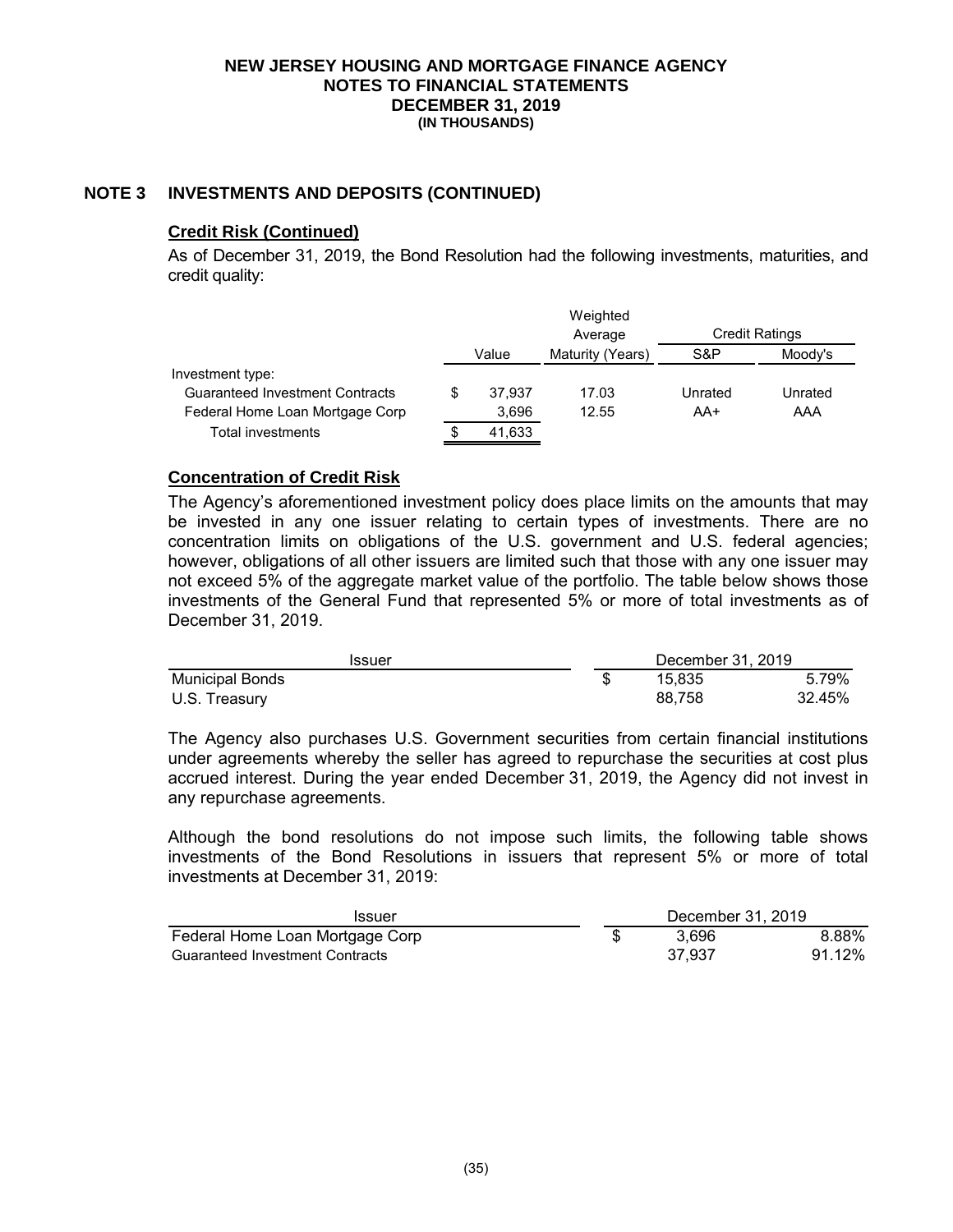### **NOTE 3 INVESTMENTS AND DEPOSITS (CONTINUED)**

### **Concentration of Credit Risk (Continued)**

Pursuant to most bond resolutions, the Agency is required to maintain certain invested debt service reserves with the Trustees to fund potential deficiencies in principal and interest required to be paid in succeeding fiscal years.

The debt service reserves required for the Multi-Family Program were \$62,812 as of December 31, 2019. The required reserves were covered by the \$28,220 restricted noncurrent investments at December 31, 2019. In addition to the above investments, the debt service reserves may be satisfied with a Surety Bond issued by a qualified insurer. The Multi-Family component had \$4,337 of Surety Bonds outstanding as of December 31, 2019. The remaining reserves were covered by restricted cash equivalents.

The debt service reserves required for the Single-Family Program were \$17,204, as of December 31, 2019, which is 2% of bonds outstanding. The required reserves were covered by the \$3,696 restricted noncurrent investments at December 31, 2019, with the remainder covered by restricted money market funds.

#### **Fair Value Measurements**

The Agency categorizes its fair value measurements within the fair value hierarchy established by GAAP. The hierarchy is based on the valuation inputs used to measure the fair value of the asset. Level 1 inputs are quoted market prices in active markets for identical assets; Level 2 inputs are significant other observable inputs; Level 3 inputs are significant unobservable inputs.

Money market accounts and guaranteed investment contracts are recorded at amortized cost or contract value, thus are not included within the fair value hierarchy established by generally accepted accounting principles.

As of December 31, 2019, the General Fund had the following recurring fair value measurements:

|                                              |              | Fair Value Measurements Using |                      |   |                  |                  |  |
|----------------------------------------------|--------------|-------------------------------|----------------------|---|------------------|------------------|--|
|                                              |              |                               | <b>Quoted Prices</b> |   |                  |                  |  |
|                                              |              |                               | in Active            |   |                  |                  |  |
|                                              |              |                               | Market               |   | Significant      |                  |  |
|                                              |              |                               | for Identical        |   | Other            | Significant      |  |
|                                              |              |                               | Assets               |   | Observable       | Unobservable     |  |
| Investments by Fair Value Level              | 12/31/2019   |                               | (Level 1)            |   | Inputs (Level 2) | Inputs (Level 3) |  |
| Debt Securities:                             |              |                               |                      |   |                  |                  |  |
| Government and Agency Obligations            | \$<br>88,758 | \$                            |                      | S | 88,758           | \$               |  |
| <b>Commercial Mortgage-Backed Securities</b> | 12,486       |                               |                      |   | 12,486           |                  |  |
| <b>Collateralized Mortgage Obligations</b>   | 2,517        |                               |                      |   | 2,517            |                  |  |
| <b>Asset Backed Securities</b>               | 55,780       |                               |                      |   | 55,780           |                  |  |
| <b>Municipal Obligations</b>                 | 15,835       |                               |                      |   | 15,835           |                  |  |
| <b>Total Debt Securities</b>                 | 175,376      |                               |                      |   | 175,376          |                  |  |
| <b>Equity Securities:</b>                    |              |                               |                      |   |                  |                  |  |
| <b>Corporate Notes</b>                       | 94,349       |                               |                      |   | 94,349           |                  |  |
| Total Investments by Fair Value Level        | 269,725      | \$                            |                      |   | 269,725          | \$               |  |
| Mortgage Servicing Rights                    | 2,647        | \$                            |                      |   | 2,647            | \$               |  |
|                                              |              |                               |                      |   |                  |                  |  |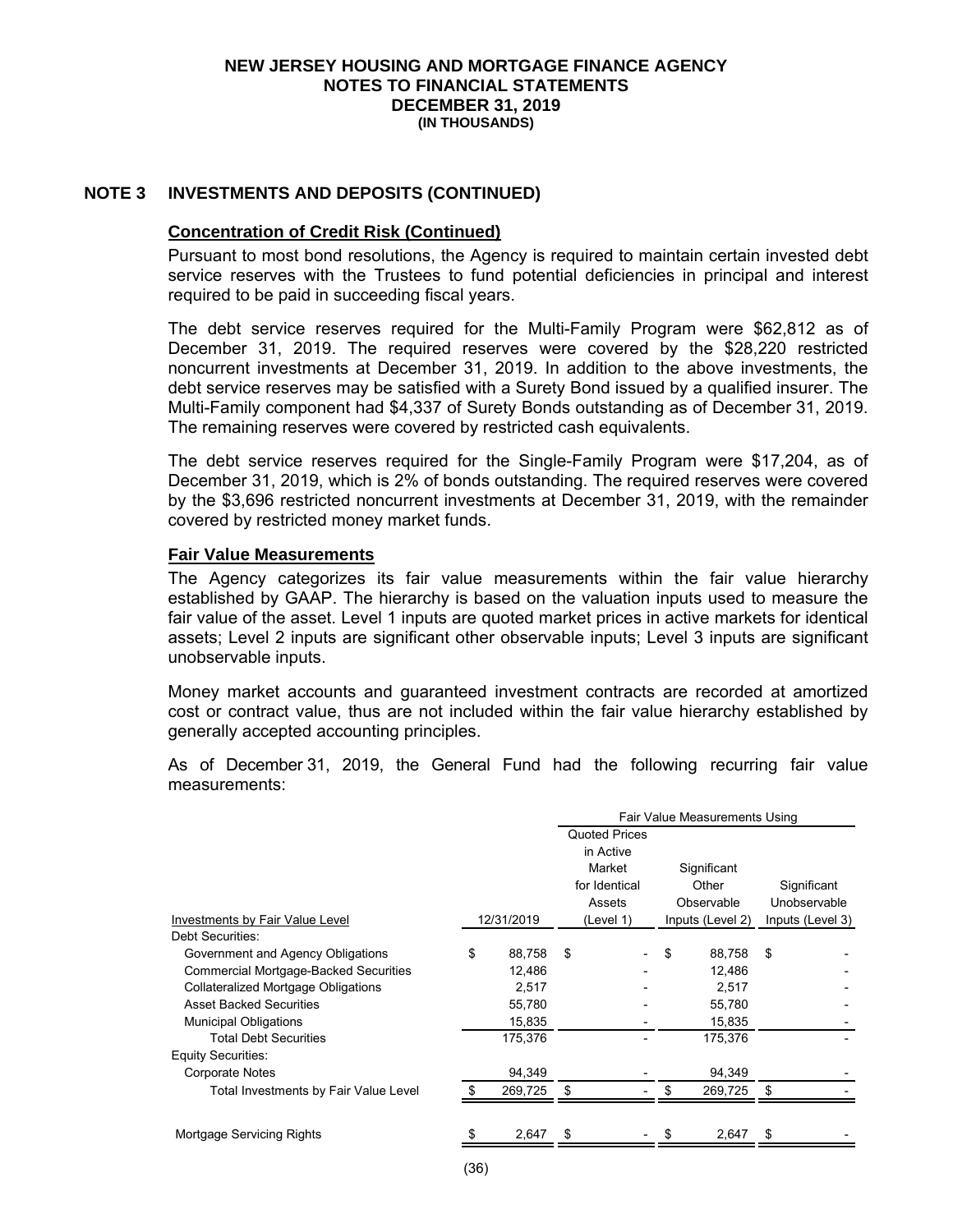### **NOTE 3 INVESTMENTS AND DEPOSITS (CONTINUED)**

### **Fair Value Measurements (Continued)**

As of December 31, 2019, the Bond Resolutions had the following recurring fair value measurements:

- Federal Home Loan Mortgage Corporation securities of \$3,696 are valued using significant other observable inputs (Level 2).
- Pay-fixed, receive variable interest rate swap agreements of \$42,432 are valued using the matrix pricing technique (Level 2).

#### **Investment Income**

Investment income is comprised of the following elements:

*Interest Income* – is the return on the original principal amount invested and the amortization of premium/discount on short-term investments.

*Unrealized Gain (Loss) on Investments* – takes into account all changes in fair value that occurred during the year.

The Agency's investment income for the year ended December 31, 2019 is:

| Interest Income on Investments | 23.500 |
|--------------------------------|--------|
| Unrealized Gain on Investments | 7.793  |
| Total                          | 31.293 |

# **NOTE 4 MORTGAGE LOANS RECEIVABLE**

### **Single-Family Mortgage Component**

Mortgage loans held by the Single-Family Mortgage Program of the Agency have stated interest rates of 1.00% to 10.70% per annum and are secured by first liens on the related real property. The outstanding balances by type of loan as of December 31, 2019 are as follows:

| Mortgage Loans Receivable | 780.245   |
|---------------------------|-----------|
| Allowance for Loan Losses | (5.184)   |
| Mortgage Receivable - Net | 775.061   |
| Less: Current Portion     | (25, 218) |
| Long Term Portion         | 749.843   |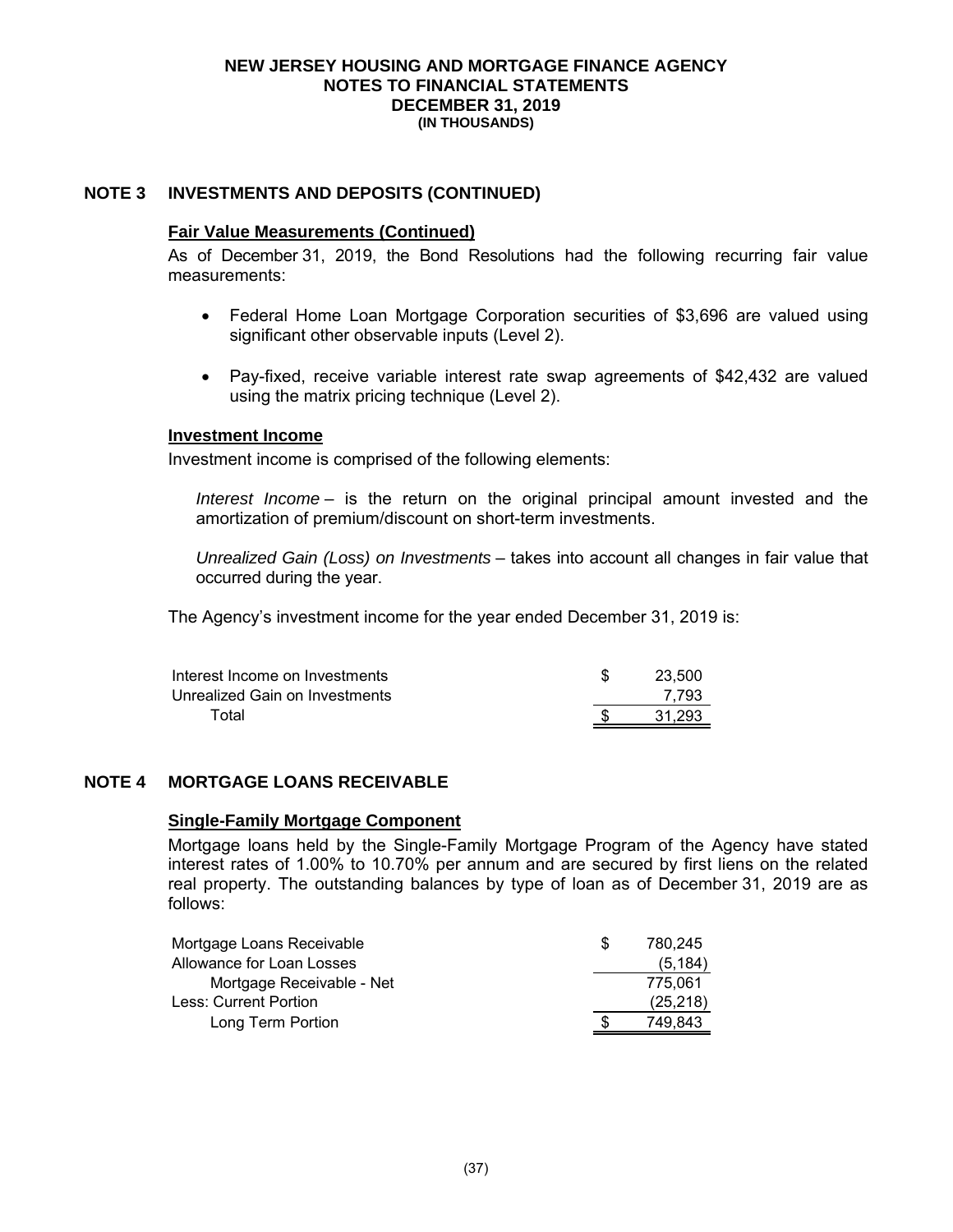# **NOTE 4 MORTGAGE LOANS RECEIVABLE (CONTINUED)**

### **Multi-Family Housing Component**

The Multi-Family Housing Component of the Agency's mortgage loans receivable as of December 31, 2019 consisted of the following:

| Mortgage Loans Subject to Subsidy Contracts Under |               |
|---------------------------------------------------|---------------|
| Section 8 of the United States Housing Act        | \$<br>44,653  |
| Mortgage Loans Subject to Subsidy Contracts Under |               |
| Section 236 of the National Housing Act           | 74,573        |
| Unsubsidized Mortgage Loans                       | 734,467       |
| Subtotal                                          | 853,693       |
| Allowance for Loan Losses                         | (6,048)       |
| Undisbursed Mortgage Loans                        | (8,585)       |
| Mortgage Receivable - Net                         | 839,060       |
| Less: Current Portion                             | (46, 920)     |
| Long Term Portion                                 | \$<br>792,140 |

The Multi-Family Housing Component mortgage loans are repayable over terms originally up to 48 years and bear interest at rates from 0% to 13% per annum. Substantially all mortgage loans receivable are collateralized by first mortgages on the property of the housing sponsors and contain exculpatory clauses with respect to the liability of the principals of such housing sponsors. Construction advances made from the proceeds of the sale of bonds and obligations are recorded as mortgage loans receivable. These funds are disbursed for construction costs, interest, carrying fees, working capital advances, and other project-related expenses. Upon substantial completion and occupancy of the project, amortization of the loan will commence.

### **General Fund Component**

The General Fund mortgage loans receivable as of December 31, 2019 consisted of the following:

| Mortgage Loans Subject to Subsidy Contracts Under |   |           |
|---------------------------------------------------|---|-----------|
| Section 8 of the United States Housing Act        | S | 3,817     |
| Mortgage Loans Subject to Subsidy Contracts Under |   |           |
| Section 236 of the National Housing Act           |   | 6,090     |
| Unsubsidized Mortgage Loans                       |   | 242,386   |
| Loans Held for Sale                               |   | 8,063     |
| Subtotal                                          |   | 260,356   |
| Allowance for Loan Losses                         |   | (91,078)  |
| Advanced (Undisbursed) Mortgage Proceeds          |   | (4,200)   |
| Mortgage Receivable - Net                         |   | 165,078   |
| Less: Current Portion                             |   | (16, 408) |
| Long Term Portion                                 |   | 148,670   |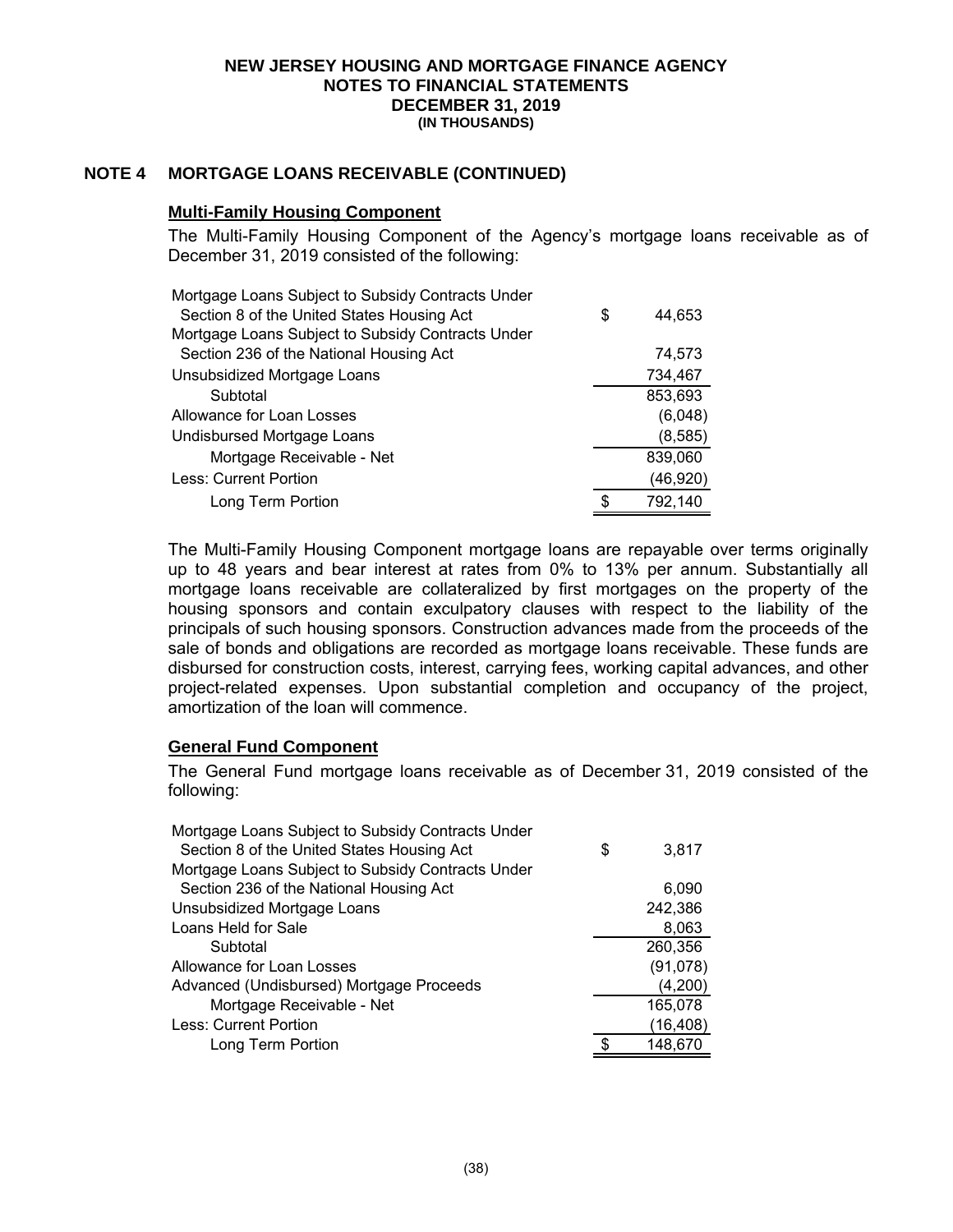## **NOTE 4 MORTGAGE LOANS RECEIVABLE (CONTINUED)**

### **Mortgage Servicing Rights**

Mortgage loans serviced for others are not included in the accompanying statement of net position. The unpaid principal balance of mortgage loans serviced for others amounted to \$327,674 at December 31, 2019. Mortgage servicing rights are included in other assets in the accompanying statement of net position. The Agency has elected to record its mortgage servicing rights using the fair value measurement method. Significant assumptions used in determining the fair value of servicing rights as of December 31, 2019 include prepayment assumptions based on the Public Securities Associations Standard Prepayment Model, an internal rate of return of 13.5% to 15.5%, servicing costs of \$85 to \$100 per loan (not in thousands), annually (with higher costs for delinquent loans) an inflation rate on servicing costs of 3% and an earnings rate of 1.50%.

The following is a summary of mortgage servicing rights activity for the year ended December 31, 2019.

| Fair Value at Beginning of Year | 3.492 |
|---------------------------------|-------|
| Changes in Fair Value           | (845) |
| Fair Value at End of Year       | 2.647 |

### **NOTE 5 SUPPLEMENTAL MORTGAGES AND OTHER LOANS**

Certain projects have received supplemental mortgages and other loans from the Agency's General Fund and/or from the State of New Jersey Bond and Housing Assistance Funds. An allowance for loan losses has not been provided on supplemental mortgages funded from the State Bond and Housing Assistance Funds because the Agency is not obligated to repay the State until the projects repay the Agency.

### **Single-Family Housing Component**

The Single-Family Housing Component of the Agency's supplemental mortgage receivable and other loans as of December 31, 2019 consisted of the following:

| Supplemental Mortgages                | 2.279    |
|---------------------------------------|----------|
| Allowance for Loan Losses             | (2, 189) |
| Long Term Supplemental Mortgages, Net | 90       |

### **Multi-Family Housing Component**

The Multi-Family Housing Component of the Agency's supplemental mortgage receivable and other loans as of December 31, 2019 consisted of the following:

| Supplemental Mortgages      | S. | 35.525 |
|-----------------------------|----|--------|
| Allowance for Loan Losses   |    | (229   |
| Supplemental Mortgages, Net |    | 35.296 |
| Less: Current Portion       |    | (46)   |
| Long Term Portion           |    | 35,250 |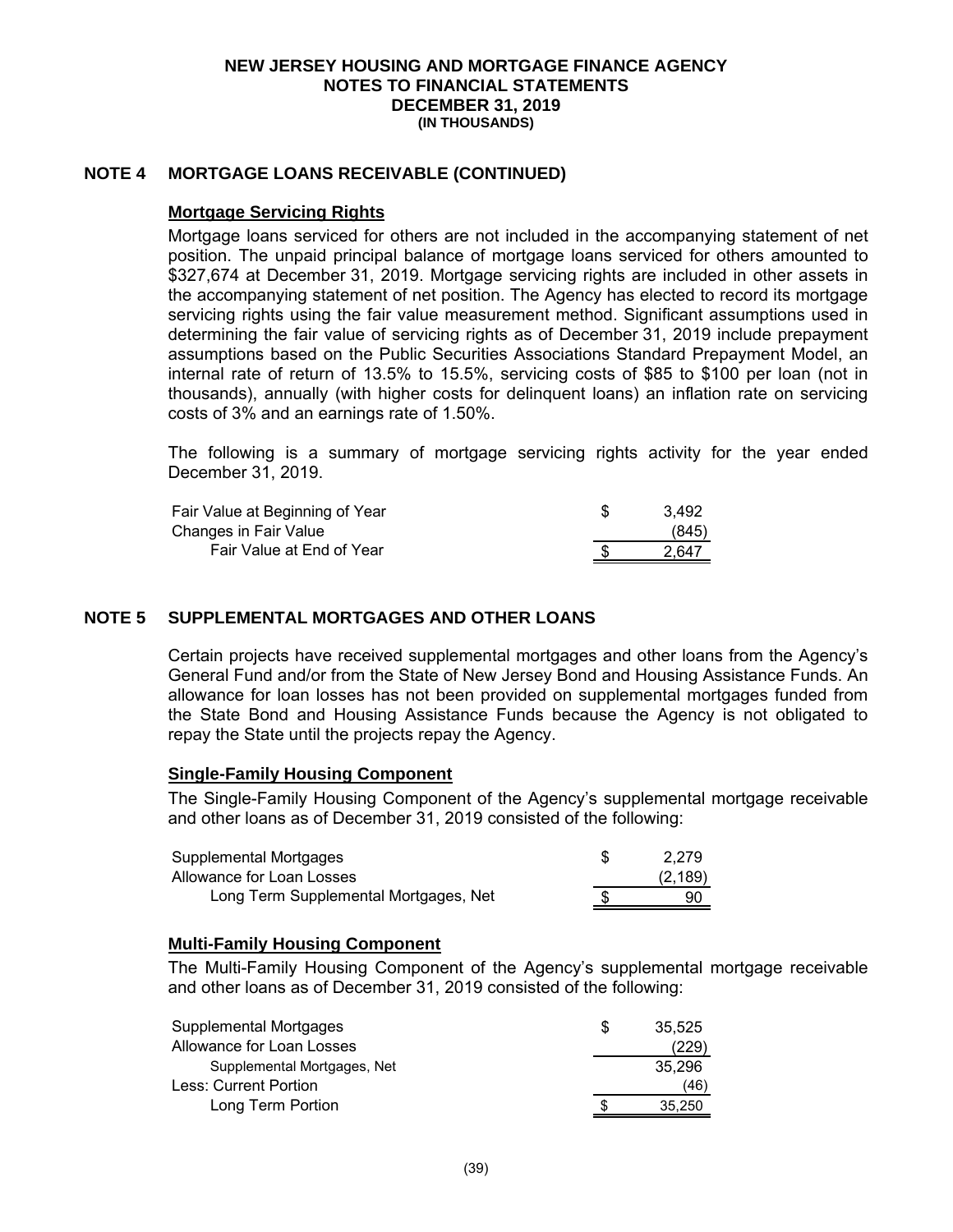## **NOTE 6 SUPPLEMENTAL MORTGAGES AND OTHER LOANS (CONTINUED)**

### **General Fund Component**

The General Fund supplemental mortgages and other loans receivable as of December 31, 2019 consisted of the following:

| Mortgages Subject to Subsidy Contracts Under Section 8 |            |
|--------------------------------------------------------|------------|
| of the National Housing Act                            | \$<br>488  |
| Mortgages Subject to Subsidy Contracts Under           |            |
| Section 236 of the National Housing Act                | 493        |
| Agency Supplemental Mortgages                          | 265,507    |
| Special Needs Housing Trust Fund Mortgages             | 158.893    |
| State of New Jersey Supplemental Mortgages             | 8,398      |
| Other                                                  | 750        |
| Subtotal                                               | 434.529    |
| Allowance for Loan Losses                              | (152, 270) |
| Undisbursed Supplemental Mortgage Proceeds             | (2,689)    |
| Supplemental Mortgages and Other Loans Receivable, Net | 279.570    |
| Less: Current Portion                                  | (3,213)    |
| Long Term Portion                                      | 276.357    |

Based on the program type, certain supplemental loans under the General Fund Component have significant allowances in place.

# **NOTE 7 CAPITAL ASSETS**

Capital assets are summarized as follows:

|                                           | <b>Balance</b><br>December 31,<br>2018 |     | Additions | Deletions | <b>Balance</b><br>December 31,<br>2019 |           |  |
|-------------------------------------------|----------------------------------------|-----|-----------|-----------|----------------------------------------|-----------|--|
| Nondepreciable Capital Assets:            |                                        |     |           |           |                                        |           |  |
| Land                                      | \$<br>1,225                            | -\$ |           | \$        | \$                                     | 1,225     |  |
| Depreciable Capital Assets:               |                                        |     |           |           |                                        |           |  |
| <b>Building and Building Improvements</b> | 17,067                                 |     |           |           |                                        | 17,067    |  |
| <b>Motor Vehicles</b>                     | 611                                    |     | 35        | (127)     |                                        | 519       |  |
| Machinery and Equipment                   | 7,662                                  |     | 135       | (65)      |                                        | 7,732     |  |
| <b>Furniture and Fixtures</b>             | 649                                    |     |           |           |                                        | 649       |  |
| Total                                     | 25,989                                 |     | 170       | (192)     |                                        | 25,967    |  |
| Less Accumulated Depreciation:            |                                        |     |           |           |                                        |           |  |
| <b>Building and Building Improvements</b> | (13, 184)                              |     | (682)     |           |                                        | (13, 866) |  |
| <b>Motor Vehicles</b>                     | (399)                                  |     | (87)      | 127       |                                        | (359)     |  |
| Machinery and Equipment                   | (6,953)                                |     | (263)     | 65        |                                        | (7, 151)  |  |
| <b>Furniture and Fixtures</b>             | (608)                                  |     | (16)      |           |                                        | (624)     |  |
| Total                                     | (21,144)                               |     | (1,048)   | 192       |                                        | (22,000)  |  |
| Total Capital Assets, Net                 | 6,070                                  | \$  | (878)     |           |                                        | 5,192     |  |

Depreciation expense was \$1,048 for the year ended December 31, 2019.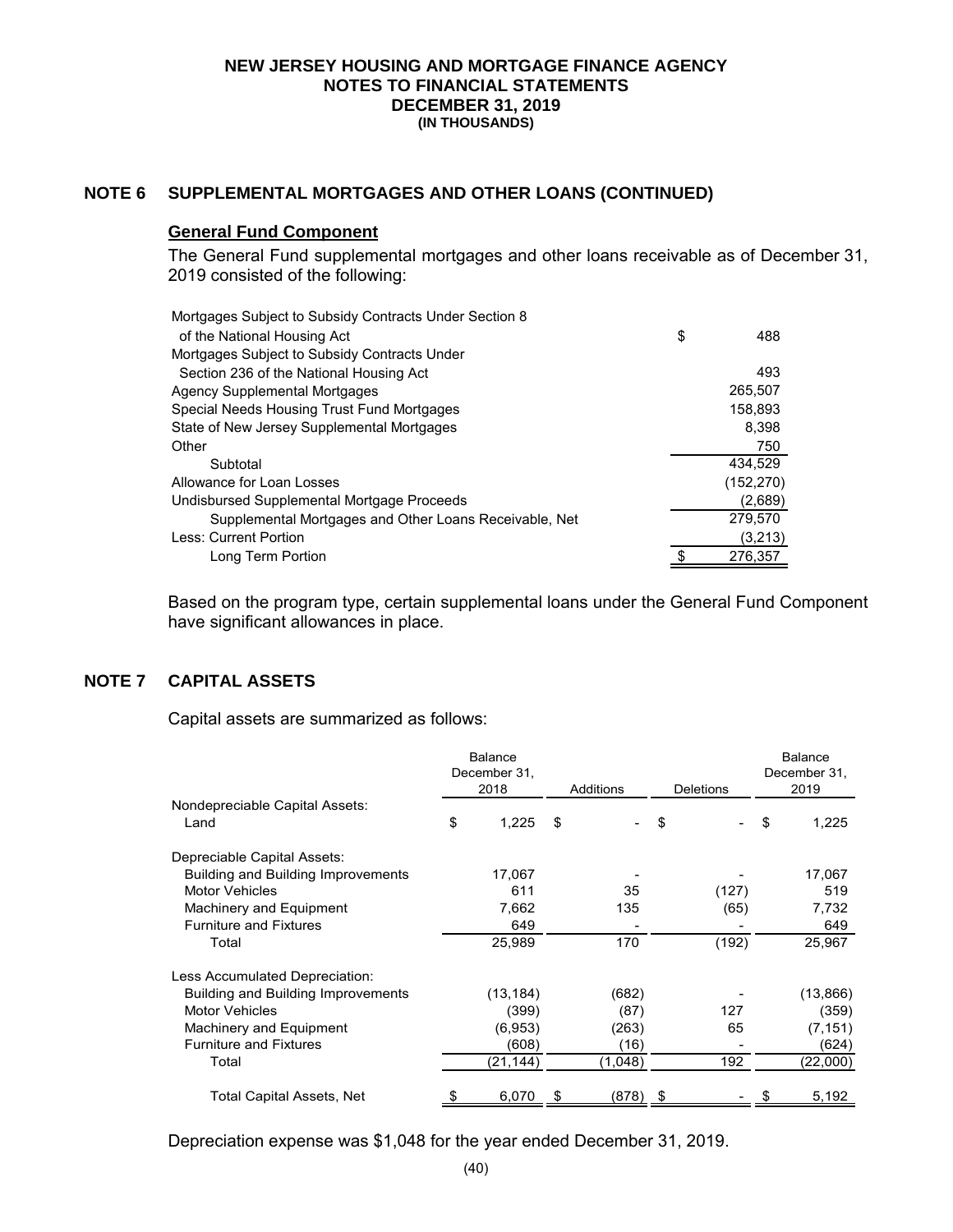### **NOTE 8 BONDS AND OBLIGATIONS**

The Agency obtains funds to finance its various mortgage programs through the sale of bonds and other obligations. Interest on Agency bonds and obligations is generally payable monthly, quarterly or semiannually. Generally, bond principal is due in annual or semiannual installments. Term bonds are subject to redemption by application of sinking fund installments. Pursuant to the related bond and obligation resolutions, the Agency has authorized and issued as of December 31, 2019 the following bonds and obligations:

|                                                   | <b>Bonds</b><br>Outstanding<br>December 31, |         |             | <b>Bonds</b><br>Outstanding<br>December 31. | <b>Amount Due</b><br><b>Within One</b> |
|---------------------------------------------------|---------------------------------------------|---------|-------------|---------------------------------------------|----------------------------------------|
| Description of Bonds as Issued                    | 2018                                        | Issued  | Reductions  | 2019                                        | Year                                   |
| <b>Single Family Housing Revenue Bonds</b>        |                                             |         |             |                                             |                                        |
| 2004 Series I, variable rate, due 2025 to 2034    | \$<br>5.686                                 | \$      | \$<br>5.686 | \$                                          | \$                                     |
| 2005 Series O, variable rate, due 2026 to 2031    | 22,910                                      |         | 22,910      |                                             |                                        |
| 2005 Series R, variable rate, due 2031 to 2038    | 18,170                                      |         | 18,170      |                                             |                                        |
| 2009 Series CC, 0.875% to 5.25%, due 2010 to 2038 | 27,680                                      |         | 27,680      |                                             |                                        |
| 2009 Series EE, 2.00% to 5.20%, due 2010 to 2025  | 16,240                                      |         | 16,240      |                                             |                                        |
| 2009 Series FF, 4.00% to 5.05%, due 2019 to 2039  | 5,300                                       |         | 5,300       |                                             |                                        |
| 2009 Series GG, 1.00% to 5.00%, due 2010 to 2039  | 13.055                                      |         | 13,055      |                                             |                                        |
| 2018 Series A, 3.60% to 4.50%, due 2033 to 2048   | 184,065                                     |         | 15,860      | 168,205                                     |                                        |
| 2018 Series B, 1.65% to 3.80%, due 2018 to 2032   | 190,725                                     |         | 18,305      | 172,420                                     | 11,325                                 |
| 2019 Series C 2.55% to 4.75%, due 2026 to 2050    |                                             | 202,720 | 7.820       | 194.900                                     |                                        |
| 2019 Series D 1.9% to 4.00%, due 2019 to 2026     |                                             | 54,205  | 645         | 53,560                                      | 7,970                                  |
| Total Single Family Housing Revenue Bonds         | 483.831                                     | 256,925 | 151.671     | 589.085                                     | 19,295                                 |
| <b>Single Family Home Mortgage Bonds</b>          |                                             |         |             |                                             |                                        |
| 2009 Series A1, 3.63%, due 10/01/2041             | 66.290                                      |         | 5.810       | 60.480                                      |                                        |
| 2009 Series A2, 3.63%, due 10/01/2029             | 30,510                                      |         | 4,650       | 25,860                                      | 2,100                                  |
| 2011 Series A, 0.50% to 4.65%, due 10/01/2029     | 33,990                                      |         | 5,165       | 28,825                                      | 2,185                                  |
| 2009 Series B1, 2.64%, due 10/01/2041             | 66,840                                      |         | 5,340       | 61.500                                      |                                        |
| 2009 Series B2, 2.64%, due 10/01/2025             | 37,280                                      |         | 7,510       | 29,770                                      | 4,520                                  |
| 2011 Series B, 4.00% to 4.50%, due 10/01/2032     | 48.360                                      |         | 3.870       | 44,490                                      |                                        |
| Total Single Family Home Mortgage Bonds           | 283,270                                     |         | 32,345      | 250,925                                     | 8,805                                  |
| <b>Total Single Family Bonds Program</b>          | 767,101                                     | 256,925 | 184,016     | 840,010                                     | 28,100                                 |
| Net Premium on Bonds Payable                      | 10,838                                      | 11,352  | 1,970       | 20,220                                      |                                        |
| Net Discount on Bonds Payable                     | (252)                                       |         | (252)       |                                             |                                        |
| Total Single Family Bonds Payable (Net)           | 777.687                                     | 268.277 | 185.734     | 860.230                                     | 28.100                                 |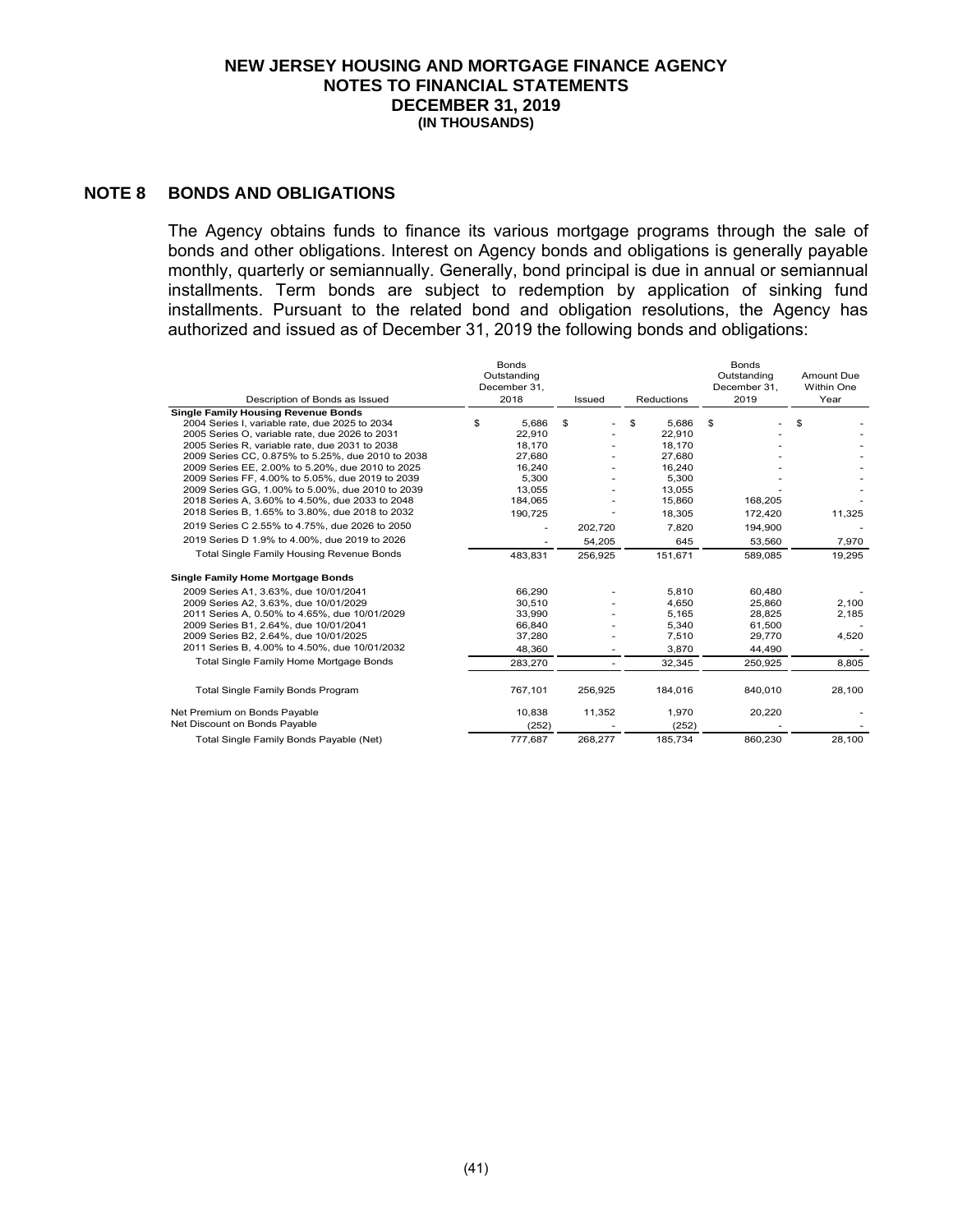# **NOTE 8 BONDS AND OBLIGATIONS (CONTINUED)**

|                                                                                                       | <b>Bonds</b><br>Outstanding<br>December 31, |    |        |            | <b>Bonds</b><br>Outstanding<br>December 31,<br>2019 |    | <b>Amount Due</b><br><b>Within One</b><br>Year |    |            |
|-------------------------------------------------------------------------------------------------------|---------------------------------------------|----|--------|------------|-----------------------------------------------------|----|------------------------------------------------|----|------------|
| Description of Bonds as Issued                                                                        | 2018                                        |    | Issued | Reductions |                                                     |    |                                                |    |            |
| <b>Multi-Family Housing Revenue</b>                                                                   |                                             |    |        |            |                                                     |    |                                                |    |            |
| 1991 Series I, (Presidential Plaza) 6.50% to 7.00%,                                                   |                                             |    |        |            |                                                     |    |                                                |    |            |
| due 1992 to 2030                                                                                      | \$<br>81,005                                | \$ |        | \$         | 5,085                                               | \$ | 75,920                                         | \$ | 5,450      |
|                                                                                                       |                                             |    |        |            |                                                     |    |                                                |    |            |
| Multi-Family Housing Revenue Bonds 1995 Resolution<br>2000 Series C2, variable rate, due 2001 to 2032 | 4.300                                       |    |        |            | 185                                                 |    | 4,115                                          |    | 205        |
| 2002 Series G, variable rate, due 2003 to 2025                                                        | 2,670                                       |    |        |            | 350                                                 |    | 2,320                                          |    | 370        |
| 2008 Series 1, 5.75%, due 2009 to 2038                                                                | 3,260                                       |    |        |            | 3,260                                               |    |                                                |    |            |
| 2008 Series 2, 4.375%, due 2012 to 2046                                                               | 6.370                                       |    |        |            |                                                     |    | 6,370                                          |    |            |
| 2013 Series 1, 0.20% to 4.25%, due 2013 to 2039                                                       | 23,625                                      |    |        |            | 2,040                                               |    | 21,585                                         |    | 1,915      |
| 2013 Series 2, 0.50% to 4.75%, due 2013 to 2046                                                       | 60,175                                      |    |        |            | 2,425                                               |    | 57,750                                         |    | 2,530      |
| 2013 Series 3, 0.60% to 5.01%, due 2013 to 2034                                                       | 13,205                                      |    |        |            | 330                                                 |    | 12,875                                         |    | 720        |
| 2013 Series 5, variable rate, due 2013 to 2046                                                        | 105,820                                     |    |        |            | 4,820                                               |    | 101,000                                        |    | 5,090      |
| 2013 Series 6, variable rate, due 2013 to 2037                                                        | 14,600                                      |    |        |            | 605                                                 |    | 13,995                                         |    | 660        |
| Total Multi-Family Housing Revenue Bonds                                                              | 234,025                                     |    |        |            | 14,015                                              |    | 220,010                                        |    | 11,490     |
|                                                                                                       |                                             |    |        |            |                                                     |    |                                                |    |            |
| Multi-Family Revenue Bonds 2005 Resolution                                                            |                                             |    |        |            |                                                     |    |                                                |    |            |
| 2009 Series A, 1.95% to 4.95%, due 2011 to 2041                                                       | 24.850                                      |    |        |            | 24,850                                              |    |                                                |    |            |
| 2009 Series B, 4.70% to 4.90%, due 2010 to 2040                                                       | 3,560                                       |    |        |            | 3,560                                               |    |                                                |    |            |
| 2009 Series D, variable rate, due 2010 to 2048                                                        | 16,270                                      |    |        |            | 435                                                 |    | 15,835                                         |    | 450        |
| 2010 Series A, 0.8% to 4.65%, due 2011 to 2041                                                        | 4,750                                       |    |        |            | 370                                                 |    | 4,380                                          |    | 380        |
| 2010 Series C, 1.12% to 6.65%, due 2011 to 2044                                                       | 28,360                                      |    |        |            | 950                                                 |    | 27,410                                         |    | 1,000      |
| 2012 Series A, 1.00% to 4.55%, due 2013 to 2043                                                       | 19,050                                      |    |        |            | 445                                                 |    | 18,605                                         |    | 470        |
| 2012 Series C, 4.38%, due 2013 to 2043                                                                | 2,935                                       |    |        |            | 50                                                  |    | 2,885                                          |    | 55         |
| 2012 Series E, 1.439% to 5.086%, due 2013 to 2043                                                     | 8,455                                       |    |        |            | 180                                                 |    | 8,275                                          |    | 195        |
| 2012 Series F, 4.83%, due 2014 to 2042                                                                | 330                                         |    |        |            | 5                                                   |    | 325                                            |    | 5          |
| 2014 Series A, 0.5% to 4.55%, due 2016 to 2045                                                        | 2.225                                       |    |        |            | 80<br>735                                           |    | 2.145<br>22,435                                |    | 80<br>785  |
| 2014 Series B, 0.45% to 5.25%, due 2014 to 2046                                                       | 23,170                                      |    |        |            |                                                     |    |                                                |    |            |
| 2015 Series A, 0.55% to 4.00%, due 2016 to 2045<br>2015 Series C, 3.80%, due 2016 to 2047             | 10,590<br>7,665                             |    |        |            | 160<br>170                                          |    | 10,430<br>7,495                                |    | 170<br>165 |
| 2015 Series E, 0.813% to 4.671%, due 2015 to 2045                                                     | 118,035                                     |    |        |            | 7,090                                               |    | 110,945                                        |    | 7,520      |
| 2016 Series A, 1.15% to 3.90%, due 2018 to 2050                                                       | 42.695                                      |    |        |            | 705                                                 |    | 41,990                                         |    | 915        |
| 2016 Series B, 1.00% to 1.25%, due 2017 to 2019                                                       | 21,355                                      |    |        |            | 21,355                                              |    |                                                |    |            |
| 2016 Series C, 1.30% to 5.00%, due 2016 to 2046                                                       | 3,720                                       |    |        |            | 210                                                 |    | 3,510                                          |    | 215        |
| 2016 Series D. 0.875% to 3.70%, due 2016 to 2036                                                      | 2.335                                       |    |        |            | 80                                                  |    | 2,255                                          |    | 80         |
| 2016 Series E, variable rate, due 2019                                                                | 53,351                                      |    |        |            | 53,351                                              |    |                                                |    |            |
| 2017 Series A, 1.35% to 4.20%, due 2018 to 2050                                                       | 30,365                                      |    |        |            | 1,205                                               |    | 29,160                                         |    | 665        |
| 2017 Series B, 1.65% to 2.00%, due 2020 to 2021                                                       | 56,005                                      |    |        |            |                                                     |    | 56,005                                         |    | 17,070     |
| 2017 Series C, 1.50% to 4.968%, due 2017 to 2051                                                      | 13,410                                      |    |        |            | 430                                                 |    | 12,980                                         |    | 485        |
| 2017 Series D, 1.25% to 4.45%, due 2017 to 2048                                                       | 44,465                                      |    |        |            | 2,330                                               |    | 42,135                                         |    | 2.445      |
| 2018 Series A, 1.900% To 4.100%, due 2019 to 2053                                                     | 44,020                                      |    |        |            | 1,140                                               |    | 42,880                                         |    | 560        |
| 2018 Series B, 2.000% To 2.100%, due 2019 to 2020                                                     | 56,595                                      |    |        |            | 20,125                                              |    | 36,470                                         |    | 36.470     |
| 2018 Series C, 2.750% To 4.550%, due 2019 to 2048                                                     | 44.630                                      |    |        |            | 1,495                                               |    | 43,135                                         |    | 1,515      |
| 2018 Series D, 3.200%, due 2021                                                                       | 9,105                                       |    |        |            |                                                     |    | 9,105                                          |    |            |
| 2018 Series E, 2.050% To 2.500%, due 2019 to 2021                                                     | 6,850                                       |    |        |            | 1,915                                               |    | 4,935                                          |    | 2,390      |
| 2018 Series F, Variable Rate, due 2039 to 2048                                                        | 27,185                                      |    |        |            |                                                     |    | 27,185                                         |    |            |
| 2018 Series G, Variable Rate, due 2019 to 2039                                                        | 50,000                                      |    |        |            | 300                                                 |    | 49,700                                         |    | 730        |
| 2018 Series H, Variable Rate, due 2019 to 2039                                                        | 7,150                                       |    |        |            | 190                                                 |    | 6,960                                          |    | 195        |
| 2019 Series A 1.25% to 3.15%, due 2020 to 2053                                                        |                                             |    | 11,945 |            |                                                     |    | 11.945                                         |    | 35         |
| 2019 Series B 1.30% to 1.50% due 2020 to 2023                                                         | Ĭ.                                          |    | 25,845 |            |                                                     |    | 25,845                                         |    | 1,610      |
| 2019 Series C 1.90% to 4.00% due 2020 to 2058                                                         |                                             |    | 50,140 |            |                                                     |    | 50,140                                         |    | 195        |
| Total Multi-Family Revenue Bonds                                                                      | 783,481                                     |    | 87,930 |            | 143,911                                             |    | 727,500                                        |    | 76,850     |
| <b>Total Multi-Family Bonds Program</b>                                                               | 1,098,511                                   |    | 87,930 |            | 163,011                                             |    | 1,023,430                                      |    | 93,790     |
| Net Discount on Bonds Payable                                                                         | (109)                                       |    |        |            | (12)                                                |    | (97)                                           |    |            |
| Total Multi-Family Bonds Payable (Net)                                                                | 1,098,402                                   | \$ | 87,930 | \$         | 162,999                                             |    | 1,023,333                                      |    | 93,790     |
|                                                                                                       |                                             |    |        |            |                                                     |    |                                                |    |            |
| <b>Total Bonds Payable</b>                                                                            | \$<br>1,876,089                             |    |        |            |                                                     | \$ | 1,883,563                                      | \$ | 121,890    |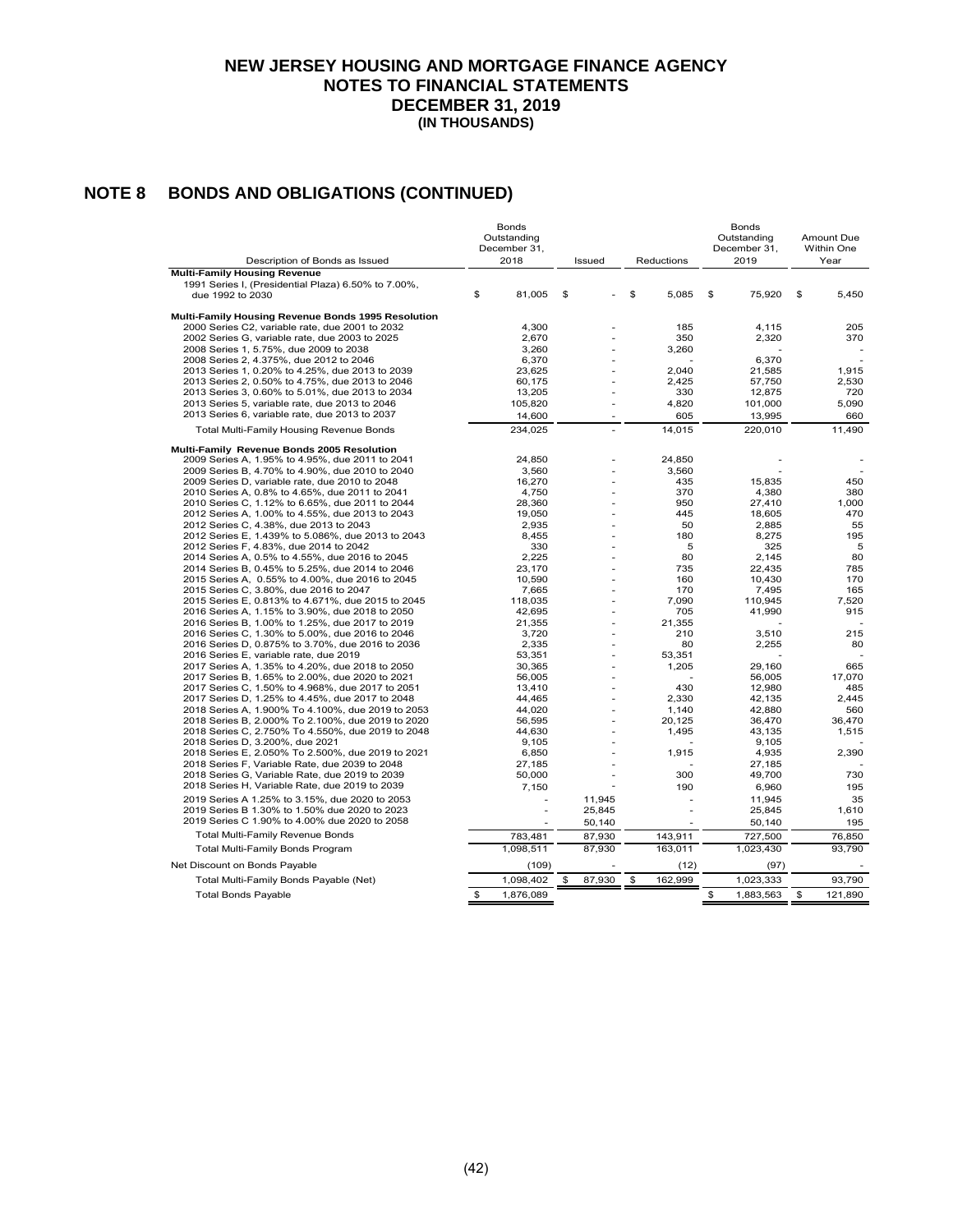### **NOTE 8 BONDS AND OBLIGATIONS (CONTINUED)**

In March 2019, the Agency issued \$256,925 of Single Family Housing Revenue Bonds, 2019 Series C and D. The net proceeds of the bonds were used, among other purposes, to provide funds to purchase eligible residential mortgage loans and/or establish debt reserve accounts. This bond issue included both new money (\$156,300) and refunding (\$100,625) components. The refunding component, which refunded various outstanding variable rate Housing Revenue Bonds Resolution series, is expected to generate approximately \$8,800 in economic gains (8.8% of the refunded bonds) to the Resolution.

In December 2019, the Agency issued \$87,930 of Multi-Family Revenue Bonds, 2019 Series A-C. \$57,180 of this amount represents publicly offered tax-exempt and taxable Multi-Family Revenue Bonds to finance 10 new money rental housing developments containing a total of 716 multifamily units. \$30,750 of this amount represents a taxable refunding component which refunded \$30,750 of fixed rate bonds. The refunding is expected to generate approximately \$4,900 in economic gains (16.0% of the refunded bonds) to the MFRB Resolution. The MFRB Resolution received \$1,139 from the Agency to pay cost of issuance fees on the 2019 bond issuance.

Interest paid on variable-rate tax-exempt bonds is closely correlated with The Securities Industry and Financial Markets Association Municipal Swap (SIFMA) Rate and taxable bond rates are closely correlated with LIBOR or the FHLB Discount Note rate plus a fixed spread. Generally, note resets occur quarterly, monthly or weekly. The net proceeds of the aforementioned bonds and obligations were used to make qualified mortgage loans, purchase eligible residential mortgage and home improvement loans and/or establish debt service reserve accounts. As of December 31, 2019, there was \$8,585 of undisbursed proceeds of construction loans and \$59,429 committed but not yet closed proceeds from the sale of bonds and obligations. Such funds represent initial mortgage loan funds committed to Multi-Family Housing sponsors authorized under various resolutions.

The approximate principal and interest payments required on outstanding bonds and obligations over the next five years and thereafter are as follows:

|                         | <b>Fixed and Unhedged</b><br>Variable Rate |           |    |          |  |  |  |  |
|-------------------------|--------------------------------------------|-----------|----|----------|--|--|--|--|
| <b>Agency Component</b> |                                            | Principal |    | Interest |  |  |  |  |
| <b>Single Family</b>    |                                            |           |    |          |  |  |  |  |
| 2020                    | \$                                         | 28,100    | \$ | 31,472   |  |  |  |  |
| 2021                    |                                            | 29,320    |    | 30,599   |  |  |  |  |
| 2022                    |                                            | 30,455    |    | 29,649   |  |  |  |  |
| 2023                    |                                            | 31,605    |    | 28,630   |  |  |  |  |
| 2024                    |                                            | 32,805    |    | 27,550   |  |  |  |  |
| 2025-2029               |                                            | 185,785   |    | 119,071  |  |  |  |  |
| 2030-2034               |                                            | 177,875   |    | 83,918   |  |  |  |  |
| 2035-2039               |                                            | 161,405   |    | 50,628   |  |  |  |  |
| 2040-2044               |                                            | 92,920    |    | 24,864   |  |  |  |  |
| 2045-2049               |                                            | 68,295    |    | 8,070    |  |  |  |  |
| 2050                    |                                            | 1,445     |    | 42       |  |  |  |  |
| Total                   | \$                                         | 840.010   | \$ | 434,493  |  |  |  |  |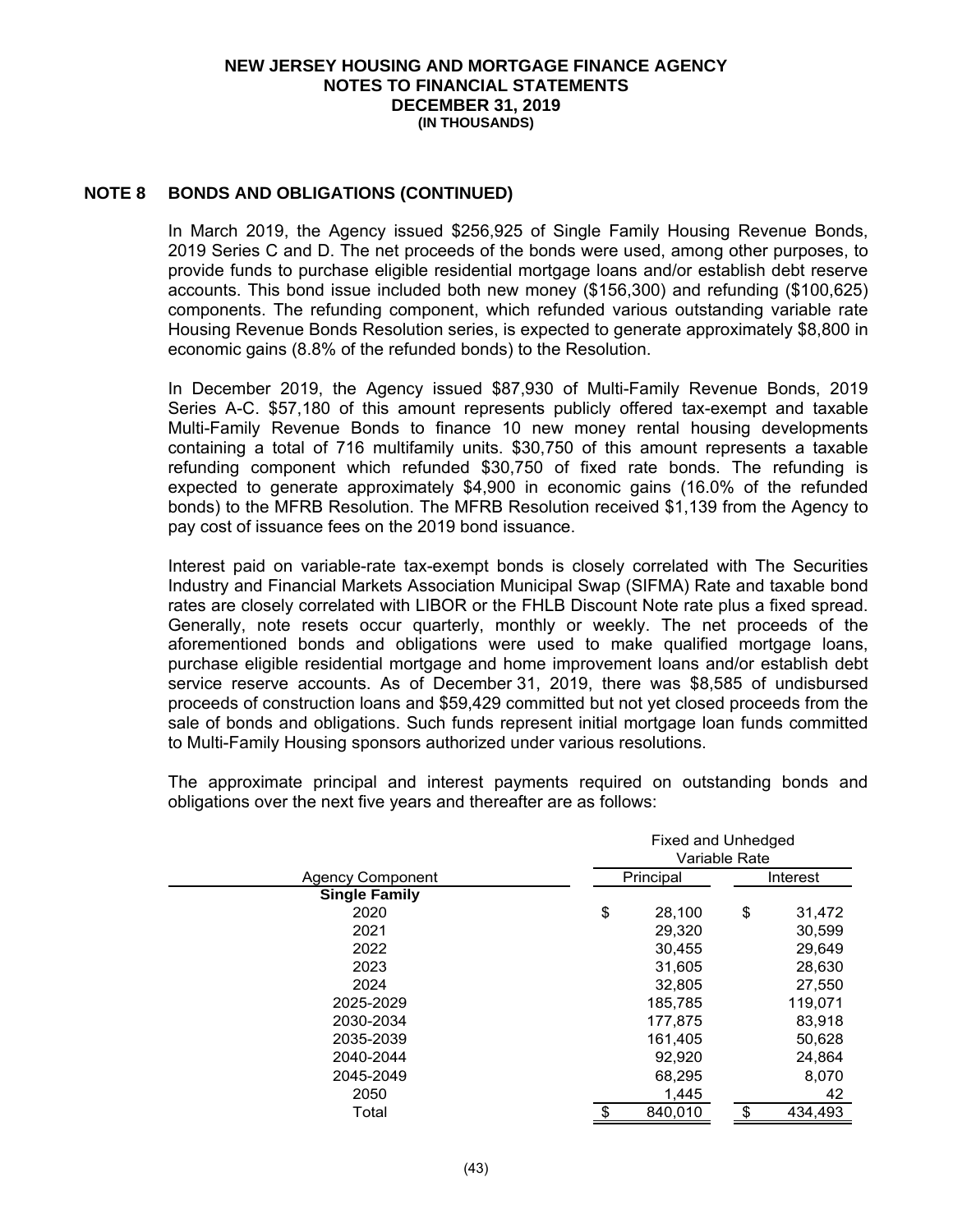### **NOTE 8 BONDS AND OBLIGATIONS (CONTINUED)**

### **Future Principal and Interest Requirements (Continued)**

| <b>Agency Component</b> |     | Fixed and Unhedged<br>Variable Rate<br>Principal |     | Interest | <b>Hedged Variable Rate</b><br><b>Interest Rate</b><br>Principal<br>Swaps, Net<br>Interest |         |    |        |    |        |    | Total<br>Principal | Related<br>Interest and<br>Interest<br>Rate Swaps,<br>Net |
|-------------------------|-----|--------------------------------------------------|-----|----------|--------------------------------------------------------------------------------------------|---------|----|--------|----|--------|----|--------------------|-----------------------------------------------------------|
| <b>Multi-Family</b>     |     |                                                  |     |          |                                                                                            |         |    |        |    |        |    |                    |                                                           |
| 2020                    | \$  | 86.295                                           | \$  | 30,745   | \$                                                                                         | 7.495   | \$ | 4.658  | \$ | 6,458  | \$ | 93.790             | \$<br>41.861                                              |
| 2021                    |     | 91,220                                           |     | 28,613   |                                                                                            | 7,585   |    | 4,619  |    | 6,135  |    | 98,805             | 39,367                                                    |
| 2022                    |     | 33,920                                           |     | 26,599   |                                                                                            | 7,895   |    | 4,478  |    | 5,884  |    | 41,815             | 36,961                                                    |
| 2023                    |     | 49,710                                           |     | 25,191   |                                                                                            | 8,695   |    | 4,326  |    | 5,620  |    | 58,405             | 35,137                                                    |
| 2024                    |     | 34,185                                           |     | 23,727   |                                                                                            | 9,655   |    | 4,148  |    | 4,764  |    | 43,840             | 32,639                                                    |
| 2025-2029               |     | 172,865                                          |     | 95,706   |                                                                                            | 49,105  |    | 17,735 |    | 16,793 |    | 221,970            | 130,234                                                   |
| 2030-2034               |     | 115,485                                          |     | 61,860   |                                                                                            | 45,360  |    | 12,594 |    | 10,632 |    | 160,845            | 85,086                                                    |
| 2035-2039               |     | 94,745                                           |     | 39,039   |                                                                                            | 38,025  |    | 7,463  |    | 5,836  |    | 132,770            | 52,338                                                    |
| 2040-2044               |     | 77.530                                           |     | 19,392   |                                                                                            | 27,035  |    | 3.817  |    | 3.012  |    | 104,565            | 26,221                                                    |
| 2045-2049               |     | 38,810                                           |     | 6.072    |                                                                                            | 16,145  |    | 783    |    | 776    |    | 54,955             | 7.631                                                     |
| 2050-2054               |     | 10,240                                           |     | 945      |                                                                                            | -       |    |        |    |        |    | 10,240             | 945                                                       |
| 2055-2058               |     | 1,430                                            |     | 108      |                                                                                            |         |    |        |    |        |    | 1,430              | 108                                                       |
| Total                   | \$. | 806,435                                          | \$. | 357,997  | \$.                                                                                        | 216,995 | \$ | 64,621 | \$ | 65,910 | \$ | 1,023,430          | \$<br>488,528                                             |

### **NOTE 9 CONDUIT DEBT OBLIGATIONS**

The Agency may issue bonds to provide funds to local housing authorities to finance on an accelerated basis certain capital renovations and improvements to each of the authority's public housing developments. The bonds are payable from and secured primarily by Capital Fund Program monies, subject to the availability of appropriations to be paid by the United States Department of HUD to each authority. The Agency may also issue other bonds for housing development purposes. These bonds are special and limited obligations of the Agency. The bonds, which are considered conduit debt obligations by GASB, do not constitute a debt or pledge of the faith and credit of the Agency and, accordingly, have not been reported in the accompanying financial statements. At December 31, 2019, conduit debt outstanding aggregated \$1,103,998.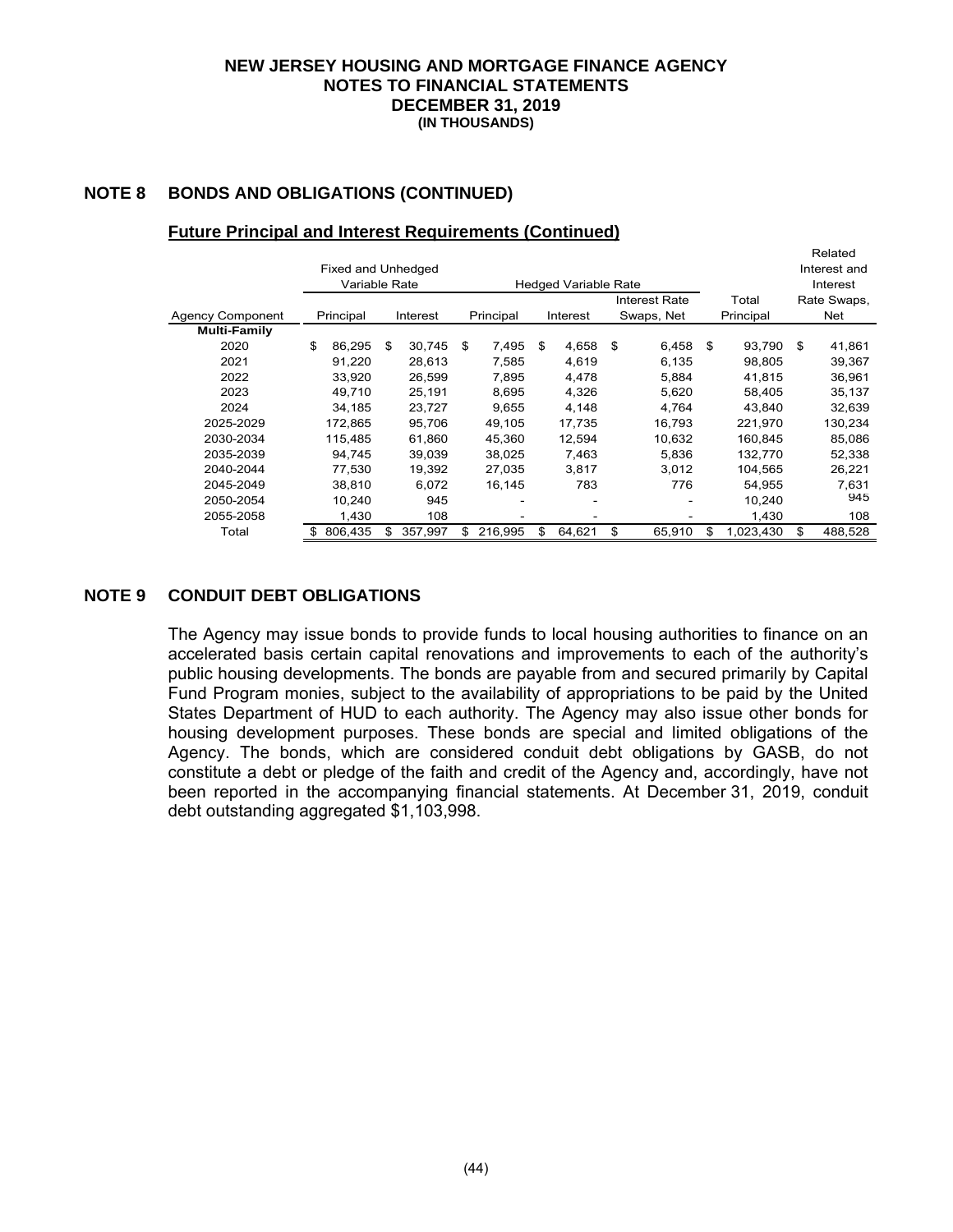# **NOTE 9 CONDUIT DEBT OBLIGATIONS (CONTINUED)**

The Agency's MF Conduit Bonds outstanding as of December 31, 2019 are as follows:

|                                                                             |                      |                                   | Debt                 | Balance                |
|-----------------------------------------------------------------------------|----------------------|-----------------------------------|----------------------|------------------------|
| <b>Conduit Project</b><br>^Capital Funds Program Revenue Bonds              | Series<br>2004-A     | <b>Closing Date</b><br>12/23/2004 | Issuance<br>\$79,860 | 12/31/2019<br>\$20,570 |
| ^Capital Funds Program Revenue Bonds                                        | 2007-A               | 8/15/2007                         | 18,585               | 6,070                  |
| 2006-A Meadow Brook Apartments                                              | 2006-A               | 9/9/2006                          | 8,350                | 6,415                  |
| Woodbury Oakwood Housing Project                                            | 2011-A               | 12/21/2011                        | 4.550                | 4,280                  |
| Asbury Park Gardens<br>Washington Dodd                                      | 2012-A<br>2012-F     | 7/1/2012<br>12/12/2012            | 14,310<br>19,755     | 12,975<br>16,895       |
| Carl Miller Homes                                                           | 2012-C               | 12/28/2012                        | 31,656               | 2,495                  |
| Hampshire House                                                             | 2012-D               | 1/11/2013                         | 6,400                | 6,025                  |
| Alexander Hamilton III                                                      | 2013-B               | 2/20/2013                         | 11,762               | 520                    |
| <b>McIver Homes</b>                                                         | 2013-C               | 5/23/2013                         | 5,200                | 4,290                  |
| <b>Great Falls</b><br><b>Brigantine Apts.</b>                               | 2013-M<br>2014-G     | 1/9/2014<br>1/30/2014             | 15,400<br>11,510     | 14,697<br>10,780       |
| Catherine Todd                                                              | 2014-N               | 10/24/2014                        | 9,415                | 4,331                  |
| <b>Atlantic City Townhouses</b>                                             | 2014-P               | 12/23/2014                        | 17,800               | 13,090                 |
| <b>Glennview Townhouses II</b>                                              | 2014-R               | 12/30/2014                        | 6,243                | 2,931                  |
| Willows at Waretown                                                         | 2014-M               | 6/27/2014                         | 9,281                | 2,367<br>13,280        |
| Paragon Village<br><b>Fairview Homes</b>                                    | 2015-Q<br>2015-L     | 2/27/2015<br>5/7/2015             | 13,700<br>13,200     | 12,408                 |
| 609 Broad                                                                   | 2015-D               | 5/12/2015                         | 66,800               | 46,515                 |
| Lexington Manor                                                             | 2015-B               | 6/29/2015                         | 11,750               | 10,710                 |
| Hollybush I & II                                                            | 2015-S               | 10/14/2015                        | 14,500               | 13,920                 |
| <b>Riverside Arms</b><br><b>Edward Sisco</b>                                | 2015-H<br>2015-O     | 11/20/2015<br>12/4/2015           | 17,550<br>18,232     | 11,416<br>15,691       |
| North 25                                                                    | 2015-F               | 12/15/2015                        | 14,850               | 14,355                 |
| <b>Brunswick Estates</b>                                                    | 2015-AA              | 12/17/2015                        | 27,000               | 10,040                 |
| Egg Harbor                                                                  | 2015-BB              | 12/30/2015                        | 10,790               | 837                    |
| <b>Colt Arms</b>                                                            | 2016-A               | 1/15/2016                         | 21,455               | 16,605                 |
| Pavilion                                                                    | 2016-B<br>2016-1     | 3/1/2016<br>5/24/2016             | 26.667<br>49,935     | 22,762<br>49,935       |
| The Aspire Project<br>Ocean Towers                                          | 2016-E               | 5/26/2016                         | 9,200                | 6,113                  |
| <b>Wesmont Station</b>                                                      | 2016-J               | 6/27/2016                         | 2,638                | 2,556                  |
| Glassworks at Aberdeen                                                      | 2016-L               | 8/23/2016                         | 17,540               | 2,909                  |
| Keansburg Mixed Income                                                      | 2016-l               | 9/27/2016                         | 35,745               | 21,853                 |
| 999 Broad Phase I<br>Montgomery Gardens Family Phase I                      | 2016-H<br>2016-M     | 11/1/2016<br>11/21/2016           | 10,706<br>23,573     | 10,084<br>21,998       |
| Oak Lane at Little Egg Harbor                                               | 2017-C               | 3/10/2017                         | 8,977                | 1,480                  |
| New Horizons                                                                | 2017-A               | 4/12/2017                         | 20,798               | 14,995                 |
| Montgomery Heights II                                                       | 2017-3               | 4/28/2017                         | 21,300               | 18.604                 |
| Willows at Whiting                                                          | 2017-1               | 5/5/2017                          | 10,079               | 2,188                  |
| Jacobs Landing<br>Residences at Willow Pond Village                         | 2017-2<br>2017-H     | 5/18/2017<br>5/24/2017            | 17,065<br>2,089      | 3,152<br>2,037         |
| <b>Stafford Senior Apartments</b>                                           | 2017-E               | 5/31/2017                         | 13,065               | 4,114                  |
| <b>Bridgeton Villas</b>                                                     | 2017-4               | 6/19/2017                         | 9,553                | 7,265                  |
| Camden Townhouses                                                           | 2017-F               | 7/28/2017                         | 15,075               |                        |
| <b>Berkeley Terrace Apartments</b><br>New Hope Village                      | 2017-G<br>2017-D     | 7/14/2017                         | 17,500               | 15,956<br>8,482        |
| <b>Victorian Towers</b>                                                     | 2017-5               | 9/14/2017<br>10/31/2017           | 14,511<br>13,067     | 9,527                  |
| Gardens Family & Senior                                                     | 2017-7               | 11/21/2017                        | 23,568               | 23,568                 |
| Douglas Homes                                                               | 2017-8               | 11/21/2017                        | 12,583               | 12,583                 |
| Roseville Senior                                                            | 2017-9               | 11/21/2017                        | 7,238                | 6,728                  |
| Carrino Plaza Apartments<br>Commons Family & Senior                         | 2017-L<br>2017-10    | 11/29/2017<br>11/21/2017          | 11,600<br>40,321     | 34,532                 |
| PERTH Amboy Housing Authority Family RAD                                    | 2017-K               | 11/30/2017                        | 11,300               | 2,347                  |
| Washington Street/ St. James                                                | 2017-6               | 11/30/2017                        | 17,375               | 15,837                 |
| <b>Marveland Crescent</b>                                                   | 2017-M               | 12/22/2017                        | 5,955                | 2,898                  |
| Cedar Meadows Apartments                                                    | 2017-11              | 12/22/2017                        | 16,070               | 14,554<br>59,385       |
| Garden Spires<br><b>Spruce Spires</b>                                       | 2018-A<br>2018-B     | 8/23/2018<br>8/23/2018            | 59,385<br>16,315     | 16,315                 |
| Grace West Apartments                                                       | 2018-C               | 11/11/2018                        | 45.000               | 45,000                 |
| Georgia King Village                                                        | 2018-E               | 10/18/2018                        | 40,640               | 40,640                 |
| Villa Victoria                                                              | 2018-F               | 11/28/2018                        | 24,000               | 24,000                 |
| Heritage at Galloway                                                        | 2018-G 1.2<br>2018-l | 9/11/2018<br>11/15/2018           | 16,021<br>9,690      | 6,672<br>5,408         |
| Manahawkin Family Apartments<br><b>Flemington Junction Apartments</b>       | 2018-J               | 11/1/2018                         | 4,659                | 4,608                  |
| North Brunswick Crescent                                                    | 2018-L 1.2           | 11/20/2018                        | 15,255               | 15,139                 |
| Dalina Manor                                                                | 2018-M               | 11/2/2018                         | 2,804                | 2,775                  |
| Vista Village Apartments                                                    | 2018-l               | 8/23/2018                         | 10,263               | 7,253                  |
| <b>Harvard Printing Apartments</b><br><b>Waretown Family Apartments</b>     | 2018-2<br>2019-A     | 10/25/2018<br>2/8/2019            | 9,690<br>8,940       | 9,565<br>4,230         |
| The Station at Grant Avenue                                                 | 2019-B1,2            | 4/18/2019                         | 15,415               | 6,351                  |
| Oceanport Gardens                                                           | 2019-C               | 6/28/2019                         | 14,700               | 14,700                 |
| Riverside Senior Apartments                                                 | 2019-D               | 12/20/2019                        | 15,070               | 15,070                 |
| Pilgrim Baptist Village I & II                                              | 2019-E               | 9/27/2019                         | 44,000               | 44,000                 |
| <b>Riverside Family Apartments</b><br>Peter J. McGuire Gardens Preservation | 2019-F<br>2019-G     | 12/19/2019<br>11/21/2019          | 37,480<br>22,080     | 37,480<br>22,080       |
| Al Gomer                                                                    | 2019-1A,B            | 5/16/2019                         | 9,525                | 4,969                  |
| Daughters of Isreal                                                         | 2019-2A,B            | 5/16/2019                         | 19,770               | 13,411                 |
| <b>Howell Family Apartments</b>                                             | 2019-3A,B            | 4/5/2019                          | 12,180               | 2,274                  |
| <b>Sencit Liberty Apartments</b><br>Franklin Square Village                 | 2019-4A,B            | 9/30/2019                         | 23,211               | 7,828                  |
| Greater Englewood Apartments                                                | 2019-5<br>2019-6     | 8/19/2019<br>12/19/2019           | 25,500<br>22,600     | 25,500<br>13,880       |
| Cooper Plaza Townhomes                                                      | 2019-7A,B            | 12/12/2019                        | 6,900                | 6,900                  |
| 540 Broad Street                                                            | 2019-8A              | 12/19/2019                        | 15,000               | 15,000                 |
|                                                                             |                      | <b>Total Conduit Debt</b>         | \$<br>1,531,090      | \$<br>1,103,998        |

^Capital Fund bonds to finance certain capital renovations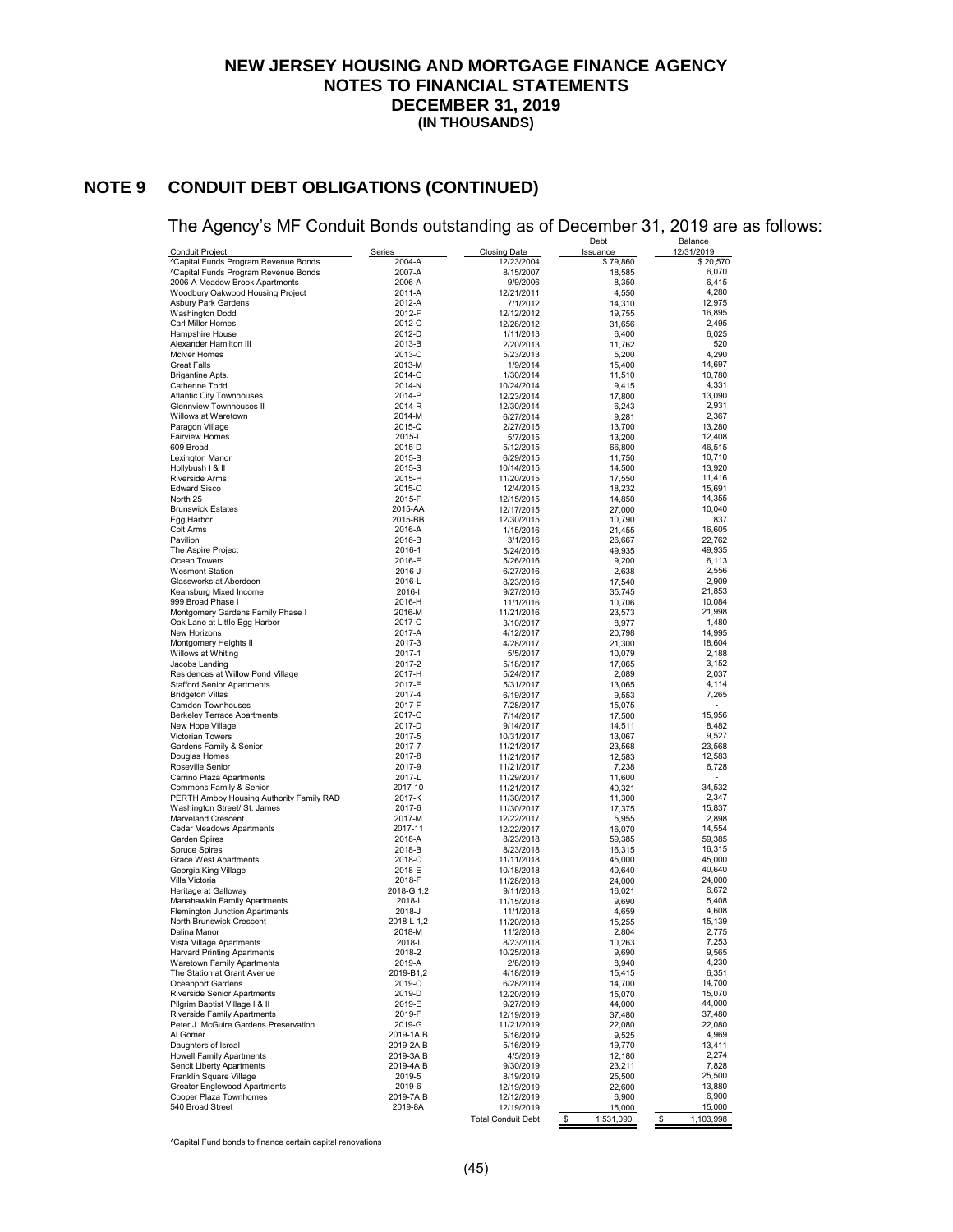### **NOTE 10 FUNDS HELD IN TRUST FOR MORTGAGORS**

Funds held by the Agency for its projects include proceeds from conversion of projects from nonprofit to limited dividend status in the form of development cost and community development escrows and unspent subsidies. These funds are available to absorb initial operating deficits, construction overruns, provide additional amenities to the projects, and for other contingencies.

Funds held in trust for mortgagors as of December 31, 2019, include the following:

| General Fund:                        |   |         |
|--------------------------------------|---|---------|
| <b>Community Development Escrows</b> | S | 1.473   |
| <b>Development Cost Escrows</b>      |   | 898     |
| Other Funds Held in Trust            |   | 308,199 |
| <b>Total General Fund</b>            |   | 310,570 |
| Multi-Family Housing Component       |   | 3.091   |
| Total                                |   | 313,661 |

## **NOTE 11 MORTGAGOR ESCROW DEPOSITS**

The Agency holds, in escrow, monthly deposits from the projects for payments of property and liability insurance, hazard insurance, payments in lieu of taxes, and major repairs and replacements and undisbursed earnings. Mortgagor escrow deposits as of December 31, 2019, include the following:

| General Fund:                        |         |
|--------------------------------------|---------|
| Reserve for Repairs and Replacements | 194.758 |
| Tax and Insurance Escrows            | 48.756  |
| Total                                | 243.514 |

# **NOTE 12 CHANGES IN LONG-TERM LIABILITIES**

Long-term liability activity is summarized as follows:

|                                     | Balance      |   |           |    |                   |   | Balance      |   |            |
|-------------------------------------|--------------|---|-----------|----|-------------------|---|--------------|---|------------|
|                                     | December 31, |   |           |    |                   |   | December 31, |   | Due Within |
|                                     | 2018         |   | Additions |    | <b>Reductions</b> |   | 2019         |   | One Year   |
| Bonds and Obligations, Net          | \$1,876,089  | S | 356,207   | \$ | (348,733)         |   | \$1,883,563  | S | 121,890    |
| Minimum Escrow Requirement          | 7,171        |   | 250       |    | (467)             |   | 6.954        |   |            |
| Funds Held in Trust for Mortgagor   | 321,628      |   | 364.220   |    | (372, 187)        |   | 313,661      |   |            |
| <b>Other Noncurrent Liabilities</b> | 7.291        |   |           |    | (1,707)           |   | 5,584        |   |            |
| <b>OPEB Liability</b>               | 48.814       |   |           |    | (34, 793)         |   | 14,021       |   |            |
| <b>Net Pension Liability</b>        | 53,554       |   |           |    | (3,005)           |   | 50,549       |   |            |
| Derivative Instrument               | 29.644       |   | 12.788    |    |                   |   | 42,432       |   |            |
| <b>Unearned Revenues</b>            | 35,975       |   | 47,014    |    | (21, 124)         |   | 61,865       |   |            |
| Total                               | 2.418.445    |   | 780.479   | S  | (782, 016)        | S | 2.378.629    |   | 121.890    |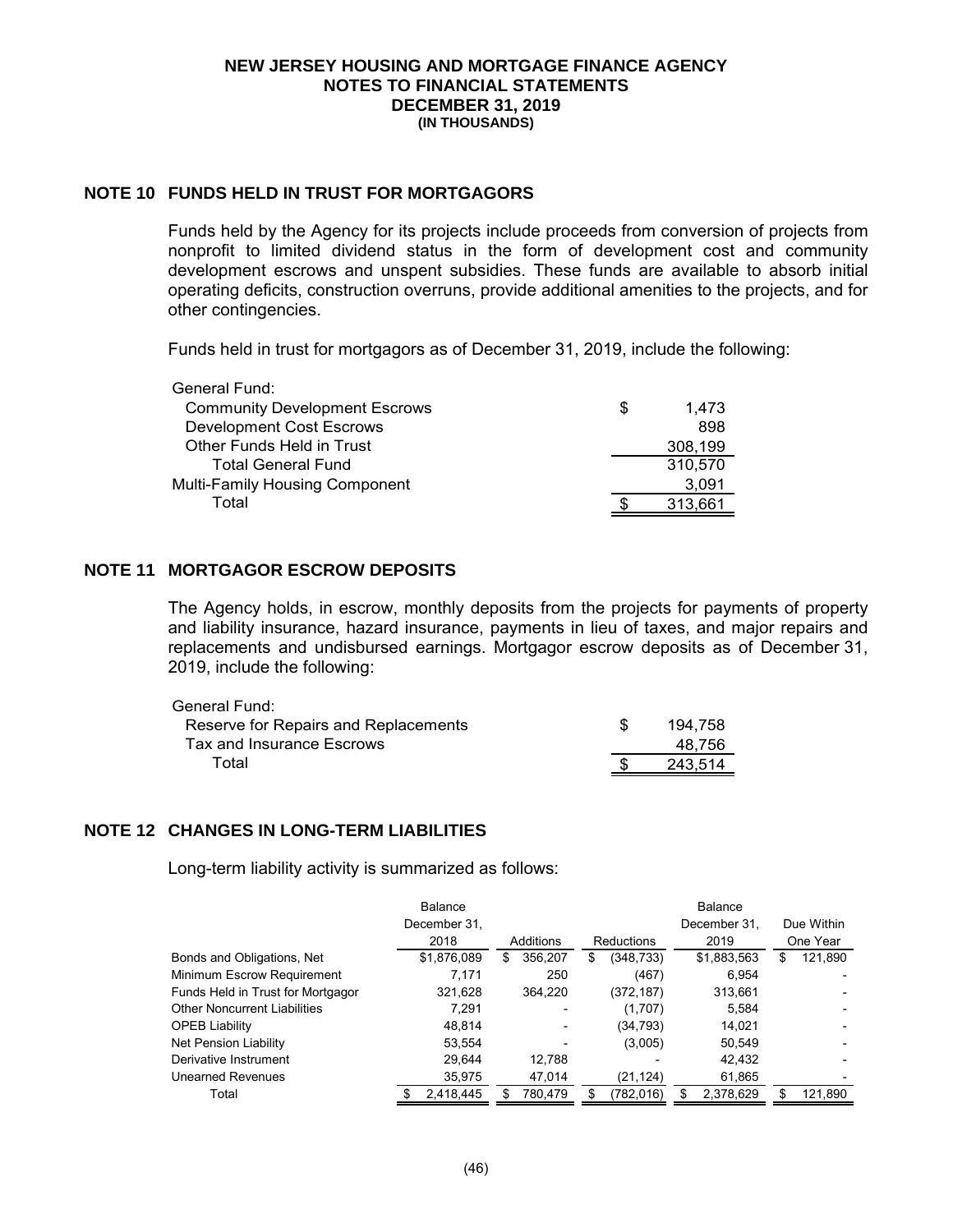# **NOTE 13 NET POSITION**

Changes in net position are summarized as follows:

|                                   |   | <b>Net</b><br>Investment<br>in Capital |   |            |    |              |   |           |
|-----------------------------------|---|----------------------------------------|---|------------|----|--------------|---|-----------|
|                                   |   | Assets                                 |   | Restricted |    | Unrestricted |   | Total     |
| Net Position at December 31, 2018 | S | 6,070                                  | S | 498.867    | S  | 518,495      | S | 1,023,432 |
| Net Income                        |   |                                        |   | 4.172      |    | 86,758       |   | 90.930    |
| Acquisition of Capital Assets     |   | 170                                    |   |            |    | (170)        |   |           |
| Transfer                          |   |                                        |   | 451        |    | (451)        |   |           |
| Depreciation on Capital Assets    |   | (1,048)                                |   |            |    | 1,048        |   |           |
| Net Position at December 31, 2019 |   | 5,192                                  |   | 503.490    | \$ | 605.680      |   | 1,114,362 |

### **Restricted Under Bond and Obligation Resolutions**

As described in Note 3, monies within each Bond and Obligation Fund are pledged as security for the respective bondholders, and thus are restricted as to their application.

### **Restricted**

Restricted net position represents the portion of total net position restricted by the various programs established for the sole purpose of providing housing and residential opportunities for individuals with special needs. All restricted amounts are net of related liabilities.

### **Appropriated General Fund Net Position**

Appropriated General Fund net position is unrestricted net position that has been designated by the Agency's members for the following purposes at December 31, 2019. The appropriated general fund net position makes up part, but not all, of the unrestricted net position reported on the statement of net position.

| <b>ABC Corporation</b>                          | \$<br>9        |
|-------------------------------------------------|----------------|
| Affordable Rental Housing Subsidy Loan Program  | $\overline{2}$ |
| <b>Bond Refunding Proceeds</b>                  | 1,625          |
| <b>CDBG Advance Funding</b>                     | 2,283          |
| <b>CDBG RAP</b>                                 | 2,720          |
| <b>CHOICE</b>                                   | 5,068          |
| <b>CHOICE Mortgage Commitment</b>               | 1,846          |
| CIAP Loan Program                               | 1,768          |
| Developmental Disabilities Partnership          | 11,170         |
| Ex-Offenders Re-Entry Housing Program           | 37             |
| Foreclosure Mediation Assistance Program        | 960            |
| Homeless Management Information System          | 100            |
| <b>HOPE</b>                                     | 500            |
| Hospital Partnership Subsidy Program            | 12,000         |
| MBS Mortgage Backed Security Start up           | 782            |
| Neighborhood Redevelopment and Revitalization   | 9,971          |
| NJHMFA Portion of Undisbursed Mortgage Proceeds | 60             |
| Non-Bond Multi-Family Program                   | 36,890         |
| Portfolio Reserve Balance                       | 999            |
| <b>Smart Start</b>                              | 1,503          |
| Special Needs Revolving Loan Program            | 802            |
| Strategic Zone Lending Pool                     | 5,731          |
| Total                                           | \$<br>96,826   |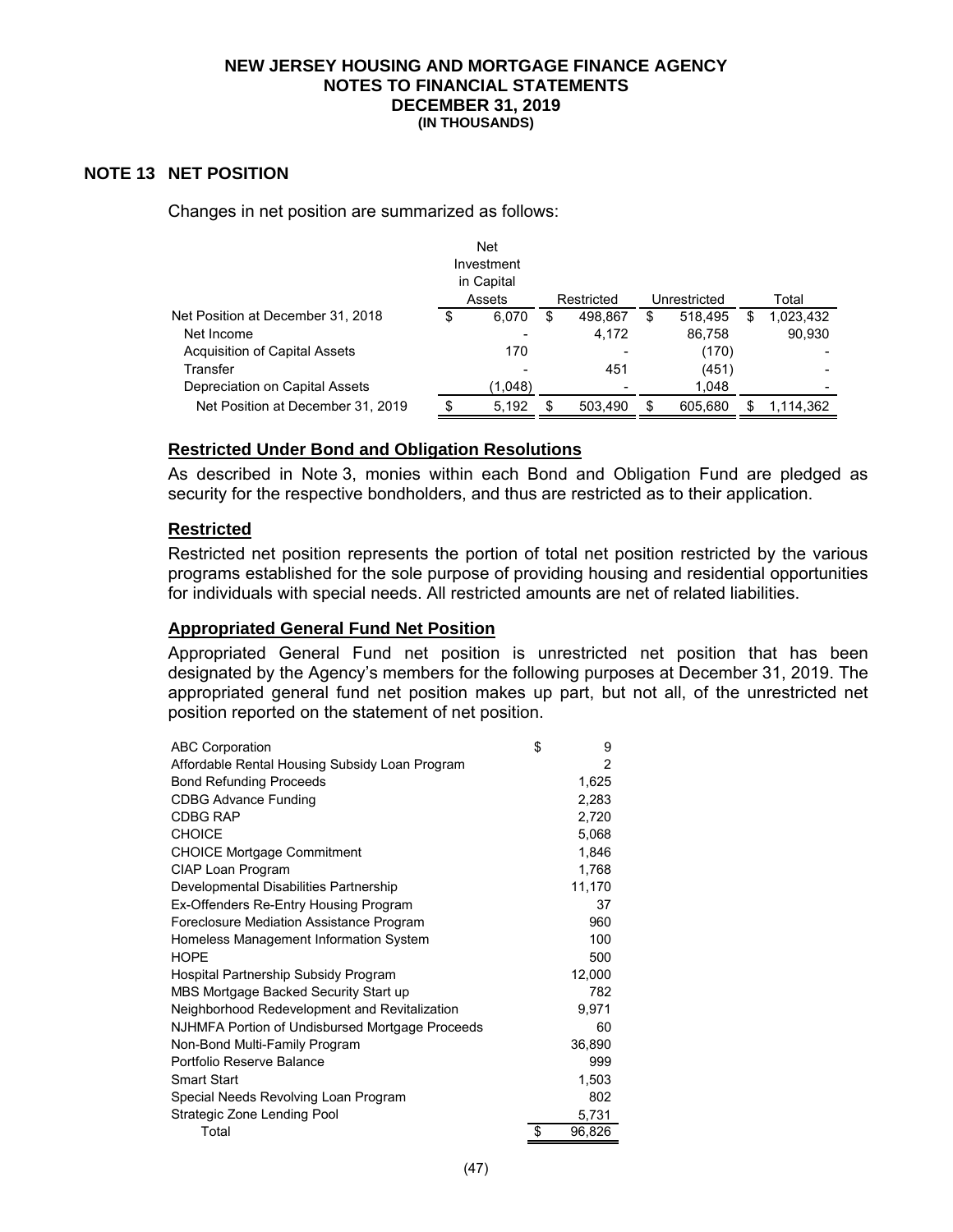## **NOTE 13 NET POSITION (CONTINUED)**

### PENSION PLAN **Plan Description**

The Agency contributes to a cost-sharing multiple-employer defined benefit pension plan, the Public Employees' Retirement System (PERS), which is administered by the New Jersey Division of Pensions and Benefits. This plan provides retirement, death and disability, and medical benefits to qualified members. All benefits vest after ten years of service, except for medical benefits, which vest after 25 years of service or under the disability provisions of PERS. Vesting and benefit provisions are established by N.J.S.A. 43:15A and 43:3B. The plan has a Board of Trustees that is primarily responsible for its administration. The Division issues a publicly available financial report that includes financial statements and required supplementary information. That report may be obtained by writing to: State of New Jersey, Division of Pensions and Benefits, P.O. Box 295, Trenton, New Jersey 08625-0295.

#### **Plan Benefits and Membership**

The following represents the membership tiers for PERS:

| Tier | Definition                                                                                 |
|------|--------------------------------------------------------------------------------------------|
| 1    | Members who were enrolled prior to July 1, 2007                                            |
| 2    | Members who were eligible to enroll on or after July 1, 2007 and prior to November 2, 2008 |
| 3    | Members who were eligible to enroll on or after November 2, 2008 and prior to May 22, 2010 |
| 4    | Members who were eligible to enroll on or after May 22, 2010 and prior to June 28, 2011    |
| 5    | Members who were eligible to enroll on or after June 28, 2011                              |

Service retirement benefits of 1/55th of final average salary for each year of service credit is available to tiers 1 and 2 members upon reaching age 60 and to tier 3 members upon reaching age 62. Service retirement benefits of 1/60th of final average salary for each year of service credit is available to tier 4 members upon reaching age 62 and tier 5 members upon reaching age 65. Early retirement benefits are available to tier 1 and 2 members before reaching age 60, tiers 3 and 4 before age 62 with 25 or more years of service credits and tier 5 with 30 or more years of service credit before age 65. Benefits are reduced by a fraction of a percent for each month that a member retires prior to the age at which a member can receive full retirement benefits in accordance with their respective tier. Tier 1 members can receive an unreduced benefit from age 55 to 60 if they have at least 25 years of service. Deferred retirement is available to members who have at least 10 years of service credit and have not reached the service retirement age for the respective tier.

### **Funding Policy**

The contribution policy for PERS is set by N.J.S.A. 43:15A and requires contributions by active members and contributing employers. Pursuant to the provisions of P.L. 2011, C. 78, the active member contribution rate was 7.50% in State fiscal year 2019. Employer contributions are based on an actuarially determined amount which includes the normal cost and unfunded accrued liability.

The Agency's contributions to the plan for fiscal years ended December 31, 2019, 2018, and 2017 were \$2,729, \$2,705, and \$2,632, respectively, and were equal to the required contributions.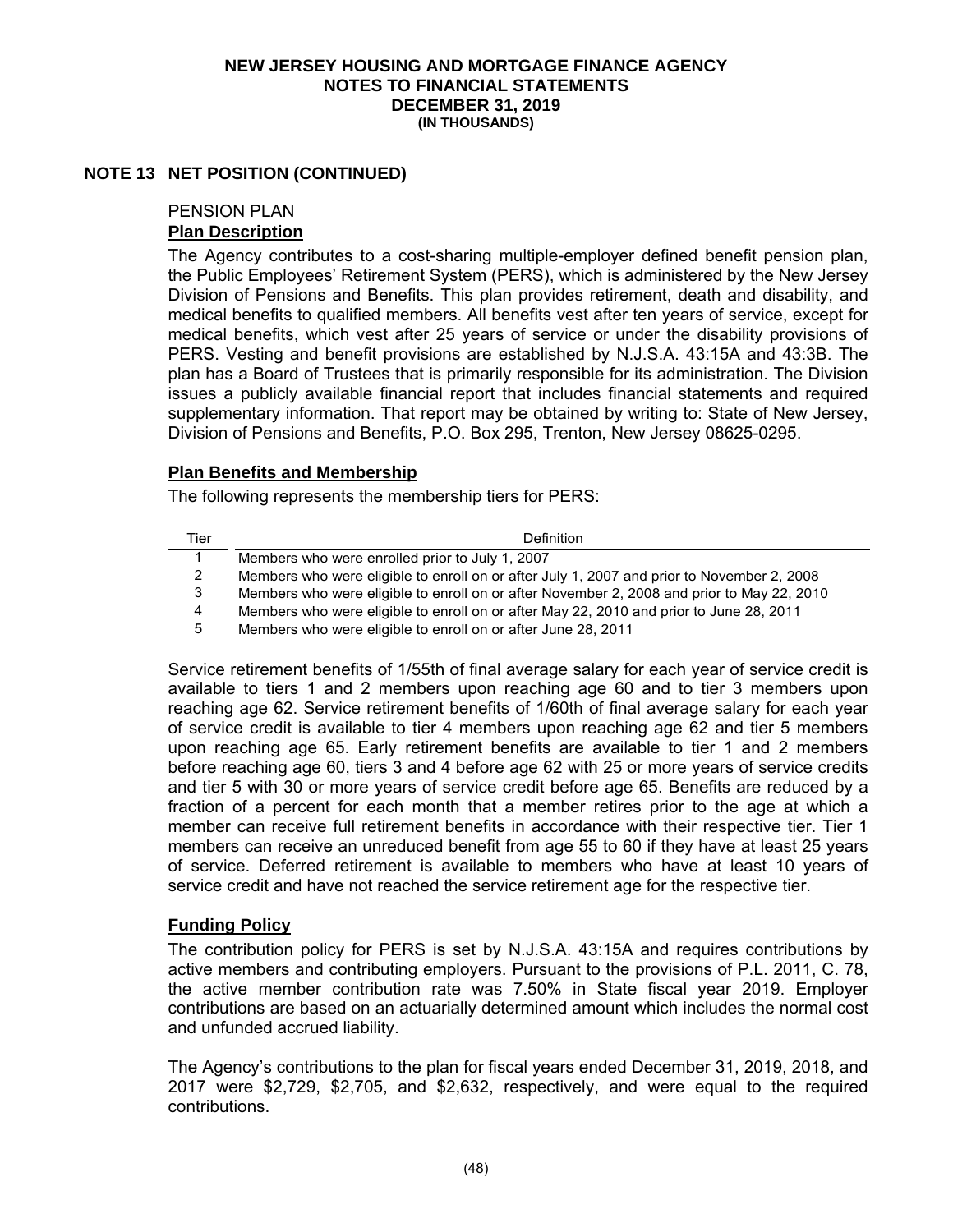### **NOTE 13 PENSION PLAN (CONTINUED)**

### **Net Pension Liability**

The net pension liability (NPL) was calculated for each entity within PERS based on a methodology that allocates the NPL and pension amounts based on the proportion of the total contributions made by each entity during the measurement period. The NPL was determined based on an actuarial valuation as of July 1, 2018, using updated actuarial assumptions applied to all periods included in the measurement and rolled forward to the measurement date of June 30, 2019. The proportionate share for the Agency is 0.2786%, an increase of 0.0066 from the prior year amount of 0.2720%. At December 31, 2019, the Agency reported a NPL of \$50,549 for its proportionate share of the NPL.

### **Pension Expense and Deferred Outflows of Resources and Deferred Inflows of Resources Related to Pensions**

For the year ended December 31, 2019, the Agency recognized pension expense of \$3,674. At December 31, 2019, the Agency reported deferred outflows of resources and deferred inflows of resources related to pensions from the following sources:

|                                                 | Deferred<br><b>Outflows</b><br>of Resources |    | Deferred<br>Inflows<br>of Resources |
|-------------------------------------------------|---------------------------------------------|----|-------------------------------------|
| Net Difference Between Expected and             |                                             |    |                                     |
| <b>Actual Experience</b>                        | \$<br>907                                   | \$ | 224                                 |
| <b>Changes of Assumptions</b>                   | 5,048                                       |    | 17,545                              |
| Changes in Proportion                           | 3,173                                       |    | 2,826                               |
| Net Difference Between Projected and Actual     |                                             |    |                                     |
| Investment Earnings on Pension Plan Investments |                                             |    | 798                                 |
| Total                                           | 9.128                                       |    | 21,393                              |
|                                                 |                                             |    |                                     |

### *Actuarial Assumptions*

Amounts reported as deferred outflows of resources and deferred inflows of resources related to pensions will be recognized in pension expense as follows:

| Year Ending December 31. | Amount        |
|--------------------------|---------------|
| 2020                     | \$<br>(1,450) |
| 2021                     | (4,702)       |
| 2022                     | (4, 199)      |
| 2023                     | (1, 971)      |
| 2024                     | 57            |
| Total                    | 12.265)       |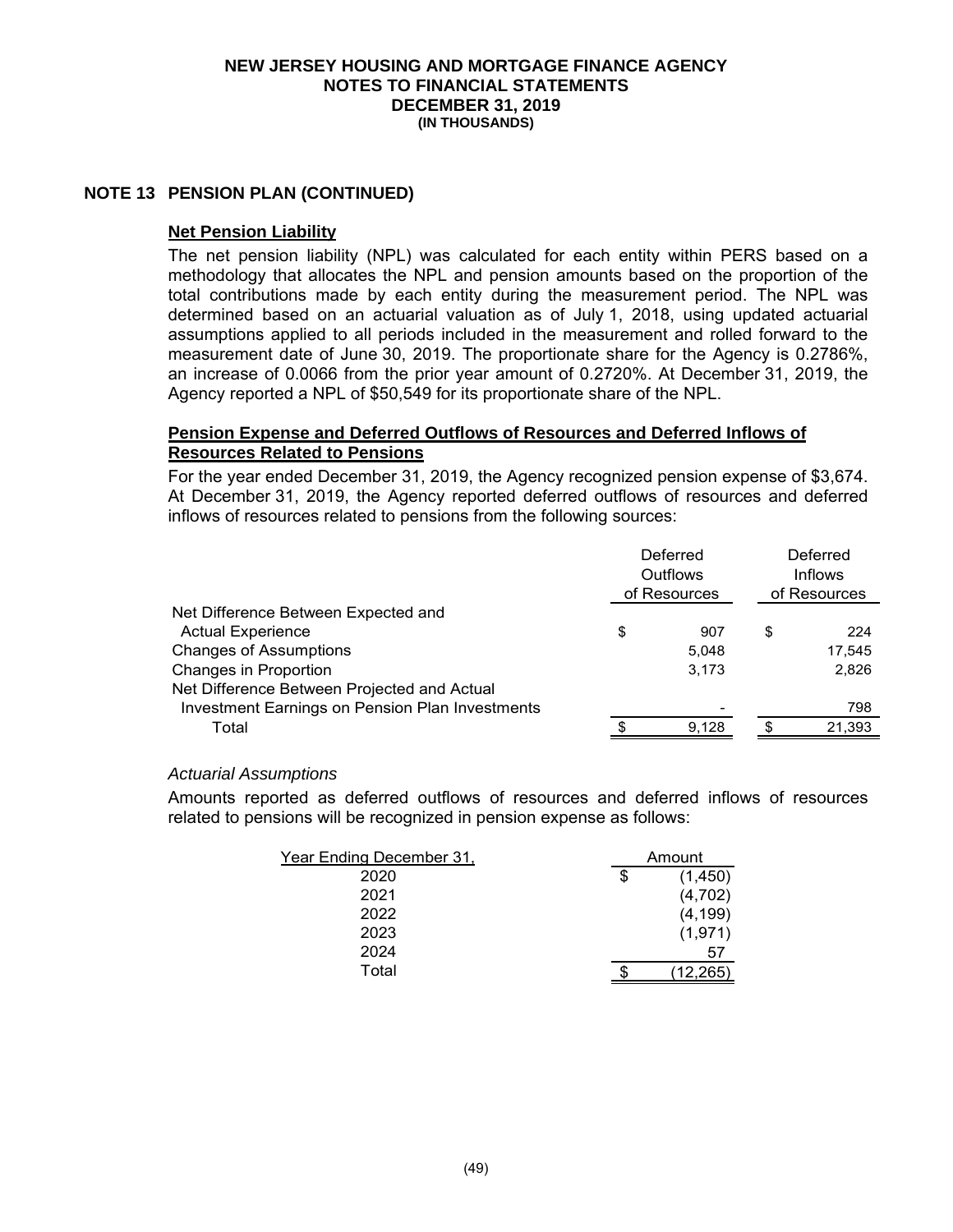### **NOTE 13 PENSION PLAN (CONTINUED)**

### **Actuarial Assumptions (Continued)**

The total pension liability (TPL) for the year ended June 30, 2019 was measured as of a valuation date of July 1, 2018 and projected to June 30, 2019 using the entry age normal cost method. The actuarial assumptions used in the July 1, 2018 valuation were based on the results of an actuarial experience study for the period July 1, 2014 to June 30, 2018. Significant actuarial assumptions used in the valuation included:

| Inflation                         | 2 75%                                |
|-----------------------------------|--------------------------------------|
| Salary Increases                  |                                      |
| 2019-2026                         | 2.00-6.00% Based on Years of Service |
| Thereafter                        | 3.00-7.00% Based on Years of Service |
| Long-Term Expected Rate of Return | 7 00%                                |

Pre-retirement mortality rates were based on the Pub-2010 General Below-Median Income Employee mortality table with an 82.2% adjustment for males and 101.4% adjustment for females, and with future improvement from the base year of 2010 on a generational basis. Post-retirement mortality rates were based on the Pub-2010 General Below-Median Income Healthy Retiree mortality table with a 91.4% adjustment for males and 99.7% adjustment for females, and with future improvement from the base year of 2010 on a generational basis. Disability retirement rates used to value disabled retirees were based on the Pub-2010 Non-Safety Disabled Retiree mortality table with a 127.7% adjustment for males and 117.2% adjustment for females, and with future improvement from the base year of 2010 on a generational basis. Mortality improvement is based on Scale MP-2019.

In accordance with State statute, the long-term expected rate of return on plan investments (7.00% at June 30, 2019) is determined by the State Treasurer, after consultation with the Directors of the Division of Investments and Division of Pensions and Benefits, the board of trustees and the actuaries. The long-term expected rate of return was determined using a building block method in which best-estimate ranges of expected future real rates of return (expected returns, net of pension plan investment expense and inflation) are developed for each major asset class. These ranges are combined to produce the long-term expected rate of return by weighting the expected future real rates of return by the target asset allocation percentage and by adding expected inflation. Best estimates of arithmetic rates of return for each major asset class included in PERS' target asset allocation as of June 30, 2019 are summarized in the following table:

|                                   |        | Long-Term            |
|-----------------------------------|--------|----------------------|
|                                   |        | <b>Expected Real</b> |
| Asset Class                       | Target | Rate of Return       |
| <b>Risk Mitigation Strategies</b> | 3.00%  | 4.67%                |
| <b>Cash Equivalents</b>           | 5.00%  | 2.00%                |
| U.S. Treasuries                   | 5.00%  | 2.68%                |
| Investment Grade Credit           | 10.00% | 4.25%                |
| High Yield                        | 2.00%  | 5.37%                |
| <b>Private Credit</b>             | 6.00%  | 7.92%                |
| <b>Real Assets</b>                | 2.50%  | 9.31%                |
| <b>Real Estate</b>                | 7.50%  | 8.33%                |
| U.S. Equity                       | 28.00% | 8.26%                |
| Non-U.S. Developed Markets Equity | 12.50% | 9.00%                |
| <b>Emerging Markets Equity</b>    | 6.50%  | 11.37%               |
| <b>Private Equity</b>             | 12.00% | 10.85%               |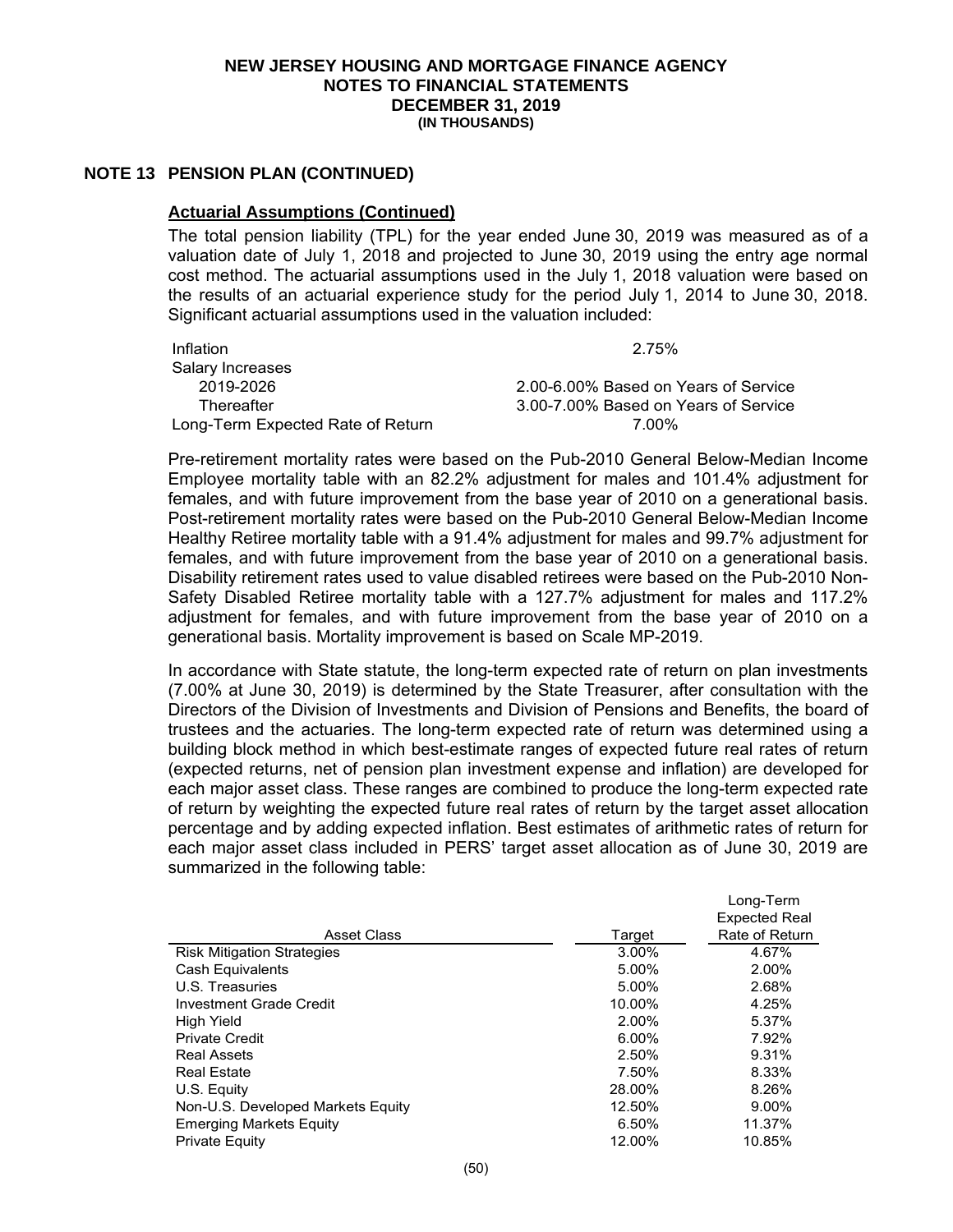### **NOTE 13 PENSION PLAN (CONTINUED)**

### **Discount Rate**

The discount rate used to measure the total pension liability was 6.28% as of June 30, 2019. This single blended discount rate was based on the long-term expected rate of return on pension plan investments of 7.00% and a municipal bond rate of 3.50% as of June 30, 2019 based on the Bond Buyer Go 20-Bond Municipal Bond Index, which includes tax-exempt general obligation municipal bonds with an average rating of AA/Aa or higher. The projection of cash flows used to determine the discount rate assumed that contributions from plan members will be made at the current member contribution rates and that contributions from employers will be based on 70% of the actuarially determined contributions for the State employer and 100% of actuarially determined contributions for the local employers. Based on those assumptions, the plan's fiduciary net position was projected to be available to make projected future benefit payments of current plan members through 2057. Therefore, the long-term expected rate of return on plan investments was applied to projected benefit payments through 2057 and the municipal bond rate was applied to projected benefit payments after that date in determining the total pension liability.

## **Sensitivity of the Agency's Proportionate Share of the Net Pension Liability to Changes in the Discount Rate**

The following presents the collective net pension liability of the participating employers as of June 30, 2019, calculated using the discount rate as disclosed above as well as what the collective net pension liability would be if it was calculated using a discount rate that is 1-percentage point lower or 1-percentage-point higher than the current rate:

|                                         | 1% Decrease   |     | <b>Current Discount</b> | 1% Increase  |
|-----------------------------------------|---------------|-----|-------------------------|--------------|
|                                         | (5.28%)       |     | Rate (6.28%)            | (7.28%)      |
| <b>Total Net Pension Liability PERS</b> |               |     |                         |              |
| Local Group                             | \$ 22.918.608 | SS. | 18.143.832              | \$14.120.407 |
| Agency's Proportionate Share            | 63.851        |     | 50.549                  | 39.339       |

# **NOTE 14 OTHER POSTEMPLOYMENT BENEFITS**

### **Plan Description**

The Agency is a local employer in the State of New Jersey State Health Benefits Plan (SHBP). The State administers the plan and has the authority to establish and amend certain benefit provisions offered. The State's plan is considered a single employer defined benefit plan under the umbrella of the State plan for purposes of the Agency, is not a separate entity or trust, and does not issue stand-alone financial statements.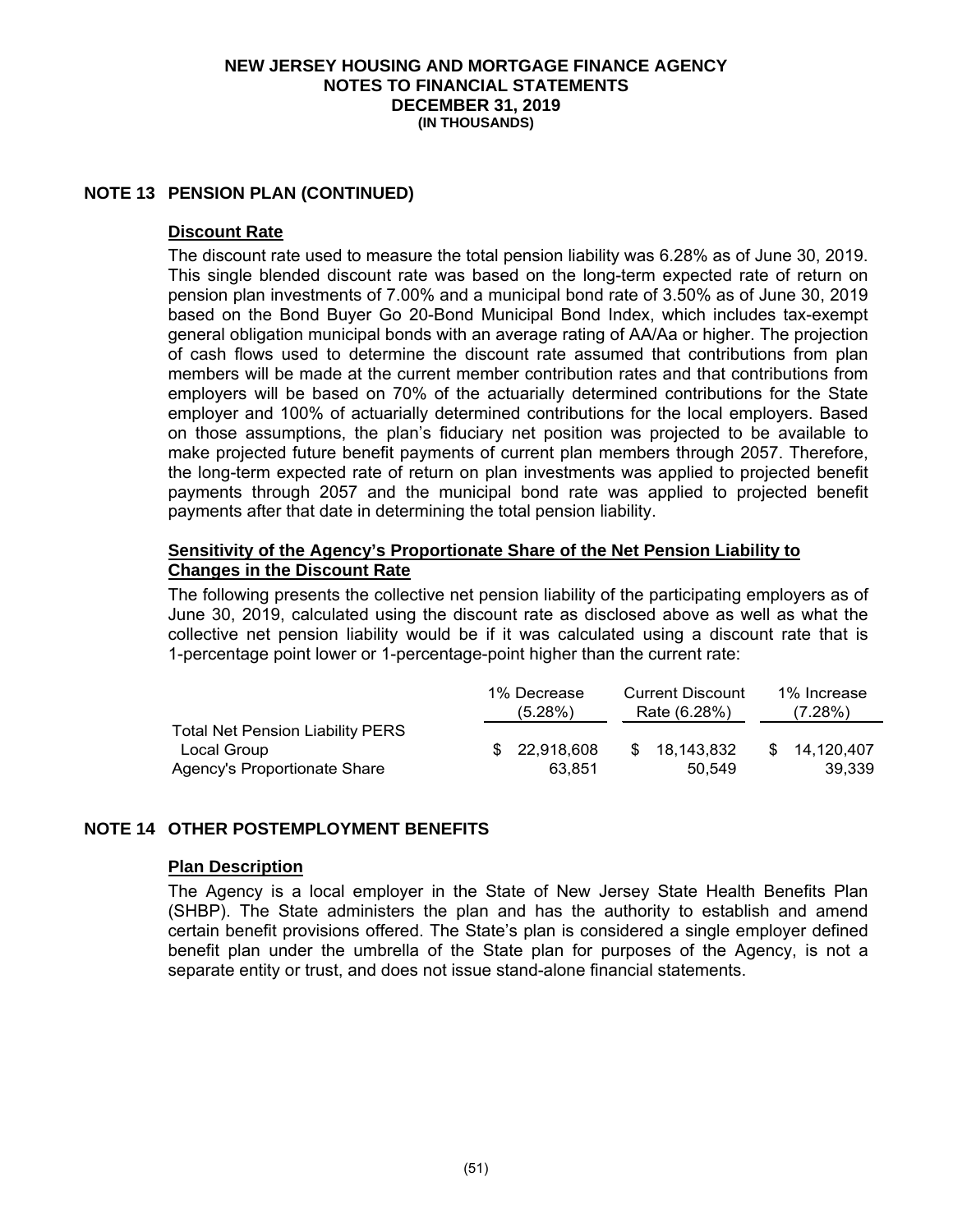### **NOTE 14 POSTEMPLOYMENT BENEFITS (CONTINUED)**

### **Benefits Provided**

The Agency is responsible for the cost of health benefits provided to members of PERS who retired from the Agency with 25 years of service along with their spouses, and some dependent children. The plan offers comprehensive benefits through various plan providers consisting of hospital, medical, health, substance abuse, and prescription drug programs. At the valuation date of January 1, 2019, the following employees were covered by the benefit terms:

| Active Plan Members                           | 288 |
|-----------------------------------------------|-----|
| Retirees Currently Receiving Benefit Payments | 94  |
| Total                                         | 382 |

### **Contributions**

On June 28, 2011, the State of New Jersey Legislature passed Pension and Health Benefits Reform. This legislation requires all employees to contribute a certain percentage of their health benefit premiums towards the cost of their coverage. The percentage is tiered based on coverage type and salary. The percentages range from 1% – 8.75% of the insurance premium based on salary, with a minimum of 1.5% of salary to be contributed. During the year ended December 31, 2019, the Agency paid \$2,983 in health insurance premiums for current employees. The Agency also paid \$1,155 for the year ended December 31, 2019, towards benefits for eligible retired members. Retired employees who are eligible for Medicare are also reimbursed for their portion of Medicare insurance premiums on a pay-asyou-go basis.

### **Net OPEB Liability**

The Agency's net OPEB liability was measured as of December 31, 2019, and the total OPEB liability used to calculate the net OPEB liability was determined by an actuarial valuation as of January 1, 2019 which was rolled forward to a measurement date of December 31, 2019 for purposes of calculating the net OPEB liability.

### *Actuarial Assumptions*

The total OPEB liability in the January 1, 2019 actuarial valuation was determined using the following actuarial assumptions, applied to all periods included in the measurement, unless otherwise specified:

| Inflation                          | 2.20%                                                           |
|------------------------------------|-----------------------------------------------------------------|
| Salary Increases                   | 3.50%                                                           |
| Investment Rate of Return          | 5.50%                                                           |
| <b>Healthcare Cost Trend Rates</b> | 0% for 2019, increasing to an<br>ultimate rate of 4.20% in 2068 |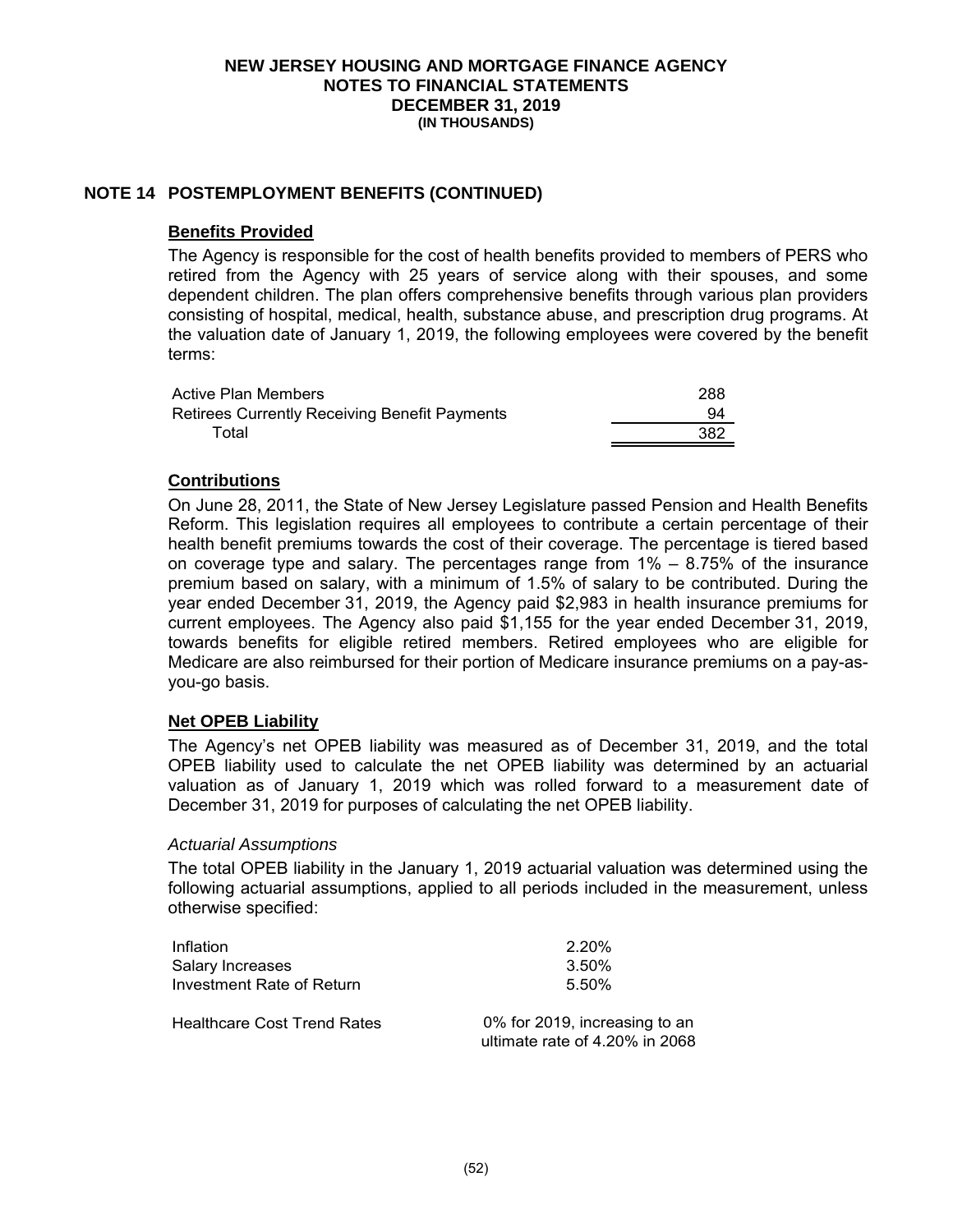### **NOTE 14 POSTEMPLOYMENT BENEFITS (CONTINUED)**

### **Net OPEB Liability (Continued)**

The plan has not had a formal actuarial experience study performed. Mortality rates were based on the PUBG.H-2010 Mortality Tables head count weighted, projected forward using Mortality Improvement Scale MP-2019 from 2010 base year on a generational basis. The other actuarial assumptions are based on the 2014 experience study report for the New Jersey Public Employees Retirement System (PERS).

The long-term expected rate of return on OPEB plan investments was determined using a building-block method in which best-estimate ranges of expected future real rates of return (expected returns, net of OPEB plan investment expense and inflation) are developed for each major asset class. These ranges are combined to produce the long-term expected rate of return by weighting the expected future real rates of return by the target asset allocation percentage and by adding expected inflation. The target allocation and best estimates of arithmetic real rates of return for each major asset class are summarized in the following table as of December 31, 2019:

|                        |            | Long-Term            |
|------------------------|------------|----------------------|
|                        | Target     | <b>Expected Real</b> |
| Asset Class            | Allocation | Rate of Return       |
| U.S. Cash              | 3.00%      | 0.34%                |
| U.S. Core Fixed Income | 47.00      | 2.13%                |
| U.S. Large Caps        | 10.50      | 4.70%                |
| U.S. Small Caps        | 4.00       | 5.89%                |
| U.S. Mid Caps          | 7.00       | 5.17%                |
| U.S. Large Growth      | 8.00       | 5.37%                |
| U.S. Large Value       | 8.00       | 4.63%                |
| Non-U.S. Equity        | 12.50      | 6.38%                |
| Total                  | 100.00 %   |                      |

### **Actuarial Methods and Assumptions**

#### *Discount Rate*

The discount rate used to measure the OPEB liability was 5.50%. The projection of cash flows used to determine the discount rate assumed that Agency contributions will be made at rates equal to the actuarially determined contribution rates. Based on those assumptions, the OPEB plan's fiduciary net position was projected to be available to make all projected OPEB payments for current active and inactive employees. Therefore, the long-term expected rate of return on OPEB plan investments was applied to all periods of projected benefit payments to determine the total OPEB liability.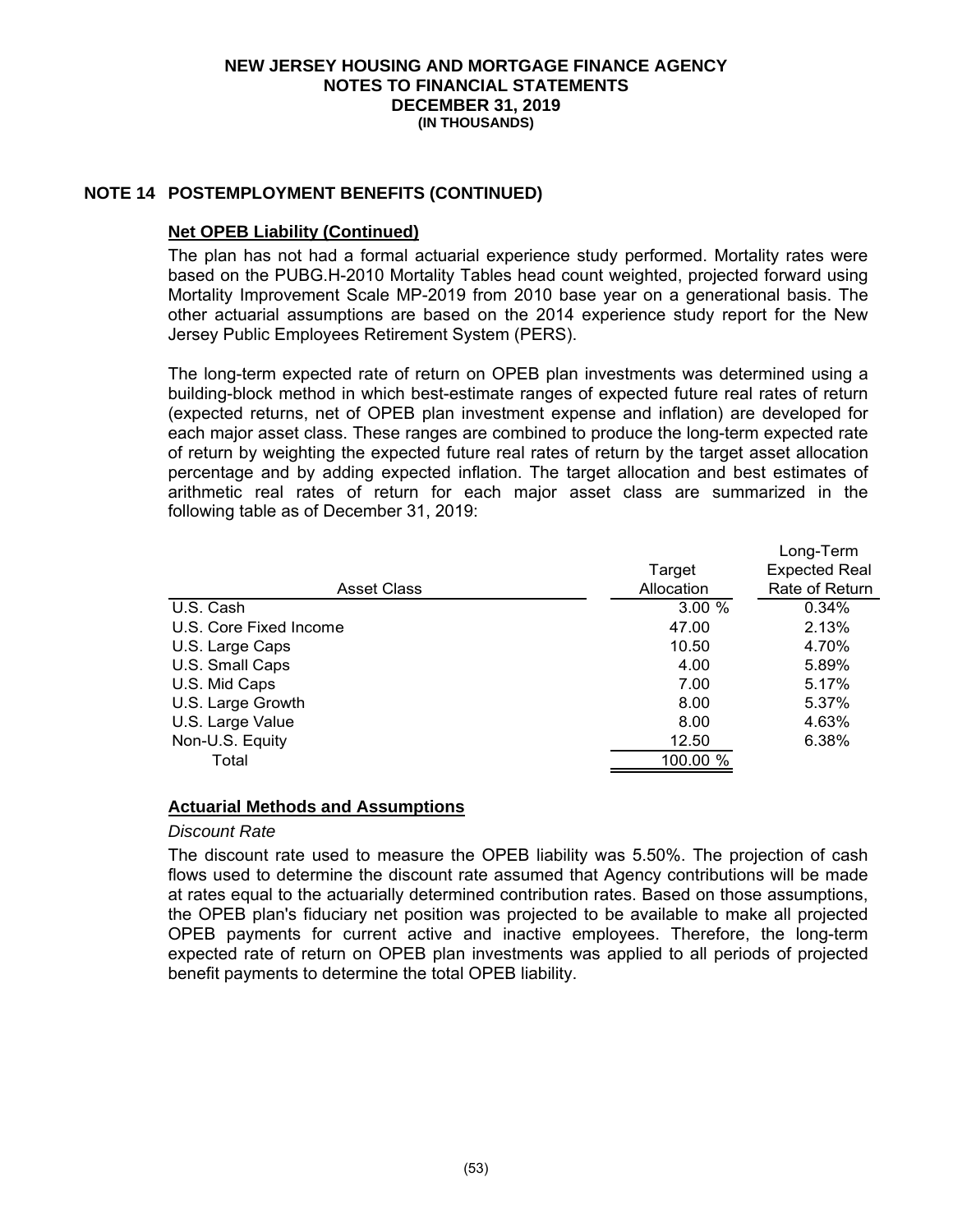### **NOTE 14 POSTEMPLOYMENT BENEFITS (CONTINUED)**

#### **Changes in the Net OPEB Liability**

|                                          | Increase (Decrease) |                   |    |                              |    |                   |  |  |  |  |  |  |
|------------------------------------------|---------------------|-------------------|----|------------------------------|----|-------------------|--|--|--|--|--|--|
|                                          |                     | <b>Total OPEB</b> |    | Plan<br><b>Fiduciary Net</b> |    | Net OPEB          |  |  |  |  |  |  |
|                                          |                     | Liability (a)     |    | Position (b)                 |    | Liability (a)-(b) |  |  |  |  |  |  |
| Balances at December 31, 2018            | \$                  | 60,295            | \$ | 11,481                       | \$ | 48,814            |  |  |  |  |  |  |
| Changes for the Year:                    |                     |                   |    |                              |    |                   |  |  |  |  |  |  |
| Service Cost                             |                     | 1,748             |    |                              |    | 1,748             |  |  |  |  |  |  |
| Interest on Total OPEB Liability         |                     | 3,381             |    |                              |    | 3,381             |  |  |  |  |  |  |
| Differences Between Expected and         |                     |                   |    |                              |    |                   |  |  |  |  |  |  |
| <b>Actual Experience</b>                 |                     | (935)             |    |                              |    | (935)             |  |  |  |  |  |  |
| Effect of Assumptions, Changes or Inputs |                     | (29, 903)         |    |                              |    | (29,903)          |  |  |  |  |  |  |
| Losses                                   |                     |                   |    |                              |    |                   |  |  |  |  |  |  |
| <b>Contributions - Employer</b>          |                     |                   |    | 6,899                        |    | (6,899)           |  |  |  |  |  |  |
| Net Investment Income                    |                     |                   |    | 2,185                        |    | (2, 185)          |  |  |  |  |  |  |
| <b>Benefit Payments</b>                  |                     | (1, 155)          |    | (1, 155)                     |    |                   |  |  |  |  |  |  |
| <b>Administrative Expense</b>            |                     |                   |    |                              |    |                   |  |  |  |  |  |  |
| Net Changes                              |                     | (26, 864)         |    | 7,929                        |    | (34,793)          |  |  |  |  |  |  |
| Balances at December 31, 2019            |                     | 33,431            | \$ | 19,410                       | \$ | 14,021            |  |  |  |  |  |  |

### *Sensitivity of the net OPEB liability to changes in the discount rate.*

The following presents the net OPEB liability of the Agency calculated using the discount rate of 5.50%, as well as what the Agency's net OPEB liability would be if it were calculated using a discount rate that is 1-percentage-point lower (4.50%) or 1-percentage-point higher (6.50%) than the current discount rate:

|                    | 1% Decrease | Current Discount | 1% Increase |
|--------------------|-------------|------------------|-------------|
|                    | $(4.50\%)$  | Rate (5.50%)     | $(6.50\%)$  |
| Net OPEB Liability | 19.608      | 14.021           | 9.532       |

### *Sensitivity of the net OPEB liability to changes in the healthcare cost trend rates.*

The following presents the net OPEB liability of the Agency calculated using the current healthcare cost trend rates as well as what the Agency's net OPEB liability would be if it were calculated using healthcare cost trend rates that are 1-percentage-point lower or 1 percentage-point higher than the current healthcare cost trend rates. No trend is assumed for 2019 since plan premiums did not increase between 2019 and 2020. Healthcare cost trend rates through 2068 range from 3.2% to 5.6%:

### **Changes in the Net OPEB Liability**

|                    |             | Current    |             |        |  |  |  |
|--------------------|-------------|------------|-------------|--------|--|--|--|
|                    | 1% Decrease | Trend Rate | 1% Increase |        |  |  |  |
| Net OPEB Liability | 8.803       | 14.021     |             | 20.696 |  |  |  |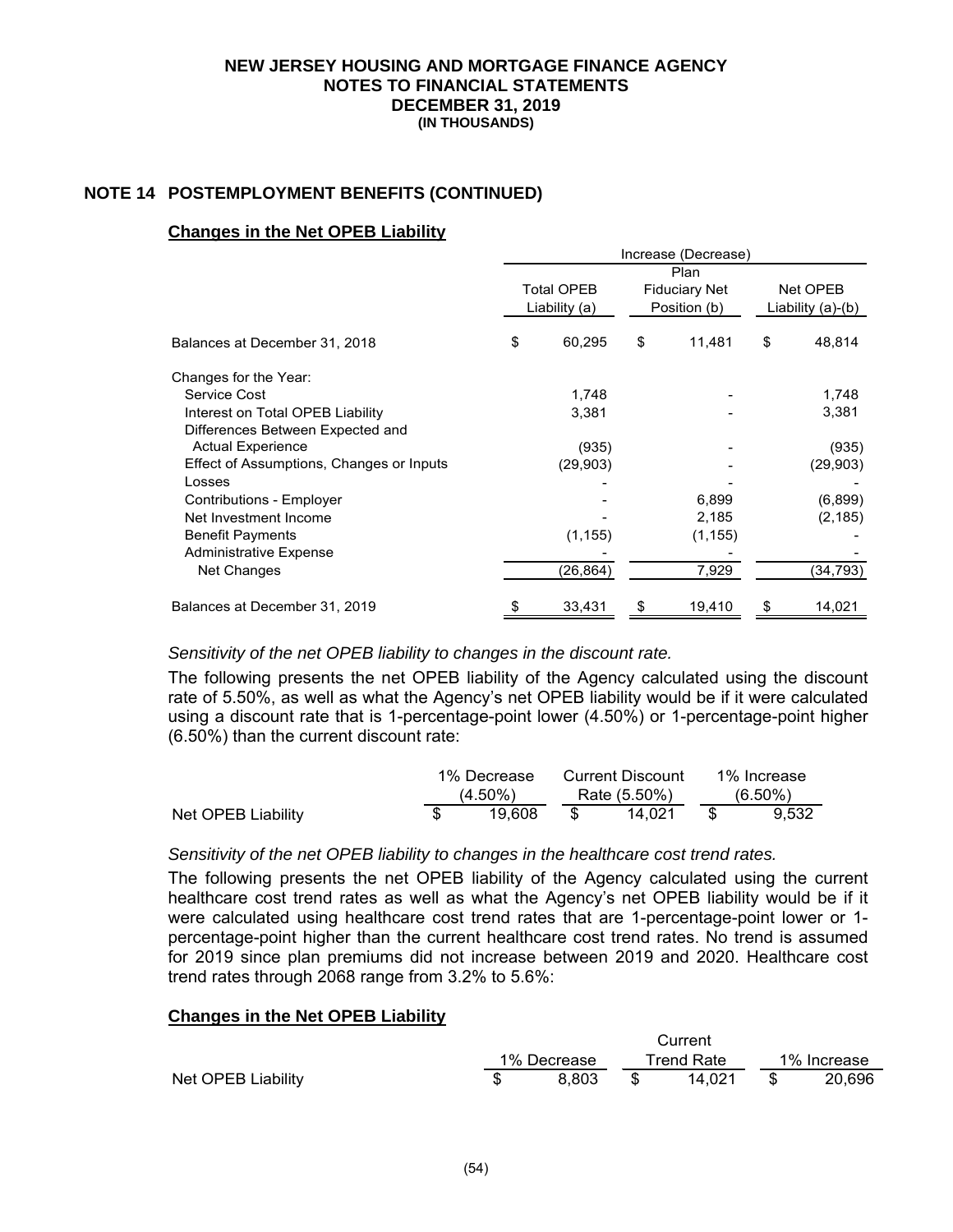## **NOTE 14 POSTEMPLOYMENT BENEFITS (CONTINUED)**

#### *OPEB Plan Fiduciary Net Position*

Detailed information about the OPEB plan's fiduciary net position is available in the accompanying financial statements.

### **OPEB Expense and Deferred Inflows of Resources**

For the year ended December 31, 2019, the Agency recognized OPEB expense of \$954. At December 31, 2019, the Agency reported deferred inflows of resources related to OPEB from the following sources:

|                                                      | Deferred       |
|------------------------------------------------------|----------------|
|                                                      | <b>Inflows</b> |
|                                                      | of Resources   |
| Difference Between Expected and Actual Experience    | \$<br>939      |
| Changes of assumptions                               | 26.581         |
| Net Difference Between Projected and Actual Earnings | 584            |
| Total                                                | 28,104         |

Amounts reported as deferred inflows of resources related to OPEB will be recognized in OPEB expense as follows:

| Year Ending December 31, | Amount                 |
|--------------------------|------------------------|
| 2020                     | \$<br>(3,534)          |
| 2021                     | (3,534)                |
| 2022                     | (3,534)                |
| 2023                     | (3,751)                |
| 2024                     | (3, 442)               |
| Thereafter               | (10, 309)              |
| Total                    | $\left( 28,104\right)$ |

# **NOTE 15 DEFERRED COMPENSATION ACCOUNT**

The Agency offers its employees a choice of two Deferred Compensation Plans in accordance with Internal Revenue Code Section 457. The Plans, available to all full time employees at their option, permit employees to defer a portion of their salary to future years. The deferred compensation is not available to participants until termination, retirement, death, or unforeseeable emergency.

Amounts deferred under Section 457 plans must be held in trust for the exclusive benefit of participating employees and not be accessible by the Agency or its creditors.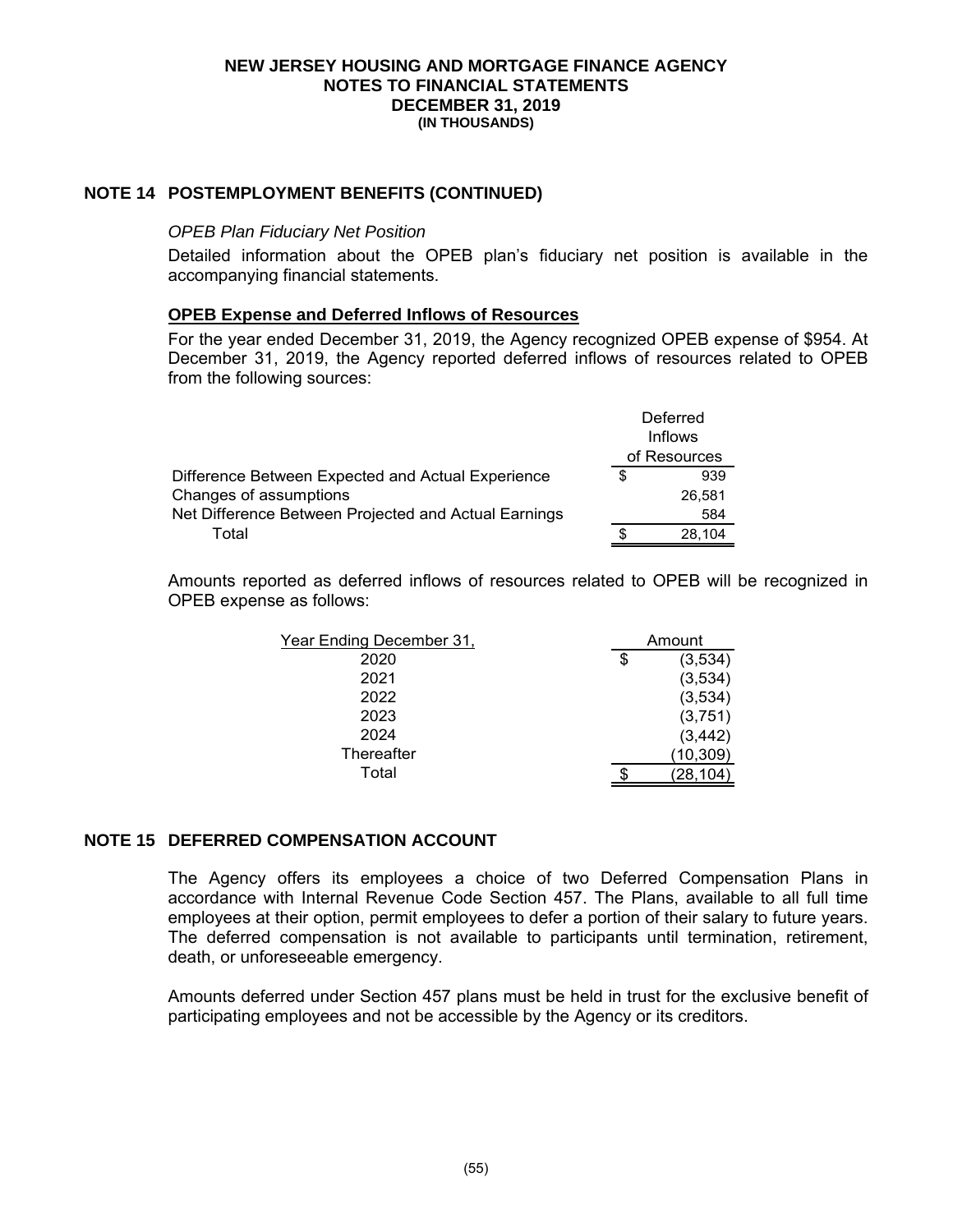### **NOTE 16 RESERVE FOR INTEREST REBATE**

The Tax Reform Act of 1986 placed restrictions on the investments of the proceeds of certain tax-exempt bonds issued after December 31, 1986. Specifically, investment earnings which are above arbitrage bond yield are required to be rebated to the United States Treasury Department within sixty days of the end of the fifth bond year. A bond year is defined as ending on the anniversary date of the bond settlement.

The Agency has various issues of bonds outstanding, which also had various settlement dates. Rebate calculations on these bonds are required to be made at least once every five years. However, the Agency prepares annual rebate calculations for purposes of determining any contingent liability for rebate.

At this time it is not believed that a rebate may be required as the result of the occurrence of future events.

### **NOTE 17 DERIVATIVE INSTRUMENTS**

The Agency has several variable rate bond series currently outstanding. In order to protect against the potential of rising interest rates, the Agency entered into various pay-fixed, receive-variable interest rate swaps at a cost anticipated to be less than what the Agency would have paid to issue fixed-rate debt. In some cases, the notional principal of the swap initially increases as the borrowed funds are anticipated to be loaned out. For footnote purposes, the fair values of the Agency's derivatives have been presented.

For each of the interest rate swaps, the Agency used one of the following methods to evaluate the hedge effectiveness of the potential hedging derivative instrument: consistent critical terms method, synthetic instrument method or regression analysis method. The consistent critical terms method evaluates effectiveness by qualitative consideration of the uniformity of the significant terms of the hedgeable item with the terms of the potential hedging derivative instrument. If the relevant terms match, or in certain instances are similar, the potential hedging derivative instrument is determined to be effective. The synthetic instrument method evaluates effectiveness by combining the cash flows on the derivative with the cash flows on the hedged item to create a new instrument. The synthetic rate on the cash flows is calculated based on the combination of all the cash flows and is compared against the fixed rate on the derivative. A potential hedging derivative instrument is effective if the actual synthetic rate is within a range of 90% to 111% of the fixed rate of the potential hedging derivative instrument to be substantially fixed. The regression analysis method examines the statistical relationship between changes in the fair values or cash flows of a hedged item and its associated potential hedging derivative. For a potential hedging derivative instrument evaluated using regression analysis to be considered effective for financial reporting purposes, the analysis should produce an R-squared of at least 0.80, an F-statistic that indicates statistical significance at the 95% confidence level, and a regression coefficient for the slope between -1.25 and -0.80.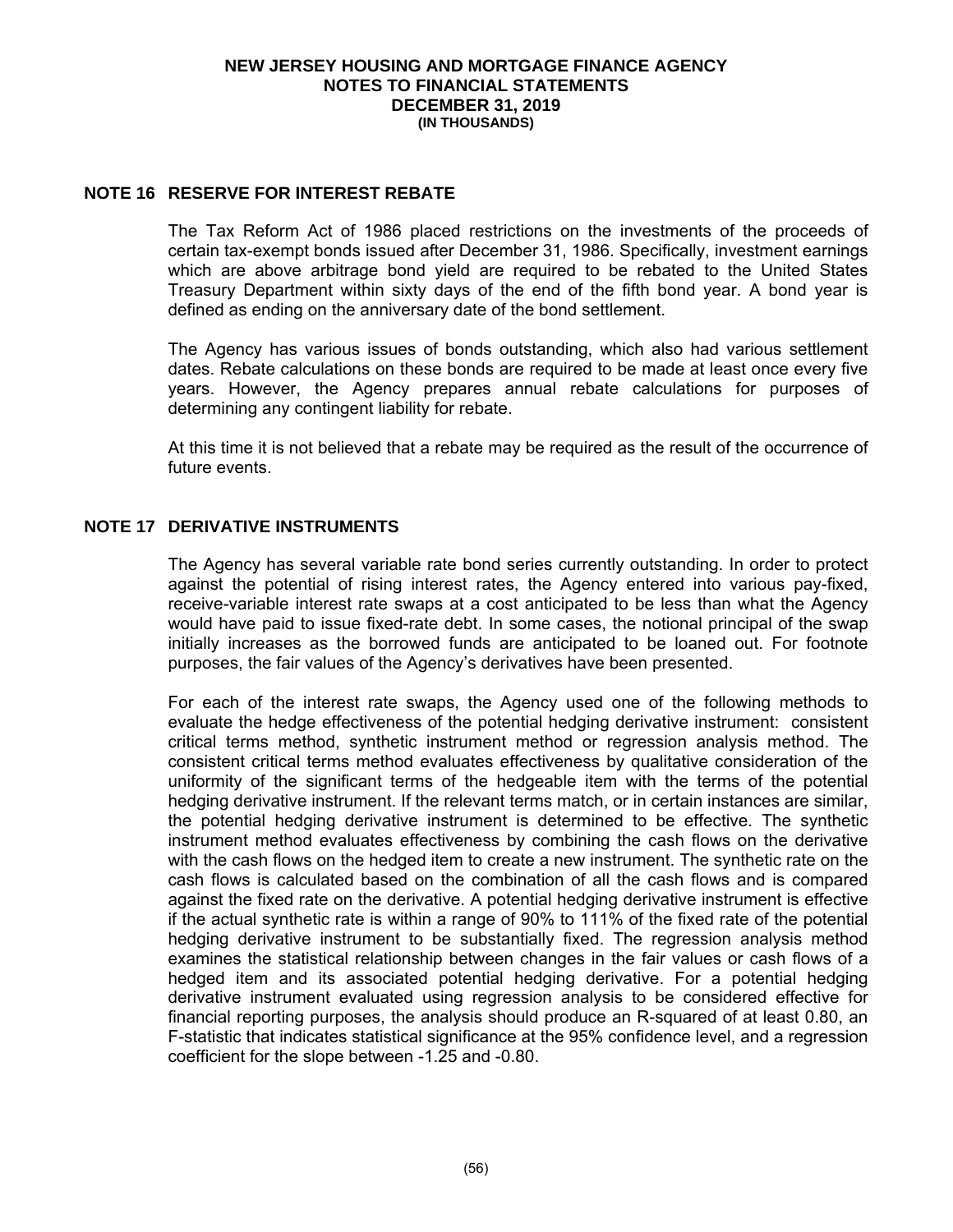### **NOTE 17 DERIVATIVE INSTRUMENTS (CONTINUED)**

### **Terms, Fair Values, and Credit Risk**

At December 31, 2019, all multi-family derivatives met the criteria for effectiveness.

The terms and fair values of the outstanding swaps as of December 31, 2019, are summarized in the following tables. The swaps are utilized to hedge the risk from the associated variable rate debt. The Agency's swap agreements contain scheduled reductions to outstanding notional amounts that are expected to approximately follow scheduled or anticipated reductions in the associated bonds payable category. The Agency pays a fixed interest rate on the notional amount that represents the principal amount of the related bonds. The Agency receives either 1-month LIBOR times the notional amount for the taxable borrowings, or a percentage of 1-month LIBOR plus a fixed spread or The Securities Industry and Financial Markets Association Municipal Swap (SIFMA) Index times the notional amount for the tax-exempt borrowings from the counterparty, plus a fixed spread as applicable, as listed below. Where possible, only the net difference will be exchanged with the counterparty and the Agency continues to pay interest to the certificate-holders at the variable rate provided on the bonds. The purpose of the swap is to mitigate interest rate risk. The Agency will be exposed to variable rates if the counterparty to the swap defaults or if the swap is terminated.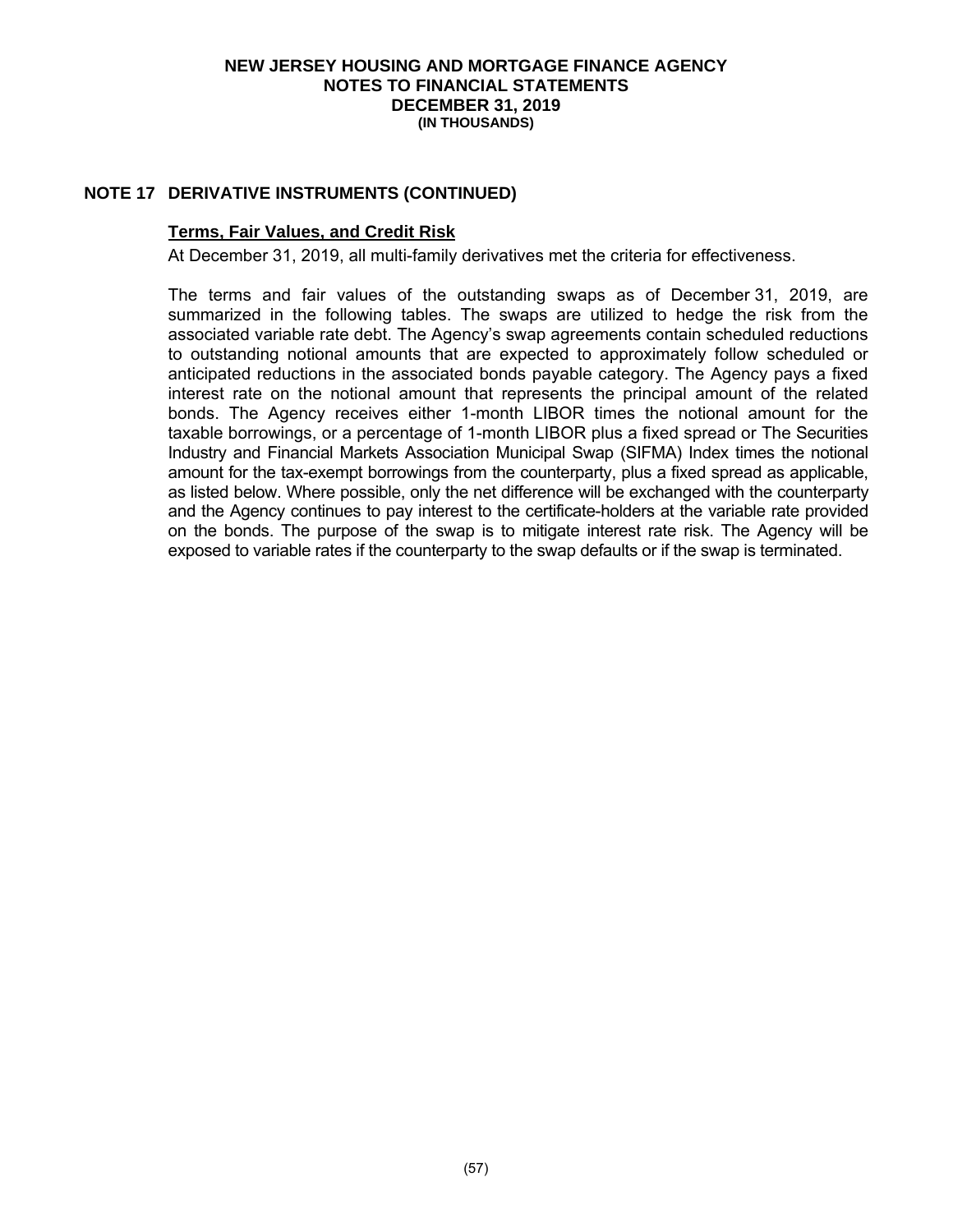### **NOTE 17 DERIVATIVE INSTRUMENTS (CONTINUED)**

The following table presents both the hedging derivative value and the off market loan balances for Multi-Family Bond Component Swaps at December 31, 2019. This presentation has no effect on the net position of the Agency.

#### **Multi-Family Bond Component Swaps**

| Associated Bond Issue                                    | Variable<br>Rate Bonds<br>Outstanding |      | Swap<br>Notional<br>Amount | Swap<br>Effective<br>Date | Swap<br>Termination<br>Date | Fixed<br>Rate<br>Paid | Variable Rate Received                | Hedging<br>Derivative<br>Value |      | Off Market<br>Loan<br>Balance | Counterparty                                | Counterparty<br><b>Credit Rating</b><br>(Moody's/S&P/Fitch) |
|----------------------------------------------------------|---------------------------------------|------|----------------------------|---------------------------|-----------------------------|-----------------------|---------------------------------------|--------------------------------|------|-------------------------------|---------------------------------------------|-------------------------------------------------------------|
| <b>Cash Flow Hedges:</b>                                 |                                       |      |                            |                           |                             |                       |                                       |                                |      |                               |                                             |                                                             |
| MHRB 2002-G                                              | 2,320                                 | - \$ | 2,320                      | 10/2/2002                 | 5/1/2025                    | 6.2450%               | 1-Mo LIBOR                            | (324)                          | - \$ | (1)                           | Merrill Lynch Capital Services, Inc. (MLCS) | $A2 / A - / A +$                                            |
| MHRB 2013-5                                              | 101,000                               |      | 30,365                     | 11/1/2002                 | 5/1/2029                    | 4.9888%               | USD-SIFMA Municipal Swap Index        | (752)                          |      | (4, 479)                      | Merrill Lynch Capital Services, Inc. (MLCS) | $A2 / A - / A +$                                            |
| MHRB 2013-5                                              |                                       |      | 19,600                     | 11/1/2003                 | 5/1/2033                    | 4.3355%               | USD-SIFMA Municipal Swap Index        | (876)                          |      | (2,993)                       | Goldman Sachs MMDP                          | Aa2 / AA-/ NR                                               |
| MHRB 2013-5                                              |                                       |      | 51,495                     | 5/1/2005                  | 5/1/2024                    | 4.0010%               | 67% of 1-Mo LIBOR + 18bp              | (591)                          |      | (4, 434)                      | Bank of America, N.A.                       | Aa2 / A+/ AA-                                               |
| MHRB 2013-6                                              | 13,995                                |      | 6,510                      | 5/8/2003                  | 5/1/2035                    | 5.2810%               | 1-Mo LIBOR                            | (339)                          |      | (1,086)                       | Bank of America, N.A.                       | Aa2 / A+/ AA-                                               |
| MHRB 2013-6                                              | $\overline{\phantom{a}}$              |      | 7,450                      | 5/1/2004                  | 11/1/2037                   | 5.3150%               | 1-Mo LIBOR                            | (133)                          |      | (1,531)                       | JPMorgan Chase Bank, N.A.                   | Aa1 / $A +$ /AA                                             |
| MRB 2018-F HMFA #1426 - Heritage<br>Village at Manalapan | 27,185                                |      | 2,420                      | 1/1/2009                  | 11/1/2038                   | 4.4500%               | USD-SIFMA Municipal Swap Index + 33bp | (184)                          |      | (291)                         | Wells Fargo Bank, N.A.                      | Aa1/A+/AA-                                                  |
| MRB 2018-F HMFA #2190 - Royal<br>Crescent                |                                       |      | 2,950                      | 10/1/2008                 | 11/1/2038                   | 4.4950%               | USD-SIFMA Municipal Swap Index + 33bp | (226)                          |      | (367)                         | Wells Fargo Bank, N.A.                      | Aa1/ $A+$ / $AA-$                                           |
| MRB 2018-F; MRB 2018-G                                   |                                       |      | 46,550                     | 8/21/2008                 | 5/1/2048                    | 4.6330%               | USD-SIFMA Municipal Swap Index        | (4,290)                        |      | (8.418)                       | Wells Fargo Bank, N.A.                      | Aa1/A+/AA-                                                  |
| MRB 2018-G                                               | 49,700                                |      | 20,115                     | 11/1/2006                 | 5/1/2046                    | 4.0493%               | 60.8% of 1-Mo LIBOR + 34bp            | (1, 162)                       |      | (2,844)                       | Bank of America, N.A.                       | Aa2 / $A+$ / $AA-$                                          |
| MRB 2018-G                                               | . .                                   |      | 4,850                      | 5/1/2006                  | 11/1/2039                   | 4.3900%               | USD-SIFMA Municipal Swap Index        | (778)                          |      | (576)                         | JPMorgan Chase Bank, N.A.                   | Aa1 / $A+$ / $AA$                                           |
| MRB 2018-H HMFA #2265 Sharp Rd                           | 6,960                                 |      | 2,265                      | 10/1/2009                 | 11/1/2039                   | 6.1460%               | -Mo LIBOR + 80bp                      | (234)                          |      | (391)                         | Wells Fargo Bank, N.A.                      | Aa1/A+/AA-                                                  |
| MRB 2018-H                                               |                                       |      | 1.800                      | 11/1/2005                 | 5/1/2036                    | 5.4350%               | -Mo LIBOR                             | (191)                          |      | (348)                         | JPMorgan Chase Bank, N.A.                   | Aa1 / $A+$ / $AA$                                           |
| MRB 2018-H                                               |                                       |      | 2,895                      | 11/1/2008                 | 11/1/2038                   | 5.6025%               | -Mo LIBOR                             | (263)                          |      | (489)                         | Bank of America, N.A.                       | Aa2 / $A+$ / $AA-$                                          |
| MRB 2009D HMFA #2101 - Acorn                             | 15.835                                |      | 1.295                      | 5/1/2009                  | 5/1/2039                    | 5.8570%               | 1-Mo LIBOR + 40bp                     | (176)                          |      | (203)                         | Wells Fargo Bank, N.A.                      | Aa1/A+ /AA-                                                 |
| MRB 2009D HMFA #1352 - King                              |                                       |      | 6.750                      | 11/1/2008                 | 11/1/2038                   | 5.5160%               | -Mo LIBOR + 25bp                      | (862)                          |      | (967)                         | Wells Fargo Bank, N.A.                      | Aa1/ $A+$ / $AA-$                                           |
| MRB 2009D HMFA #2171 - Royal                             | $\overline{\phantom{a}}$              |      | 1,330                      | 8/1/2009                  | 11/1/2047                   | 5.8860%               | -Mo LIBOR + 40bp                      | (204)                          |      | (235)                         | Wells Fargo Bank, N.A.                      | Aa1 / A+ / AA-                                              |
| MRB 2009D HMFA #2272 - Toms                              | . .                                   |      | 3,325                      | 9/1/2009                  | 11/1/2039                   | 5.3420%               | -Mo LIBOR + 25bp                      | (468)                          |      | (400)                         | Wells Fargo Bank, N.A.                      | Aa1/ $A+$ / $AA-$                                           |
| MRB 2009D HMFA #1437 -Trenton                            |                                       |      | 1.215                      | 8/1/2008                  | 11/1/2038                   | 5.5660%               | 1-Mo LIBOR + 25bp                     | (149)                          |      | (177)                         | Wells Fargo Bank, N.A.                      | Aa $1/A+$ / AA-                                             |
|                                                          | 216,995                               | - \$ | 215,500                    |                           |                             |                       |                                       | $(12,202)$ \$                  |      | (30, 230)                     |                                             |                                                             |
|                                                          |                                       |      |                            |                           |                             |                       |                                       | 12                             |      | 12                            |                                             |                                                             |

MHRB = Multi-Family Housing Revenue Bonds MRB = Multi-Family Revenue Bonds

- 
- $\Sigma$  1 = Derivative instrument <br>  $\Sigma$  2 = Accumulated decrease in fair value of hedging derivative (42,432)  $\Sigma$  2 = Accumulated decrease in fair value of hedging derivative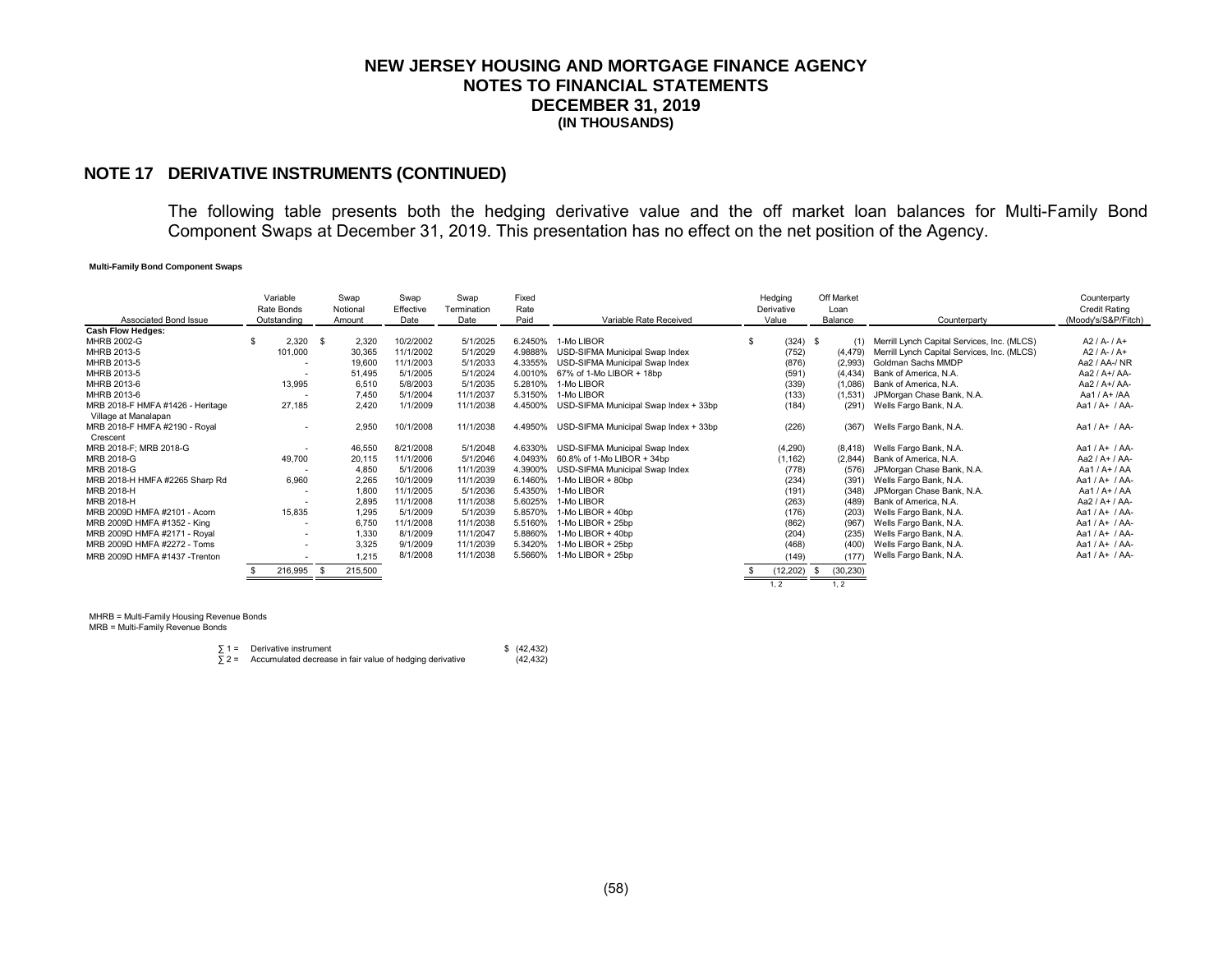## **NOTE 17 DERIVATIVE INSTRUMENTS (CONTINUED)**

### **Credit Risk**

The aggregate notional outstanding of hedging derivative instrument positions at December 31, 2019 was \$215,500. This portfolio of derivative instruments is used to hedge \$216,995 of the Agency's total \$221,110 variable rate debt as of December 31, 2019.

The swap agreements contain varying collateral agreements with the counterparties. At any point in time in which the outstanding swaps have positive fair values, each swap counterparty is required to post collateral to a third party when their credit rating, as determined by the specified nationally recognized credit rating agencies, falls below a trigger level as defined in the swap agreements. This protects the agency by mitigating the credit risk, and therefore termination risk, inherent in the swap. Collateral on all swaps is to be in the form of U.S. government securities held by a third-party custodian.

### **Basis Risk**

Basis risk exists to the extent the Agency's variable-rate bond coupon payments do not exactly equal the index on the swap. The Agency's tax-exempt bonds are hedged with taxexempt SIFMA based swaps and percentage of LIBOR swaps. The Agency's taxable bonds are hedged with taxable, LIBOR-based swaps. In this way, basis risk should be minimized.

### **Interest Rate Risk**

The Agency's interest rate swaps serve to guard against a rise in variable interest rates associated with its outstanding variable rate bonds. In addition, certain bond proceeds are invested in variable rate Guaranteed Investment Contracts (GICs) or other variable rate investment obligations in order to further mitigate interest rate risk on the variable rate bonds.

### **Termination Risk**

The Agency retains the right to terminate any swap agreement at the market value prior to maturity, and the Agency was granted the right to cancel certain agreements, in whole or in part, at Par. The Agency has termination risk under the contract particularly if an Additional Termination Event (ATE) as defined in the swap documents were to occur. An ATE occurs if either the credit rating of the bonds associated with a specific swap, or the credit rating of the swap counterparty falls below a threshold defined in each swap agreement. The Agency has purchased termination payment insurance on certain swap contracts, which acts as a buffer against a portion of potential termination payments if an ATE was to occur. As long as the swap insurer maintains at least a minimal rating as defined in the swap documents, the insurance policy will allow the Agency to avoid termination due to a decline in the credit rating of the agency bonds. If at the time of termination the swap has a negative fair value, the Agency would be liable to the counterparty for a payment equal to the swap's fair value.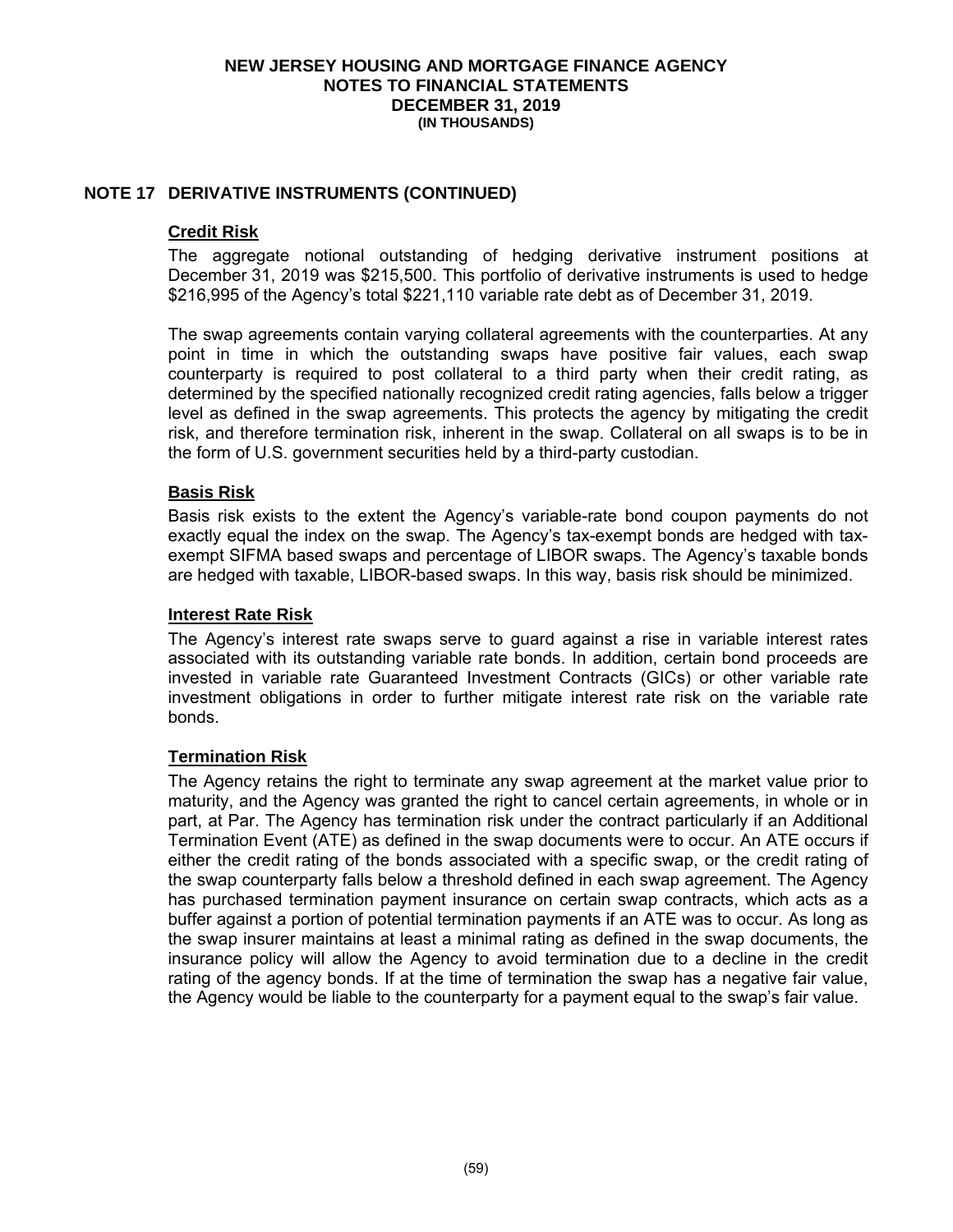### **NOTE 18 INTERFUND ALLOCATION**

The outstanding balances between funds result mainly from the time lag between the dates that (1) interfund services are provided or reimbursement occurs, (2) transactions are recorded in the accounting system, and (3) payments between funds are made.

| Interfund Receivable:                 |       |
|---------------------------------------|-------|
| <b>General Fund</b>                   | 2.959 |
| Interfund Payable:                    |       |
| <b>Multi-Family Housing Component</b> | 2.959 |

### **NOTE 19 COMMITMENTS AND CONTINGENCIES**

On March 15, 1994, the Agency entered into an Advances, Collateral Pledge, and Security Agreement (the Agreement) with the Federal Home Loan Bank of New York. As of December 31, 2019, the line of credit had \$5,173 aggregate amount outstanding which was comprised of three (3) separate fixed rate, amortizing advances. Repayments on the advances vary with maturity dates in 2038 and 2039, payable monthly at rates ranging from 5.08% to 6.57%. The Agency has pledged mortgages receivable totaling \$2,547 and \$3,170 of cash collateral securing this line of credit.

The Agency is a defendant in various legal actions arising in the ordinary course of business. The Agency is represented in these actions by the Attorney General of the State of New Jersey, acting as general counsel to the Agency, and by counsel to the Agency's various insurers. In the opinion of management and legal counsel, the ultimate disposition of these legal actions will not have a material adverse effect on the Agency's financial position.

The Agency participates in the Government National Mortgage Association (Ginnie Mae) Mortgage Backed Securities (MBS) Programs. Through the MBS programs, Ginnie Mae guarantees securities that are issued by the Agency and backed by pools of mortgage loans. If a borrower fails to make a timely payment on a mortgage loan, the Agency must use its own funds to ensure that the security holders receive timely payment.

All loans pooled under the Ginnie Mae MBS program are either insured by the Federal Housing Authority or United States Department of Agriculture Rural Development, or are guaranteed by the Veterans Administration. The Agency assesses the overall risk of loss on loans that it may be required to repurchase and set aside \$525 in their budget for potential payments due under this program.

The Agency had a \$25,000 revolving line of credit with Wells Fargo Bank which accrues interest on any advances based on an applicable LIBOR rate as described in the agreement. At December 31, 2019 there were no advances under this line of credit. On December 31, 2019, the Agency and Wells Fargo Bank extended the availability of the line of credit through December 30, 2020 and reduced the limit to \$15,000.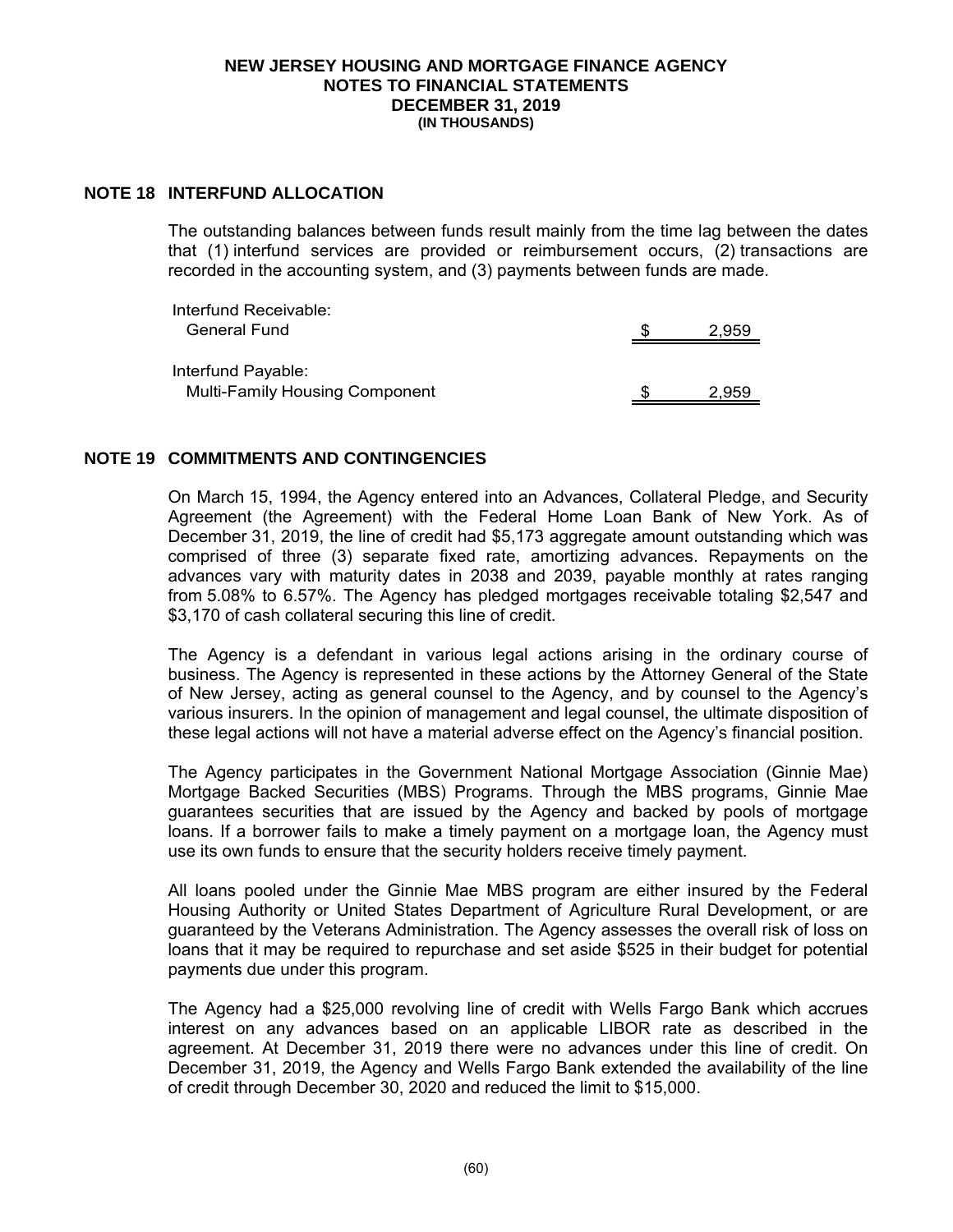### **NOTE 20 SUBSEQUENT EVENTS**

In January 2020 the Agency transferred \$5,000 to SFHMB Resolution to provide additional support to the Resolution and \$5,000 to the SFHRB Resolution to cover costs of issuance expenses of future bond issuances and to provide additional support to the Resolution.

Subsequent to year-end, the World Health Organization declared the spread of Coronavirus Disease (COVID-19) a worldwide pandemic. The COVID-19 pandemic is having significant effects on global markets, supply chains, businesses, and communities. Specific to the Agency, COVID-19 may impact various parts of its 2020 operations and financial results including, but not limited to, an increase in non-performing loans, an increase in loans in forbearance and a decrease in loan production, all of which would likely reduce revenues and increase expenses. Management believes the Agency is taking appropriate actions to mitigate the negative impact. However, the full impact of COVID-19 is unknown and cannot be reasonably estimated as these events occurred subsequent to year-end and are still developing.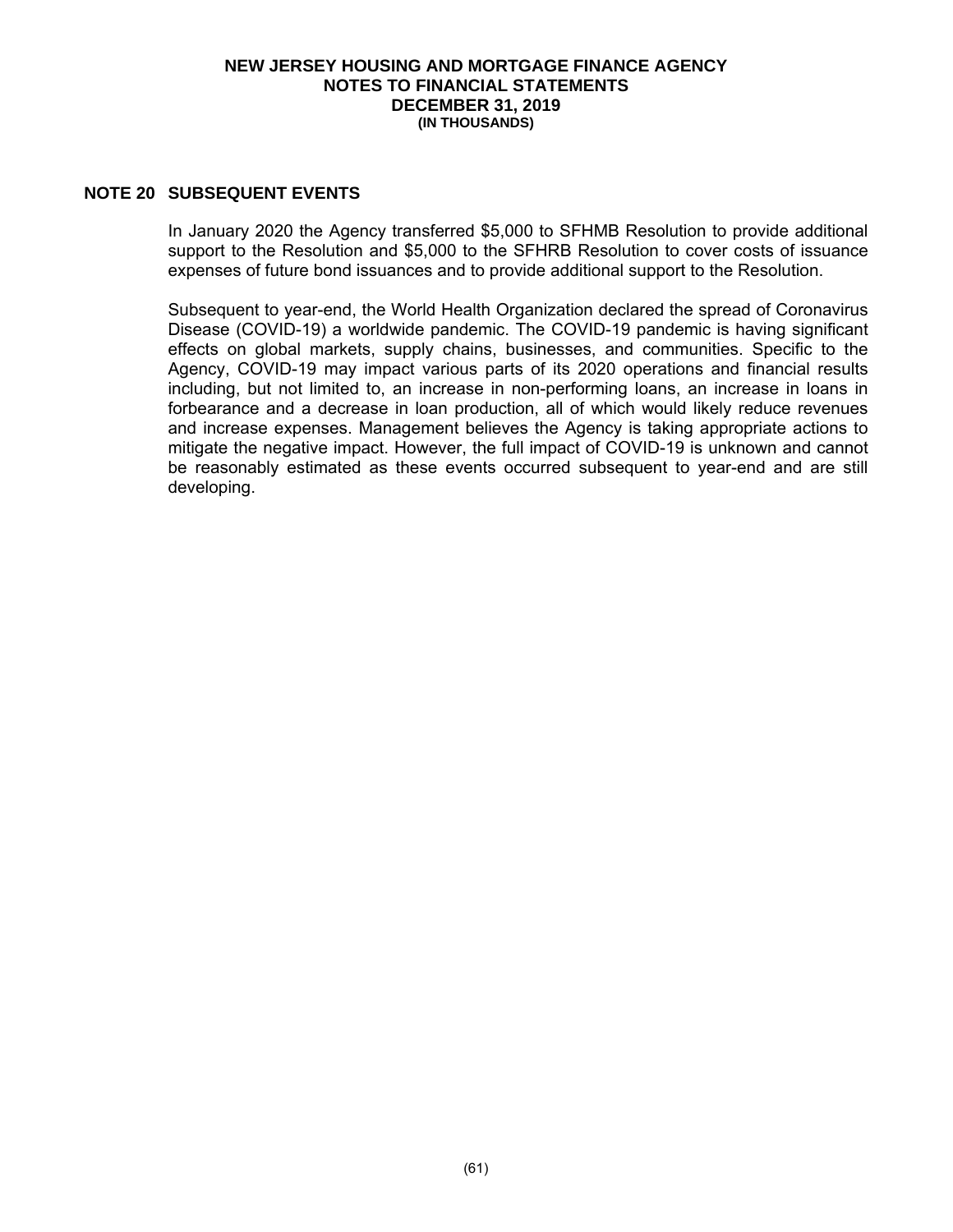### **NEW JERSEY HOUSING AND MORTGAGE FINANCE AGENCY SCHEDULE OF AGENCY'S PROPORTIONATE SHARE OF NET PENSION LIABILITY AS OF DECEMBER 31, 2019 (IN THOUSANDS)**

|                                                          | 2019 |         | 2018 |         | 2017    |     | 2016    |    | 2015    |
|----------------------------------------------------------|------|---------|------|---------|---------|-----|---------|----|---------|
| Agency's Proportion of Net Pension Liability             |      | 0.2786% |      | 0.2720% | 0.2841% |     | 0.2949% |    | 0.2783% |
| Agency's Proportionate Share of Net Pension Liability    |      | 50.549  |      | 53.554  | 66.132  | \$. | 87.342  | S  | 62.473  |
| Agency's Covered Payroll                                 |      | 20,212  |      | 20.815  | 19.000  | \$  | 18,509  | \$ | 21,083  |
| Agency's Proportionate Share of Net Pension Liability as |      |         |      |         |         |     |         |    |         |
| a Percentage of its Covered Payroll                      |      | 250%    |      | 257%    | 348%    |     | 472%    |    | 296%    |
| Plan Fiduciary Net Position as a Percentage of           |      |         |      |         |         |     |         |    |         |
| <b>Total Pension Liability</b>                           |      | 42.04%  |      | 40.45%  | 36.78%  |     | 31.20%  |    | 38.21%  |

is available.\* The Agency implemented GASB 68 during fiscal year 2015. As such, only five years of information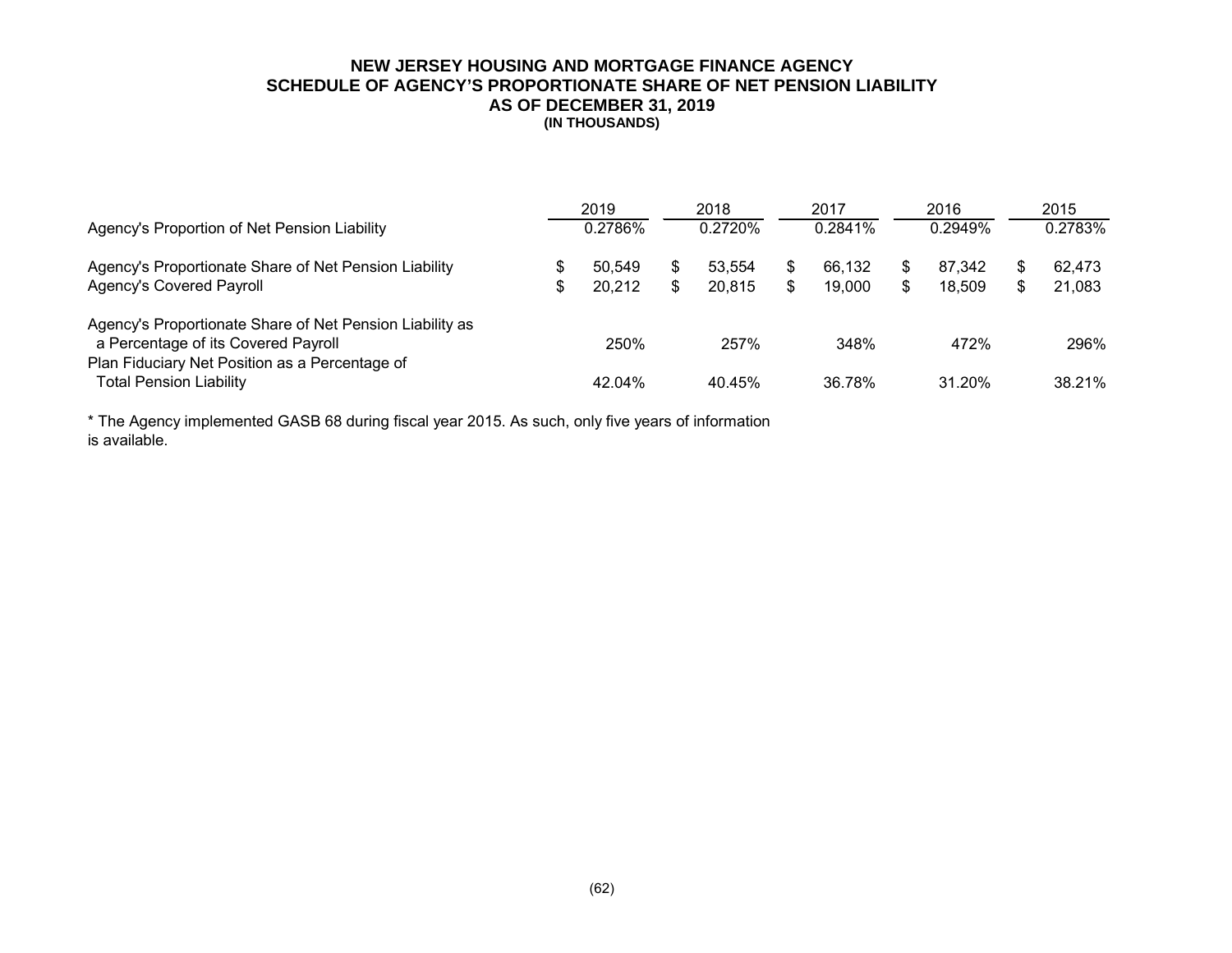### **NEW JERSEY HOUSING AND MORTGAGE FINANCE AGENCY SCHEDULE OF AGENCY'S PENSION CONTRIBUTIONS AS OF DECEMBER 31, 2019 (IN THOUSANDS)**

|                                                                       | 2019 |                          | 2018 |                | 2017 |        | 2016 |        | 2015 |        |
|-----------------------------------------------------------------------|------|--------------------------|------|----------------|------|--------|------|--------|------|--------|
| <b>Actuarial Determined Contributions</b>                             |      | 2.729                    |      | 2.705          |      | 2,632  |      | 2,393  |      | 2,098  |
| Contributions in Relation to the Actuarial Determined<br>Contribution |      | 2,729                    | \$   | 2,705          | \$   | 2,632  | \$   | 2,393  |      | 2,098  |
| <b>Contribution Deficiency (Excess)</b>                               |      | $\overline{\phantom{a}}$ |      | $\blacksquare$ |      |        |      |        |      |        |
| Agency's Covered Payroll                                              | \$   | 20.212                   | \$   | 20.815         | \$   | 19.000 | \$   | 18.509 | \$.  | 21,083 |
| Contributions as a Percentage of Covered Payroll                      |      | 13.50%                   |      | 13.00%         |      | 13.85% |      | 12.93% |      | 9.95%  |

\* The Agency implemented GASB 68 during fiscal year 2015. As such, only five years of information is available

#### **Notes to Schedule**

*Valuation Date:*

Actuarially determined contribution amounts were calculated as of June 30, 2019

#### *Methods and Assumptions Used to Determine*

| <b>Contribution Rates:</b>     |                                    |
|--------------------------------|------------------------------------|
| Actuarial cost method:         | Projected Unit Credit Cost         |
| Amortization method:           | Level percentage of payroll        |
| Remaining amortization period: | 30 years, closed                   |
| Asset valuation method:        | 5 year, smoothed marked            |
| Inflation:                     | 2.75%                              |
| Salary increases:              | 3.00-7.00%                         |
| Investment rate of return:     | 7.30%                              |
| Retirement age:                | Rates vary by participant age      |
| Mortality:                     | Society of Actuaries Scale MP-2019 |
|                                |                                    |

 *Changes in Assumptions* 

There were no changes in assumptions when comparing to the prior year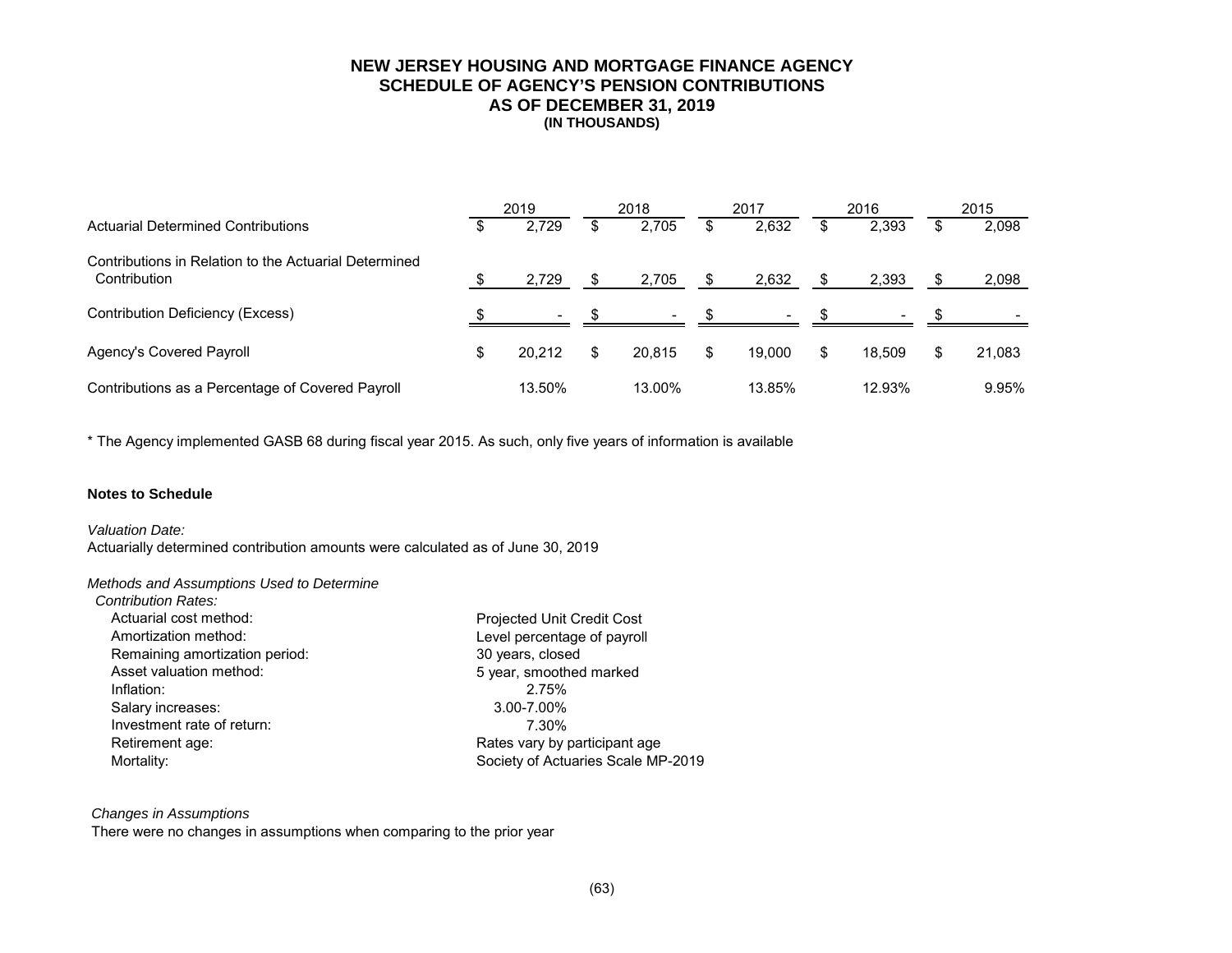#### **NEW JERSEY HOUSING AND MORTGAGE FINANCE AGENCY SCHEDULE OF CHANGES IN THE AGENCY'S NET OPEB LIABILITY AND RELATED RATIOS AS OF DECEMBER 31, 2019 (IN THOUSANDS)**

|                                                            | Last 10 Fiscal Years |           |    |         |      |      |      |      |      |      |      |      |
|------------------------------------------------------------|----------------------|-----------|----|---------|------|------|------|------|------|------|------|------|
|                                                            |                      | 2019      |    | 2018    | 2017 | 2016 | 2015 | 2014 | 2013 | 2012 | 2011 | 2010 |
| <b>TOTAL OPEB LIABILITY</b>                                |                      |           |    |         |      |      |      |      |      |      |      |      |
| Service Cost                                               | \$                   | 1,748     | \$ | 1.708   | N/A  | N/A  | N/A  | N/A  | N/A  | N/A  | N/A  | N/A  |
| Interest on Total OPEB Liability                           |                      | 3,381     |    | 3,196   | N/A  | N/A  | N/A  | N/A  | N/A  | N/A  | N/A  | N/A  |
| <b>Changes of Benefit Terms</b>                            |                      |           |    |         | N/A  | N/A  | N/A  | N/A  | N/A  | N/A  | N/A  | N/A  |
| Difference Between Expected and Actual Experience          |                      | (935)     |    | (138)   | N/A  | N/A  | N/A  | N/A  | N/A  | N/A  | N/A  | N/A  |
| <b>Changes of Assumptions</b>                              |                      | (29,903)  |    |         | N/A  | N/A  | N/A  | N/A  | N/A  | N/A  | N/A  | N/A  |
| <b>Benefit Payments</b>                                    |                      | (1, 155)  |    | (1,704) | N/A  | N/A  | N/A  | N/A  | N/A  | N/A  | N/A  | N/A  |
| Net Change in total OPEB Liability                         |                      | (26, 864) |    | 3.062   | N/A  | N/A  | N/A  | N/A  | N/A  | N/A  | N/A  | N/A  |
| Total OPEB Liability - Beginning                           |                      | 60,295    |    | 57,233  | N/A  | N/A  | N/A  | N/A  | N/A  | N/A  | N/A  | N/A  |
| Total OPEB Liability - Ending (a)                          |                      | 33,431    |    | 60,295  | N/A  | N/A  | N/A  | N/A  | N/A  | N/A  | N/A  | N/A  |
| PLAN FIDUCIARY NET POSITION                                |                      |           |    |         |      |      |      |      |      |      |      |      |
| <b>Contributions - Employer</b>                            | \$                   | 6,899     | \$ | 13,795  | N/A  | N/A  | N/A  | N/A  | N/A  | N/A  | N/A  | N/A  |
| Net Investment Income                                      |                      | 2,185     |    | (610)   | N/A  | N/A  | N/A  | N/A  | N/A  | N/A  | N/A  | N/A  |
| <b>Benefit Payments</b>                                    |                      | (1, 155)  |    | (1,704) | N/A  | N/A  | N/A  | N/A  | N/A  | N/A  | N/A  | N/A  |
| <b>Administrative Expenses</b>                             |                      |           |    |         | N/A  | N/A  | N/A  | N/A  | N/A  | N/A  | N/A  | N/A  |
| Net Change in Plan Fiduciary Net Position                  |                      | 7,929     |    | 11,481  | N/A  | N/A  | N/A  | N/A  | N/A  | N/A  | N/A  | N/A  |
| Plan Fiduciary Net Position - Beginning                    |                      | 11,481    |    |         | N/A  | N/A  | N/A  | N/A  | N/A  | N/A  | N/A  | N/A  |
| Plan Fiduciary Net Position - Ending (b)                   |                      | 19,410    | \$ | 11,481  | N/A  | N/A  | N/A  | N/A  | N/A  | N/A  | N/A  | N/A  |
| Net OPEB Liability (a) - (b)                               | \$                   | 14,021    | \$ | 48,814  | N/A  | N/A  | N/A  | N/A  | N/A  | N/A  | N/A  | N/A  |
| Plan Fiduciary Net Position as a % of Total OPEB Liability |                      | 58.06%    |    | 19.04%  | N/A  | N/A  | N/A  | N/A  | N/A  | N/A  | N/A  | N/A  |
| <b>Covered Employee Payroll</b>                            | \$                   | 20,240    | \$ | 18,991  | N/A  | N/A  | N/A  | N/A  | N/A  | N/A  | N/A  | N/A  |
| Net OPEB Liability as a % of Covered Employee Payroll      |                      | 69.27%    |    | 257.04% | N/A  | N/A  | N/A  | N/A  | N/A  | N/A  | N/A  | N/A  |

Notes to Schedule: Benefit Changes: None Changes of Assumptions: None

This schedule presents all information that is available until ten years of information is compiled.

N/A – Information not yet available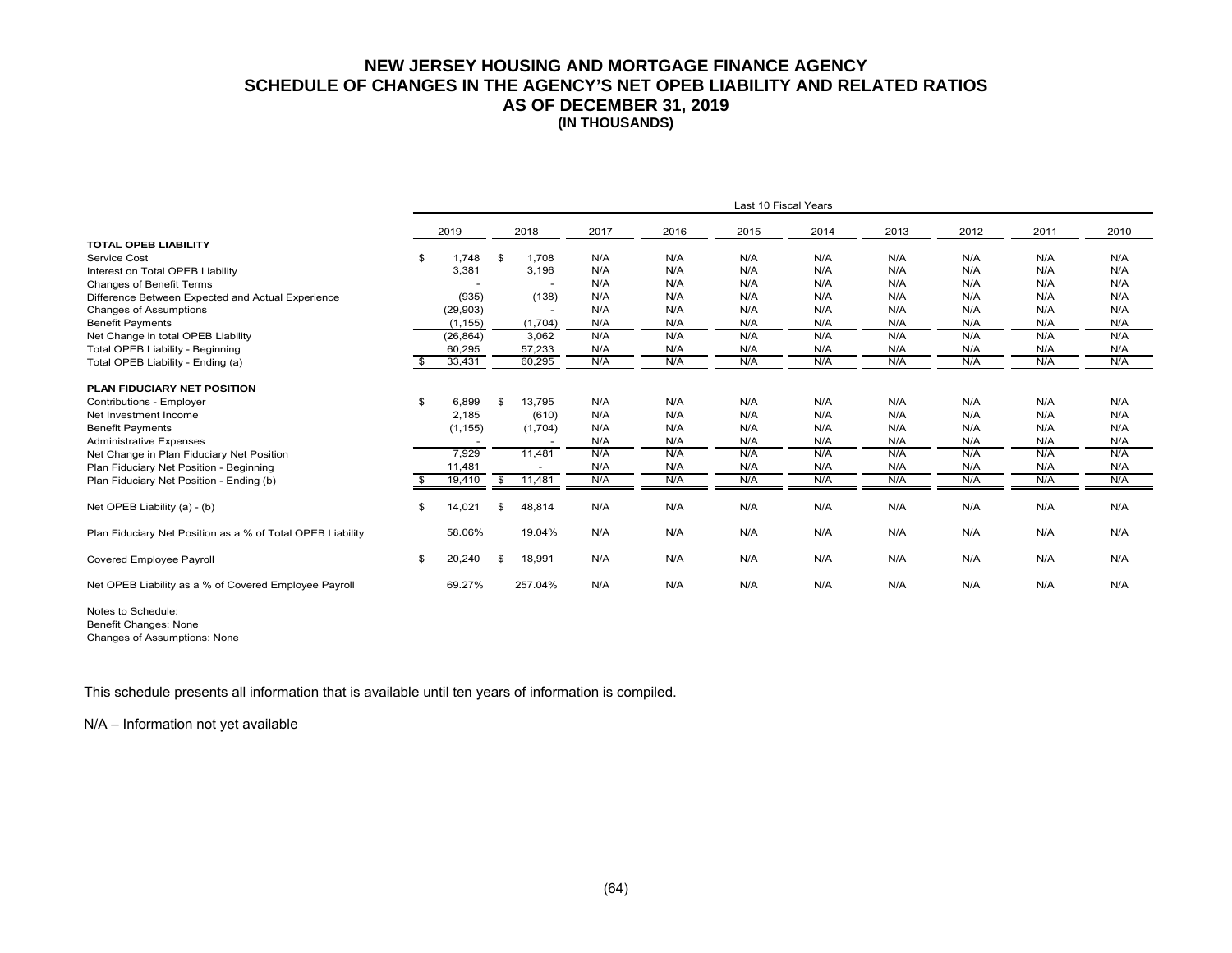#### **NEW JERSEY HOUSING AND MORTGAGE FINANCE AGENCY SCHEDULE OF AGENCY'S OPEB CONTRIBUTIONS AS OF DECEMBER 31, 2019 (IN THOUSANDS)**

|                                                  | Last 10 Fiscal Years |          |  |          |      |      |      |      |      |      |      |      |
|--------------------------------------------------|----------------------|----------|--|----------|------|------|------|------|------|------|------|------|
|                                                  |                      | 2019     |  | 2018     | 2017 | 2016 | 2015 | 2014 | 2013 | 2012 | 2011 | 2010 |
| <b>Actuarially Determined Contribution</b>       |                      | 4,967    |  | 5,441    | N/A  | N/A  | N/A  | N/A  | N/A  | N/A  | N/A  | N/A  |
| Contribution in Relation to the Actuarially      |                      |          |  |          |      |      |      |      |      |      |      |      |
| Determined Contribution                          |                      | 6,899    |  | 13.795   | N/A  | N/A  | N/A  | N/A  | N/A  | N/A  | N/A  | N/A  |
| Contribution Deficiency (Excess)                 |                      | (1,932)  |  | (8, 354) | N/A  | N/A  | N/A  | N/A  | N/A  | N/A  | N/A  | N/A  |
|                                                  |                      |          |  |          |      |      |      |      |      |      |      |      |
| Covered Employee Payroll                         |                      | \$20,240 |  | 18,991   | N/A  | N/A  | N/A  | N/A  | N/A  | N/A  | N/A  | N/A  |
|                                                  |                      |          |  |          |      |      |      |      |      |      |      |      |
| Contributions as a % of Covered Employee Payroll |                      | 34.09%   |  | 72.64%   | N/A  | N/A  | N/A  | N/A  | N/A  | N/A  | N/A  | N/A  |

#### **Notes to schedule**

*Valuation date:* 1/1/2019Actuarially determined contribution rates are calculated as of January 1, two years prior to the end of the fiscal year in which contributions are reported.

#### *Methods and assumptions used to determine the contribution rates:*

| Actuarial cost method      | Entry age normal                                                                                                                                                                                                                                                                                                                                                                                                                                                                      |
|----------------------------|---------------------------------------------------------------------------------------------------------------------------------------------------------------------------------------------------------------------------------------------------------------------------------------------------------------------------------------------------------------------------------------------------------------------------------------------------------------------------------------|
| Amortization method        | Level Dollar Amortization, closed.                                                                                                                                                                                                                                                                                                                                                                                                                                                    |
| Amortization period        | 30 years                                                                                                                                                                                                                                                                                                                                                                                                                                                                              |
| Asset valuation method     | <b>Market Value</b>                                                                                                                                                                                                                                                                                                                                                                                                                                                                   |
| Inflation                  | 2.20 percent                                                                                                                                                                                                                                                                                                                                                                                                                                                                          |
| Healthcare cost trend rate | 0.0 percent, decreasing to an ultimate                                                                                                                                                                                                                                                                                                                                                                                                                                                |
|                            | rate of 4.2 percent in 2068                                                                                                                                                                                                                                                                                                                                                                                                                                                           |
| Salary increases           | 3.50 percent, average, including inflation                                                                                                                                                                                                                                                                                                                                                                                                                                            |
| Investment rate of return  | 5.50 percent                                                                                                                                                                                                                                                                                                                                                                                                                                                                          |
| Retirement age             | Expected retirements of employees with at least 25 years of service are assumed at a rate of 11.7% for<br>employees aged 55, increasing to a rate of 50% for employees aged 65 or older                                                                                                                                                                                                                                                                                               |
| Mortality                  | PUBG.H-2010 Mortality Tables, head count weighted, projected forward using Mortality Improvement Scale MP-2019 from<br>2010 base year on a generational basis to reflect mortality improvements both before and after the valuation date (based<br>on most recent tables published by the Society of Actuaries' Retirement Plans Experience Committee as of the<br>measurement date). Employee rates before benefit commencement, healthy annuitant rates after benefit commencement, |

This schedule presents all information that is available until ten years of information is compiled.

#### N/A – Information not yet available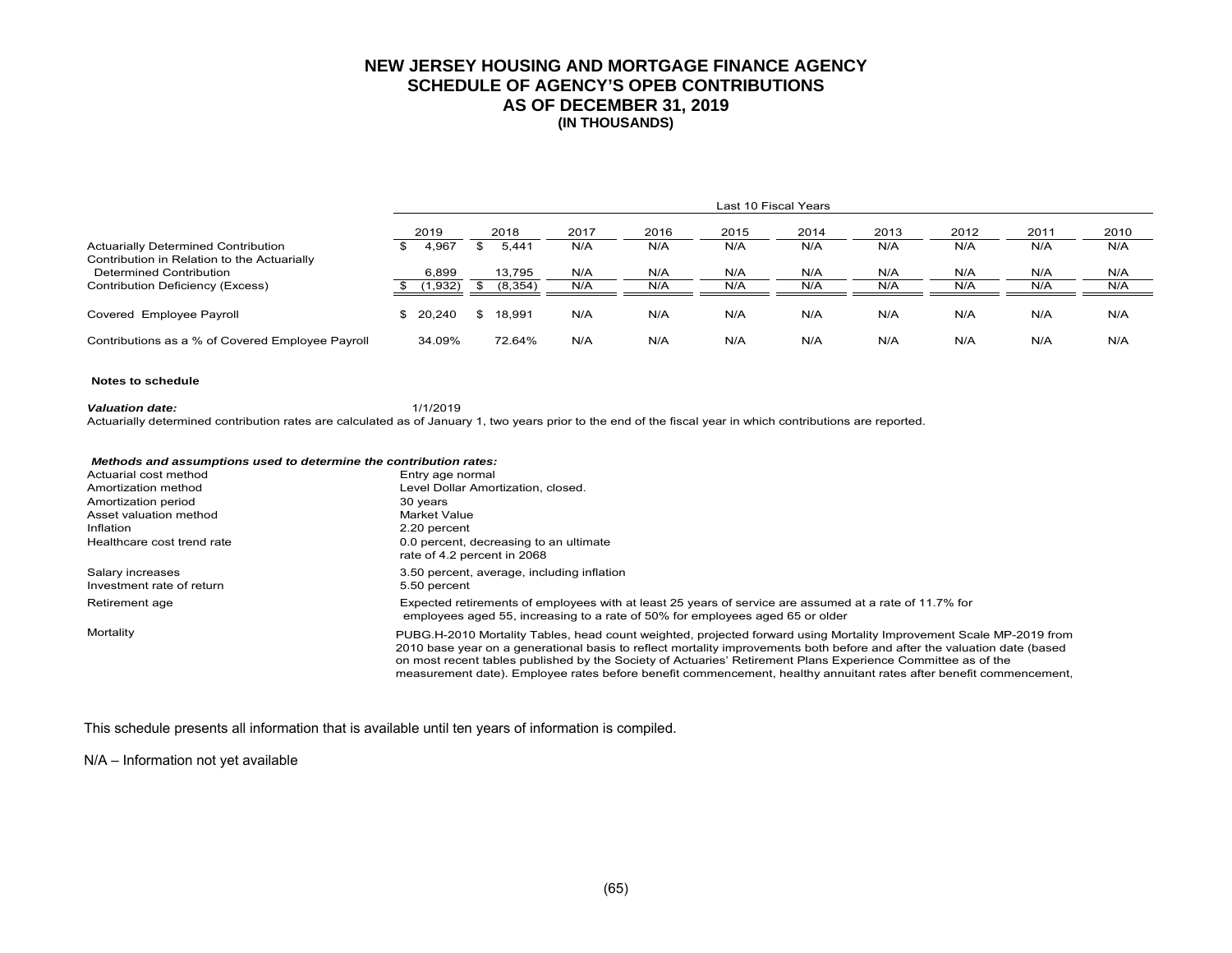# **NEW JERSEY HOUSING AND MORTGAGE FINANCE AGENCY SCHEDULE OF NET POSITION – SINGLE-FAMILY HOUSING PROGRAM DECEMBER 31, 2019**

**(WITH COMPARATIVE SUMMARIZED FINANCIAL INFORMATION AS OF DECEMBER 31, 2018 (IN THOUSANDS)** 

|                                                         | Housing       | Home         |               |               |
|---------------------------------------------------------|---------------|--------------|---------------|---------------|
|                                                         | Revenue       | Mortgage     |               | 2018          |
|                                                         | <b>Bonds</b>  | <b>Bonds</b> | Total         | Total         |
| <b>ASSETS</b>                                           |               |              |               |               |
| <b>CURRENT ASSETS</b>                                   |               |              |               |               |
| Restricted Cash and Cash Equivalents                    | \$<br>202,090 | \$<br>26,506 | \$<br>228,596 | \$<br>174,766 |
| <b>Restricted Investments - Current</b>                 |               |              |               | 30,083        |
| Accrued Interest Receivable on Investments              | 154           |              | 154           | 98            |
| Mortgage Loans Receivable, Net                          | 17,267        | 7,951        | 25.218        | 24,346        |
| Accrued Interest Receivable on Mortgages                | 2,592         | 1,840        | 4,432         | 5,616         |
| Due from Loan Servicers                                 | 1,704         | 1,626        | 3,330         | 2,389         |
| Due from Other Funds                                    |               |              |               | 43            |
| <b>Other Current Assets</b>                             | 6,790         | 2,148        | 8,938         | 17,055        |
| <b>Total Current Assets</b>                             | 230.597       | 40.071       | 270.668       | 254,396       |
| <b>NONCURRENT ASSETS</b>                                |               |              |               |               |
| Restricted Investments - Noncurrent                     | 3,696         |              | 3,696         | 6,502         |
| Mortgage Loans Receivable, Net                          | 523,225       | 226,618      | 749,843       | 681,643       |
| Supplemental Mortgages and Other Loans, Net             | 86            | 4            | 90            | 36            |
| Real Estate Owned, Net                                  | 4,818         | 2,629        | 7,447         | 11,537        |
| <b>Total Noncurrent Assets</b>                          | 531,825       | 229,251      | 761,076       | 699,718       |
| <b>Total Assets</b>                                     | 762,422       | 269,322      | 1,031,744     | 954,114       |
| LIABILITIES, DEFERRED INFLOWS AND NET POSITION          |               |              |               |               |
| <b>CURRENT LIABILITIES</b>                              |               |              |               |               |
| Bonds and Obligations, Net                              | 19,295        | 8,805        | 28,100        | 24,140        |
| Accrued Interest Payable on Bonds and Obligations       | 5.727         | 2,193        | 7,920         | 6.966         |
| Interfund Allocation                                    |               |              |               | 43            |
| <b>Other Current Liabilities</b>                        | 401           | 215          | 616           | 375           |
| <b>Total Current Liabilities</b>                        | 25,423        | 11,213       | 36,636        | 31,524        |
| <b>NONCURRENT LIABILITIES</b>                           |               |              |               |               |
| Bonds and Obligations, Net                              | 589,190       | 242,940      | 832,130       | 753,547       |
| <b>Total Noncurrent Liabilities</b>                     | 589,190       | 242,940      | 832,130       | 753,547       |
| <b>Total Liabilities</b>                                | 614,613       | 254,153      | 868,766       | 785,071       |
| DEFERRED INFLOWS OF RESOURCES                           |               |              |               |               |
| <b>Commitment Fees</b>                                  |               |              |               | 43            |
| <b>NET POSITION</b>                                     |               |              |               |               |
| <b>Restricted Under Bond and Obligation Resolutions</b> | 147,809       | 15,169       | 162,978       | 169,000       |
| <b>Total Net Position</b>                               | \$<br>147,809 | \$<br>15,169 | \$<br>162,978 | \$<br>169,000 |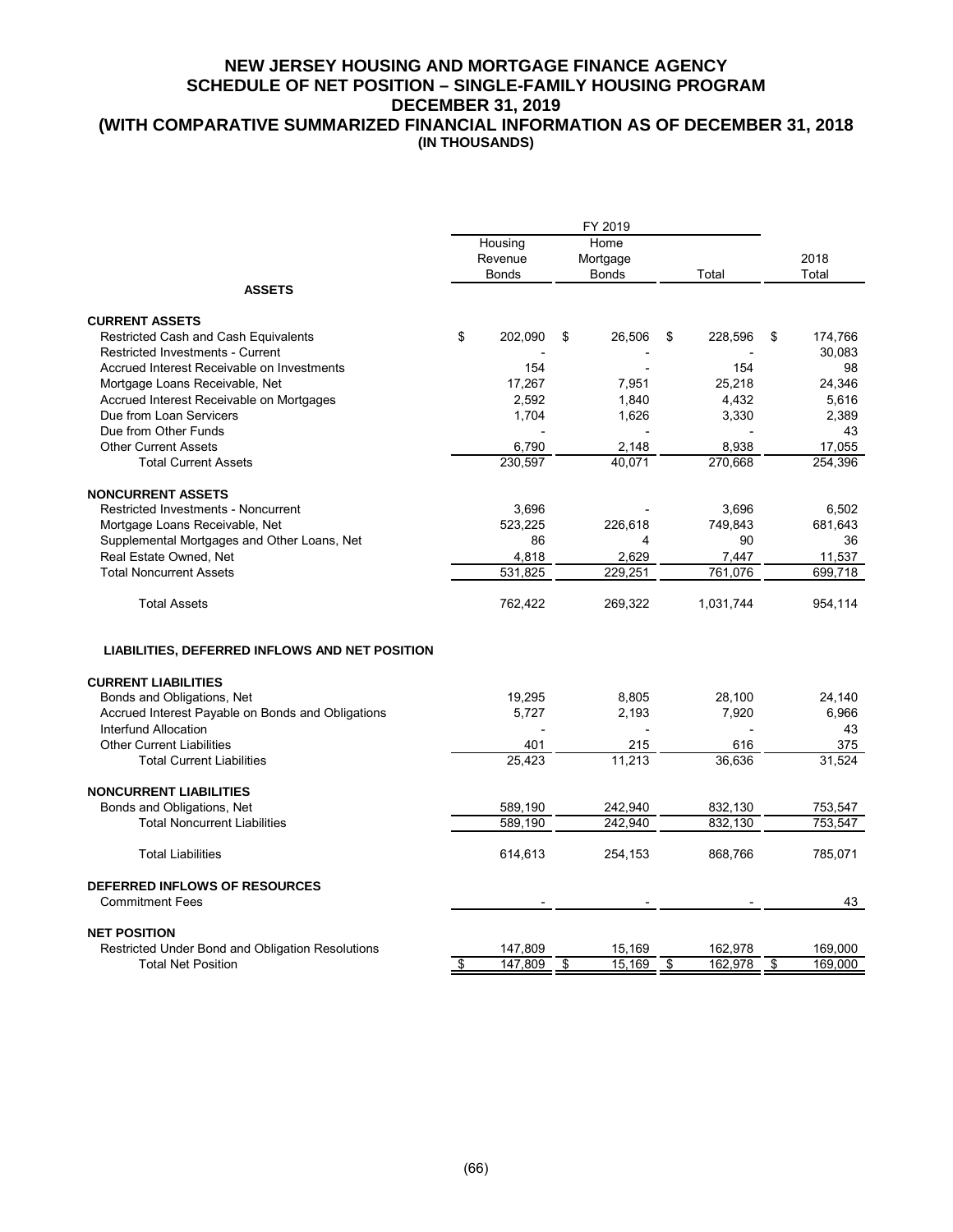### **NEW JERSEY HOUSING AND MORTGAGE FINANCE AGENCY SCHEDULE OF REVENUES, EXPENSES, AND CHANGES IN FUND NET POSITION – SINGLE-FAMILY HOUSING PROGRAM YEAR ENDED DECEMBER 31, 2019 (WITH COMPARATIVE SUMMARIZED FINANCIAL INFORMATION FOR YEAR ENDED DECEMBER 31, 2018) (IN THOUSANDS)**

|                                              |    | Housing      | Home         |               |               |
|----------------------------------------------|----|--------------|--------------|---------------|---------------|
|                                              |    | Revenue      | Mortgage     |               | 2018          |
|                                              |    | <b>Bonds</b> | <b>Bonds</b> | Total         | Total         |
| <b>OPERATING REVENUES</b>                    |    |              |              |               |               |
| Interest Income on Mortgage Loans            | \$ | 25,113       | \$<br>10,799 | \$<br>35,912  | \$<br>35,192  |
| Recovery on Mortgage Modifications           |    | 1,283        | 1.095        | 2.378         | 2,326         |
| Recovery of Bad Debt                         |    | 2,296        | 251          | 2,547         | 23,719        |
| <b>Total Operating Revenues</b>              |    | 28,692       | 12,145       | 40.837        | 61,237        |
| <b>OPERATING EXPENSES</b>                    |    |              |              |               |               |
| Interest and Amortization of Bond Prem/Disc  |    | 21,151       | 9,192        | 30,343        | 28,820        |
| Servicing Fees and Other                     |    | 1,977        | 863          | 2.840         | 2,265         |
| Professional Services and Financing Costs    |    | 5,565        | 6            | 5,571         | 3,885         |
| Loss on Sale of Real Estate Owned            |    | 3,647        | 1,382        | 5,029         | 2,556         |
| Provision for Loan Losses                    |    | 6,613        | 1,894        | 8,507         | 12,769        |
| <b>Total Operating Expenses</b>              |    | 38,953       | 13,337       | 52,290        | 50,295        |
| <b>OPERATING (LOSS) INCOME</b>               |    | (10, 261)    | (1, 192)     | (11, 453)     | 10,942        |
| <b>NONOPERATING REVENUES</b>                 |    |              |              |               |               |
| Investment Income                            |    | 5,935        | 184          | 6,119         | 2,283         |
| (LOSS) INCOME BEFORE TRANSFERS               |    | (4,326)      | (1,008)      | (5, 334)      | 13,225        |
| <b>TRANSFERS (TO) FROM OTHER RESOLUTIONS</b> |    | (185)        | (503)        | (688)         | 40,115        |
| <b>INCREASE IN NET POSITION</b>              |    | (4, 511)     | (1,511)      | (6,022)       | 53,340        |
| Net Position - Beginning of Year             |    | 152,320      | 16,680       | 169,000       | 115,660       |
| <b>NET POSITION - END OF YEAR</b>            | \$ | 147,809      | \$<br>15,169 | \$<br>162,978 | \$<br>169,000 |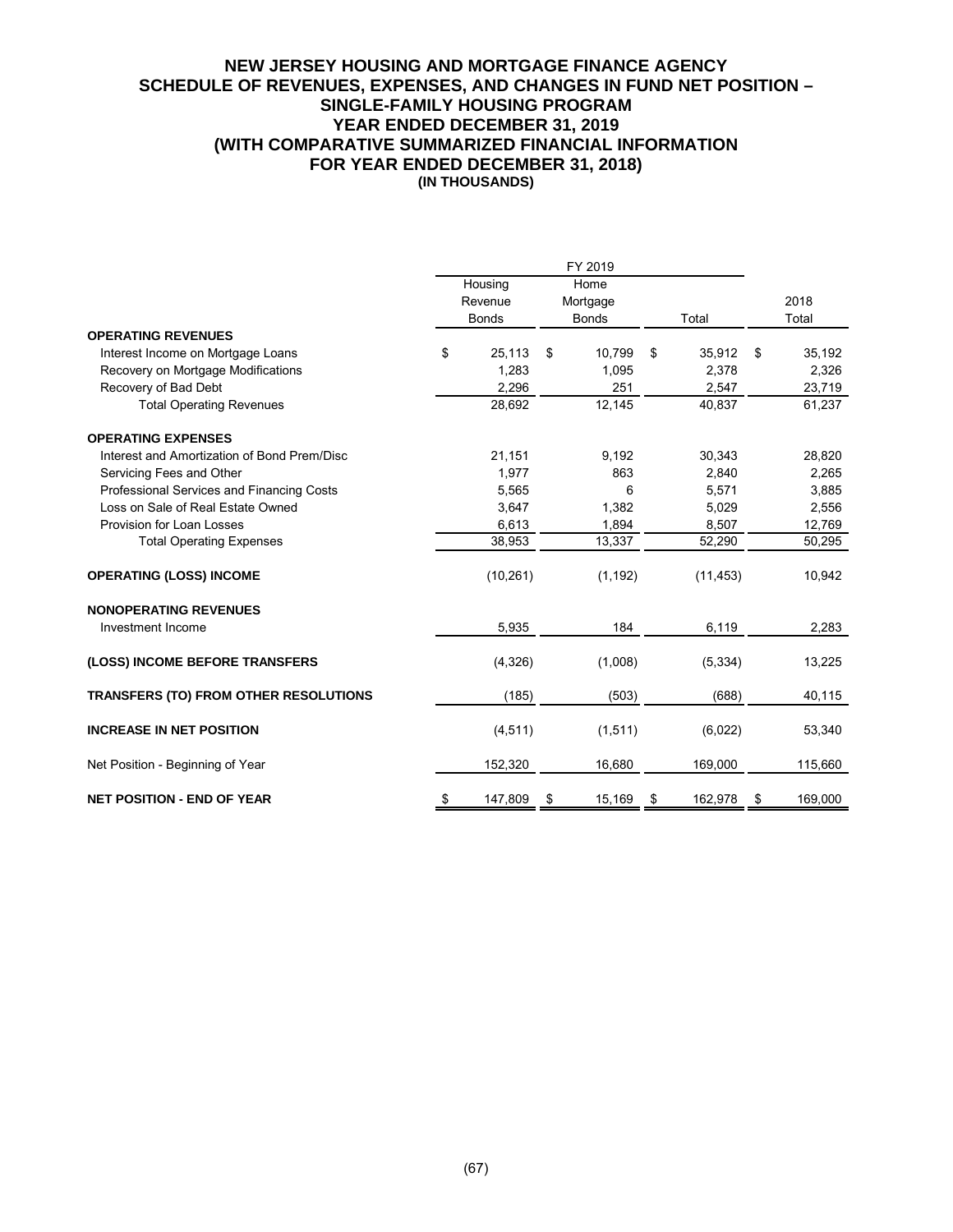### **NEW JERSEY HOUSING AND MORTGAGE FINANCE AGENCY SCHEDULE OF NET POSITION – MULTI-FAMILY HOUSING PROGRAM DECEMBER 31, 2019 (WITH COMPARATIVE SUMMARIZED FINANCIAL INFORMATION AS OF DECEMBER 31, 2018)**

**(IN THOUSANDS)** 

|                                                   | FY 2019 |                               |      |         |      |         |    |           |    |           |
|---------------------------------------------------|---------|-------------------------------|------|---------|------|---------|----|-----------|----|-----------|
|                                                   |         | Housing<br>Revenue<br>Revenue |      |         |      |         |    |           |    | 2018      |
|                                                   | 1991-l  |                               | 1995 |         | 2005 |         |    | Total     |    | Total     |
| <b>ASSETS AND DEFERRED OUTFLOWS</b>               |         |                               |      |         |      |         |    |           |    |           |
| <b>CURRENT ASSETS</b>                             |         |                               |      |         |      |         |    |           |    |           |
| Restricted Cash and Cash Equivalents              | \$      | 9                             | \$   | 158,019 | \$   | 286,654 | \$ | 444,682   | \$ | 363,352   |
| Accrued Interest Receivable on Investments        |         | 51                            |      | 129     |      | 135     |    | 315       |    | 313       |
| Mortgage Loans Receivable, Net                    |         | 5,532                         |      | 11,153  |      | 30,235  |    | 46,920    |    | 113,321   |
| Supplemental Mortgages and Other Loans, Net       |         |                               |      | 46      |      |         |    | 46        |    |           |
| Accrued Interest Receivable on Mortgages          |         | 404                           |      | 851     |      | 2,781   |    | 4,036     |    | 5,114     |
| Fees and Other Charges Receivable                 |         |                               |      |         |      |         |    |           |    | 115       |
| <b>Other Current Assets</b>                       |         |                               |      | 5       |      | 94      |    | 99        |    | 20        |
| <b>Total Current Assets</b>                       |         | 5,996                         |      | 170,203 |      | 319,899 |    | 496,098   |    | 482,235   |
| <b>NONCURRENT ASSETS</b>                          |         |                               |      |         |      |         |    |           |    |           |
| <b>Restricted Investments - Noncurrent</b>        |         | 5,748                         |      | 15,739  |      | 16,450  |    | 37,937    |    | 41,021    |
| Mortgage Loans Receivable, Net                    |         | 63,811                        |      | 194,143 |      | 534,186 |    | 792,140   |    | 866,682   |
| Supplemental Mortgages and Other Loans, Net       |         |                               |      | 35,250  |      |         |    | 35.250    |    | 36,858    |
| <b>Total Noncurrent Assets</b>                    |         | 69,559                        |      | 245,132 |      | 550,636 |    | 865,327   |    | 944,561   |
| <b>Total Assets</b>                               |         | 75,555                        |      | 415,335 |      | 870,535 |    | 1,361,425 |    | 1,426,796 |
| DEFERRED OUTFLOWS OF RESOURCES                    |         |                               |      |         |      |         |    |           |    |           |
| Acc. Dec. in Fair Value of Hedging Derivatives    |         |                               |      | 17,539  |      | 24,893  |    | 42,432    |    | 29,644    |
| <b>LIABILITIES AND NET POSITION</b>               |         |                               |      |         |      |         |    |           |    |           |
| <b>CURRENT LIABILITIES</b>                        |         |                               |      |         |      |         |    |           |    |           |
| Bonds and Obligations, Net                        |         | 5,450                         |      | 11,490  |      | 76,850  |    | 93,790    |    | 132,126   |
| Accrued Interest Payable on Bonds and Obligations |         | 886                           |      | 1,552   |      | 4,145   |    | 6,583     |    | 6,845     |
| <b>Interfund Allocation</b>                       |         |                               |      | 913     |      | 2,046   |    | 2,959     |    | 3,151     |
| <b>Other Current Liabilities</b>                  |         |                               |      | 28      |      | 17      |    | 45        |    | 879       |
| <b>Total Current Liabilities</b>                  |         | 6,336                         |      | 13,983  |      | 83,058  |    | 103,377   |    | 143,001   |
| <b>NONCURRENT LIABILITIES</b>                     |         |                               |      |         |      |         |    |           |    |           |
| Bonds and Obligations, Net                        |         | 70,470                        |      | 208,513 |      | 650,560 |    | 929,543   |    | 966,277   |
| Minimum Escrow Requirement                        |         |                               |      | 2,159   |      | 4,149   |    | 6,308     |    | 6,502     |
| Funds Held in Trust for Mortgagor                 |         |                               |      | 3,091   |      |         |    | 3,091     |    | 3,091     |
| <b>Other Noncurrent Liabilities</b>               |         |                               |      |         |      | 557     |    | 55/       |    | 2,117     |
| Derivative Instrument                             |         |                               |      | 17,539  |      | 24,893  |    | 42,432    |    | 29,644    |
| <b>Total Noncurrent Liabilities</b>               |         | 70,470                        |      | 231,302 |      | 680,159 |    | 981,931   |    | 1,007,631 |
| <b>Total Liabilities</b>                          |         | 76,806                        |      | 245,285 |      | 763,217 |    | 1,085,308 |    | 1,150,632 |
| <b>NET POSITION (DEFICIT)</b>                     |         |                               |      |         |      |         |    |           |    |           |
| Restricted Under Bond and Obligation Resolutions  |         | (1, 251)                      |      | 187,589 |      | 132,211 |    | 318,549   |    | 305,808   |
| <b>Total Net Position</b>                         | \$      | (1, 251)                      | \$   | 187,589 | \$   | 132,211 | \$ | 318,549   | \$ | 305,808   |